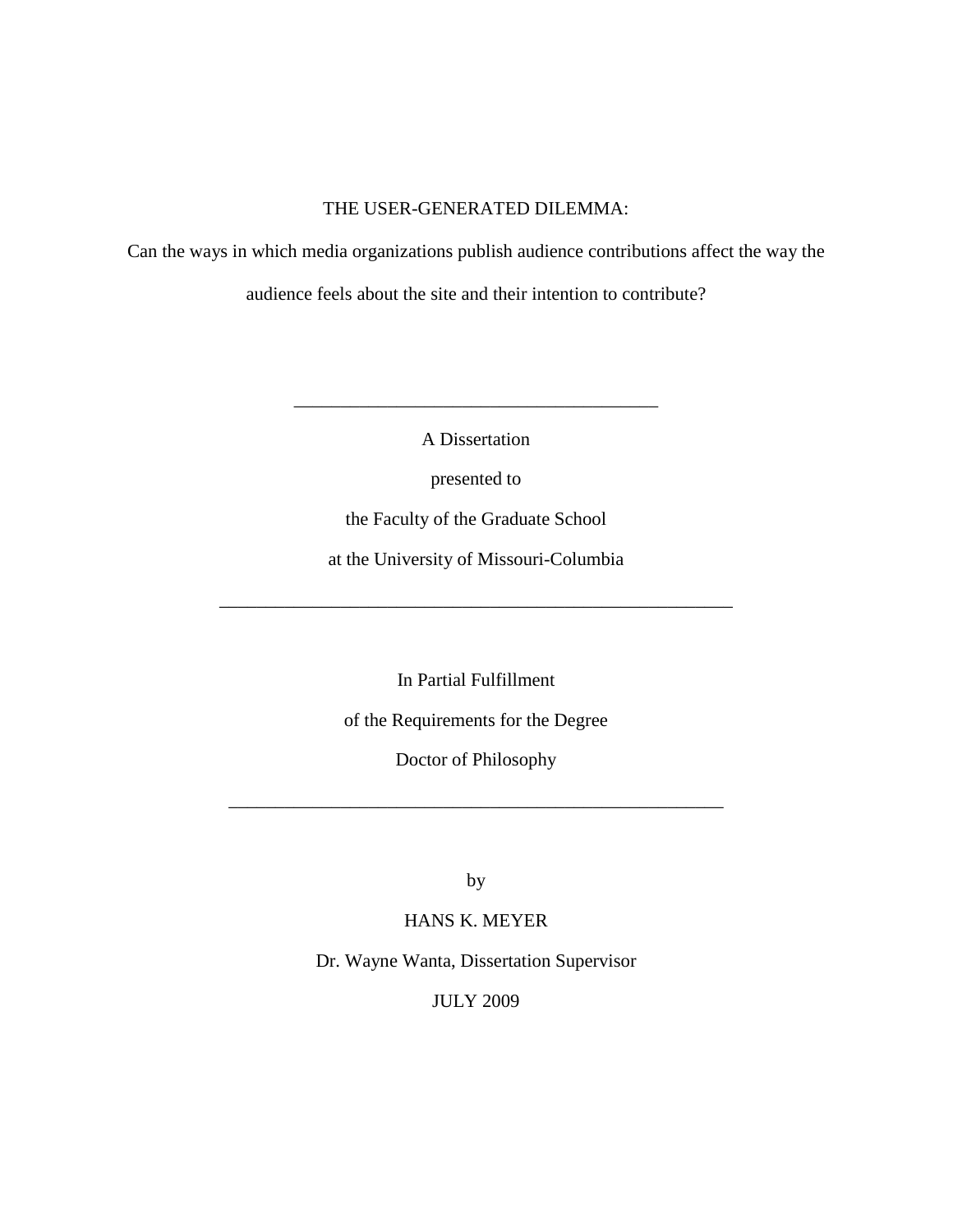Copyright by Hans K. Meyer 2009

All Rights Reserved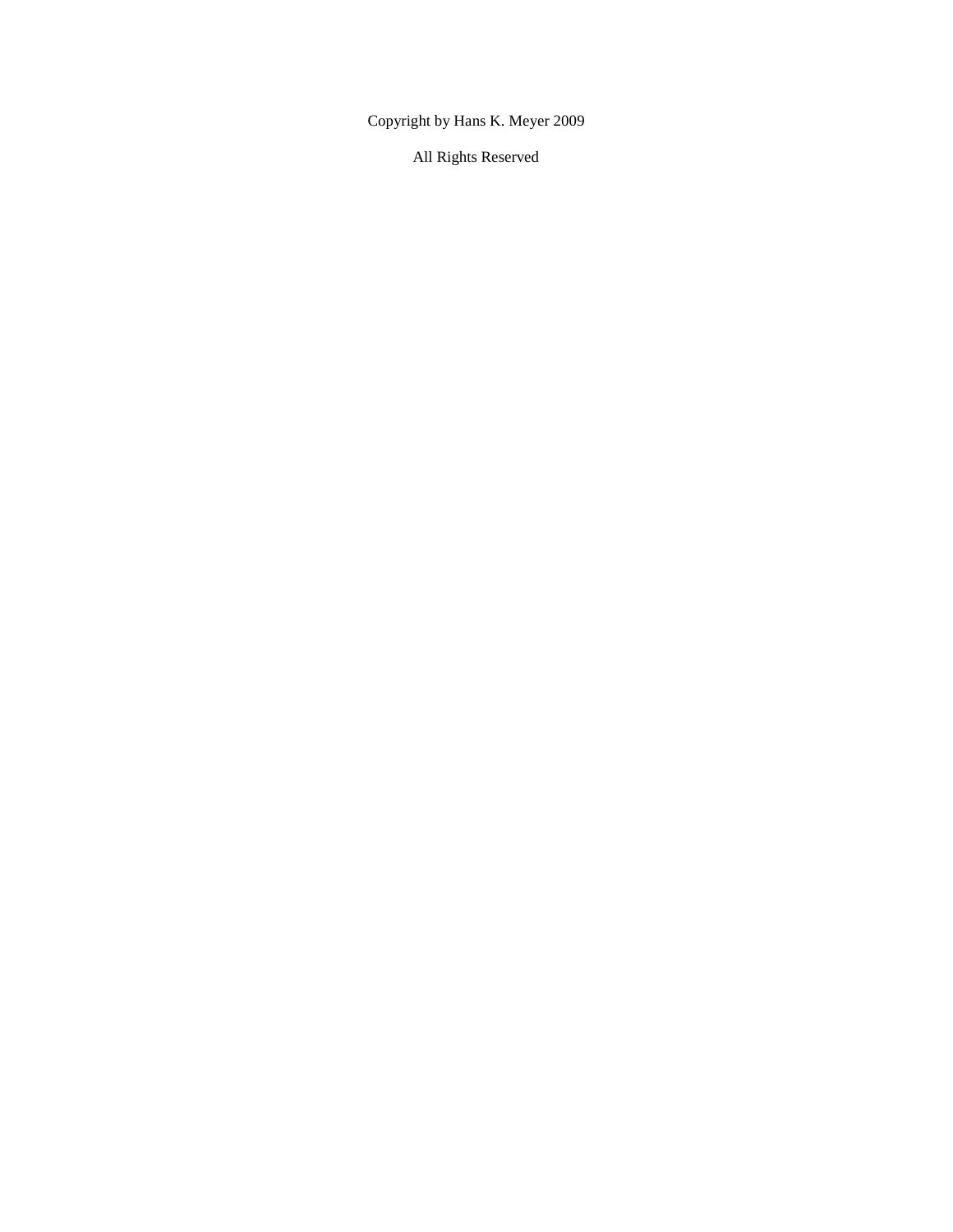The undersigned, appointed by the dean of the Graduate School, have examined the dissertation entitled

# THE USER-GENERATED DILEMMA:

Can the ways in which media organizations publish audience contributions affect the way the

audience feels about the site and their intention to contribute?

by Hans K. Meyer, a candidate for the degree of doctor of philosophy, and hereby certify that, in their opinion, it is worthy of acceptance.

Professor Wayne Wanta

Professor Esther Thorson

Professor Clyde Bentley

Professor Kevin Wise

Professor David Bergin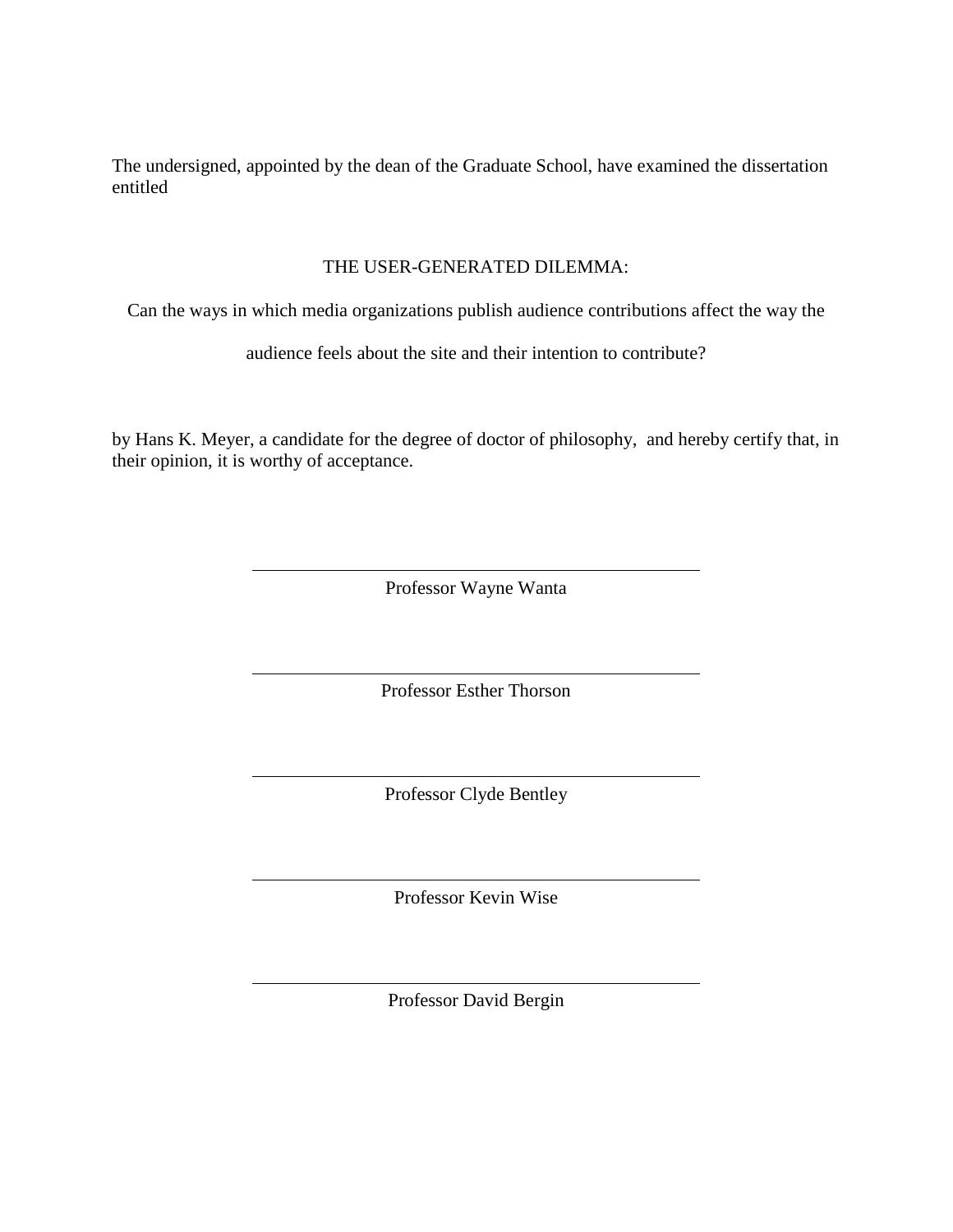*I want to dedicate this dissertation to my wife Merilee and my three children, Lincoln, Holly, and Alexander. Without them, I never would have wanted to go to graduate school or have finished in the first place. You are my inspiration, my reason to try to do some good in the world and make myself a better person in the process.*

*I also dedicate this to my parents because when they realized I wasn't going to be able to make a living with my hands, they made sure I had the support to further my education. And thanks for subscribing to the newspaper when I was young and telling those stories about learning to speak English from reading it because that made all the difference in the career path I chose.*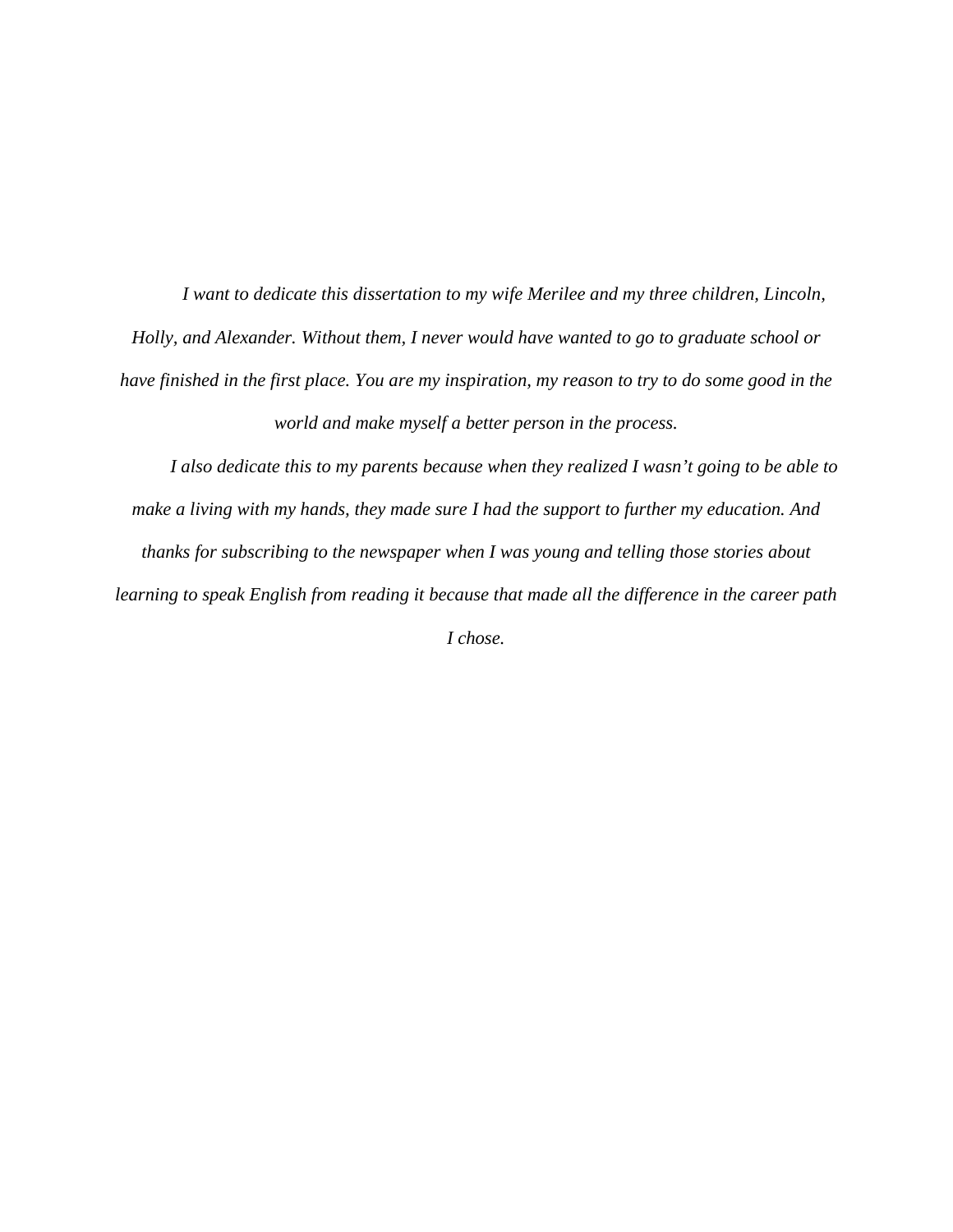## ACKNOWLEDGEMENTS

This dissertation and my graduate education would not have been possible without the contributions of several faculty members. First and foremost, I want to acknowledge the contributions the members of my dissertation committee made in this process and in my education in general.

- Dr. Wayne Wanta for his perspective on completing world-changing research in a reasonable and systematic fashion
- Dr. Esther Thorson for helping me see theories that will make a difference in the industry within dense tables of statistics.
- Dr. Clyde Bentley for giving me his shoulder to cry on and pointing me in a research direction that can change the world
- Dr. Kevin Wise for making life as a junior professor seem possible and boiling down complicated research into easily digestible chunks
- Dr. David Bergin for humoring me in applying psychological theory to journalism and making sure I get it right

I also wanted to thank several other professors for guiding my educational path.

- Dr. Berkeley Hudson for making me excited about journalism once again and understanding how theory can make a difference
- Dr. Stephanie Craft for showing me that teaching and research work together to provide a complete education
- Dr. Charles Davis for showing me how to connect with students and make them as excited about journalism as I am

ii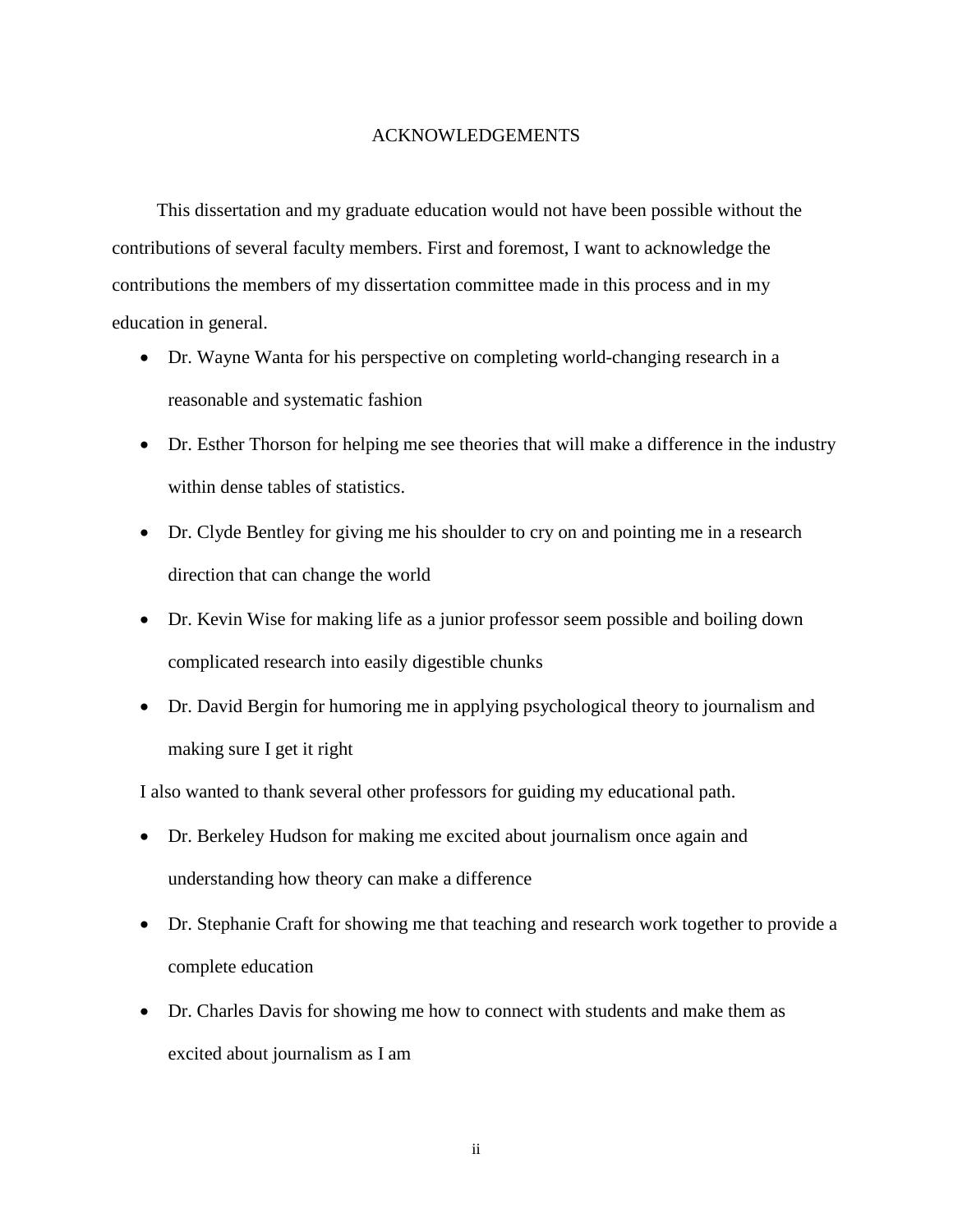# TABLE OF CONTENTS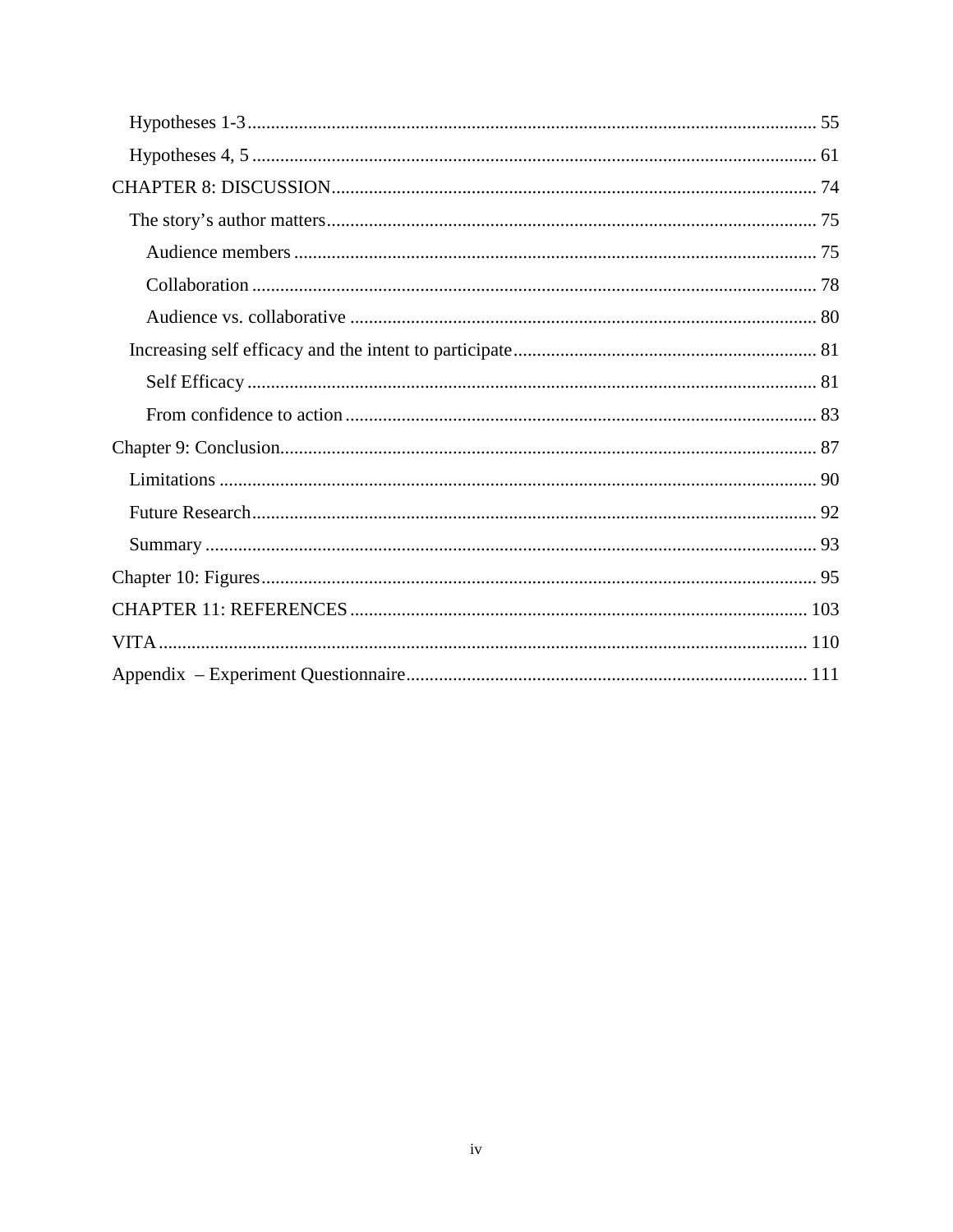# **List of Tables**

| Table 1  | 2 (reporter's gender) x 3 (self-efficacy) x 6 (experimental condition) within-subjects                                                                                            |
|----------|-----------------------------------------------------------------------------------------------------------------------------------------------------------------------------------|
| Table 2  | Cronbach's alpha scores for questions that explain concepts listed 54                                                                                                             |
| Table 3  | Repeated Measures ANOVA table of factor variables contrasting the story's author<br>(CNN reporter, both, or CNN audience member) with the random experimental order               |
| Table 4  | Pairwise comparison of mean differences between the authorship conditions used in<br>the study for each concept tested adjusting for multiple comparisons using the               |
| Table 5  | Estimated marginal mean scores for all concepts accounting for differences between                                                                                                |
| Table 6  | Independent samples t-test comparing mean scores of concepts with the gender of the<br>author of the story. The results are also separated by whether the author is a CNN         |
| Table 7  | Hierarchical Linear Regression predicting self efficacy for all stories.  62                                                                                                      |
| Table 8  | Hierarchical Linear Regression predicting self efficacy for all stories in which the                                                                                              |
| Table 9  | Hierarchical Linear Regression predicting self efficacy for all stories, in which the<br>author, a CNN staff writer, indicated he or she collaborated with the audience to write  |
| Table 10 | Hierarchical Linear Regression predicting self efficacy for all stories in which the                                                                                              |
| Table 11 | Hierarchical Linear Regression predicting participant's intent to interact with the                                                                                               |
| Table 12 | Hierarchical Linear Regression predicting participant's intent to contribute a story for                                                                                          |
| Table 13 | Hierarchical Linear Regression predicting participant's intent to interact with the<br>reporter for stories in which the author was identified as a member of CNN's               |
| Table 14 | Hierarchical Linear Regression predicting participant's intent to contribute a story for                                                                                          |
| Table 15 | Hierarchical Linear Regression predicting participant's intent to interact with the<br>reporter for stories in which the author, a CNN reporter, indicated he or she              |
| Table 16 | Hierarchical Linear Regression predicting participant's intent to contribute a story for<br>all stories in which the author, a CNN staff writer, indicated he or she collaborated |
| Table 17 | Hierarchical Linear Regression predicting participant's intent to interact with the<br>reporter for stories in which the author is identified as a CNN staff reporter.  70        |
| Table 18 | Hierarchical Linear Regression predicting participant's intent to contribute a story for                                                                                          |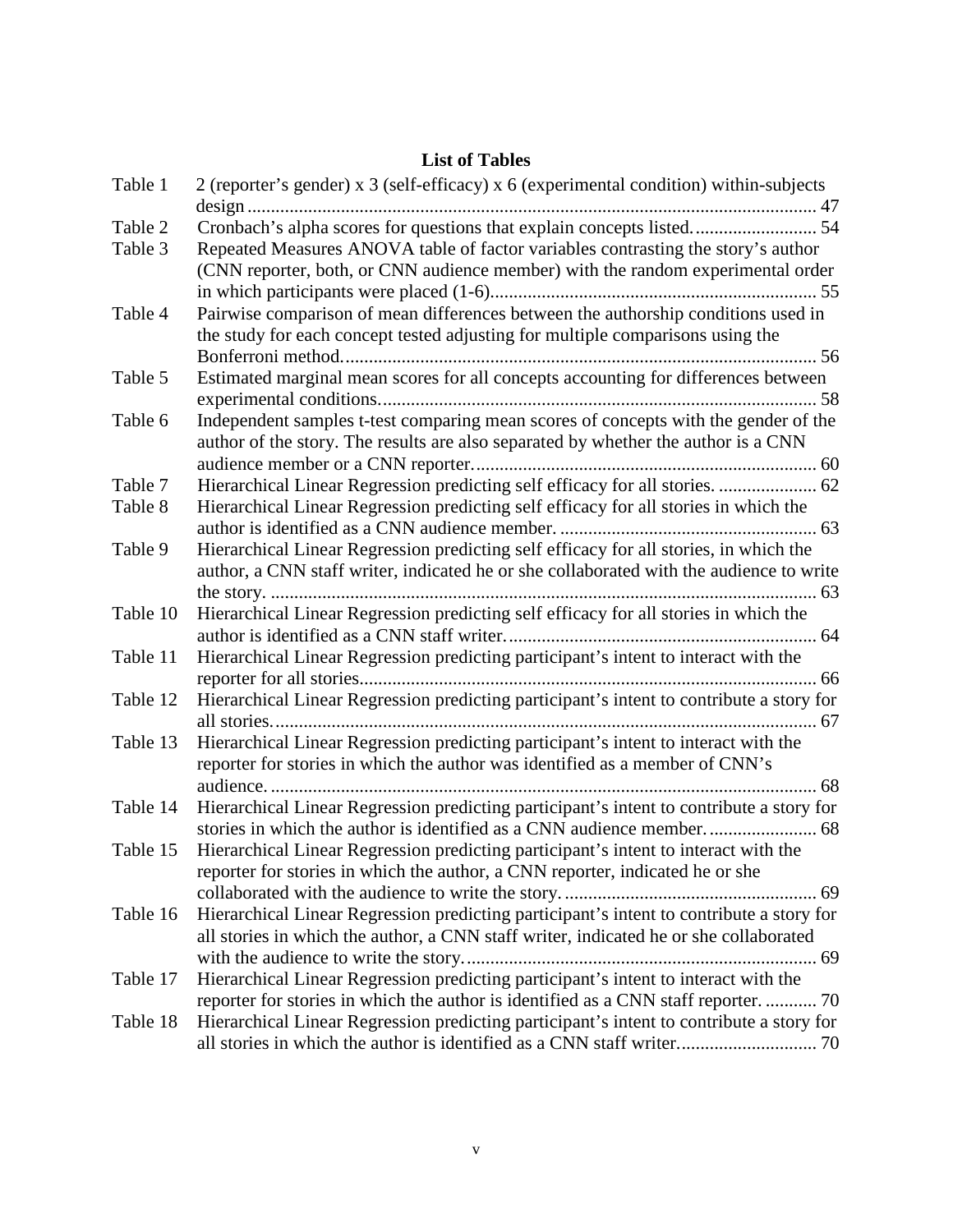# **List of Figures**

| Figure 1  | Theoretical path model suggested by this study depicting the relationship between                |
|-----------|--------------------------------------------------------------------------------------------------|
|           | credibility, interactivity, connection and self-efficacy on the intent to participate 95         |
| Figure 2  | Theoretical path model depicting the relationship between credibility, interactivity,            |
|           |                                                                                                  |
| Figure 3  |                                                                                                  |
| Figure 4  |                                                                                                  |
| Figure 6  |                                                                                                  |
| Figure 5  |                                                                                                  |
| Figure 7  | Mean scores of organization credibility compared across story author conditions 98               |
| Figure 8  | Mean scores of interest concept compared across story author conditions 98                       |
| Figure 9  | Mean scores of intent to participate with the reporter compared across story                     |
|           | 99                                                                                               |
| Figure 10 | Mean scores of perceived interactivity compared across story authorship conditions               |
|           |                                                                                                  |
| Figure 11 | Mean scores of intent to contribute a story compared across story authorship                     |
|           | 100                                                                                              |
|           | Figure 12 Mean scores of perceived self efficacy compared across story author conditions 100     |
|           | Figure 13 Plot of estimated mean scores for expertise separated by experimental condition. 101   |
|           | Figure 14 Plot of estimated mean scores for coorientation separated by experimental condition    |
|           | 101                                                                                              |
|           | Figure 15 Plot of estimated mean scores for intent to participate with the reporter separated by |
|           |                                                                                                  |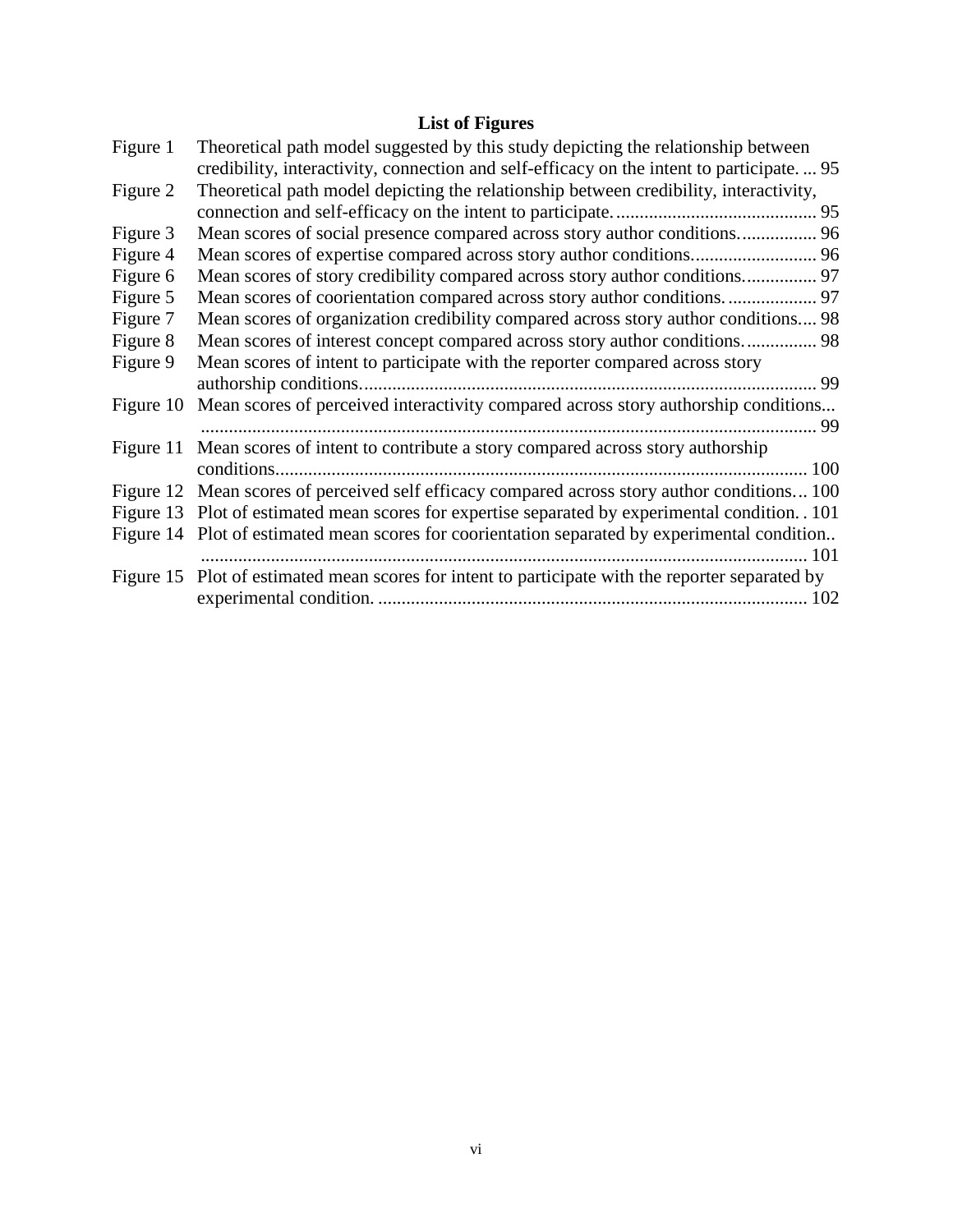## THE USER-GENERATED DILEMMA:

Can the ways in which media organizations publish audience contributions affect the way the audience feels about the site and their intention to contribute?

Hans K. Meyer

Dr. Wayne Wanta, Dissertation Supervisor

# ABSTRACT

More and more media organizations are using the Internet to ask their audiences to submit stories, comments and photographs, but they are seemingly doing it without understanding the implications of their actions. This study examines if the ways in which news organizations publish user-generated contributions affect how the audience feels about the organization and the site. It also looks at whether using audience contributions can have a positive effect on increasing self efficacy and encouraging future contributions.

Through a 2 (author's gender) x 3 (story author) x 6 (experimental order) within subjects experiment, this study compared whether stories written by staff writers, audience members or a collaborative process had an effect on 10 concepts related to the connection readers felt with the site and the author, the credibility they had in the organization and story, and the likelihood and confidence they had in being able to contribute a related story. The study suggests readers connect more with audience written stories, while placing my credibility and expertise in staff written stories. They find collaborative stories the least credible and connecting.

In the final equation, predicting their intention to contribute is a product of determine their interest in the topic, their connection to the site and the amount of self efficacy or confidence in being able to join the discussion the story inspires.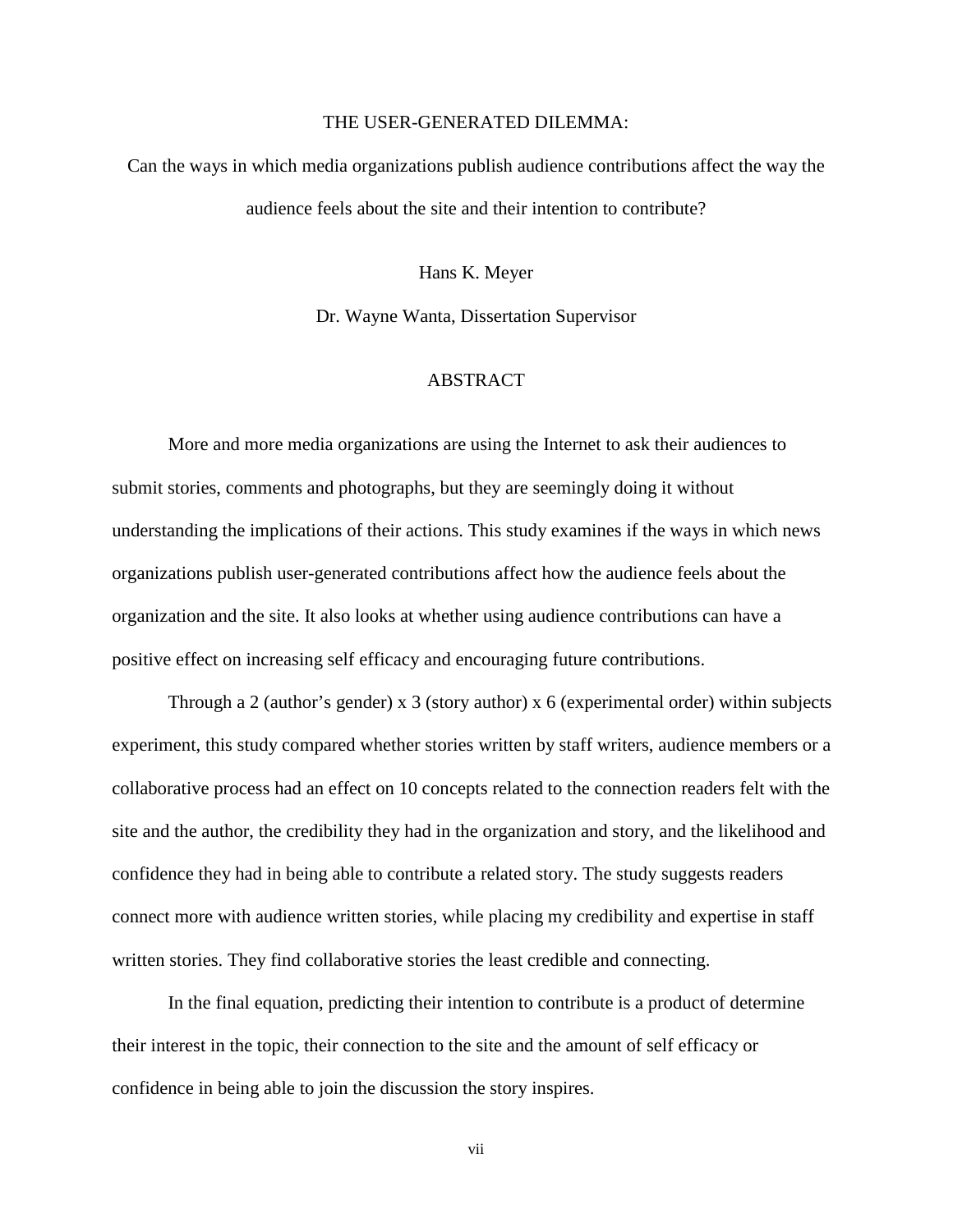#### <span id="page-10-0"></span>**CHAPTER 1: INTRODUCTION**

The first stories CNN released on Election Day 2008 focused on the experiences of voters at polling places across the country. But the stories they appeared in did not follow the traditional journalism model, where reporters interview voters as they walk out of the polls. Instead, CNN encouraged voters to submit their experiences online at iReport.com, and reporters in the office collected the submissions into packages that reflected the historic nature of the election and the reasons so many turned out to vote. In fact, the earliest of CNN's election return stories contained almost exclusively comments submitted by users that it conspicuously labeled iReporters (CNN, 2008). Jennifer Martin, CNN's director of PR, said iReport gives the network the opportunity to cover breaking news events, such as the election, well before its reporters and photographers arrive on the scene (Washkuch, 2008).

"What **iReport** has done for us, is that it has provided an added dimension to our newsgathering. We're not doing less reporting because of iReport**,** but it is enriching the stories that we are doing … Take (the April 2007 shooting massacre at) Virginia Tech, for example. That was a horrific breaking news tragedy, and that cell-phone video of shots being fired, that was an iReport**.** Those (types of videos) provided an extra dimension, but it's not like we didn't send journalists there because we had that" (quoted in Washkuch, 2008).

iReport, which started in August 2006, now receives more than 10,000 submissions a month, and CNN recently spent \$750,000 to purchase the iReport domain name to allow users to upload their stories and videos directly to the site and have them instantly appear (Learmonth, 2008). In fact, the new iReport gives users more flexibility and exposure. It displays all submitted stories and videos, not just those handpicked by editors to appear on CNN broadcasts (Abate, 2008). The competition has taken notice. Other major public or citizen journalism ventures include CBS' cbseyemobile.com, which is still in beta testing, ABCNews i-Caught and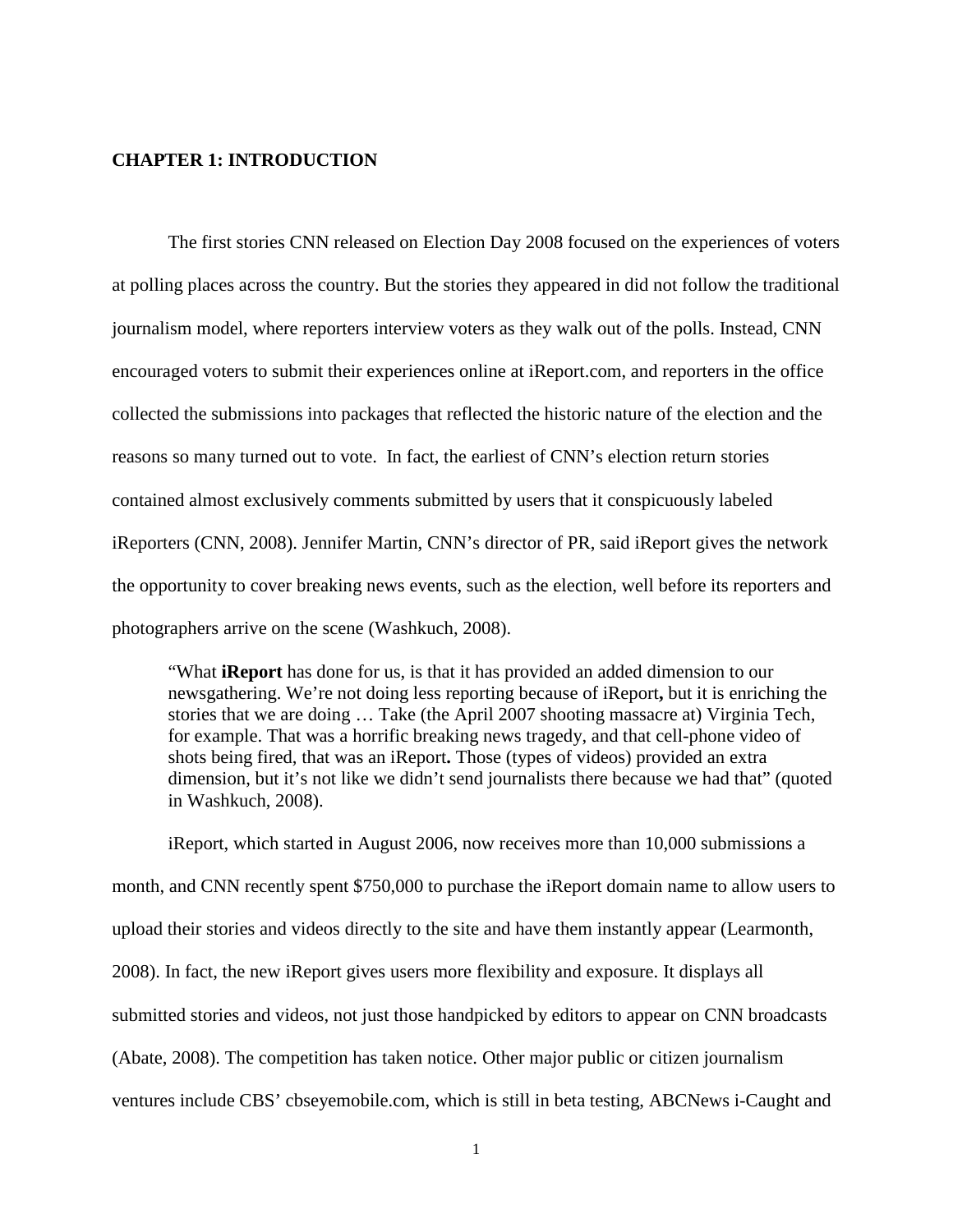the BBC's iCan. Dube's (2008) Citizen Media wiki lists 23 citizen media initiatives published by news organizations (2008).

But the media do more than just enable citizen journalism. The Bivings Group's [annual](http://www.bivingsreport.com/2008/the-use-of-the-internet-by-americas-largest-newspapers-2008-edition/)  [survey](http://www.bivingsreport.com/2008/the-use-of-the-internet-by-americas-largest-newspapers-2008-edition/) of the press said 58% of newspaper web sites publish user-generated photos, even though only 18% took videos and 15% published articles. Seventy-five percent of newspapers – more than double last year – allow users to comment on stories (Johnson, 2008).

Even as more and more news organizations have accepted audience contributions, reporters still don't embrace them. Only 35 % of national journalists and 36 % of local journalists have a positive view of citizens posting news content on news organizations' Web sites (Rosenstiel, 2008). This disdain is sometimes reflected in how the submissions appear online because they are often either hastily edited or not edited at all. For instance, most of the journalists surveyed said they never read the comments audience members left at the end of their stories (Schultz, 2004).

This disconnection between the practice of regularly asking for and not really wanting audience contributions demonstrates what Singer (2004) called the media's struggle to "transition from their role as guardians of what enters the public to builders of a virtual commons." The media are using the Internet to solicit comments simply because they can. While organizations might understand they need to let their audience contribute on the Web, they hardly understand what to do with the contributions once they receive them, and they fail to consider the implications soliciting and accepting this content may have. As the news media rely on the Web more to deliver their products, they must also recognize the different expectations people have for the Web and their impact on the news. As they lose audience share in their traditional products and try to regain it online, they should determine what effect, if any, using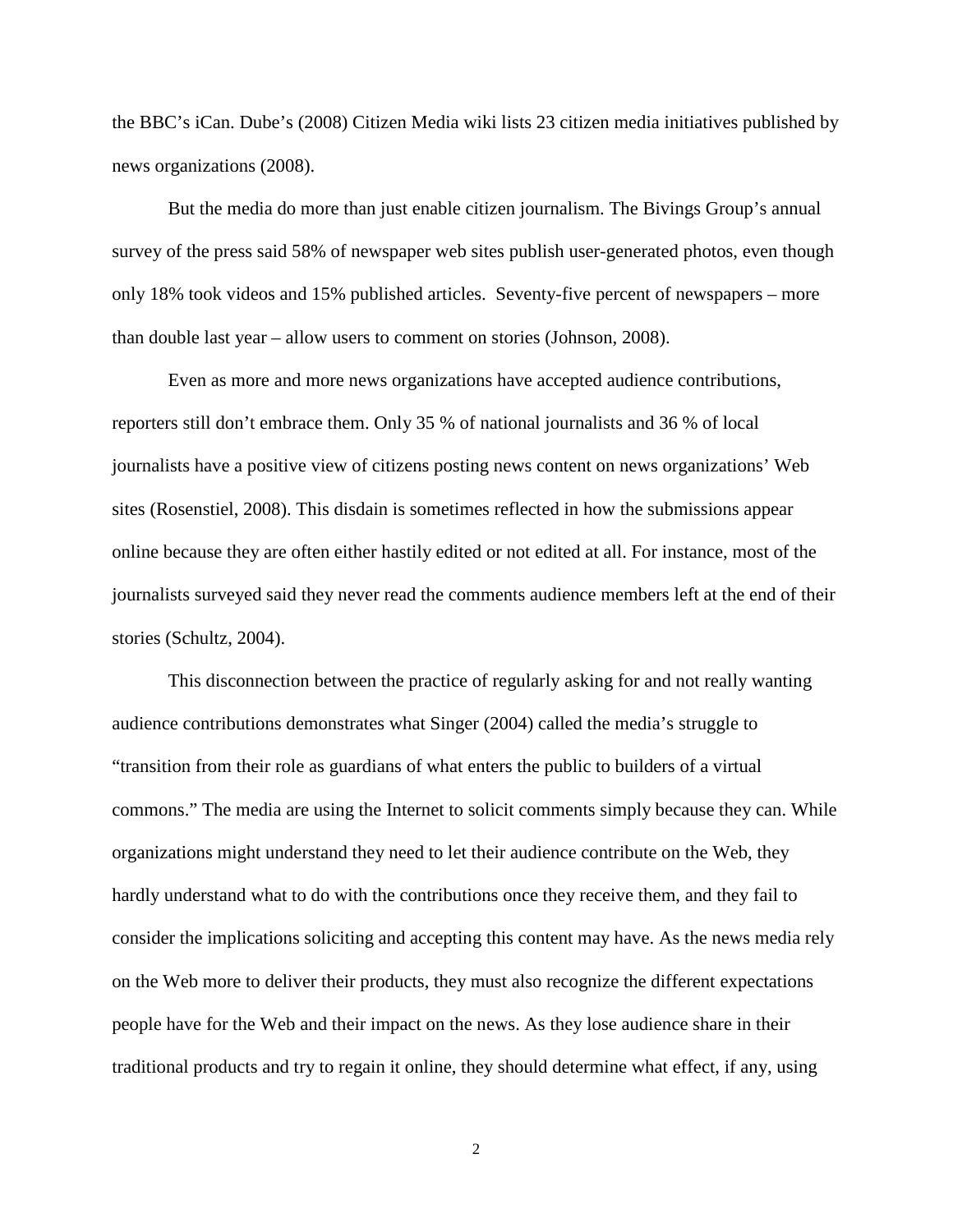user-generated stories on their sites has. If seeking contributions proves to be beneficial in terms of gaining new readers and finding better news tips, then the media have to ask themselves what they can do to encourage the process.

This dissertation's goal is to examine what using citizen contributions on a news organization Web site could mean to the organization and its audience. In addition, it studies whether featuring work written by audience members alone and in conjunction with journalists can increase self efficacy, or the belief that people will be successful in the actions they choose to take, and whether an increase in self-efficacy will lead to a stronger intent to participate. The key to self efficacy are traditional media measures such as credibility and social presence because, in the end, the connection people feel to the reporters and the media organization helps determine if they feel confident they can join the discussion. It is my hope that comparing these concepts will provide some answers on how journalists can connect their sentiments to the ever growing trend of allowing citizen journalism contributions.

Recent history suggests this is something that needs to happen if it is not already. Mashable, an influential Web log, named the coverage of the 2008 presidential election on the Internet – from CNN's iReport coverage to Pres. Obama's decision to publish his election speeches and weekly radio addresses on YouTube – one of its 20 key tech events of the year (Aune, 2008). The *Christian Science Monitor* said 2008 marked the first year that major news networks started "carving out reporting slots for non-professionals on one of their marquee topics – the election" (Friedman, 2008). This collaboration between audience members and professional journalists enriched journalism and helped news organizations improve their credibility, Russ Shaw, deputy editor for news at MSNBC.com said.

"Citizens can give us observational journalism that is probably from a slightly different perspective than the professional journalists there ... It shows that you're not sitting in an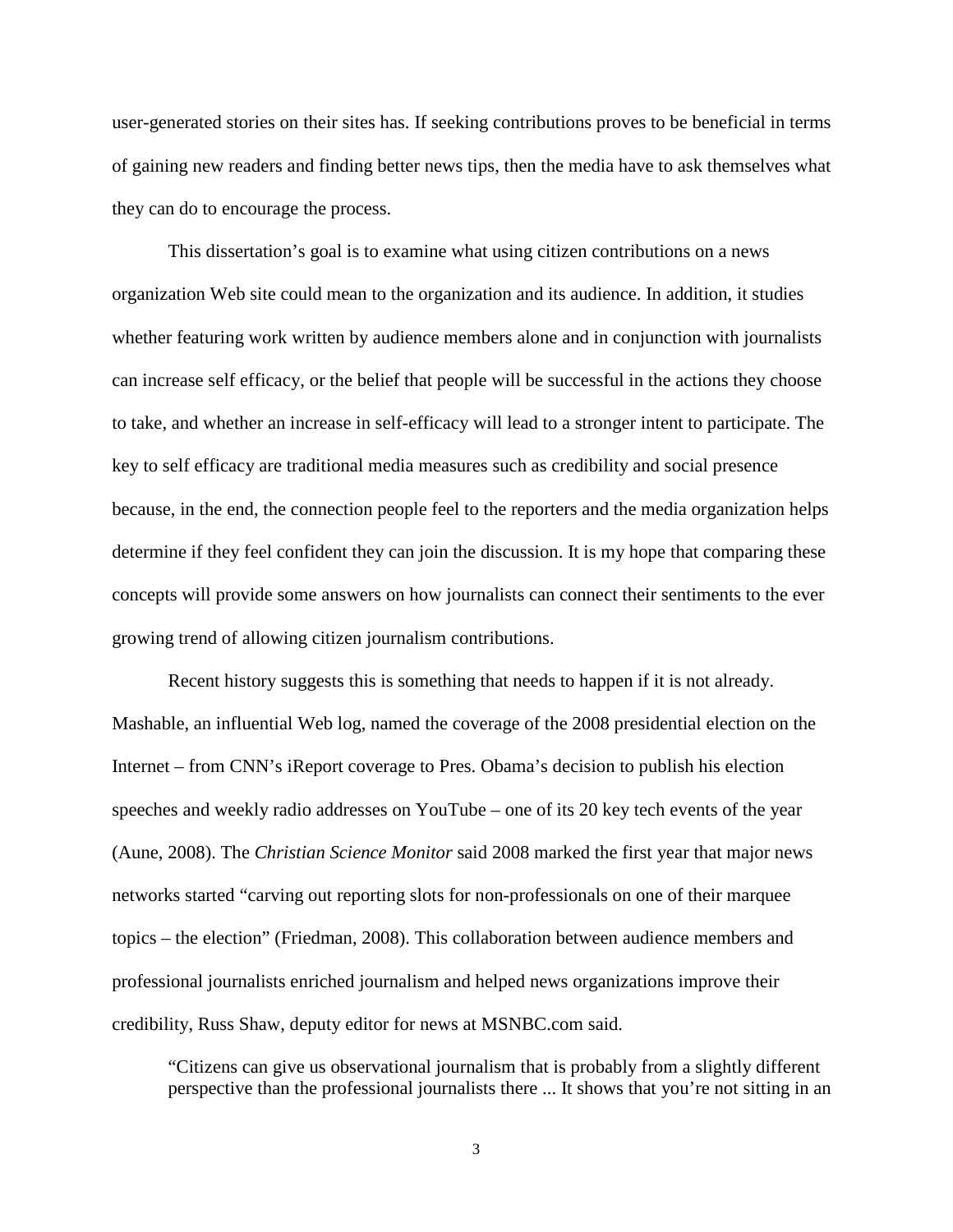ivory tower and that you're interested in what other people are observing" (quoted in Friedman, 2008).

Besides adding perspective and credibility, collaboration online directed news organizations toward important coverage areas and encouraged them to dig deeper on important stories. Mayhill Fowler, a blogger, said citizen journalists picked up the reporting slack after professional journalists flooded the small town of Zanesville, Ohio following Obama on the campaign trail (Friedman, 2008), then left just as suddenly. Their follow-up stories appeared on OffTheBus, a user-generated election blog on The Huffington Post. Amanda Michel, who directs OffTheBus, said other contributors have steered reporting in whole new directions. Sixty OffTheBus volunteers "detailed former President Bill Clinton's powerful financial impact on Sen. Hillary Clinton's presidential campaign, poring over everything from his book-tour itinerary to lists of people who stayed in the Lincoln bedroom during his presidency" (quoted in Friedman, 2008).

Gillmor (cited in Friedman, 2008) said news organizations have to be careful they do not overestimate the impact of user contributions. They cannot think they will replace their original reporting, but they cannot dismiss them either. Instead user contributions and journalism should go hand in hand.

"In national politics, the traditional media still have the most power and the most ability to influence the general public, after advertising … You can't separate citizen journalism from traditional journalism. They have a symbiotic relationship" (quoted in Friedman, 2008).

The approach the media has typically taken to user-generated news has not embraced this symbiosis. The earliest Web sites to provide citizen journalism opportunities, including Gillmor's Bayosphere and Backfence.com, offered unprecedented autonomy to their users, but no clear direction on how the contributions would be used or what constituted a successful post.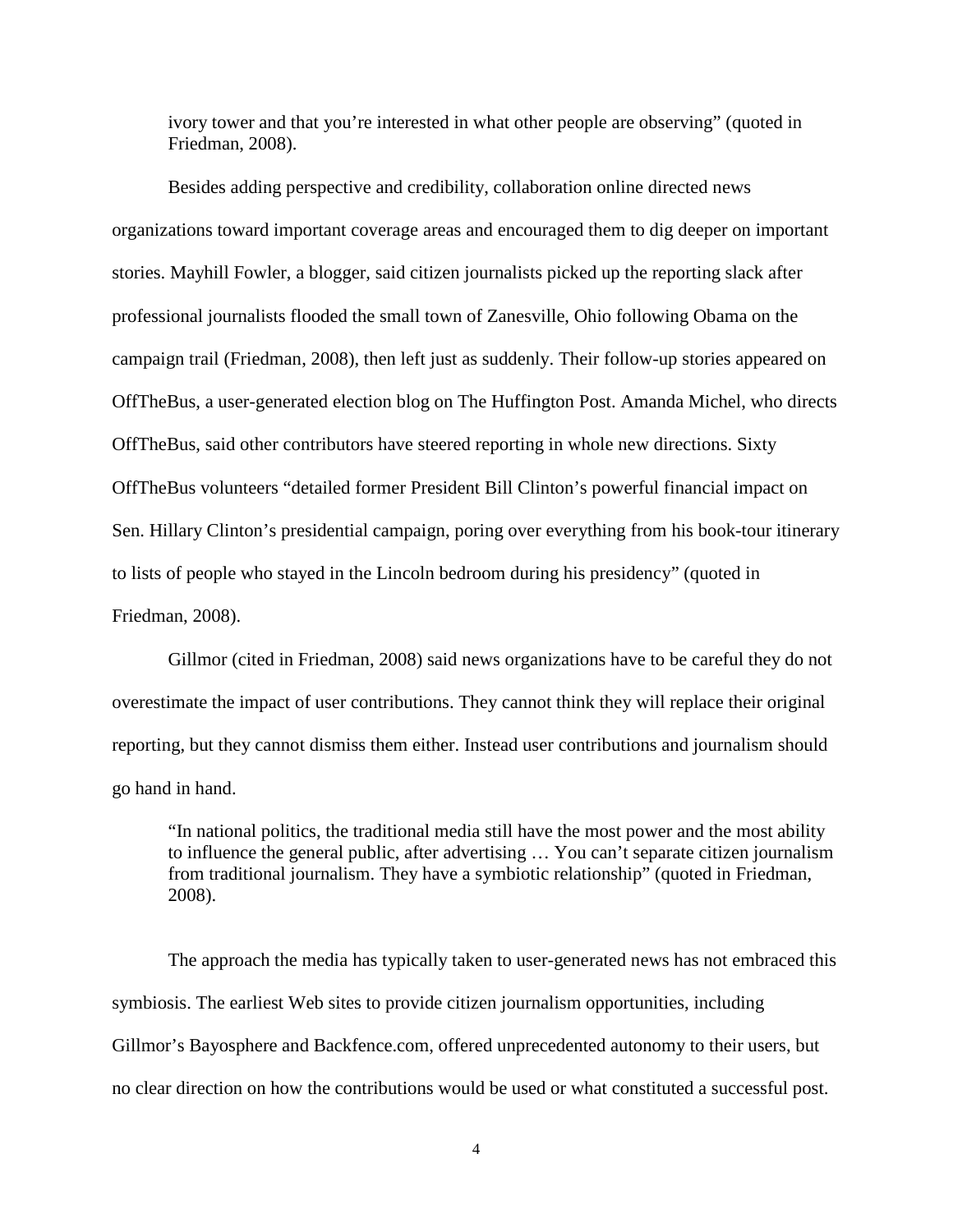They simply published comments and stories as they received them. They did little to encourage submitters because they operated under what Gillmor (2006) called the "field of dreams" scenario: If we build a Web site for your contributions, you will post. He blames this attitude, in part, for his site's demise:

"Citizen Journalists need and deserve active collaboration and assistance. They want some direction and a framework, including a clear understanding of what the site's purpose is and what tasks are required. I didn't do nearly a good enough job in this area"(2006)

On the other hand, some citizen journalism sites supported by major news organizations feature more direct editorial control, yet this emphasis could make people nervous about contributing. When iReport, which up until last year required an editor to look over all submissions before they went online, recently allowed submissions to go live to the site without review, the number of submissions surged to close to 10,000 a month (Learmonth, 2008). This jump, however, did not change CNN's policy of heavily vetting all submissions. In fact, sometimes submissions came down nearly as fast as they went up. When choosing iReport videos to use during CNN broadcasts, the editors are even more selective. In fact, those that are prominently featured cover breaking news events or reactions to popular news stories, such as celebrity deaths. CNN exerts its control by placing announcements encouraging contributions at the beginning and the end of only certain stories. In addition, the main iReport page highlights one designated topic each day. One of the greatest successes CNN's iReport had was the 2008 election when site editors struck a middle ground between autonomy and control, when they established the model for success by directing contributions toward one topic but then left audience members alone in how they would approach it.

In other words, these examples suggest audience contributions can positively impact how audiences look at an online publication. Anecdotally, the amount of control or collaboration also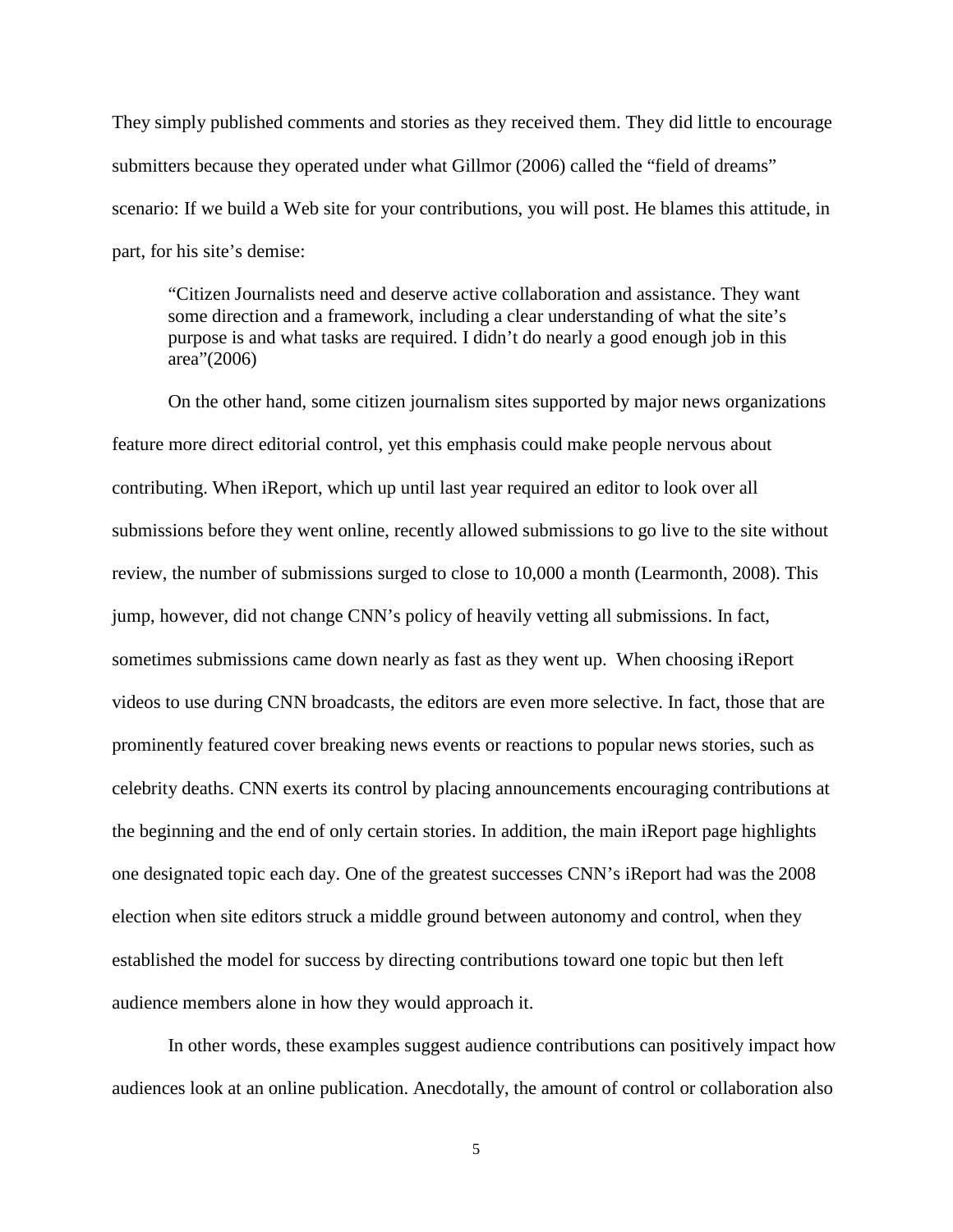seems to have a direct effect on the number of contributions a publication receives. The way a story author appears online also can affect perception and participation. Recent successes suggest that a collaborative approach may have more impact that stories written by staff writers or audience members alone.

To understand why, we need to look at what makes the Internet different and why people choose to use it over another medium. What makes the Internet a more attractive choice, the literature suggests, is the connection it enables between authors and users. This dissertation plans to explore whether the Internet can enhance or detract from the connection people feel toward a reporter and a news organization and how this connection alters the definitions of credibility under which the media operate. Taken together, connection and credibility lead toward one of what Albert Bandura calls a "basic theory of human understanding." His Social Cognitive Theory of Human Interaction is based in choice and helps explain why some people choose to act and others do not. Self-efficacy, or the belief in the success of one's actions, is the main determination.

One of the biggest differences between online and traditional media is the concept of interactivity. Though defined many different ways in the literature, interactivity online boils down to be able to do more and connect with people in meaningful ways. The interactivity available online offers users many simple ways to contribute, and the successful demonstration of interactive features can provide the vicarious modeling component of self efficacy. But more than anything, interactivity and the other factors that might influence the confidence and impact of the models people see.

Interactivity is more than bells and whistles. Rafaeli (1986) and others argue it is the key to forging lasting relationships. True interactivity does not occur until real collaboration occurs.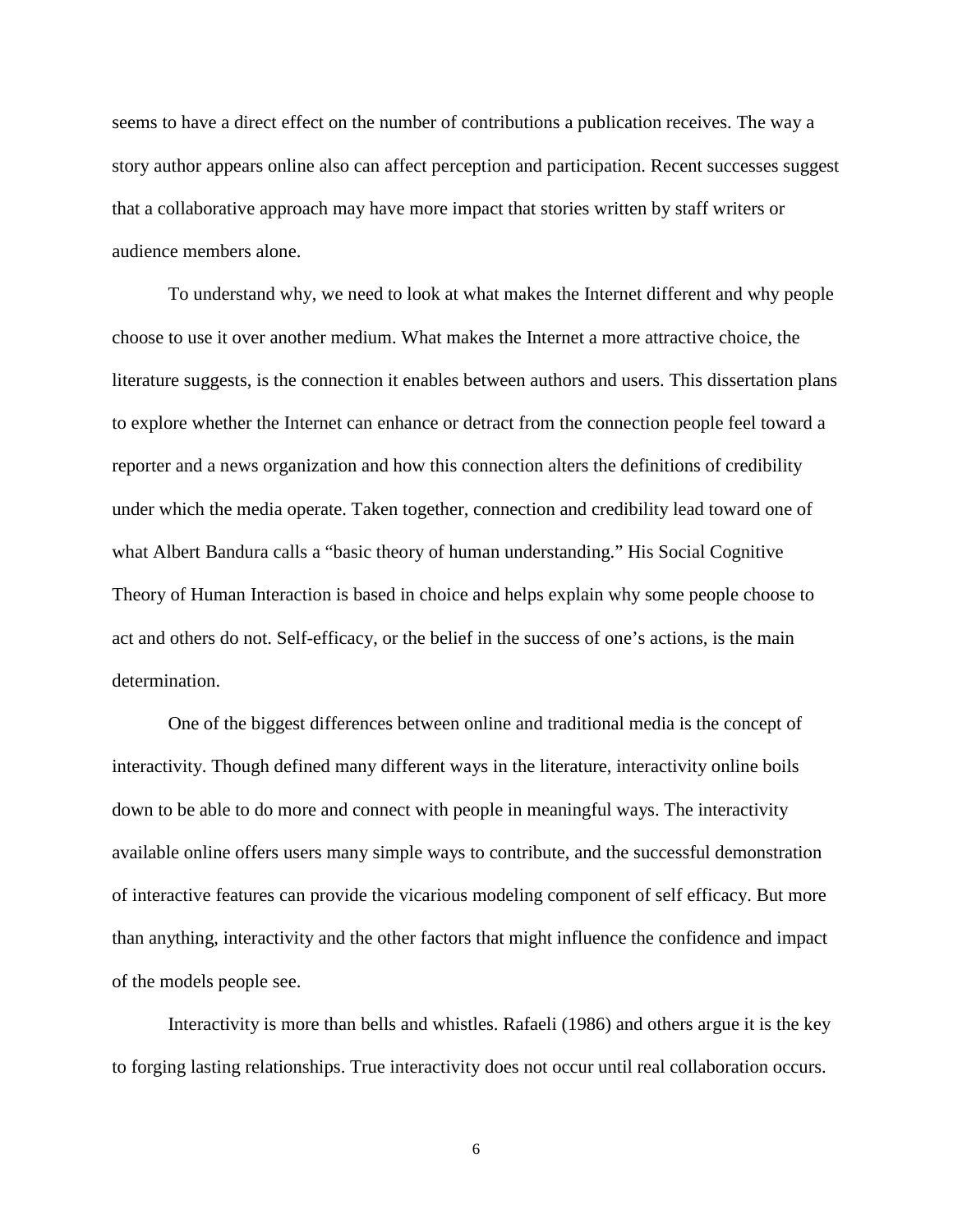These relationships also inform how users view the news organization itself, because trust, belief, and community connection (Meyer, 1988) have long formed the basis of how researchers conceptualize credibility. The strength of the connection a news organization has with its audience can directly influence how successful it can be in instilling confidence and, thereby, motivating contributions. How much people identify with reporters and news organizations and how similarly they think their perceptions are can also enhance credibility (Meyer, Marchionni & Thorson, 2006).

To begin, the dissertation will lay the groundwork for applying social cognitive theory to motivating online contribution through a brief history of online contribution and the news media's response, before examining theories on why and how people use the Internet and online news resources. Uses and gratifications theory offers a fitting starting point because the Internet epitomizes its assumption of active media choice (Ruggiero, 2001). Because this study examines behavior – contribution – and not just media choice, it will expand uses and gratifications theory to include concepts such as connectedness discussed in the Media Choice Model (Thorson & Duffy, 2006), social presence and perceived similarity (Reeves & Nass, 2002). Ultimately, this study follows Eastin and LaRose (2004) in operationalizing contributing news stories as a behavior, not just a choice. Action hinges on self-efficacy beliefs and maybe the connection people perceive.

This overall research question of this dissertation is does the way in which news organizations solicit contributions affect how many contributions they will receive and the way audience members perceive the site? To begin to provide some answers, I will focus on how people react to online news stories written alternately by staff reporters, audience members, and staff reporters and audience members collaborating. Alternating the authors will create models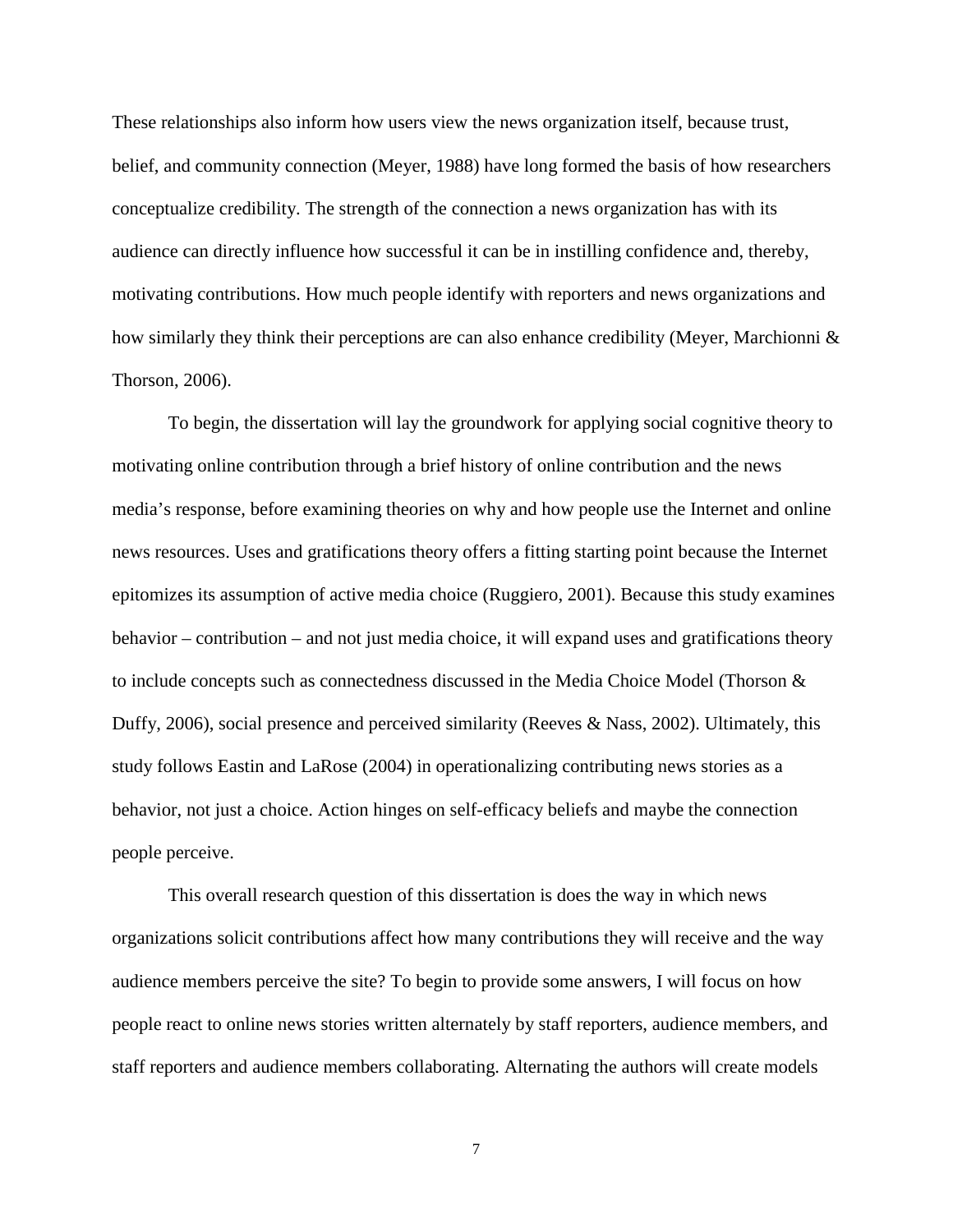similar to those described in Social Cognitive Theory and help determine if one more than the others affects the social presence, expertise, coorientation, credibility and interest participants have. Connection, the literature explains, is closely tied to concepts such as credibility, perceived similarity and interactivity. In addition, the stronger the connection people have to a model, the more likely it will be to motivate them to behave likewise.

The experiment will also ask participants to rate how efficacious reading the stories make them feel in order to gauge their intent to contribute. Increasing their intention to contribute could also increase not just participation, but readership. As news organizations struggle with how to ask for and what to do with contributions, they are also striving to find their place in the online landscape, and I hope with this dissertation to give them answers on what kind of niche they can carve out in an increasingly crowded online marketplace.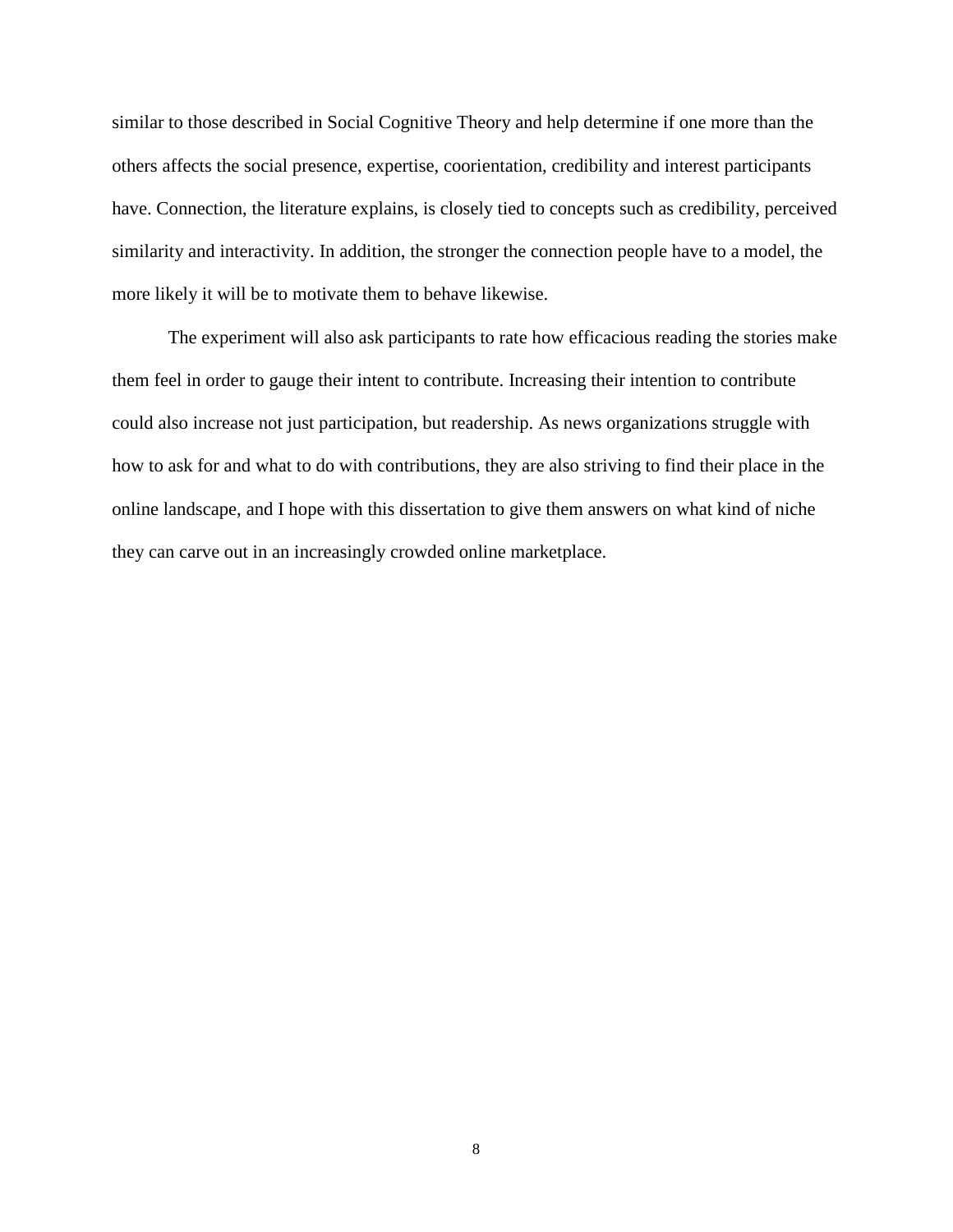## <span id="page-18-0"></span>**CHAPTER 2: LITERATURE REVIEW**

The Internet is fundamentally a social medium. From the beginning, it has been socially constructed to fulfill people's need to interact with others, Rafaeli, Raban & Kalman (2005) argue. As a network, its value is based on the number of people using it and what they decide to do with it. But a social foundation is not unique to the Internet. All media, in fact, are social, Reeves & Nass (1996) said, and people react to the media in much the same way they would to a real person.

Instead of recognizing the 'Net as a social system, early Internet researchers focused on the technology and suggested it represented a potentially harmful step down from face-to-face communication. It could be so convenient to use that it might discourage people from ever leaving their homes (Rafaeli, Raban & Kalman, 2005). By acknowledging the 'Net's social fabric, however, researchers have learned that it operates more as a companion to face-to-face communication, rather than a replacement. The Internet operates as a better social facilitator in some aspects of life because it brings groups of people together from more diverse backgrounds and geographical locations than was ever possible before. One way in which it has brought people together is by giving them a place to contribute their own stories.

## <span id="page-18-1"></span>**Media response**

The news media, however, have been slow to recognize the social Internet, and even slower to tap into its potential. At least 1,200 newspapers have created Internet sites since 1995 (Singer, 2003), but like many established businesses, they have joined without understanding the Web and have been disappointed by their results (Korgaonkar and Wolin, 1999). From the beginning, most newspaper editors and publishers saw only the disruption the Internet presented,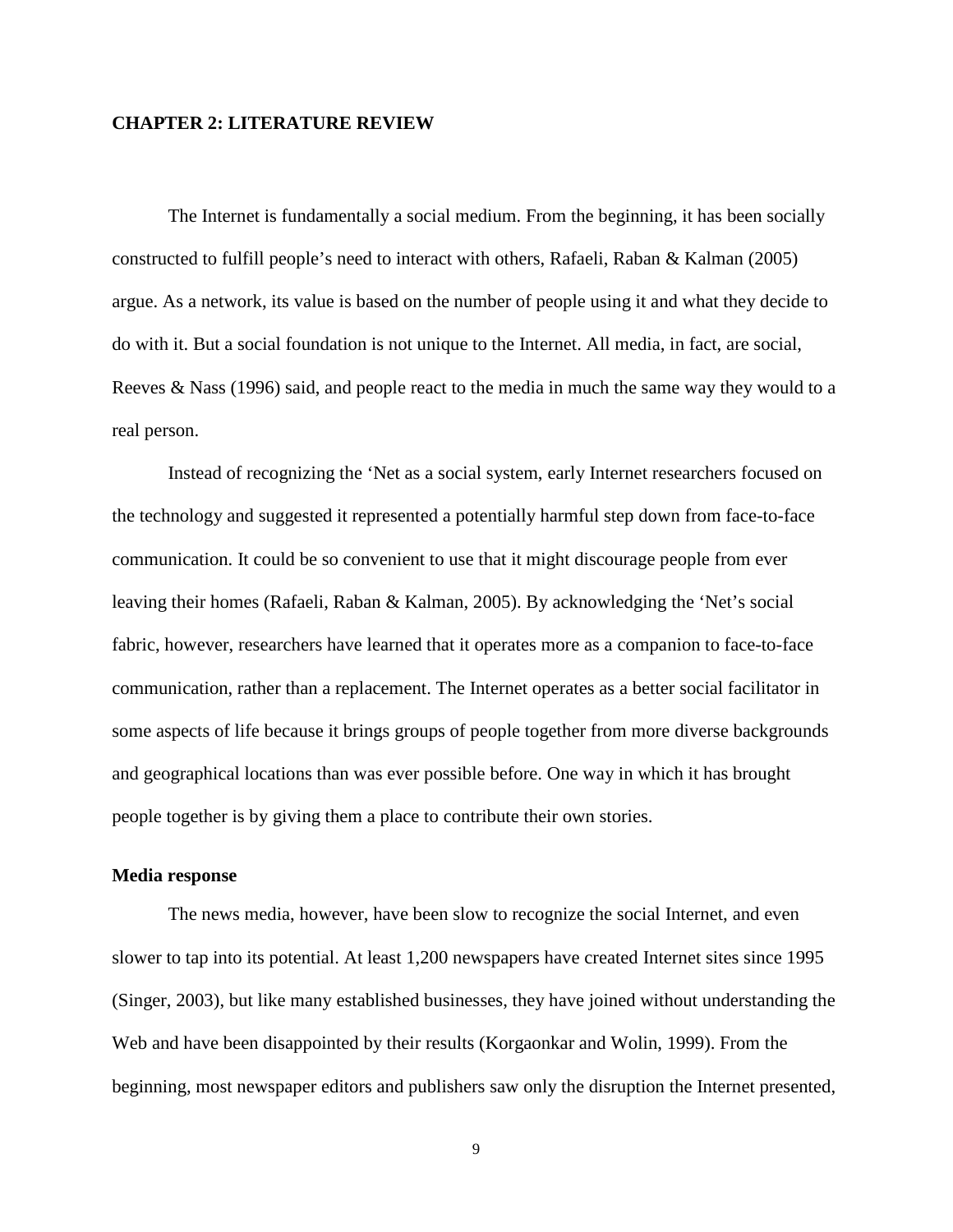not its potential. Any time a business venture starts with a disruptive mindset, "it is likely to suffer from chronic under commitment" (Gilbert, 2002). This under commitment is most evident in what news organizations actually put on their sites. Most at one time relied on "shovelware" or a daily, repurposing of stories that were in the print edition (Singer, 2003), and, typically they included less than half of what they printed. Two thirds of the newspaper executives reported putting 25 % or less of the day's news content online (Saksensa and Hollifield, 2002). Only 24 % reported making half of the printed content available online because they "feared that if they made available their content from the print edition to the online edition, it might lead to a drop in circulation" (82).

How to protect circulation was also commonly misunderstood. Many publishers used the Internet as an entrenchment strategy. "Publishers said they started online editions in order to reach new readers, gain an advantage over the competition and stay on the cutting edge of technological development" (Saksena and Hollifield, 2002: 77). But in all three areas, researchers suggest newspapers failed. First, they looked for new readers outside their communities. While the Internet's global nature eliminates geographical constraints, "equal access does not mean an equal chance to find a niche online. The geographic market definition should be of more importance, not less, when examining the online newspaper market" (Chyi and Lasorsa, 1999: 11). In other words, many people in their communities used the Internet as a supplement to the daily newspaper. The Web reached far fewer people outside the community.

Rather than actively using their sites to gain an advantage over the competition, newspapers merely created "place holders, which provided few outside links and required lengthy stays to get access to a complex array of stories, many of which provide variation without much difference in content or perspective" (Barnhurst, 2002: 488). This is emblematic of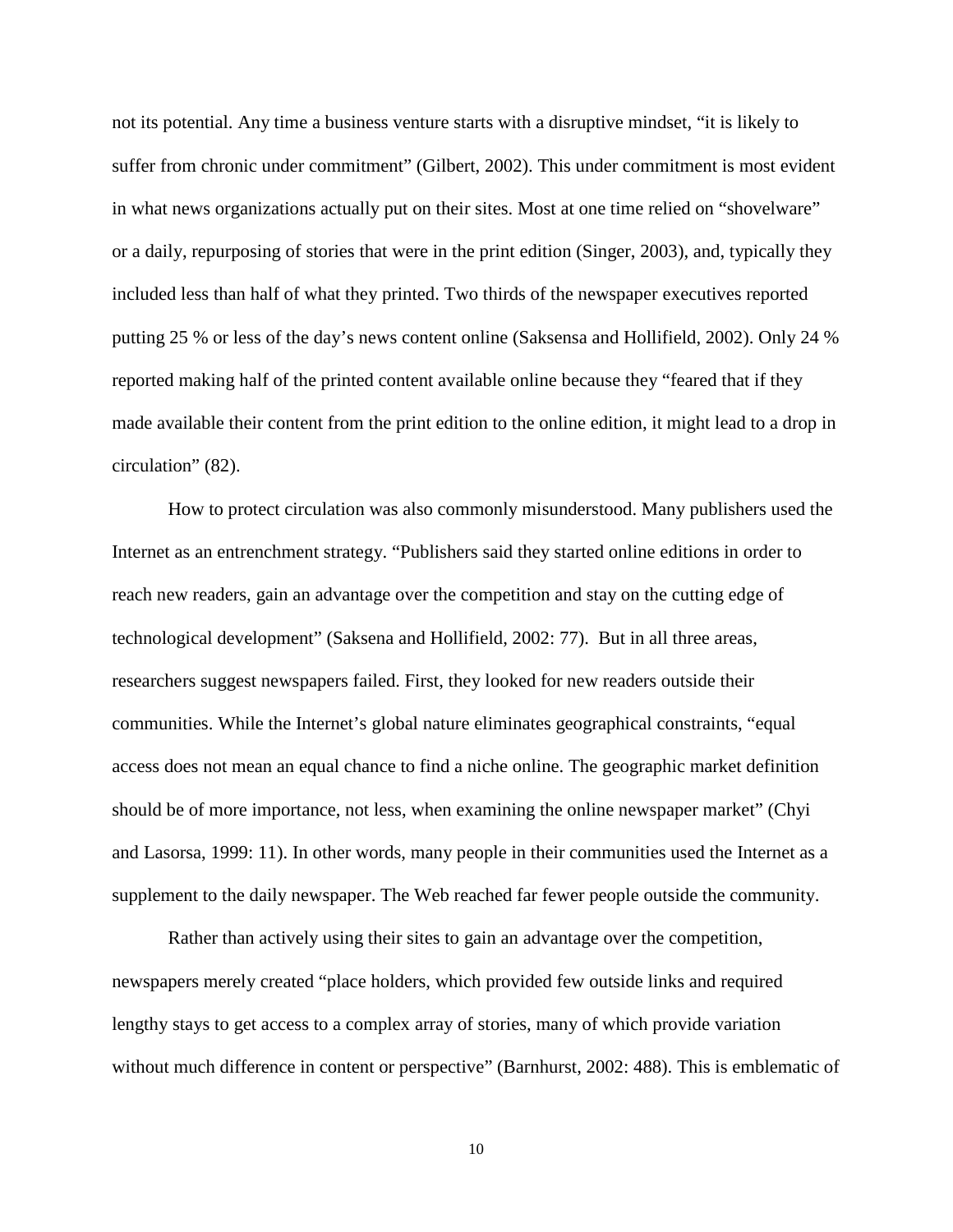why newspaper Web sites have not attracted a larger audience. "Internet newspapers are clearly not expressions of the exciting possibilities of the Web" (487). These exciting possibilities include interactive features, such as comments, photo and story submission, interactive maps and graphics or instant news updates, but Saksena and Hollifield (2002) found few newspaper Web sites offered them. Most included only weather updates or links to sites that give current information about the town, not the participatory elements that build stronger communities.

Papers that merely lifted content from their print editions fundamentally misunderstood the advantages of the Internet (Gilbert, 2002). Web sites compliment the print edition (Chyi  $\&$ Lasorsa, 1999) said. Althaus and Tewksbury (2000) found that even in a community of Webminded individuals, relatively few people went to the 'Net first for news. In fact, overwhelmingly, people chose the local newspaper first, and they used the online edition as a way to get access to quick information that is useful in their lives. "The overwhelming use of all sites, even the most local, small market ones, is they create readership" (Gilbert, 2002).

During the 2000 elections, editors seemed to catch on somewhat (Singer, 2003). They saw their online editions as a way to provide more timeliness and depth, but only a handful of editors mentioned using the Internet to engage readers in political discussion. Adding this interaction will not only encourage community participation, Singer (2003) said, but will also limit the newspaper from jeopardizing its role as a trustworthy and relatively impartial source. (51)

# <span id="page-20-0"></span>**Citizen Journalism**

To find news sites fully taking advantage of the social nature of the net, users had to step away from the mainstream media. The site credited with starting the citizen journalism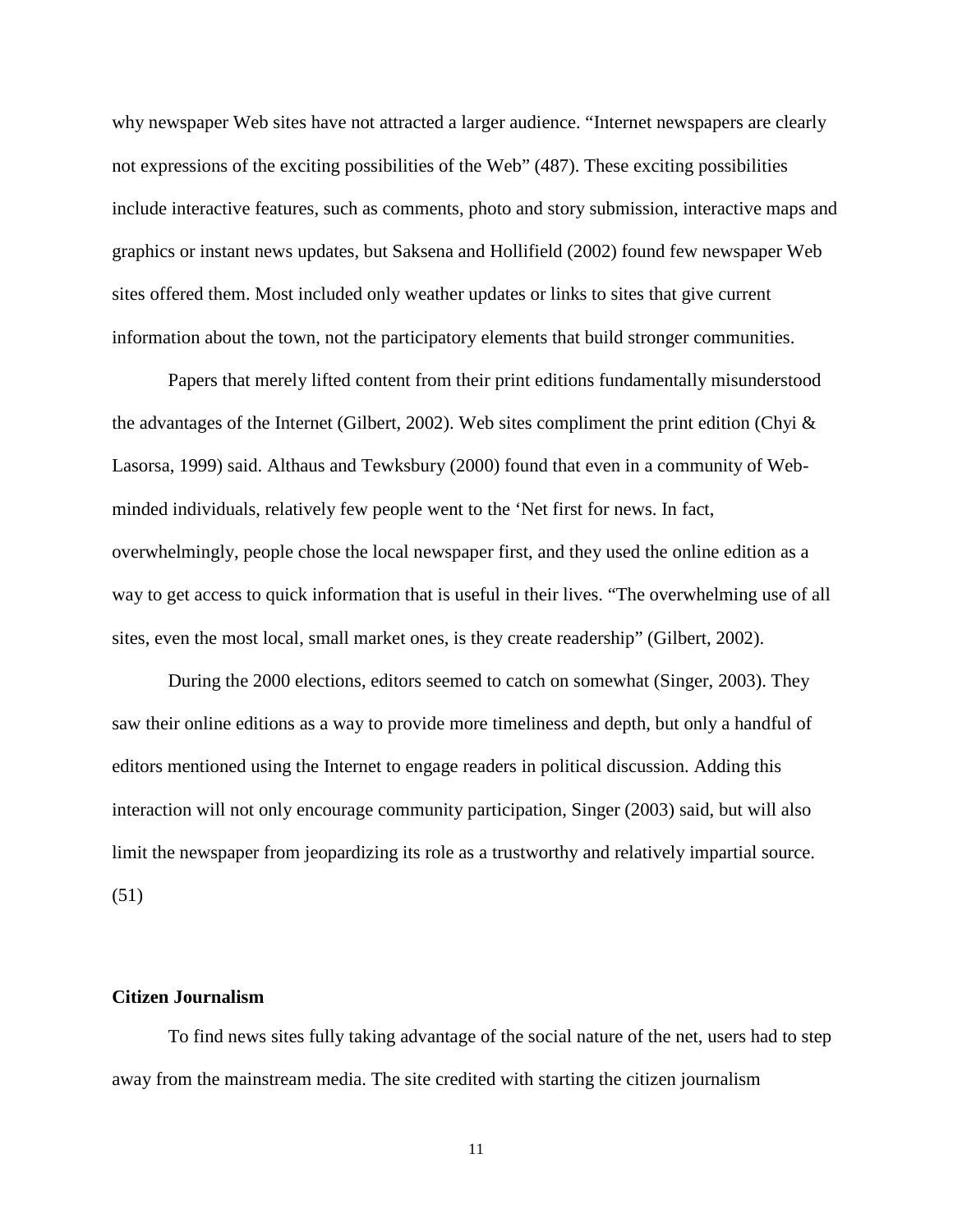movement began as a reaction to mainstream media coverage of South Korean elections (Yeon-Ho, 2004). In 1999, Oh Yeon-Ho, frustrated with the "one-way journalism of the 20th century and the haughty attitude common in the Korean media," launched OhMyNews (Oh, 2004). Four years later, his site had more than 32,000 citizen reporters and worldwide respect. "The citizens of the Republic of Korea had long been preparing for a grand revolution in the culture of news production and consumption," he said. "All I did was raise the flag" (Oh, 2004). The motto of his site and many of the other 82 independent citizen journalism ventures Dube (2009) lists is simple: "Every citizen is a journalist (Gillmor, 2004; Yeon-Ho, 2004).

# <span id="page-21-0"></span>**Content creation online**

In fact, the growth of citizen journalism since OhMyNews' introduction follows the growth of the Internet itself. The Pew Internet and American Life Project estimated the Internet has penetrated more than 73 % or 147 million homes in the United States (Madden, 2006). Once online, Internet users have more than 225 million Web sites to choose from, according to Netcraft's March server survey (2009), which offer anything from mindless entertainment to detailed news analysis to personal diaries.

Research into why people create content online suggest some users need to do more than just read. A Pew Internet and American Life Project study found people who write Web logs or blogs do it primarily "to express themselves creatively and to record their personal experiences" (Lenhart and Fox, 2006: 7). Overwhelmingly they do not consider themselves journalists but think their writing serves a vital function. "Blogging promises a democratization of voices that can now bypass the institutional gatekeepers of mainstream media" (1). The group most likely to take advantage of blogging, according to an earlier Pew study, have an average age of 25 (Lenhart et al. 2004).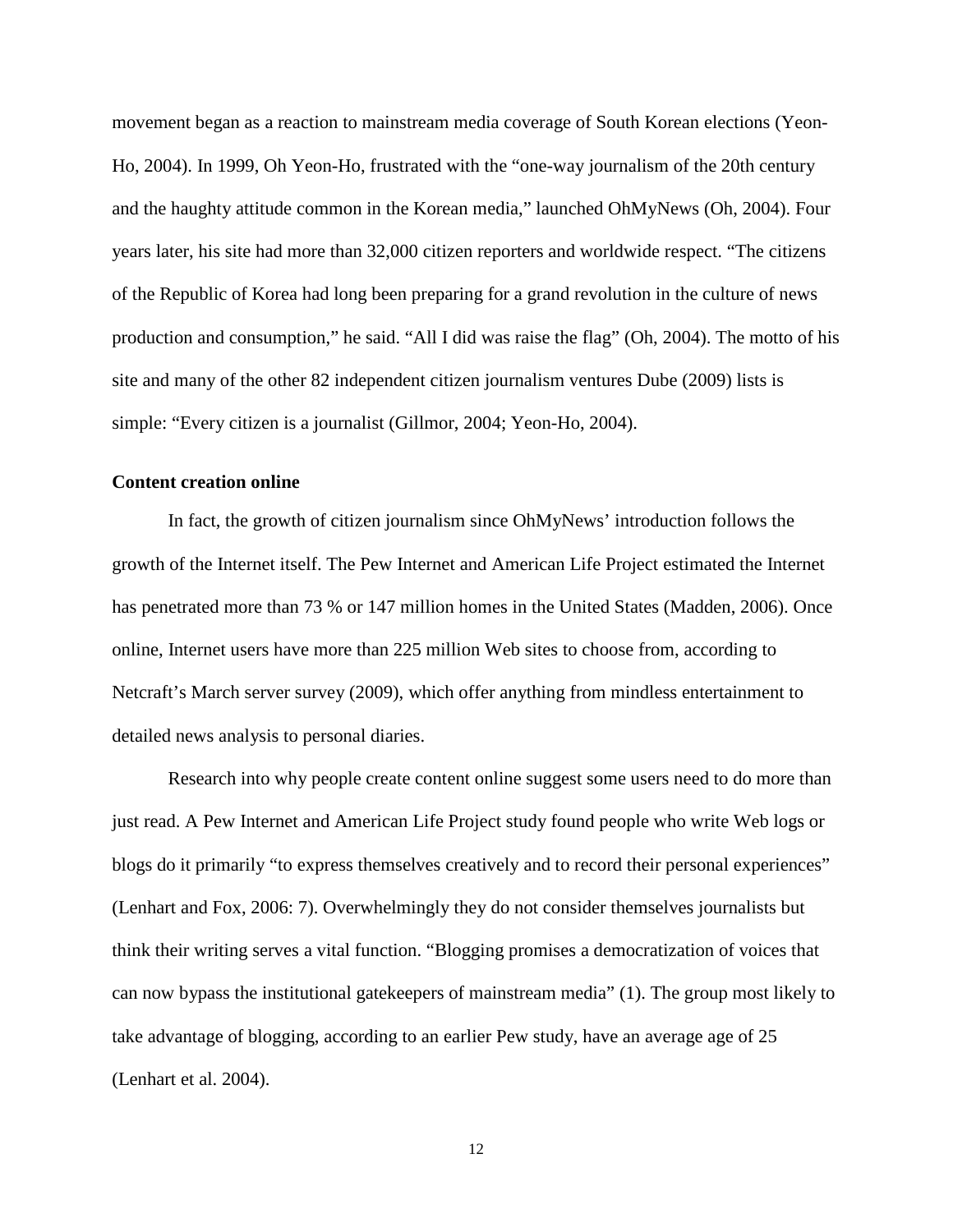Other age groups create content as well. Older creators had an average age of 58 and most frequently maintained personal Web sites to post photos and videos. They were also the most enthusiastic about online genealogy (Lenhart et al., 2004: 10). Those in the middle age range are content omnivores. With an average age of 40, the members of this group were online the most, and they have tried the most Internet activities. More than one third have contributed content online in traditional forms, such as a newsgroup or a family, business or organization's Web site (Lenhart et al., 2004: 11)

To successfully meet the needs of all active users, sites must be based on "metaphorical structures that show Web site users the 'way in' to recognize and realize the informational value of the Web site" (Eighmey, 1997). One of the best ways to tap the Internet's potential is to allow audiences to become involved. "Personal involvement centers on a Web site's capacity to make the user feel welcome, while items associated with interest in continuing communication indicate the user's interest in spending a longer amount of time at a Web site or returning to it later" (61- 62).

Finding ways to involve the audience goes beyond blogs and discussion boards. In categorizing how news appears on the Web, Deuze (2000) contrasted the amount of editorial control the organization behind the site exercised with the degree of connection they had with audiences. He theorized the sites that would be most successful in adapting to the changing communication landscape would be those that balanced control and connection equally in a way he called dialogic. Instead of just providing news, some of the sites he looked at created conversations with audiences about the issues that the news organization deemed most important (2000). In the future, more and more news organizations will need to great these dialogues and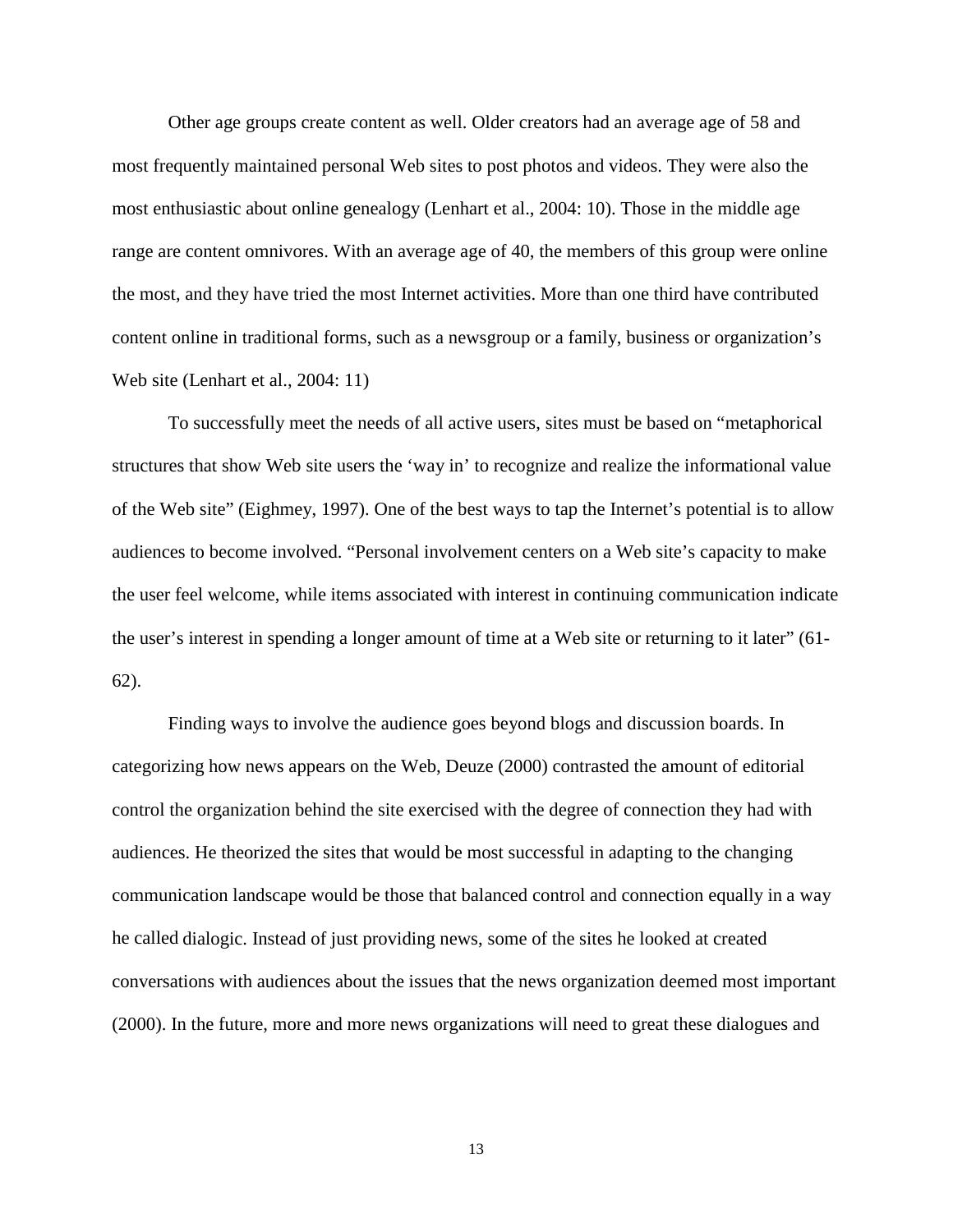move from *gatekeeping* to *gatewatching* (Bruns, 2004). Tremayne (2006) sees editors' roles "skew(ing) heavily toward teaching and coaching" rather than traditional writing and reporting.

To understand why people want to become involved with the news and contribute their own stories online, however, we need to start with a basic theory that helps to explain why people choose one medium over another. The reasons for choosing the Web, in fact, revolve heavily around the ability to contribute. The next chapter will focus on uses and gratifications theory and how it has been applied to online environments.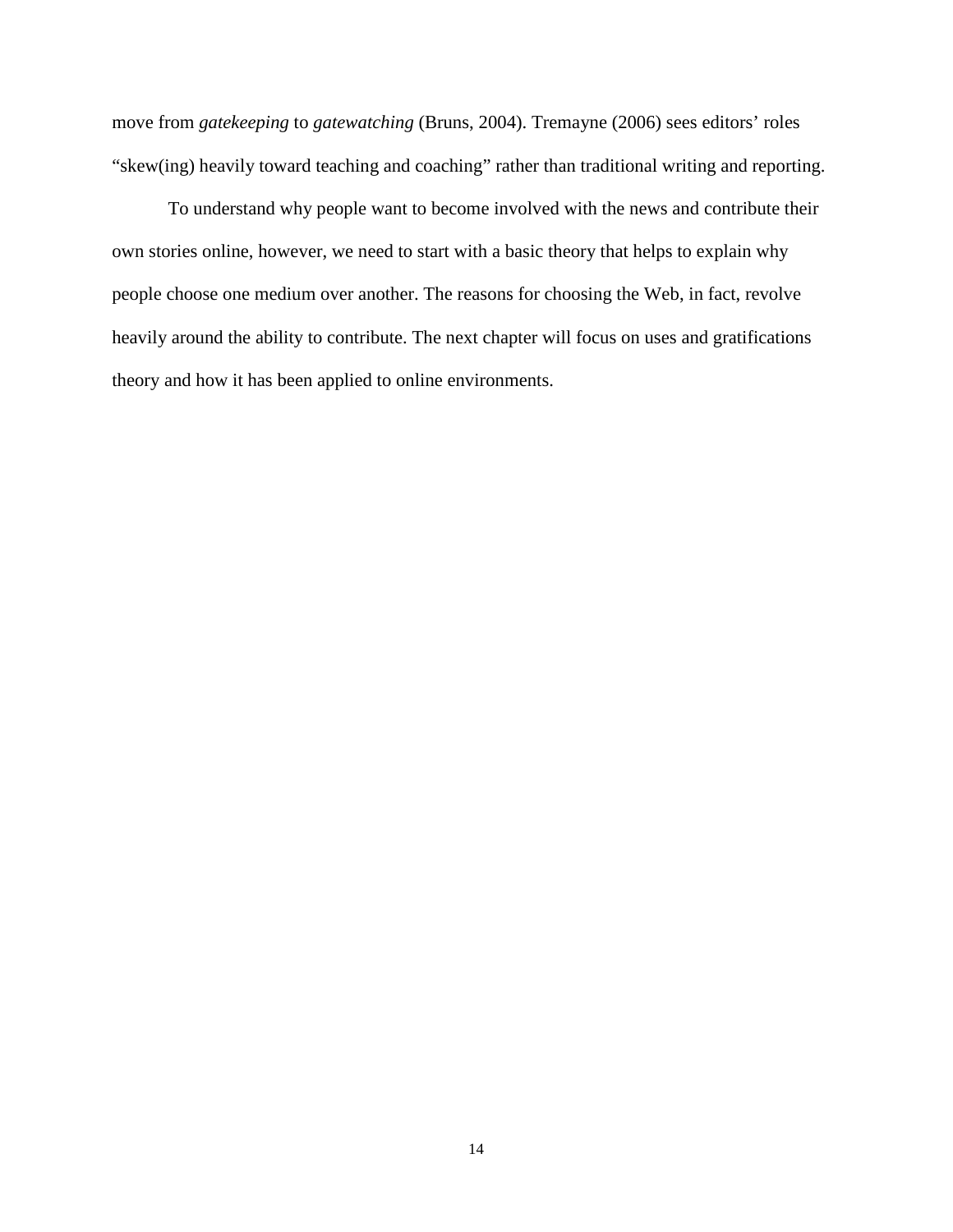#### <span id="page-24-0"></span>**CHAPTER 3: MEDIA CHOICE THEORY**

# <span id="page-24-1"></span>**Uses and Gratifications**

With its basic assumption that media use is an active process based on the social and psychological needs it fulfills, uses and gratifications theory represents a reaction to direct media effects theories. It developed in the 1940s as scientists became interested not simply in media effects, but why audiences chose various media (Ruggiero, 2000). What they found is that people deliberately selected a medium and used it actively to fulfill needs. On the Web, for example, users do not just visit one site. They actively jump between sites as they follow links or their own interests. This active environment makes the Internet a potentially better way to fulfill users' needs than any other medium because it "provides users with a broader range of needs on the gratifications-opportunities dimension" (Dimmick, Chen, and Li, 2004: 28). Active Web users "are most attracted to information formats that speak to them in a more personalized voice and in a broader entertaining context" (13).

People do not turn to the Internet just for information. "Consequently, in an information age, simply providing information may not be enough" (Korgaonkar & Wolin, 1999). Rodgers & Sheldon (2002) found more than 100 different motivations for media use in a meta-analysis of U&G studies. For the most part, however, Web use motivations have generally followed Korgaonkar and Wolin's (1999) model, which found seven different needs the Internet fulfilled among survey respondents. These seven needs included information-seeking, shopping, entertainment, and socialization. Sheehan (2002) classified the needs in two dimensions: goaldirected and experiential. Goal-directed users are selective and intentional in their online choices, purposefully exposing themselves to specific content. Experiential users turn to the 'Net for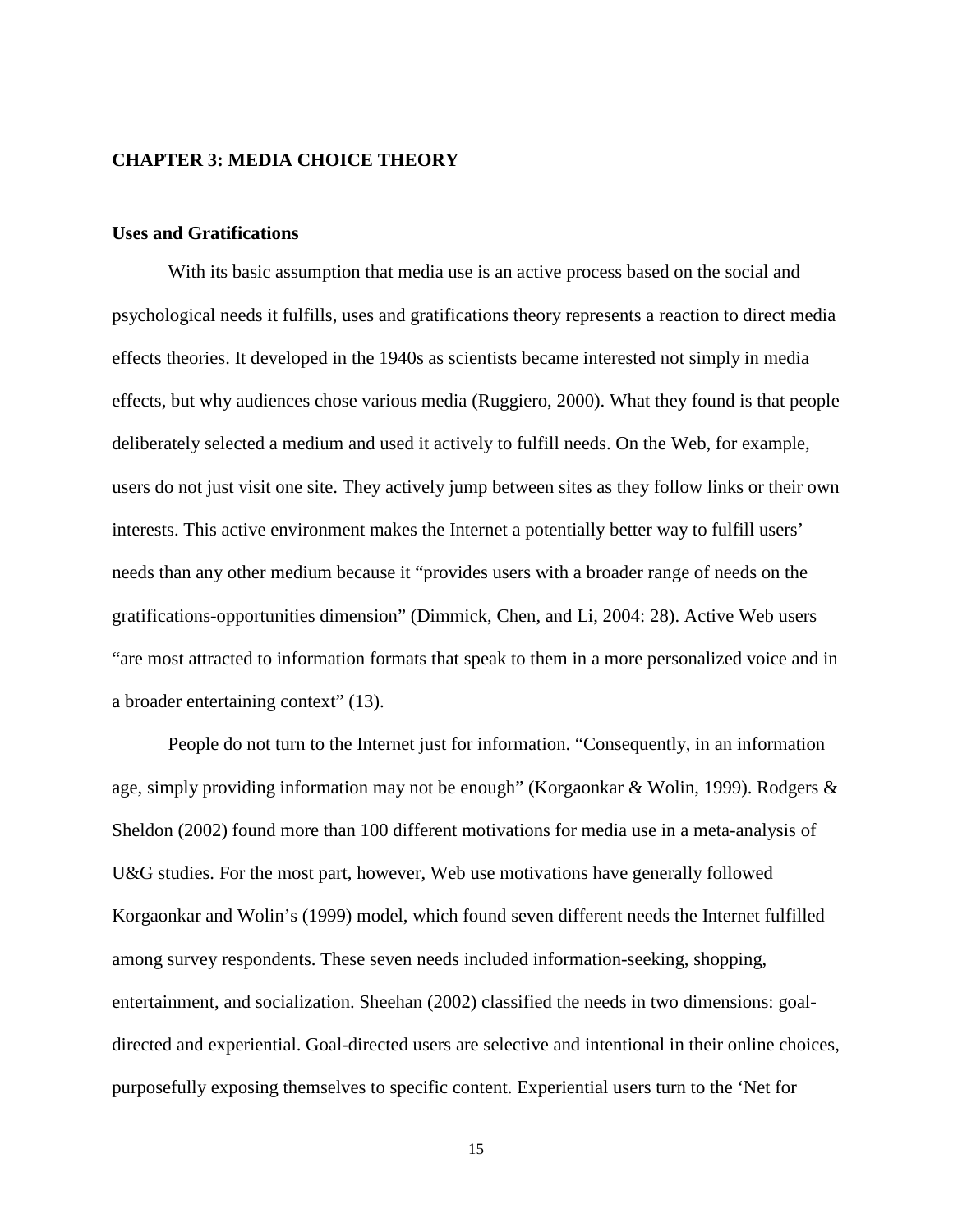escape, diversion and relaxation, which suggests there is not a specific outcome to the session (Sheehan, 2002: 63). Users can often switch from goal-oriented to experiential needs in the same online session (69). Sundar (1999) explained that users do not always see information-seeking and experiential uses as mutually exclusive. "Receivers could very well be perceiving a great deal of entertainment value in news and a great deal of information value in entertainment" (373). The gratifications Internet use fulfills can also change over time (Rodgers & Chen, 2005).

Motivations are also likely to change depending on the type of usage, Assael (2005) argued. He studied only those identified as the heaviest Internet users to expand the classification "beyond demographic descriptors to typically include psychographic variables" (93). Even the heaviest users fall into six categories similar to those other researchers found studying all those who use the 'Net. Assael (2005) identified his users as 1) web generalists, 2) downloaders, 3) self-improvers, 4) entertainment seekers, 5) traders, and 6) socializers. All of his categories were goal directed. People were motivated to use the Internet, he argued, even those he classified as generalists, for a specific purpose.

Ford and Nichols's Taxonomy of Human Goals explained that goals, personal agency beliefs and emotion are the key components of motivation (cited in Ford & Smith, 2007). In other words, an active media choice, such as choosing to contribute to an online site, is a goal that is motivated by beliefs in one's capability and the context in which one acts (156). Combining Assael classification with Ford's (2007) taxonomy of goals, traders and downloaders, are performance goal oriented because they are seeking a specific reward, such as a file, a hot stock, or show time. Others are mastery goal oriented – the socializers, self-improvers and even generalists – because they are concerned with intrinsic needs, such as making friends, improving oneself or getting more familiar with the Web.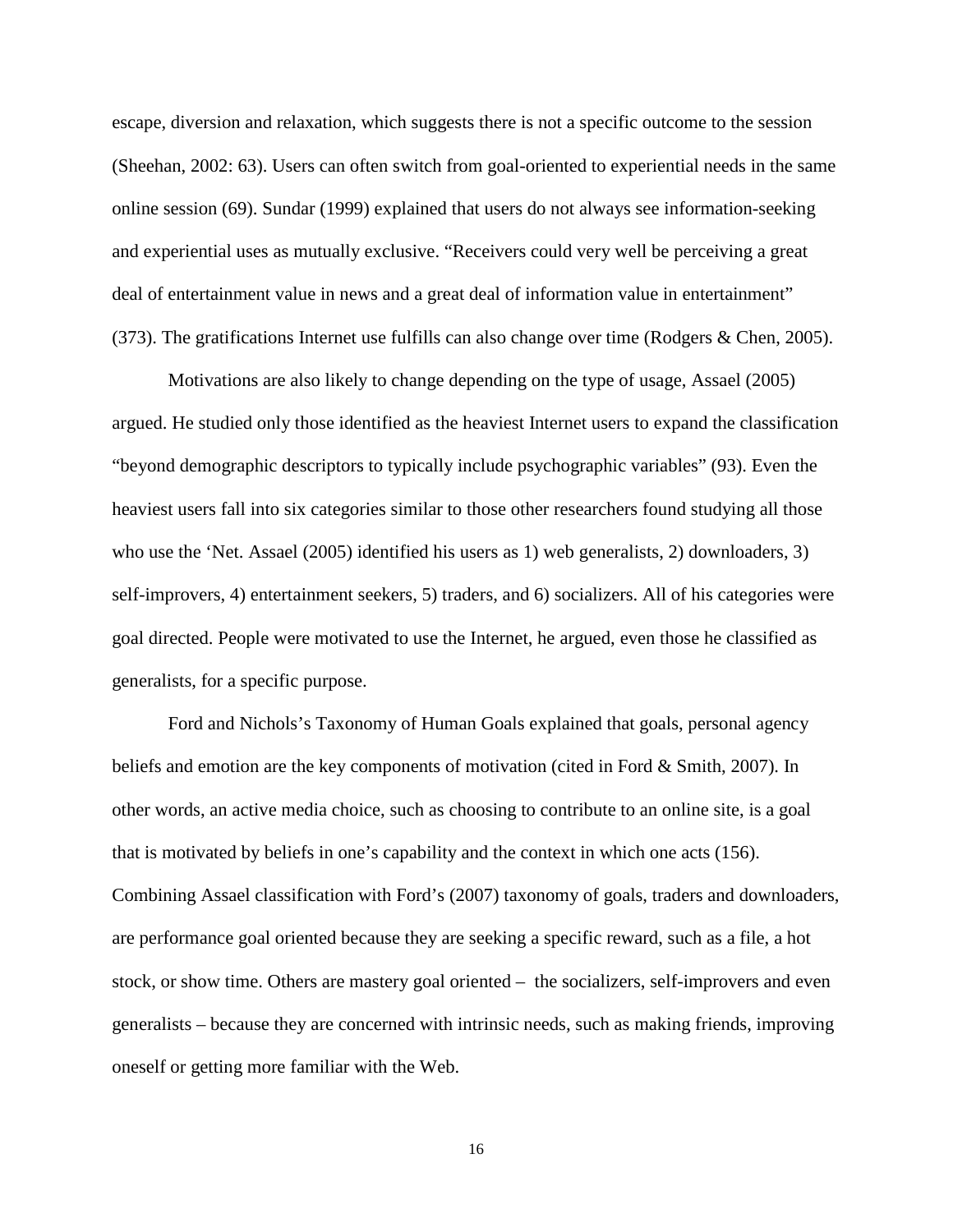Rodgers & Sheldon (2002) make the connection between uses and gratifications and goal theory more apparent when they apply Deci & Ryan's (1985) theory of functionalism to their meta-analysis of uses and gratifications research. Behavior is best explained by understanding what function it holds for the person acting (85). Out of the more than 100 motivations they found, they propose four main ones for Web use: research, communication, shopping and surfing. The first three are goal-oriented; people go online for a specific reason, either obtaining information, talking to friends or finding something to purchase. The last – surfing – emphasizes the experience of traveling around in cyberspace with no particular goal in mind, which they say is an intrinsically motivated activity.

### <span id="page-26-0"></span>**Technology Acceptance Model**

These intrinsic motivations are vital elements to understanding what motivates people to use the Web, Sanchez-Franco & Roldan (2005) argue, because there is a direct and positive effect between attitude towards Web usage, usage intention and actual usage. This is the basis of the technology acceptance model (TAM), which asserts the key to the successful design and implementation of technology requires understanding human factors such as extrinsic and intrinsic motivations. The nature of the motivation will often determine how someone uses the Web. "Goal-directed users are more driven by instrumental factors and focused on their decisionmaking process while experiential users are more motivated by the process" (41). In other words, the gratifications people fulfill with Web use can depend greatly on their motivation, and that motivation can sometimes even change during their time online. "Users might start surfing a Web site, then shift to looking to see if the information interests them, or vice versa, and finally experience an intrinsically enjoyable state" (41).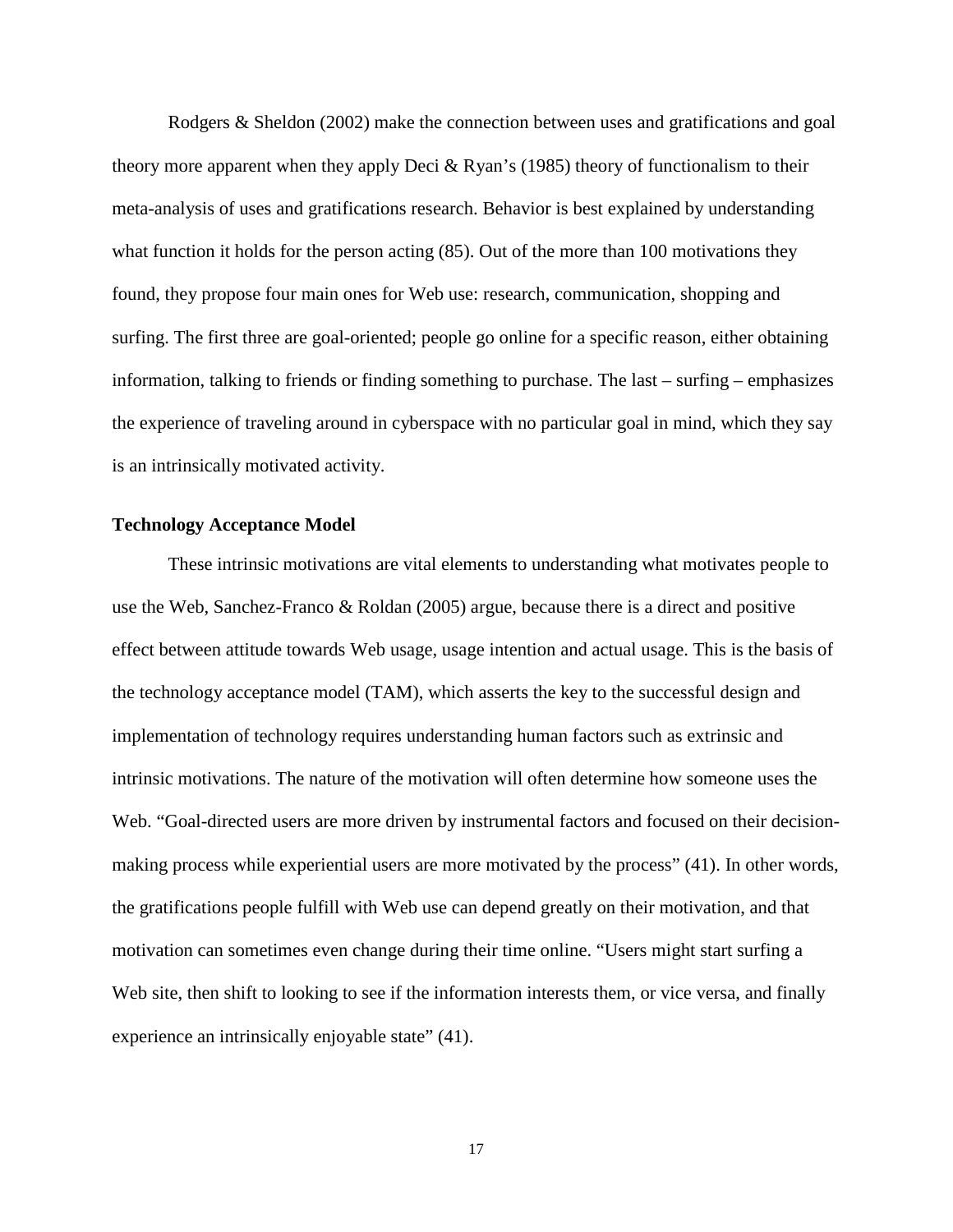While uses and gratifications theory explains media choice and not behavior, it suggests that the reasons why people choose the Web over other media lie in what they can do with it. In the final analysis then, choice is first step toward action, and the motivations behind the choice may also form the basis for eventual activity.

# <span id="page-27-0"></span>**Content Creation Motivations**

In one of the earliest studies of online communities, James & Wotring (1995) found that the ability to interact motivated people to join two of the first online bulletin boards – Compuserve and Prodigy. Both sites served important information transmission, education and socialization functions, but they were more than just media to use. Information sharing, by itself, was a form of socialization because posters noted their satisfaction with just being on the boards to answer questions. Others noticed the quality, accuracy and detail that came from online posters were nearly as good as that from experts in the field. These conversations helped bulletin boards serve as a "surrogate for interpersonal communication" because they relied on many of the "same conventions, habits and demands as face-to-face communication" (James & Wotring, 1995).

As the Internet has evolved, so has its ability to provide information and socialization. Seeking information remained the primary reason people went online, but in online discussion communities where most of the information is generated by the users, the quality of that information is vital to predicting whether people will remain involved (Ridings & Gefen, 2004). To find quality, people started to turn to information they could trust, and they found it from people with which they had a relationship. By sharing information, users are providing something of value to others and are extending themselves (Bakardjieva, 2003). By seeking to share rather than gain information, users demonstrate to others how they can be successful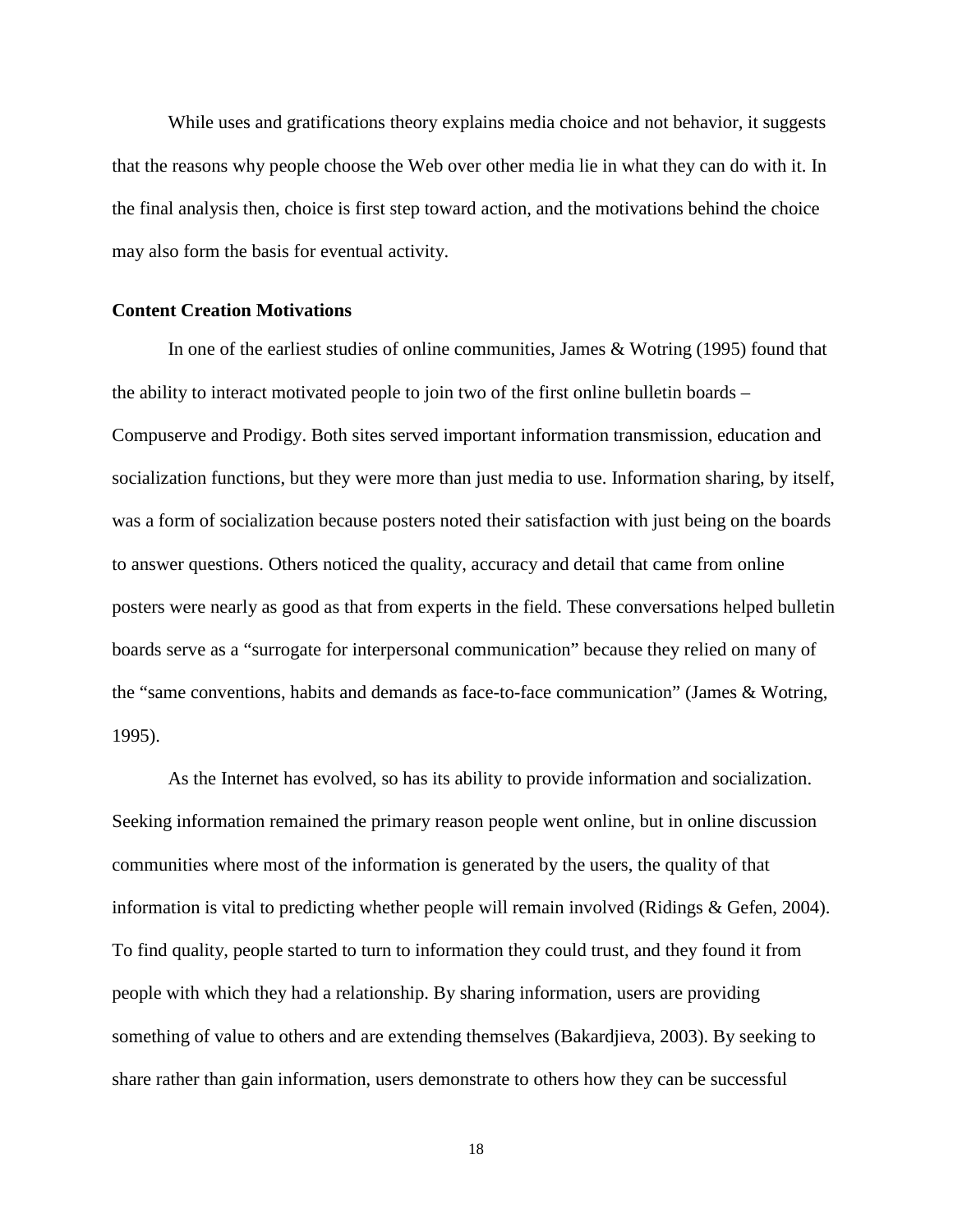online. Ridings  $& Geffen (2004)$  underscored this finding by saying the need for quality information and the need for friendship and social support made up more than one-third of the reasons people identified. "Even in such an information-centered medium, friendship is a crucial bond, keeping patrons in communities" (Ridings & Gefen, 2004).

Whether communities form does not indicate success. The perception of community members is more important. In the online communities she studied, Hartelius (2005) found moderators largely existed to protect perception and help members feel confident about contributing. One moderator Nip (2004) interviewed said she saw her role as "smoothing over tension that might disrupt the friendly atmosphere of the bulletin board, not as enforcer of the values of the … group" (Nip, 2004). Building a social network takes a commitment from all involved, Elliot (2004) said:

"That people are born into social worlds constituted by objectified networks of commodity, affect and locality is clear. That social agents must continue to invest in those networks if their meanings are to be maintained is a point that is often overlooked."

### <span id="page-28-0"></span>**Predicting Online Participation**

Predicting continued participation is where the research rightly moves away from media choice. Rafaeli (2004) characterized those who choose a discussion group but do not post as "lurkers," and the difference between lurkers and posters is stark. Lurkers in the virtual community are the same as political free riders, or people who do not think they need to vote because everyone else will take care of it for them (Rafaeli, Ravid, & Soroka, 2004). Lurkers fail to receive the same social benefits from a site as others. In fact, Rodgers and Chen (2005) agree because they suggest that continued use of a site goes beyond fulfilling gratifications. The longer women participated on a site that served as a support network for breast cancer survivors, the less likely they were to seek information from it. Instead, they sought to provide information that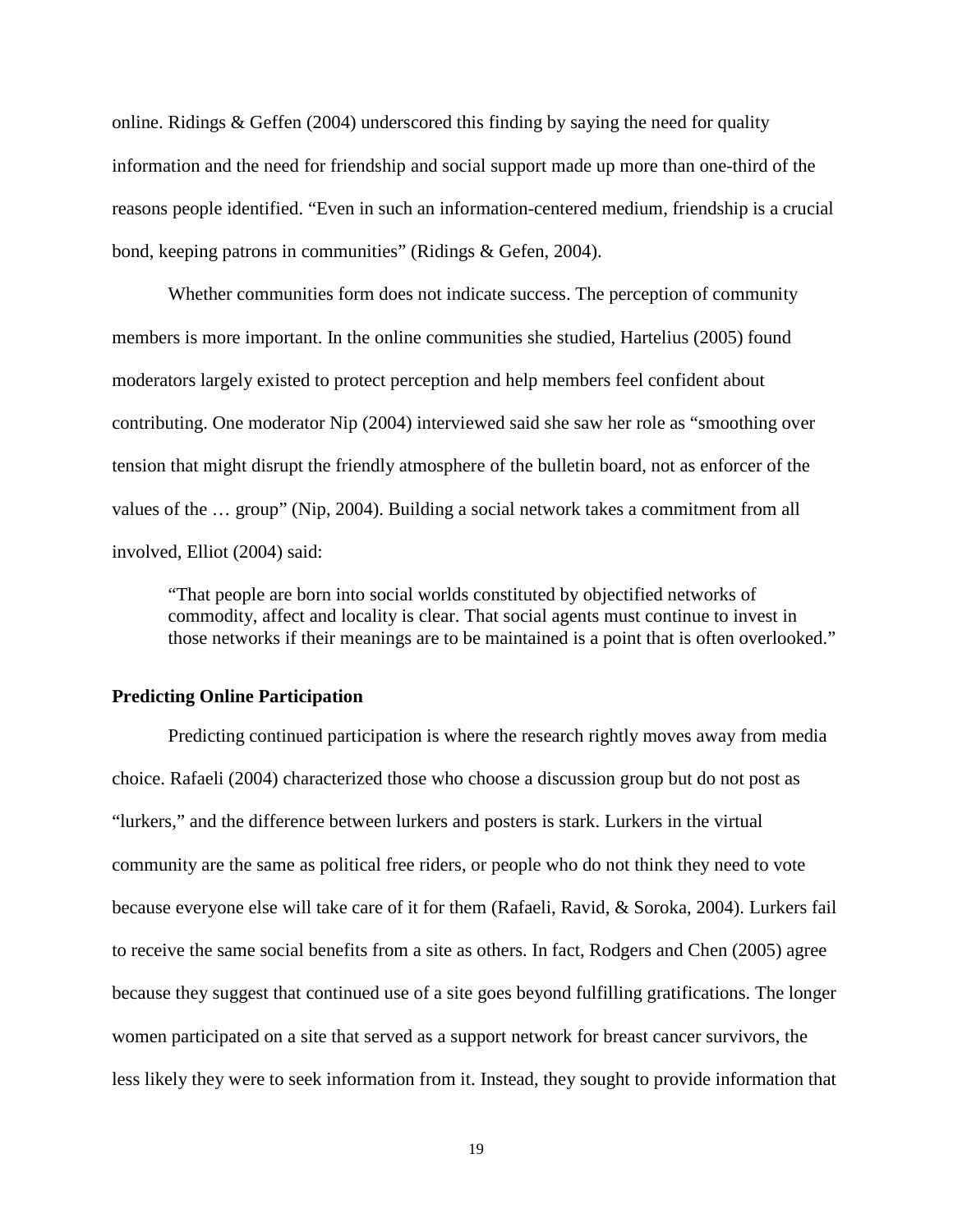could help and influence others (Rodgers & Chen, 2005). Posting frequency was linked to the psychosocial benefits a user derived from the site. "The more women posted to the online discussion board, the greater improvement was shown in their mood" (Rodgers & Chen, 2005).

Just as mood improvement is a byproduct of the site's use, the formation of social networks is largely determined by how much a person participates. Whether a poster received a reply to his or her first post strongly predicted whether the person would continue to post (Joyce & Kraut, 2006). Interaction among group participants also influenced whether newcomers posted again.

"Newcomers may feel a sense of obligation to continue the conversation or the relationship with the person who responded to them. Alternatively, they may take the responsiveness of the individual who responded to them and generalize this to the group as a whole, thinking perhaps the group is a friendly or useful place" (Joyce & Kraut, 2006).

Surprisingly, the nature of the reply had little influence on whether a newcomer stayed. The likelihood of posting again was not associated with the length or the tone of the reply. The one exception was newcomers were more likely to post again if their reply was a question (Joyce & Kraut, 2006), because they felt some obligation to continue the discussion. In fact, questions posed as subsequent responses seemed to increase the confidence of participants because they were seen as valued elements of the continued conversation.

In other words, understanding content creation online and the news media's role in it requires a social focus. Researchers cannot approach the Internet in the same way they approached newspapers or TV broadcasts. Neither can media professionals if they are to embrace the Web's potential to involve audiences. The key is to shift their role from content producers to content managers and editors (Tremayne, 2006). But more than anything, the motivation to contribute, no matter how goal-directed or need influenced the person might be, relies in large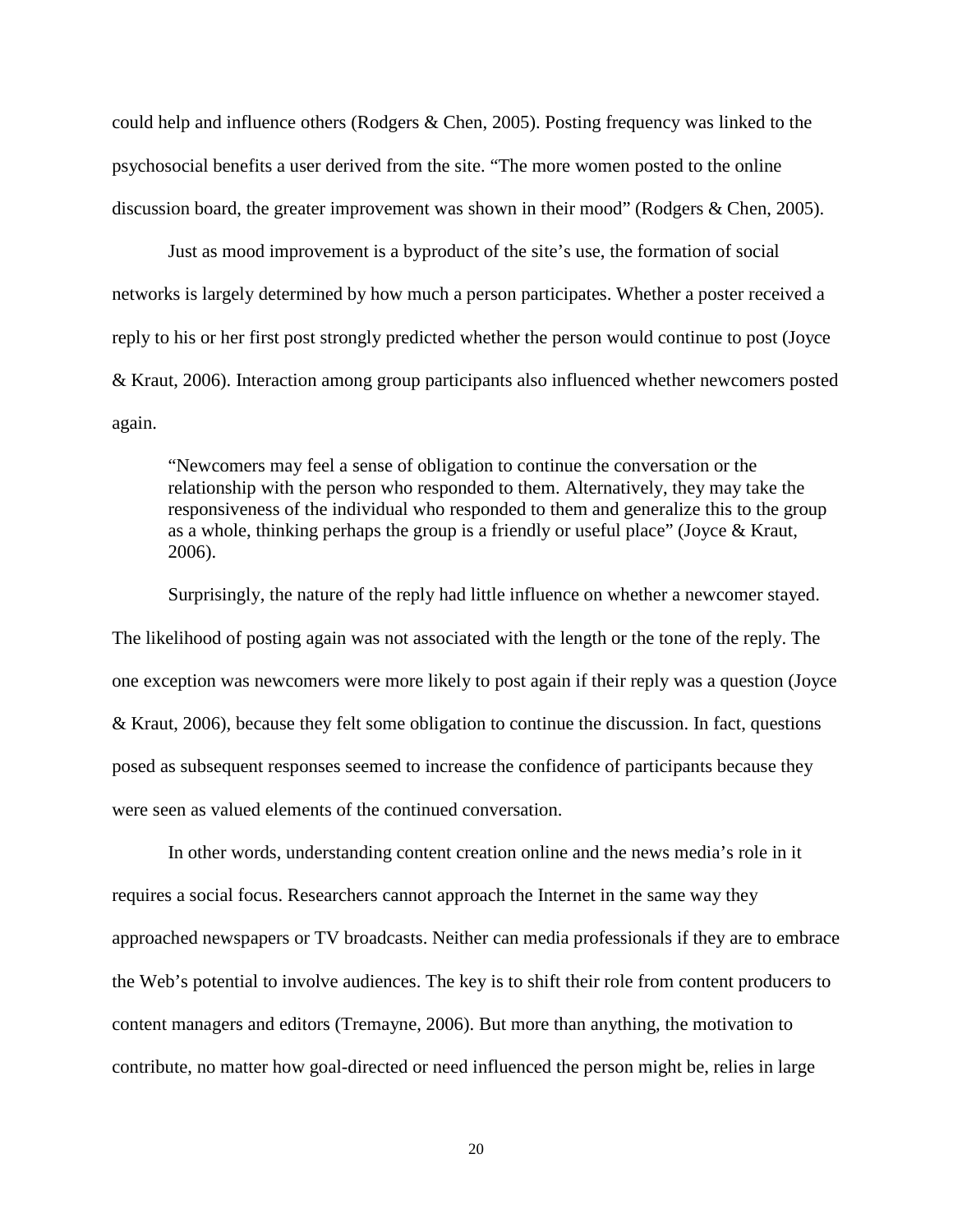part on the connection the individual has forged with the community in which he or she operates. This need for connection is something that the Internet magnifies through interactive features, but it might also hinge upon many traditional media measures, such as credibility, social presence and coorientation.

The next chapter examines how the Internet is different, how it can offer people more ways to fulfill needs and achieve goals while strengthening their relationships with each other and the site. Definitions of interactivity start with what the Web can offer people to do but ultimately end with how it brings them together. In the same vein, the motivation behind online contribution starts with the quality of the information but extends to the relationship users have with the site.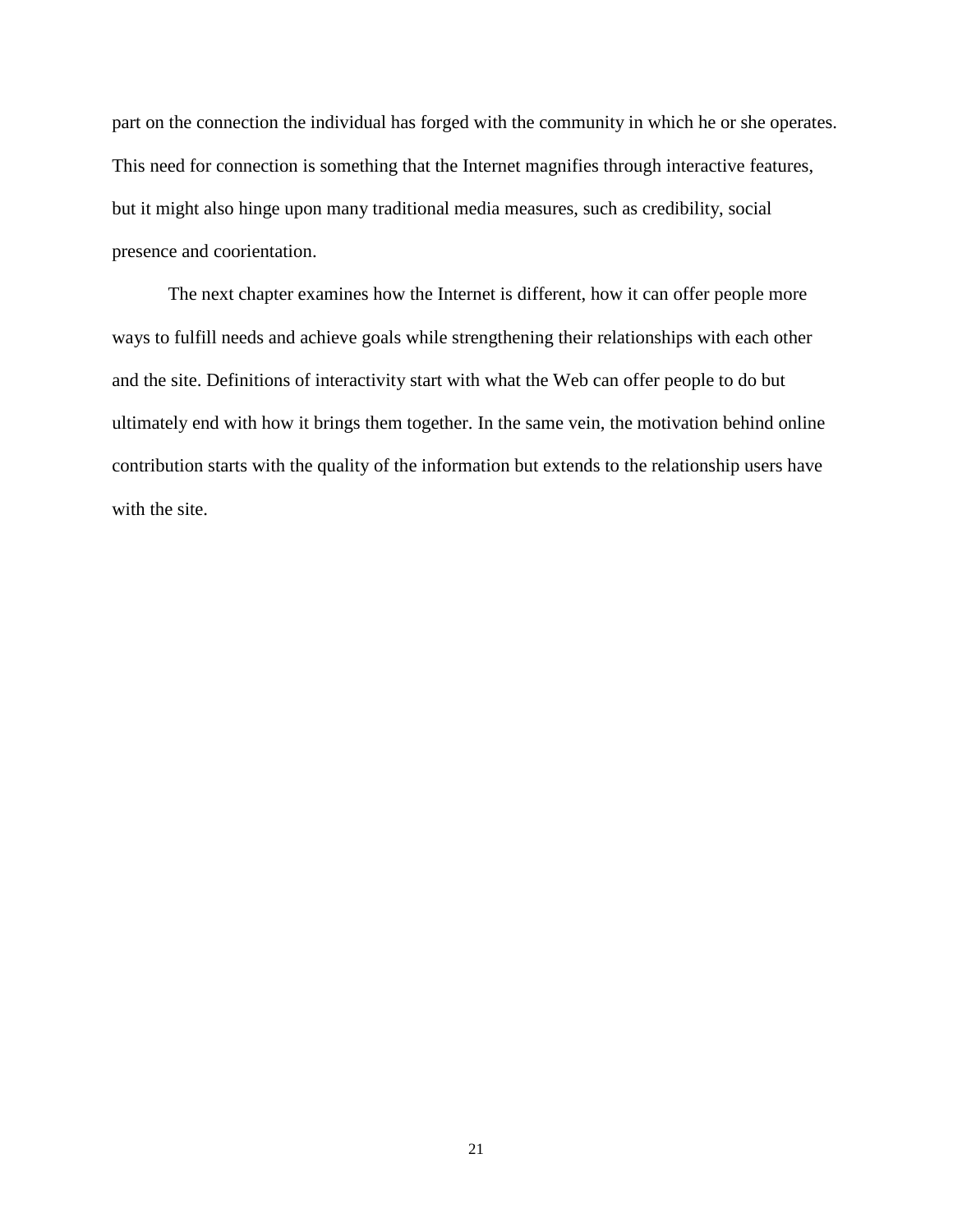#### <span id="page-31-0"></span>**CHAPTER 4: INTERACTIVITY AND CONNECTION**

# <span id="page-31-1"></span>**Interactivity**

Most communication in computer-mediated environments is interactive (Downes  $\&$ McMillan, 2000). Online this is especially true because so much information is available online that people must make active choices. "The only restriction comes by way of the attention span and interest of the receiver. The onus is now upon the receiver to actively sift through content and select a portion of it for consumption" (Sundar and Nass, 2001: 59).

But interactivity is not only up to the users, nor does defining it entail counting the bells and whistles a site offers. Interactivity theories in the literature range from the features of a medium to what people can do with those features (Sundar, 1999) to how people can use those features to establish relationships (Rafaeli, 1988). In an effort to synthesize the literature, Kiousis (2002) said interactivity exists as "the degree to which a communication technology can create a mediated environment in which participants can communicate (one-to-one, one-to-many, and many-to-many) both synchronously and asynchronously and participate in reciprocal message exchanges" (379). But what his definition does not include is where interactivity actually resides.

Sundar (1999) would say interactivity is determined by the users themselves. The level of interactivity in a site depends largely on how people use it and whether they take advantage of all the possibilities it has to offer. The ability to choose in an online environment affects how people view the media organization. People generally rate information they find more credible than information that is given to them. In Sundar and Nass' (2001) experiment, users rated the stories they choose higher than stories supposedly chosen by professional editors. However, they gave the highest ratings to stories chosen by the computer on their behalf. They wanted guidance

<sup>22</sup>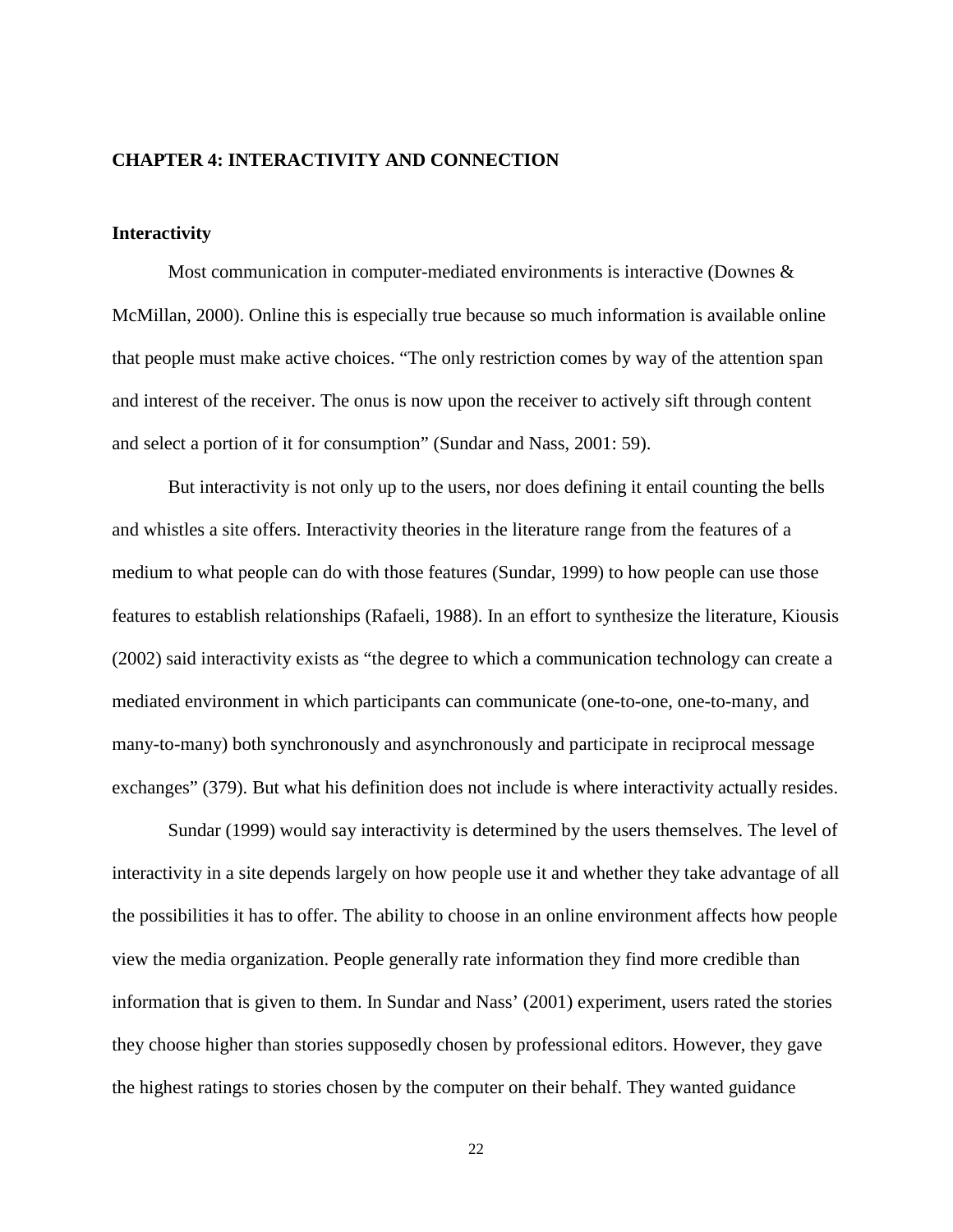based on who they are and how they use the site. To enhance the connection people feel to sites, system designers must find ways to enhance a user's involvement with the information (Sundar, 2004). "Greater interactivity will lead to increased learning simply because it involves more interaction with the interface" (388).

Even greater effects will occur if the interaction occurs between more than just a user and the medium. In fact, true interactivity exists only when users and editors have formed a relationship (Rafaeli, 1996). The medium may set the upper bounds, remove barriers, or provide necessary conditions for interactivity levels, "but potential does not compel actuality". Instead sites must foster an active process that relates "both to previous messages and to the way previous messages related to those preceding them" (120). In other words, a comment on a story is not interactive unless it refers to a previous article the person wrote. This kind of interactivity requires a shift from information source to virtual communication tool (Ko, Cho, and Roberts, 2005). Communication roles become interchangeable (Rafaeli, 1988). "Role assignment and turn-taking are to be nonautomatic or nearly so" (111).

In real world terms, good first steps could be offering e-mail addresses for reporters or discussion boards, but that, in itself, is not enough. Schultz (2004) found that few reporters and editors even respond to e-mails. Fewer still participate in online discussions.

"Even when forums are 'hosted' these hosts do not belong to the core staff of the media organization in many cases. Online staff usually are organizationally and often also spatially separated from the newsroom, which makes it even more unlikely that reporters, columnists and editors notice what is going on online" (214).

Whether interactivity resides in the users, the site itself or the interaction between reporters and editors, it can foster acceptance, satisfaction and heighten performance quality, motivation, a sense of fun, cognition, learning, and sociability (Rafaeli, 1988). In a business sense, it will engender more positive responses from consumers (Ko, Cho, and Roberts, 2005).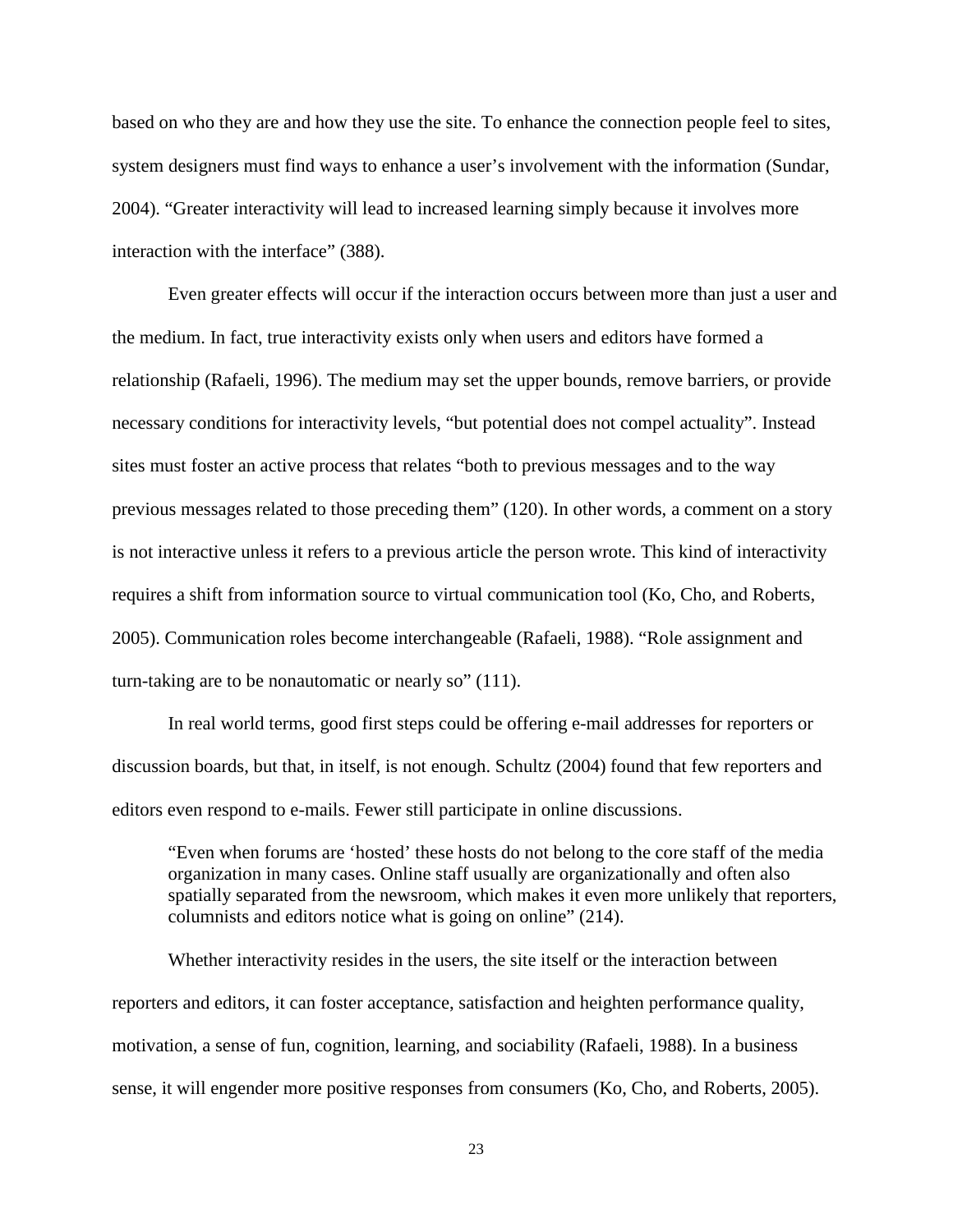Interactive features on a Web site generate a positive attitude toward the site and ultimately lead to a positive attitude toward the newspaper in general, which in turn influences purchase intention (67).

For news organizations, interactivity must mean more than adding a few graphics (Sundar, 2000) or a discussion board (Rafaeli, 1988). Citizens should have the chance to take control of the news. Reporters, on the other hand, must transform into content editors who guide readers through the process, but this too represents a danger for the traditional media company. "Interactivity may represent a threat to institutions and professional communicators at the same time that it creates new opportunities for individuals participating in a collaborative and interactive environment" (Downes & McMillan, 2000: 164). New media reporters and editor cannot assume so much control they take away readers' online identities. In fact, they should look for the balance that Sundar and Nass (2001) found between acceptance and control.

#### <span id="page-33-0"></span>**Credibility**

Enhancing interactivity online could simply be a way for news organizations to reestablish the relationship they have always tried to maintain. A familiar news mantra is that all media organizations have to sell is their credibility. But in an interactive environment, from where does credibility come? On its face, credibility seems straightforward. The more credible a person finds a news source, the more likely he or she will be to use it. Credibility encompasses the depth of issue coverage provided and the amount of work that went into getting it. It also depends on a news organization's position within the community and its reputation within the field of journalism itself.

However, studies have suggested the direct, supposedly common sense statements above are not always true. People continue to use media they say they do not find credible. For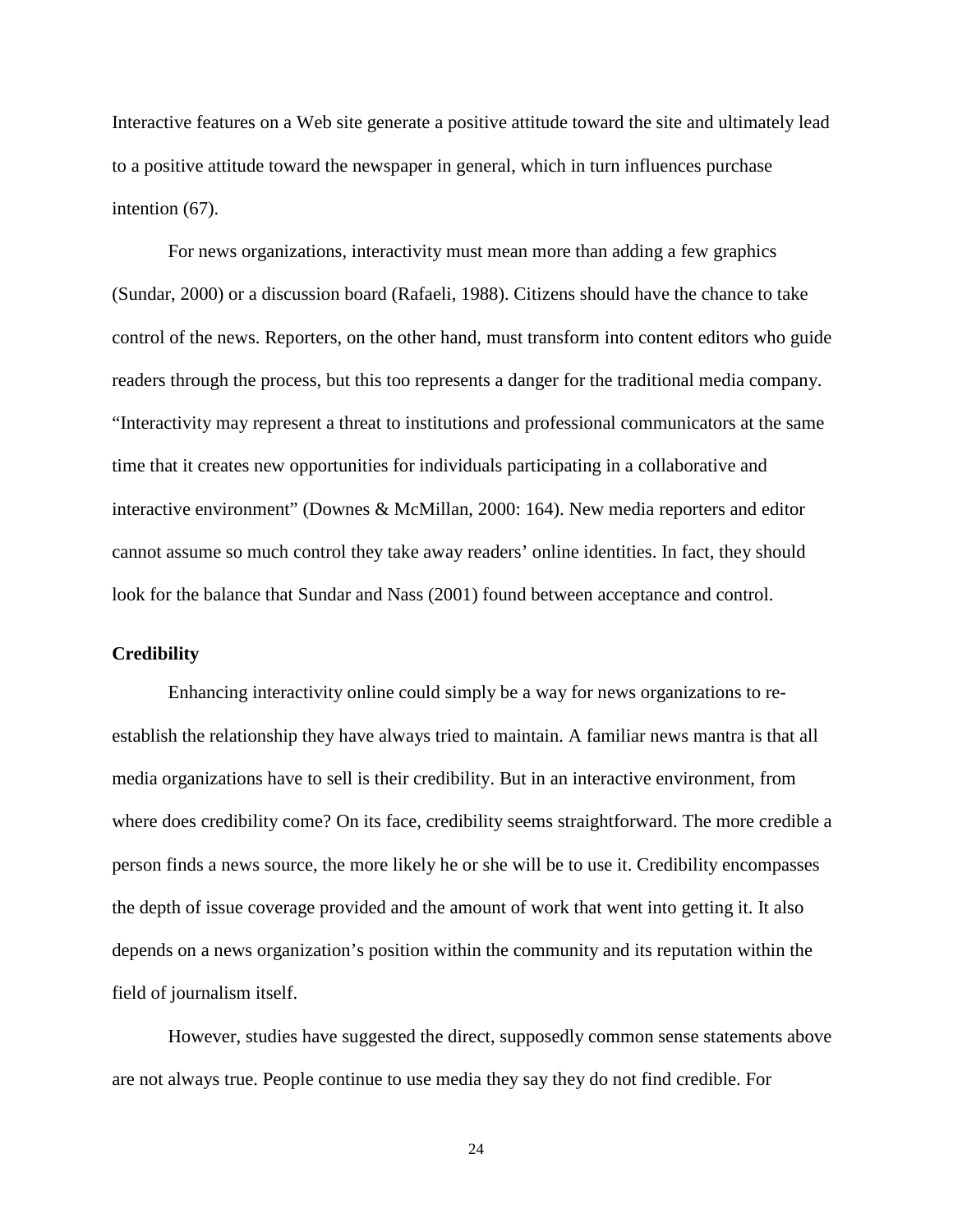example, audiences have consistently awarded higher credibility marks to TV, even though TV stories lack the depth of and commonly borrow extensively from newspaper reports (Reeves & Nass, 1996). When comparing credibility estimations with actual behaviors, researchers and media professionals have to scratch their heads and ask, what are people thinking? Within individual thought patterns, they will find their answers.

At its most basic level, credibility – no matter how you define it – includes a human dimension. Flannagin & Metzger (2007) write that credibility is not simply an objective measure of a medium's features or messages. It revolves around individual audience member's subjective evaluations of how stories, sources and organizations are presented. It also depends upon the relationships media establish with their audiences. Researchers such as Reeves & Nass, Wackman, Kim, Sundar and Rafaeli have shown that credibility needs to include measures of how much a person likes a medium, how much they have come to rely on it, and how connected they feel to it and its agents.

The human dimension of the "credibility crisis" Gaziano first wrote about in 1986 has become even more complicated in 2009. The Internet has made more information available than ever, while muddling some of the core concepts of traditional credibility. Deciding what is credible requires examining relationships between people and their sources for news even more. To survive in the digital world, it is vital that news organizations critically examine the traditional definitions of credibility, with an eye toward adapting them to the new media. This examination must account for the changes the new media have wrought in how people receive and evaluate news and the kinds of relationships they can establish with news providers.

To answer, then, why sometimes credibility does not seem to make sense, especially in a digital world, I will start by examining credibility definitions that researchers have applied to the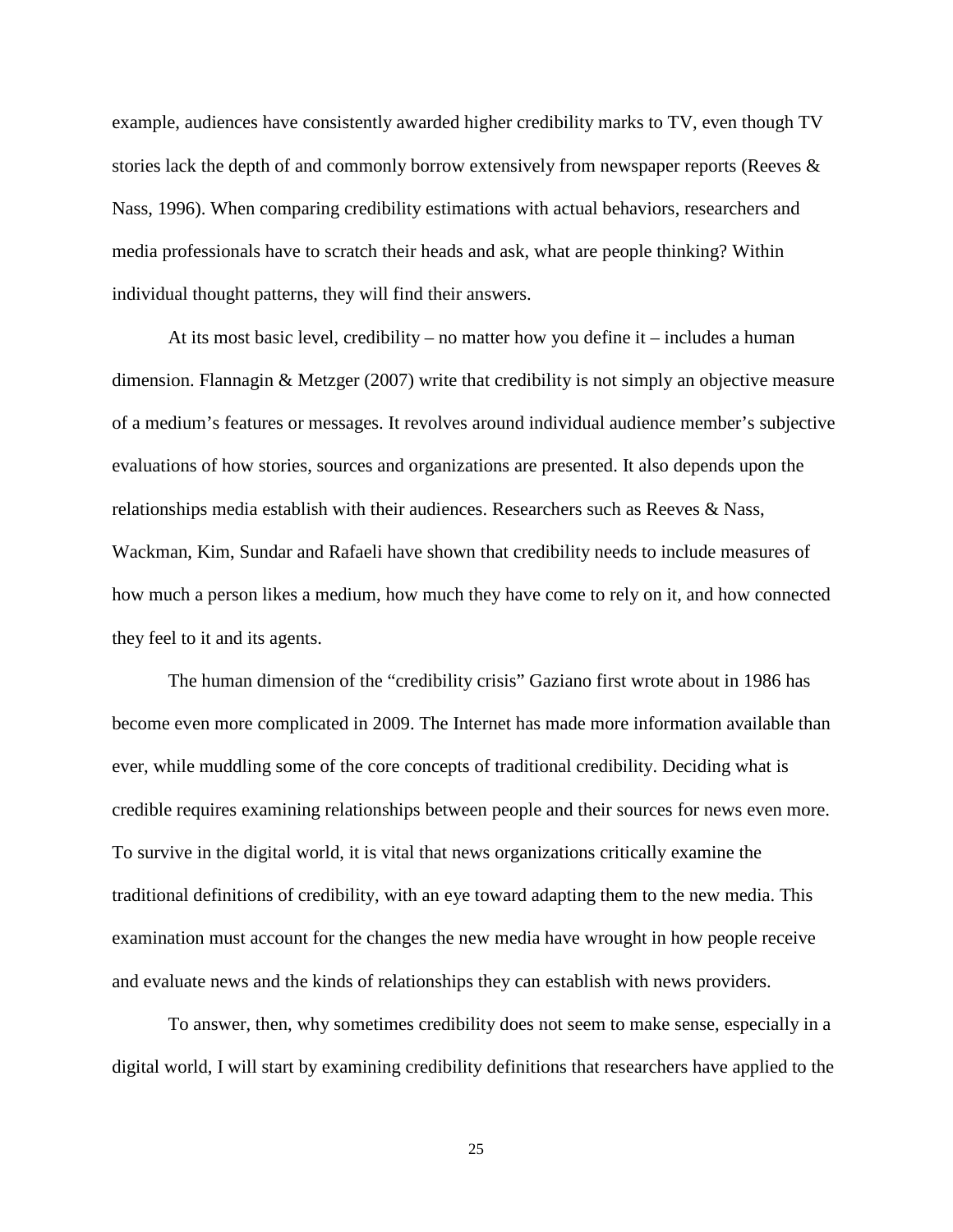traditional media. Next, I will discuss new definitions that examine the relationships between audiences and media more closely, including the media equation, social presence, interactivity and social cognitive theory. Finally I will look at how traditional and new definitions combine to measure credibility within a new media environment.

#### <span id="page-35-0"></span>**Traditional Credibility**

Early media scholars approached credibility from the common sense approach described above. They included two measures: do you trust the media and do you believe what you read? Gaziano & McGrath (1986) expanded the definition considerably to include 12 different measures. Their scale coupled questions about trust and believability with concepts such as objectivity, complexity, completeness, truth and reputation. Despite the comprehensive nature of the Gaziano & McGrath scale, researchers found other elements. Meyer (1988), a former newspaper editor himself, boiled the Gaziano & McGrath scale down to one element – believability – while adding the idea of community affiliation. Beaudoin & Thorson (2004) reinforced Meyer's addition, showing that credibility is one of the most important elements in determining a community's attitude toward a newspaper, and credibility grows the more the newspaper connects to the community. Perloff (1984) suggested another human element in examining persuasive research – perceived expertise. Expertise links credibility to what people see as the extent of sources' knowledge and experience on a topic.

As more elements were added, it was necessary to break credibility into separate components that examined message, source, and organizational credibility separately. Source credibility, for example, could include Perloff's expertise dimension, while organizational credibility spoke more to Meyer's addition of affiliation. Separating the concepts has proven useful. Sundar (1999) demonstrated the need to examine source credibility on its own when he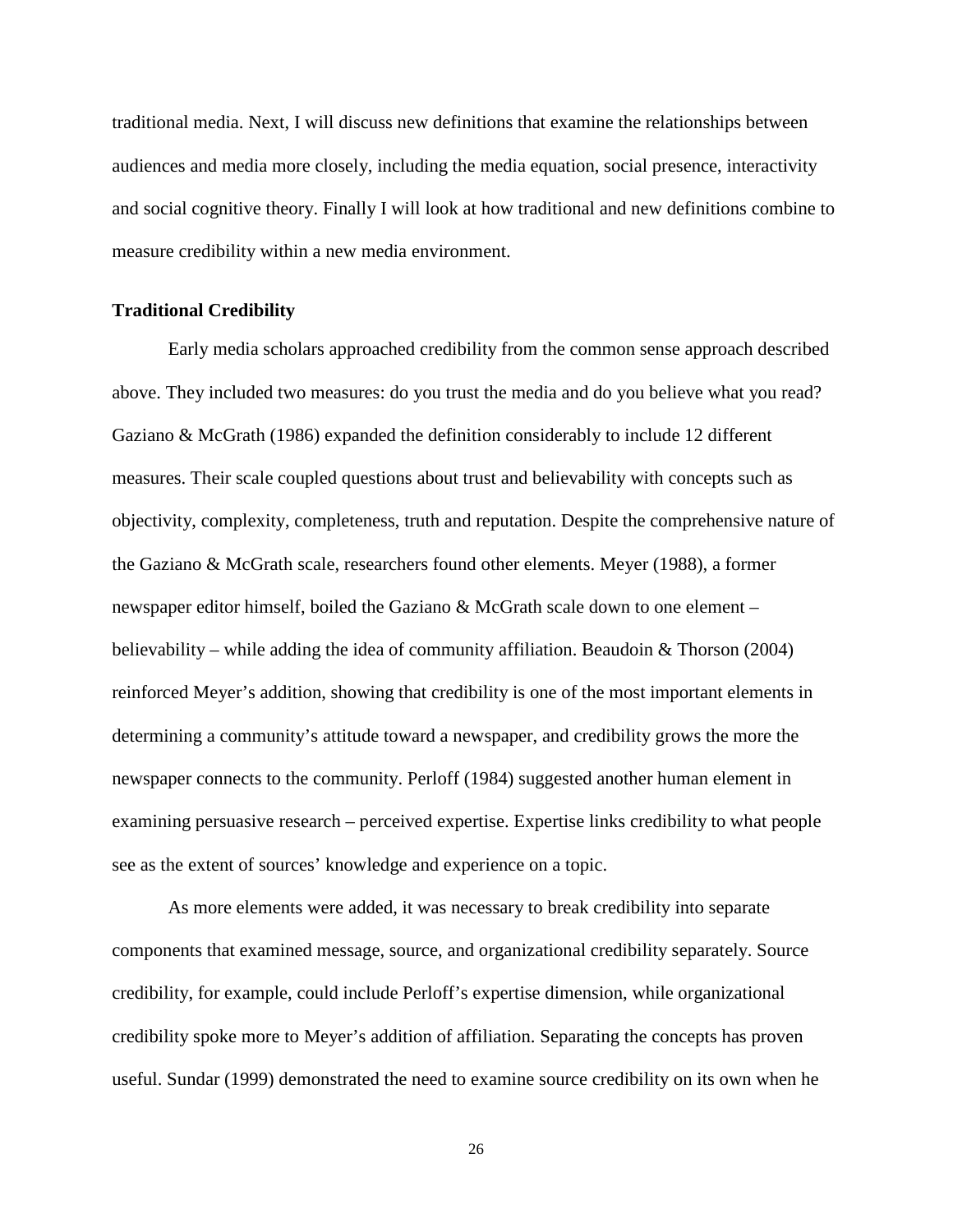asked readers to rate stories based on the type and number of quotes they had. But he also found an interesting connection between a person's relationship with a source and credibility. People judged sources based more on who the source was rather than what he or she said. His study speaks to the personal nature of credibility definitions, whether they deal with sources, messages or organizations.

### **Credibility's evolution**

Understanding credibility then requires understanding personal psychology and examining what people look for in and get out of the news. Wackman (1976) wrote the goal of communication for information exchange is to increase coorientation between two people. He defined coorientation as the level of similar attitudes, perceived congruency and the accuracy of these attitudes. Successful encounters would increase the accuracy between congruent attitudes. By extension, people turn to news to orient themselves to the world around them, and they'll be more successful if they find sources with which they already have something in common.

Finding something to relate to in the media is not hard. In fact, Reeves & Nass (1996) said it is natural. In what they called the "media equation," they suggested coorientation between source and receiver existed even as messages were disseminated through the media. People have evolved to respond to other humans. When they see something that resembles a human, they respond to the media the same way they would to another person, and they tend to like media that act in a human fashion. People find TV news more credible, they said, because they respond to the human element of the broadcast much better than they do to dry, flat text. The human elements of messages take three forms – social presence, coorientation, and expertise – which work together to create a connection that lead to credibility.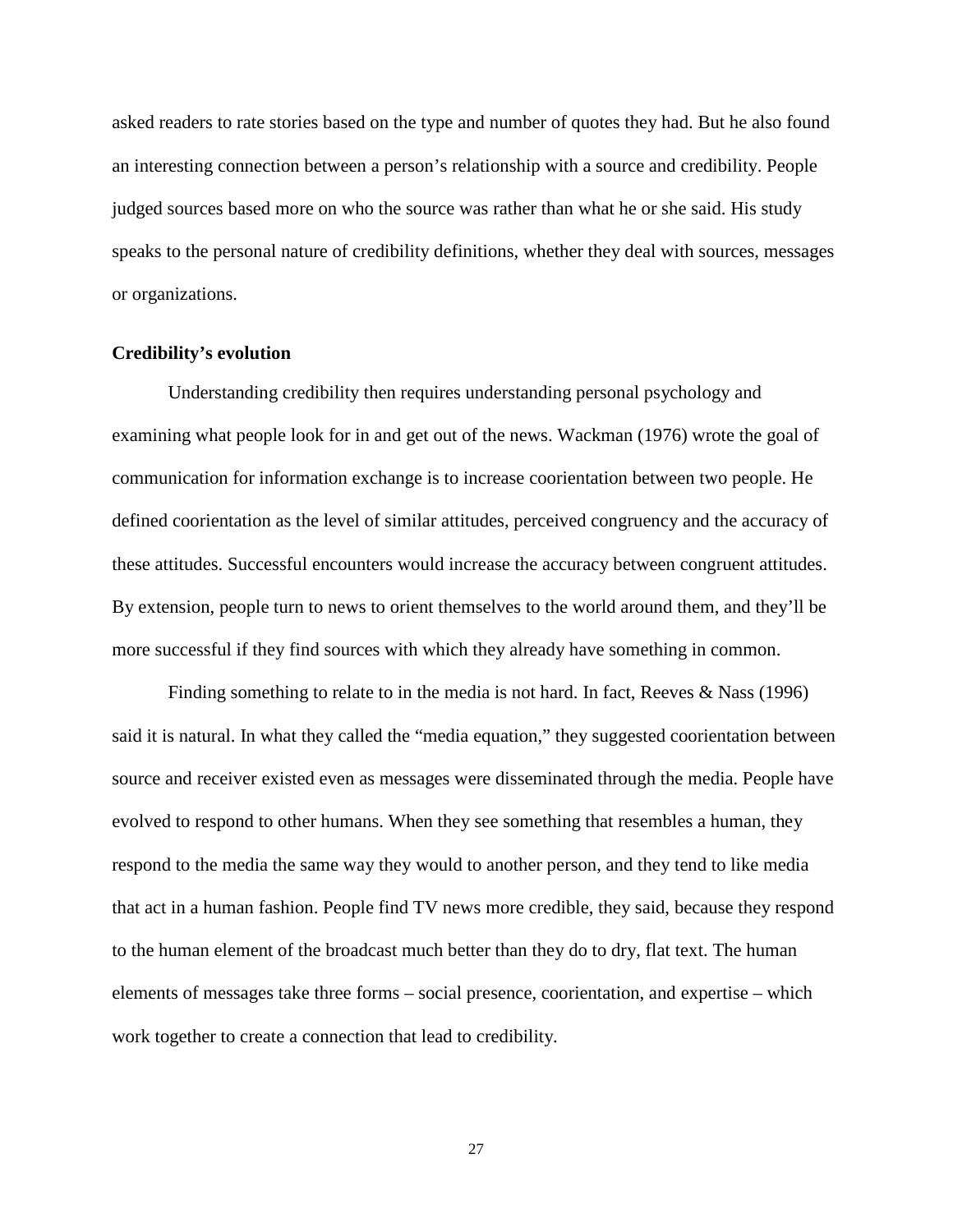### **Social Presence**

The ways in which non-human agents such as TV news broadcasts or even newspapers make receivers feel as if they are human constitutes what researchers call social presence. Short, Williams and Christie (1976) introduced social presence 30 years ago, drawing on scholarship that seeks to explain the social phenomena of mediated environments. They defined presence as "the degree of salience of the other person in the interaction and the consequent salience of the interpersonal relationship." Personal-communication researchers identify three dimensions of social presence: (1) source attention, defined as the degree to which the source is focused on relative to other cues, (2) co-presence, or the feeling of existing with another person, and (3) mutual awareness or psychological involvement –– the feeling of being "known" by another (Biocca et al., 2001; Gunawardena & Zittle, 1997; Tamborini & Skalski, 2005). Many current researchers, however, define social presence not as a characteristic of the medium, but rather how participants use the medium to communicate (Gunawardena, 1995; Swan, 2002).

For example, Kim (2007) defined social presence as the idea of interacting with another person through a medium or interacting with a virtually created person without really noticing the person was not there or that he or she might not be real. Social presence is the personal characteristics that make a receiver connect with the source. It can be created from pictures, word choice, and tone, among other elements. The more social presence grows, she writes, the more connected audience members will feel to the media.

## **Coorientation**

Recognizing a human presence is not enough, however. Research has shown credibility also depends on how closely a person allies with the source. This is coorientation. Most research on coorientation has been conducted since the mid-1960s but is an eclectic synthesis of five older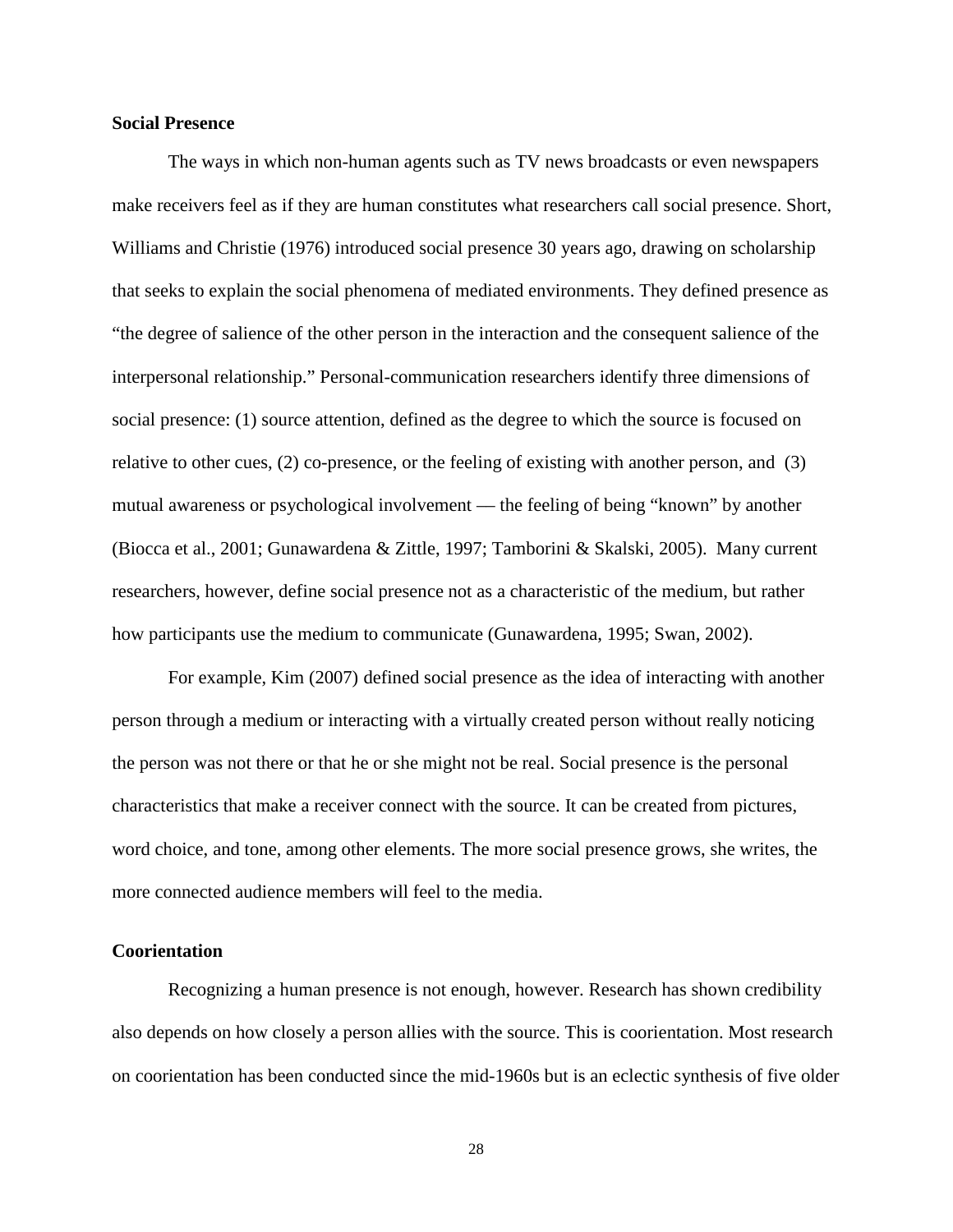schools of thought dating back to 1902 (McLeod & Chaffee, 1973). Contemporary research has looked at everything from teenagers' coorientation behavior toward pop music (Clarke, 1973) to the ways scientists view newspaper reporters based on personal contacts with them (Ryan, 1982).

In a special edition of *American Behavioral Scientist* devoted to explicating coorientation, Wackman (1973) identified three coorientation dependent variables useful in interpersonal research: 1) Agreement, or the similarity between two people's cognitions about an object; 2) congruence, or the similarity between one person's cognition about an object and estimate of another person's cognition about that object; 3) accuracy, or the similarity between one person's estimate of another's cognitions about an object and that other person's actual cognitions about the object.

One way to enlarge the idea of coorienation, though, is through balance theory, (Heider, 1958) which involves a triad of relationships: a person or perceiver, another person and an issue or object. Balance theory posits people strive for balance among the three. When the three are not harmonious, such as when a likable person expresses an unlikable idea to a perceiver, the perceiver has several choices. Those include determining the other person is no longer likable or that the unlikable idea perhaps is not so bad afterall. The key to balance is person similarity, or whether a perceiver views another as being similar to him or her (Anderson and McMillon, 1995; Heider, 1958), and likability, the extent to which a perceiver likes another, perhaps because of similarities (Perloff, 2003). This closely relates to the concept of congruence stipulated under coorientation theory and suggests that balance and likeability might be elements of an overall picture of coorientation.

## **Expertise**

Another element, however of source credibility is perceived expertise. Source credibility attracted the attention of social psychologists as a result of the work of Carl Hovland and his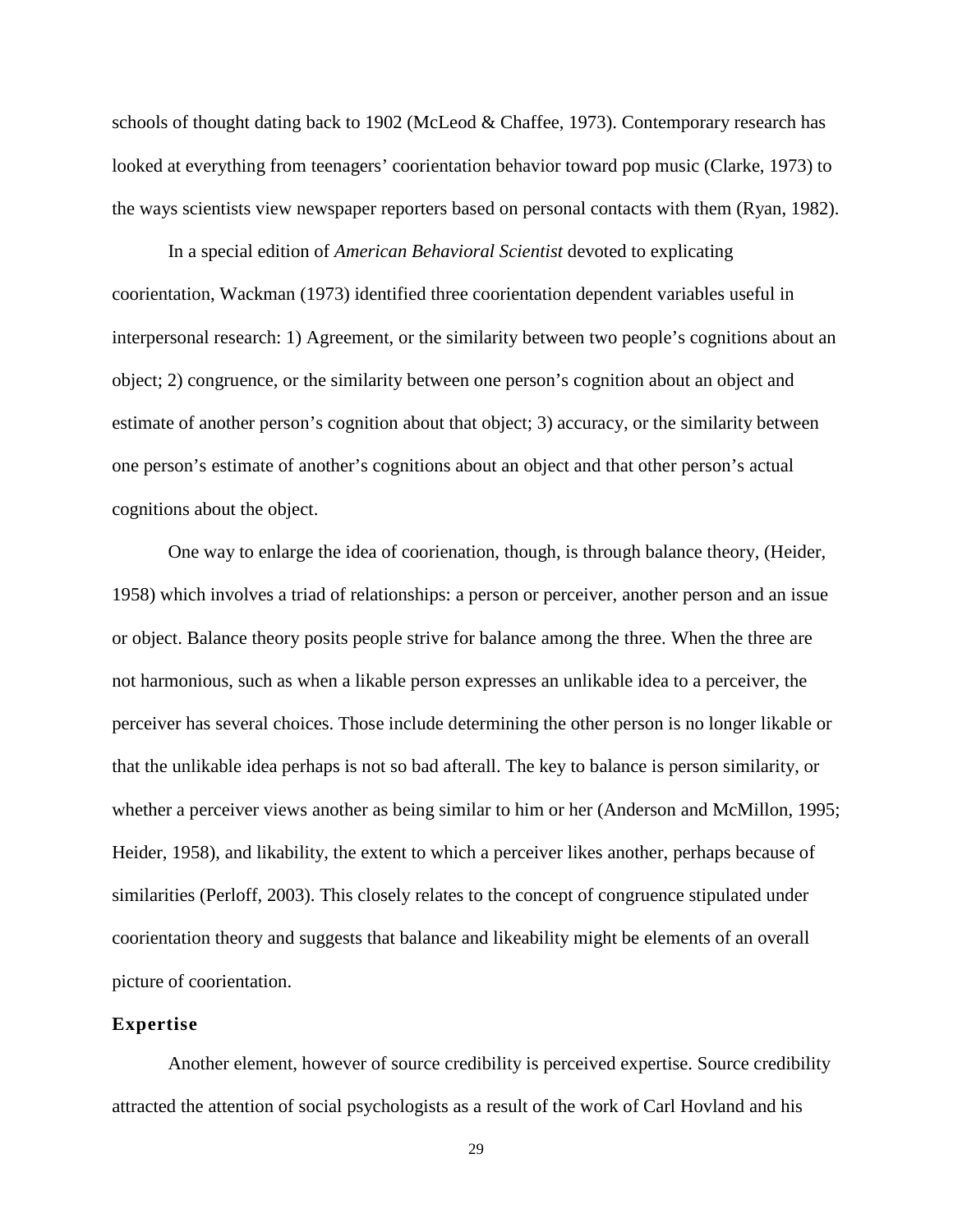colleagues at Yale University in the 1950s. Hovland, Janis and Kelley (1953) proposed an approach to attitude and change that includes four determinants: source, message, recipient and channel. Hovland et al. (1953) suggested a two-dimensional measure of source credibility, "trustworthiness" and "expertise," arguing a receiver's tendency to accept a speaker's message would depend on the receiver's perception of how informed and intelligent the speaker is and how motivated the speaker is to make valid assertions. Among the indicators of expertise is similarity to receiver in status, values, interests and needs, or, taken together, social background.

More recently, Perloff (2003) argues expertise, or special skills or know-how, is a core characteristic of credible communicators. But he notes whether a communicator should emphasize expertise or similarity to another can be tricky. When an issue concerns factual matters, for instance, an expert's intellectual knowledge might be more persuasive than similarity (Perloff, 2003). Journalists must consider this tradeoff carefully because of the media's premium on credibility.

In order for news to connect with readers, it must pay attention to each of the three elements, because stronger connections have the ability to dramatically alter users' perceptions. As connection grows, so does credibility. Sundar (1999) identified relatedness as one of four elements that defined both online and newspaper credibility. Greater social presence can also lead to reliance, which Wanta & Hu (1994) suggested, can increase credibility. Increased reliance, Ball-Rokeach (1988) writes, can lead to dependency, which may not affect credibility, but will definitely determine use. In fact, the more a person depends on a medium, the more he or she will use it, even if they start to find it not credible. The determining factor in dependency relationships, she writes, is how useful and convenient people find the medium, not how credible.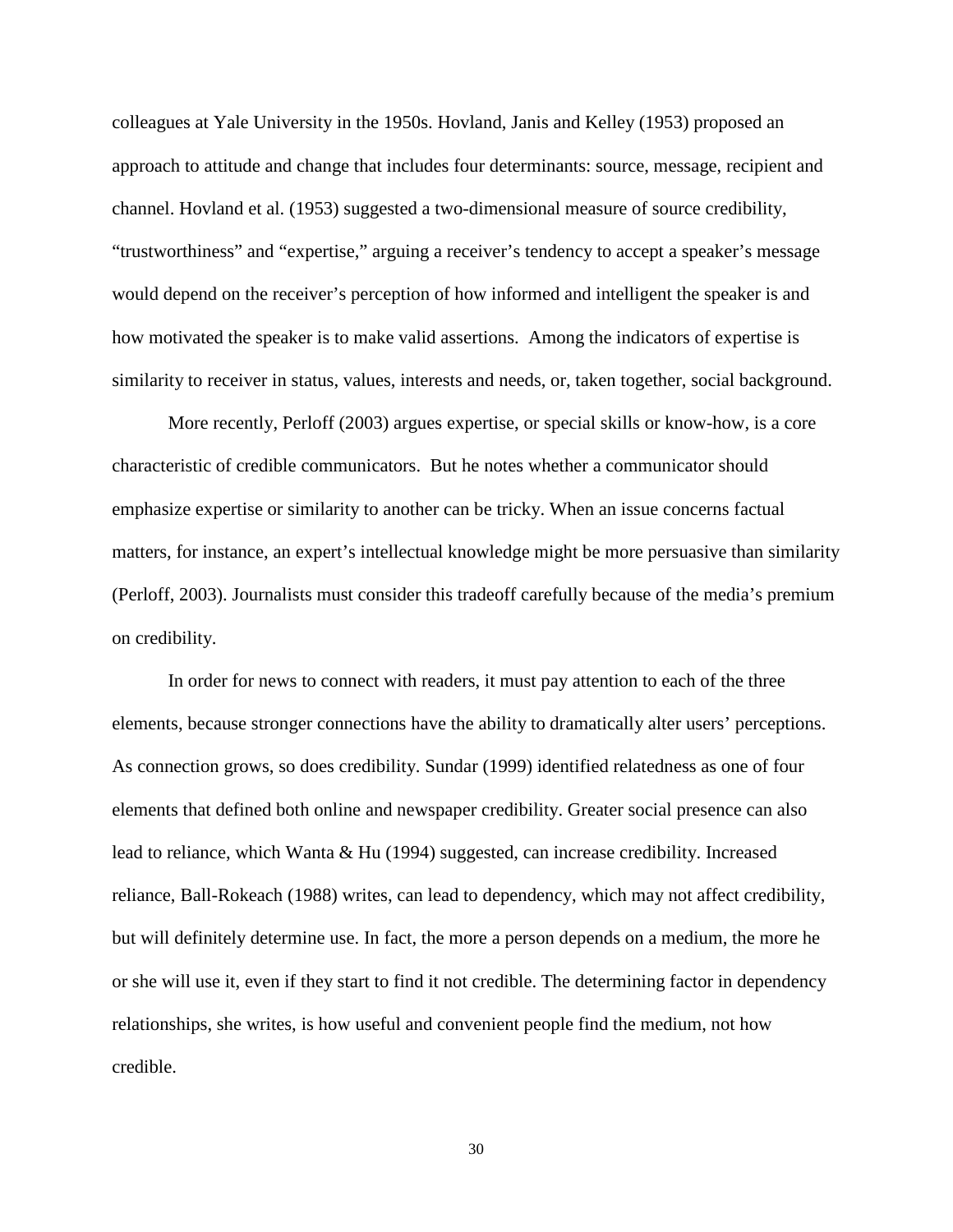### **Building on Relationships**

But the greatest effect social presence and its ilk can have in a news environment, Kim (2007) writes is when it leads to interactivity. She does not define interactivity as the number of things a person can do with the news. Instead, she relies upon Rafaeli's 1988 definition of interactivity as occurring only when readers and responders refer to past conversations, not just current ones. Interactivity has the potential to increase learning (Eveland & Morton, 2002), participation (Rafaeli, Ravid & Soroka, 2004), and positive affect (Rafaeli, 1988). Other studies (Kiousis, 2001; Greer, 2004), suggest that increased interactivity can lead to greater credibility online.

Defining credibility for the Internet age, then, requires more than just a study of site features. Flannagin & Metzger (2007) applied traditional and relational definitions of credibility to the Web and found that source matters. The nature of the organization and its messages were determining factors in the credibility respondents assigned. Participants consistently gave news sites the highest credibility scores, even when they had never seen that particular news site before. They could learn from the social cues the site provided how credible it was, but interestingly, the more social presence the site had the less credible it was. Personal weblogs were rated the least credible even though they had the exact same story as the news, and ecommerce sites. Meyer, Marchionni & Thorson (2006) also found social presence was not positively related to the credibility of news web sites. The main predictor in their study was expertise. Subsequent analysis revealed coorientation *not* social presence positively predicted expertise.

### **Credibility online**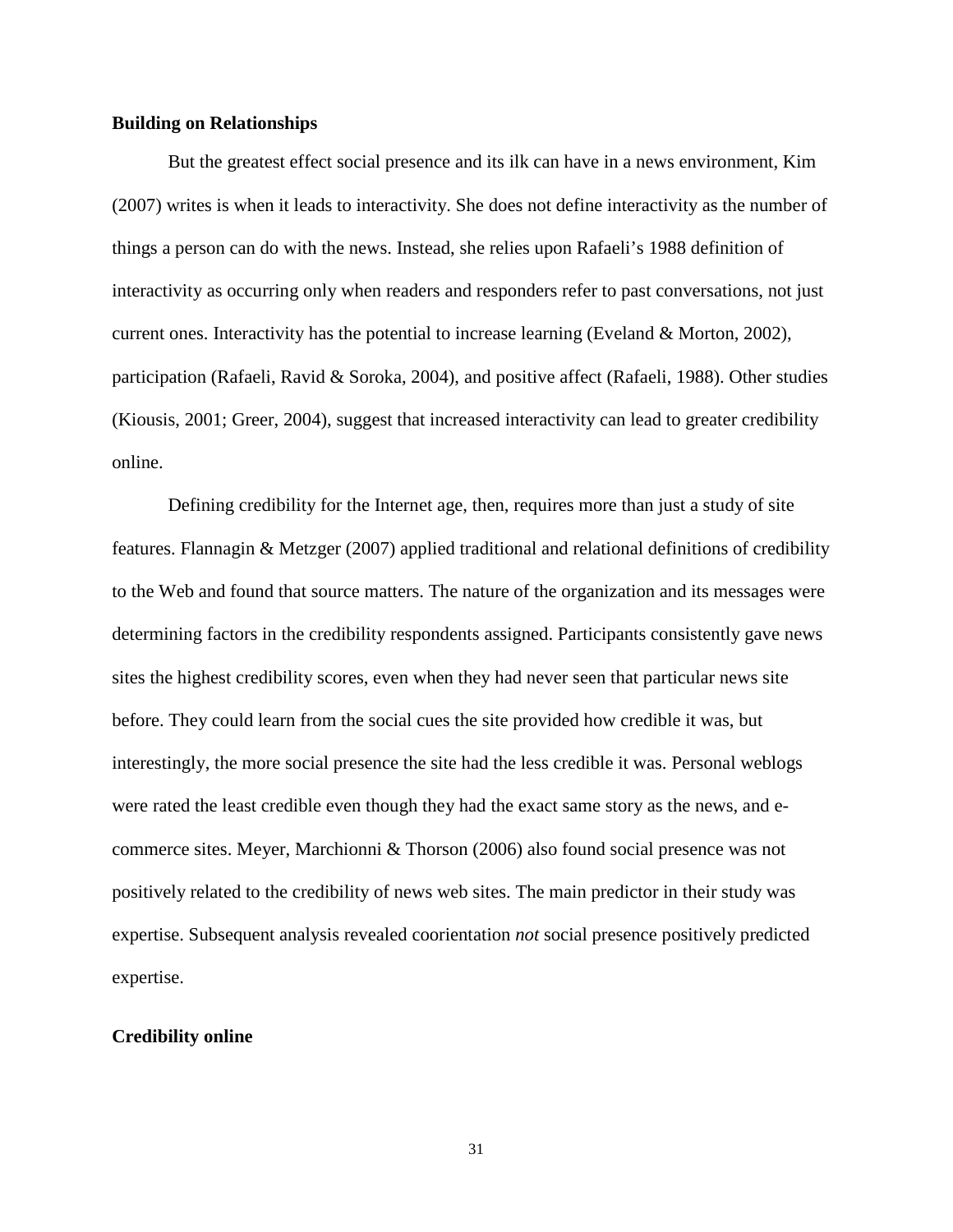The impact of new credibility concepts, such as coorientation, social presence, expertise and interactivity online does not invalidate the more traditional credibility definitions originally applied to newspapers. But they must be considered alongside the Web's ability to make connections through technology and traditional concepts of trust, believability and expertise. Defining credibility also necessitates an understanding of the values and purpose of Web communication. Sites that connected most with audiences (Flannagin & Metzger, 2007) are sites that present trustworthy information in formats that spoke to the audiences and allowed them to connect. For example, e-commerce sites, they argue, have greater credibility when they post objective news items alongside the products they sell and allow users to review products. They fail, however, when they publish information or user reviews that try to look objective but exist only to sell a product.

Johnson & Kaye (2004) also suggest relationships help determine why users rate opinionated blogs more credible than news Web sites. They linked credibility both on- and offline, with how familiar a person was with the medium. Those with more familiarity with the Internet and less with traditional media rated blogs more credible. These were mostly younger people who had grown up using the Internet and had not developed a relationship with traditional media. They thought the traditional media could attract these people online if they adopted more of the social presence and coorientation attributes of the Web. For example, they found bias is a virtue online, as long as it is made clear. One reason they suggested why frequent Internet users did not rate the traditional media as credible was they did not trust reporters who were not willing to state their own bias.

Flannagin & Metzger (2007) confirmed how important coorientation is when they actually gave their study respondents an easy opportunity to verify the information on the site.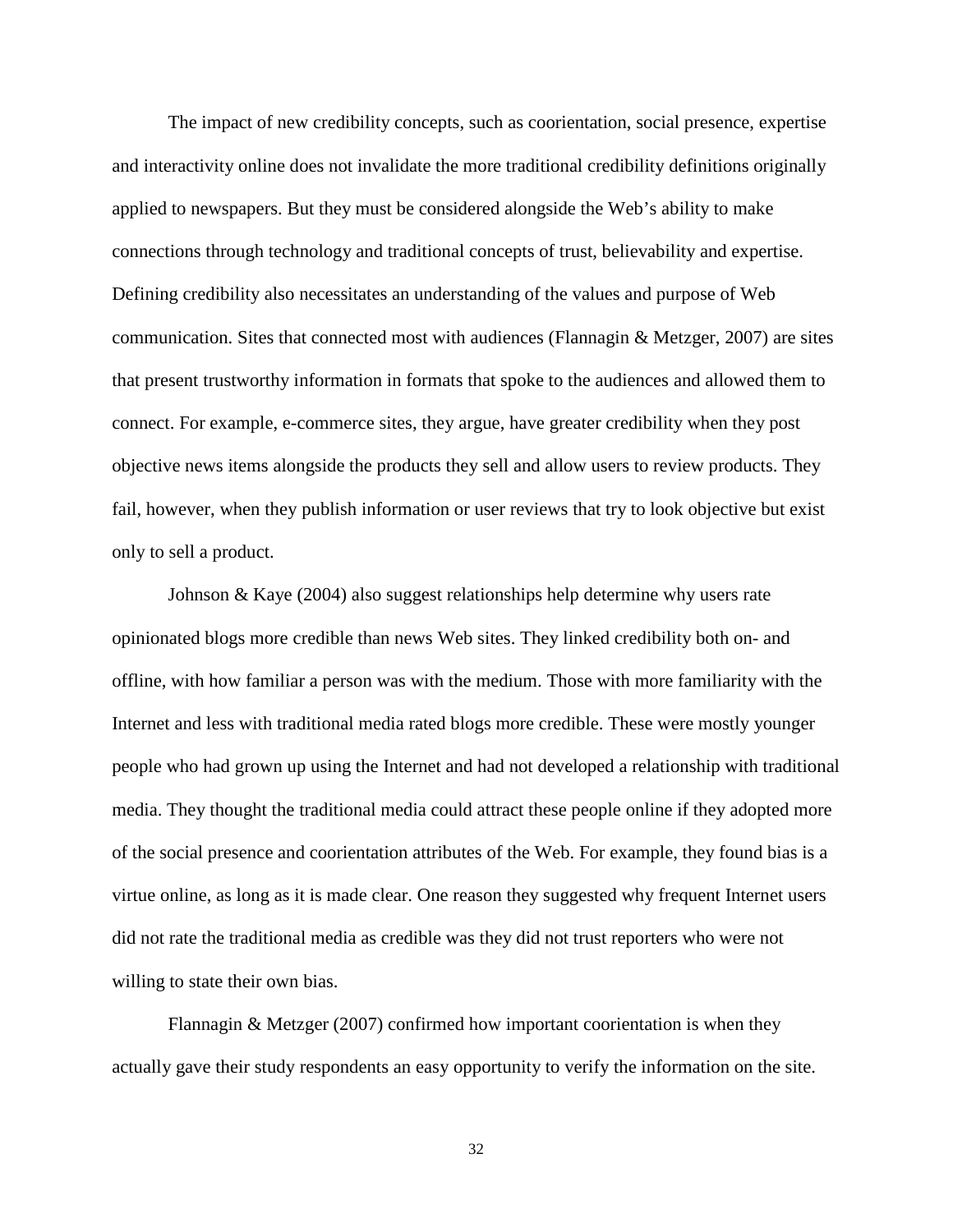Few took it, even those with the most experience online. It seemed people knew they might not be able to trust the information, but if it looked credible based on the nature of the site, they did not actually check it.

Even if people do not take advantage of it, the verification function is available online only because the Web offers interactivity. This demonstrates the powerful ability this concept has, both in site features and in forging connections, to increase source, message, and organization credibility. Kovach & Rosenstiel (2006) argue how important transparency, or letting the audience know from whom and how reporters obtained their information, is. Interactivity makes transparency as simple as providing a hypertext link or offering a place for readers to ask questions. Johnson & Kaye (2004) suggest the inclusions of links to sources outside of the blog and to mainstream news sources helps add to their credibility. They also discussed the self-correcting nature of blogs, where alert readers can signal errors in stories and their efforts are taken seriously. Singer (2002) said few news sites in her study were willing to offer links outside of their own organization, and even less, at that time, gave readers the chance to comment. This could also help explain why news organizations lack credibility even as they move toward publishing on the Web.

Interactions, such as these, underscore how important incorporating the human element into a new definition of credibility for the Web is, but they also suggest how slow the news media have been to adapt. Gillmor (2004) said he envisions the Web making possible "journalism as a conversation," but media professionals have been slow to relinquish their roles as the sole purveyors of news. They cannot adapt, in part, because they may be too tied to the traditional definitions of credibility they have so long tried to follow.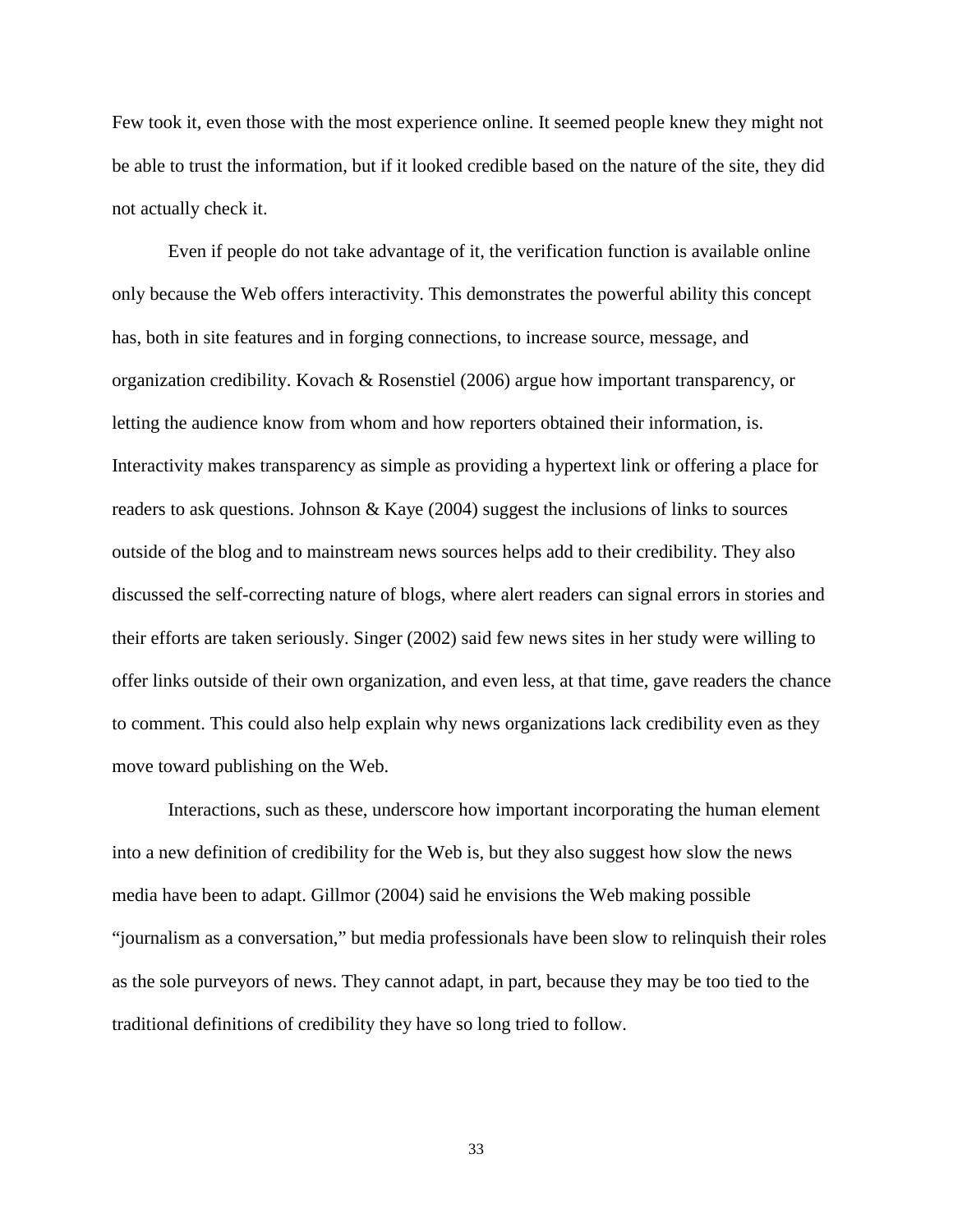In forging a new definition of credibility for the Internet, we cannot turn our back on the established traditions. Trust and believability remain central. Expertise is what journalists need more and more in the online world to earn trust and belief. Community affiliation fulfils the public service and democratic missions journalism must accomplish. How these important tenets of credibility are established is what needs to change. Simply publishing good information is no longer enough, if it ever was.

People want to be connected to the news, and the Internet has given them the tools to do it. Social presence and the media equation explain that even though this connection occurs through an impersonal medium, it can still be lasting and fulfilling. Interactivity offers ways to get readers started on a news site, but also explains why these credibility-establishing efforts fail. Comments and links do not satisfy the audience's connection needs when journalists are not involved. They also do not work when they are added to a site without considering how people will use them. To measure and increase credibility in the Internet age, researchers need to examine not only if trust, belief, and expertise exist. They must look at how individuals come to create these feelings and how the options available online can help.

If news organizations want their readers to take the next step and actually add their own news stories to their sites, they cannot end at improving their credibility. Submitting a news story is a more engaged behavior than simply reading one that is already there. Behaviors, such as this, must be motivated, and this dissertation now turns to a motivation theory that relies upon social connections to suggest reasons why people may act. In fact, many researchers have argued that Bandura's Social Cognitive Theory is a perfect match to the Internet and a perfect complement to uses and gratifications theory because it builds upon active choice to suggest the forces that may be at work motivating behaviors.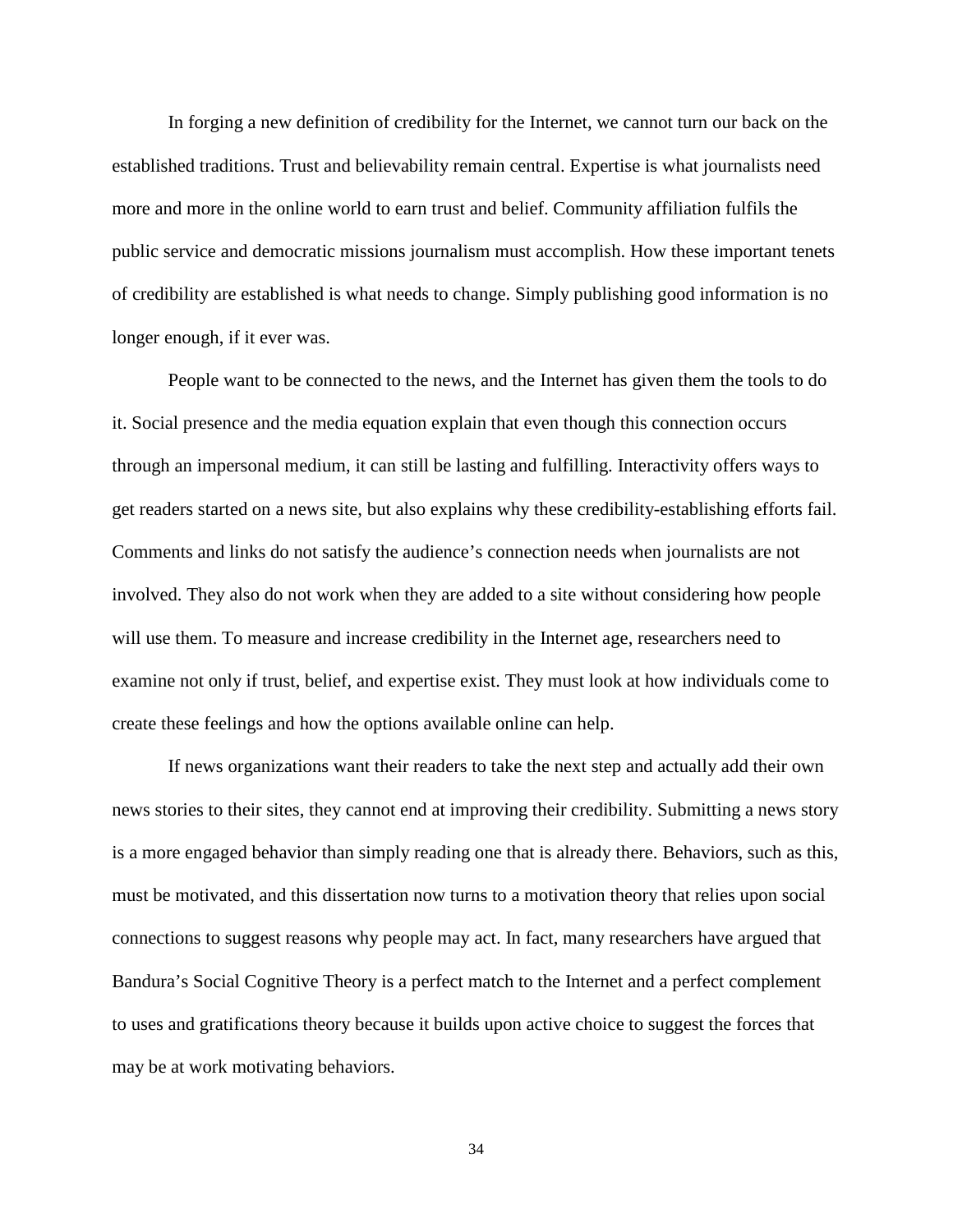## **CHAPTER 5: SOCIAL COGNITIVE THEORY**

Bandura first proposed Social Cognitive Theory or SCT in 1986 and related it to media, such as the Internet, by describing the modeling functions media serve. Rafaeli et al. (2005) describe it as the "cognitive underpinnings of social behavior. Social Cognition studies how social structures and social processes are mentally represented, and how social interaction is important for the development and practice of cognition" (59). Online, SCT can describe what motivates people to go online and use different online services. Its concepts, such as selfefficacy, can also help explain the level of success people expect from their online actions and their subsequent motivations to continue.

### **The Theory**

Social Cognitive Theory grew from social learning theory in which Bandura and his colleagues tried to explain how children learned from the models. Initially, he (1977) identified three basic ways of observational learning:

- 1. A live model, which involves an actual individual demonstrating or acting out a behavior.
- 2. A verbal instructional model, which involves descriptions and explanations of a behavior.
- 3. A symbolic model, which involves real or fictional characters displaying behaviors in books, films, television programs, or online media.

But in developing social cognitive theory, he recognized the reciprocal relationship of personal or cognitive factors, the environment, and behavior. No one determined the other perfectly. The changes in one also change the others. This reciprocal relationship exists only because human beings have unique capabilities that allow them to reflect upon and judge their actions, even basing these judgments on what they see in others and speculating how they might affect them in the future.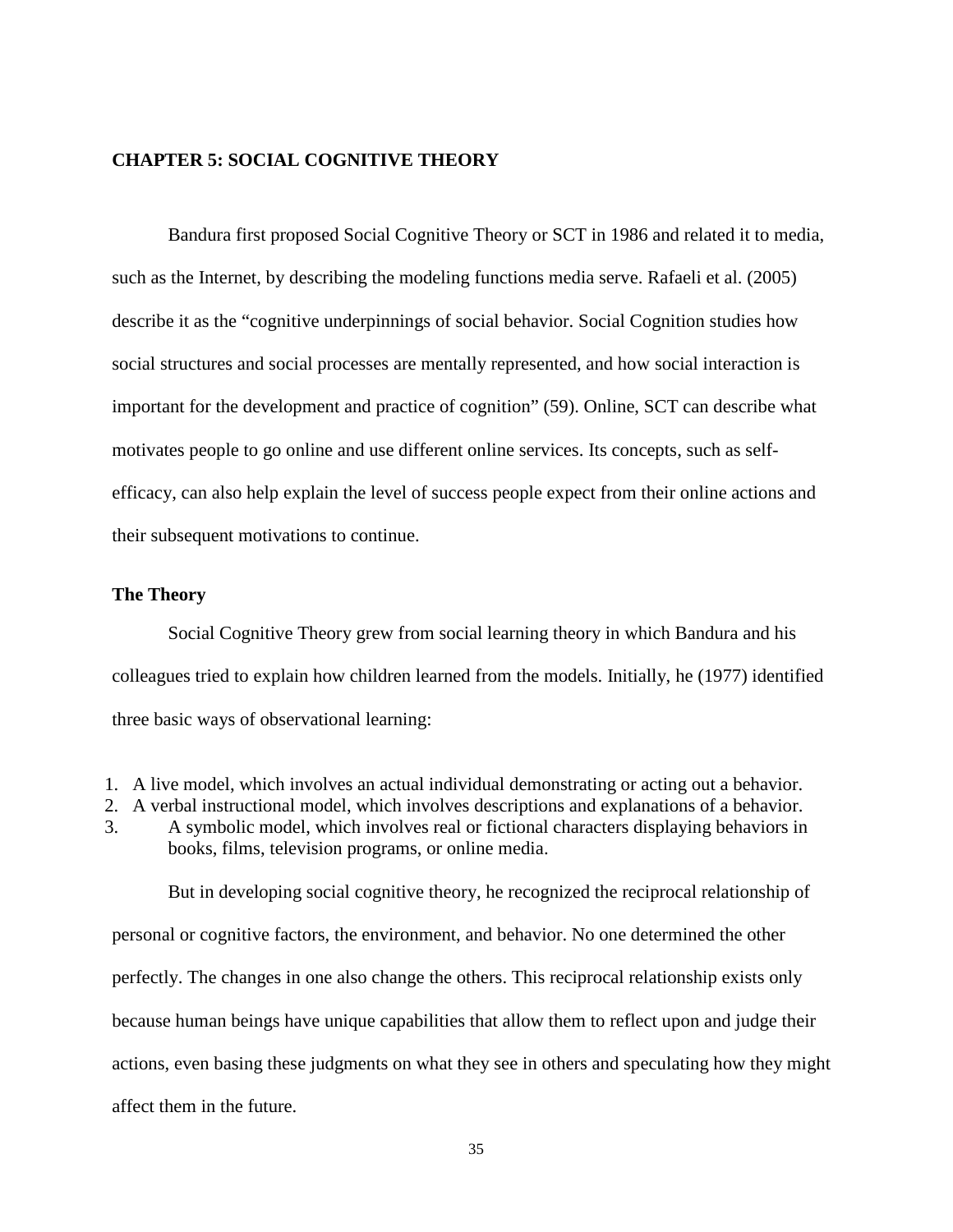People have with *symbolic capabilities* that allow them to interpret and use symbols. Language is the ultimate symbolic representation, but symbolic capability is not limited to words and phrases. Symbolizing affects how people derive meaning from the world around them. They see environmental portent in growing rain clouds or create fairy tales to represent ideal behaviors. The ability to find and understand symbols also leads to a *vicarious capability*. If people had to learn everything from they own experience, they would not survive, Bandura argues. People can learn more and learn faster by watching others. They can judge the utility or effect of behaviors based on whether they see others succeed or fail.

To learn from vicarious experiences, humans have to be able to think before they act. Bandura calls this the *forethought capability*. Based on what they know and what they see others do, people can list the consequences and benefits of actions before they undertake them. Forethought also applies learning to real world situations. Knowledge is useless if people cannot draw upon it before they act.

For knowledge to work effectively, people have to be able to control themselves. The *self-regulatory capability* allows people to put off biologic needs, such as hunger and thirst, but it also allows them to not act the same way as the models they have seen. This is akin to free will, which Sheldon (2006) describes as a person's veto power against biologic drives and societal pressures. Other researchers, such as Deci  $\&$  Ryan (1984) have built upon this capability to explain that people function best when they feel they are free to make their own decisions.

Forethought and self-regulation are moot, however, if people do not have a way to determine whether their behaviors were correct. The *self-reflective capability* enables people to learn and grow from their actions. It also builds upon self-regulation to allow people to decide who they want to be and determine how much progress they are making. These capabilities form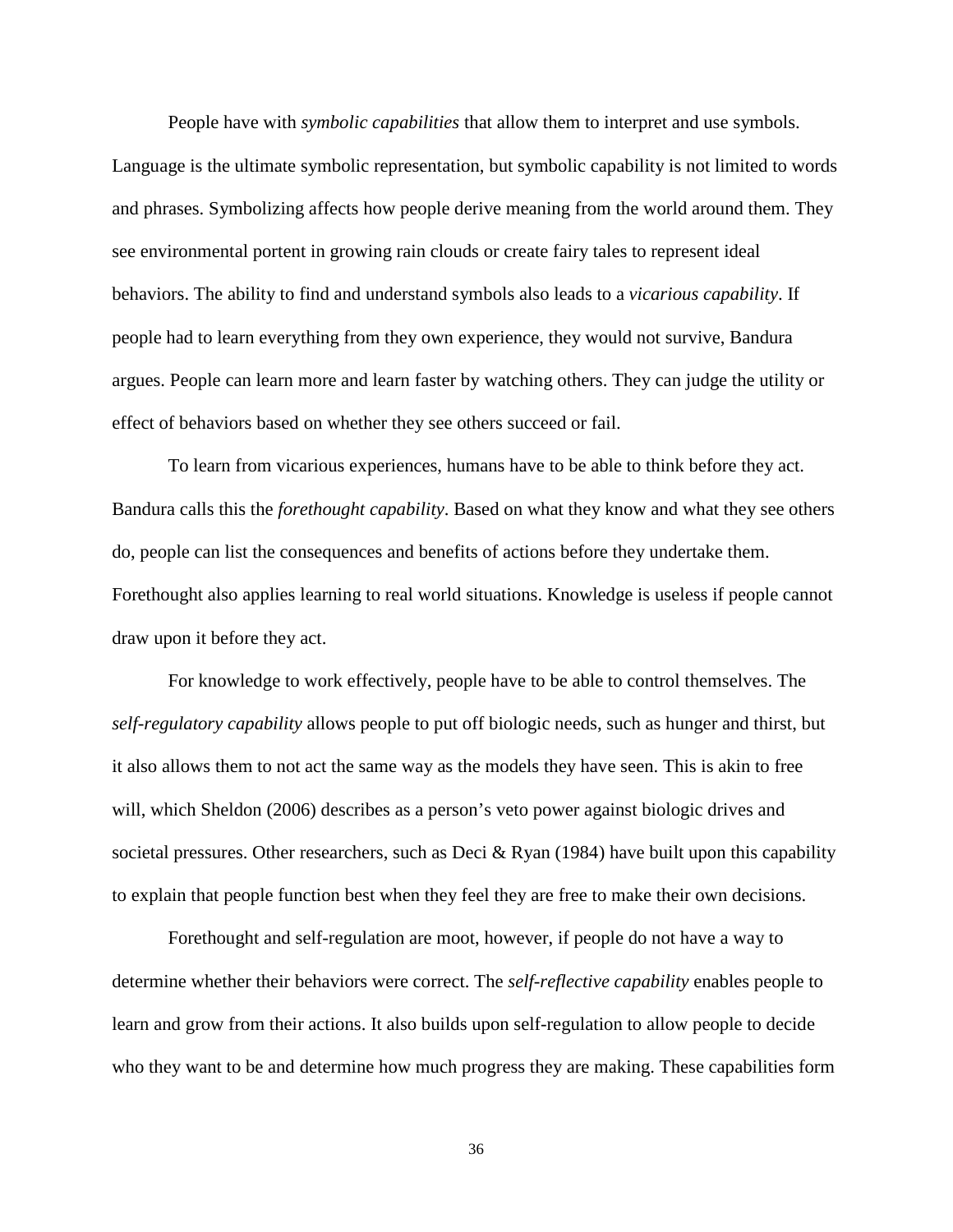the basis of human thought and action. They work together to inform decision making. In fact, the more people believe their actions will succeed largely determines whether they will act. This is self-efficacy.

### **Self-efficacy**

Bandura (2001) defined self-efficacy as the belief in whether one's action will achieve the desired outcome. "Unless people believe that they can produce desired effects and forestall unforeseen ones by their actions they have little incentive to act" (270). Self-efficacy is possible only because of mankind's unique capabilities. Symbols, for example, help a person judge whether a behavior will be successful. Vicarious experience gives him or her something to compare to. Forethought allows him or her to think before acting, while self-regulation gives him or her control. Self-reflexivity might be the most important component of self-efficacy because it makes possible the comparison between self and others, among likely outcomes and differentiation of one's abilities.

## **Modeling**

One of the main elements affecting self-efficacy is whether a person has seen someone achieve success from similar behavior. Models form the foundation of human learning. Two types of models exist, he said – mediated and unmediated. Unmediated are the models with which people personally interact. They can be friends or family. Mediated models are those we see in large contexts, such as through the media or through symbolic interactions. The mass media, in fact, may form the basis for many of our beliefs because they have become so pervasive. The influence of mediated models largely depend on how commonly they are seen, how much prestige they have, how successful they have been and, most importantly, how closely a person relates to them. Models play such an important role in learning because of our vicarious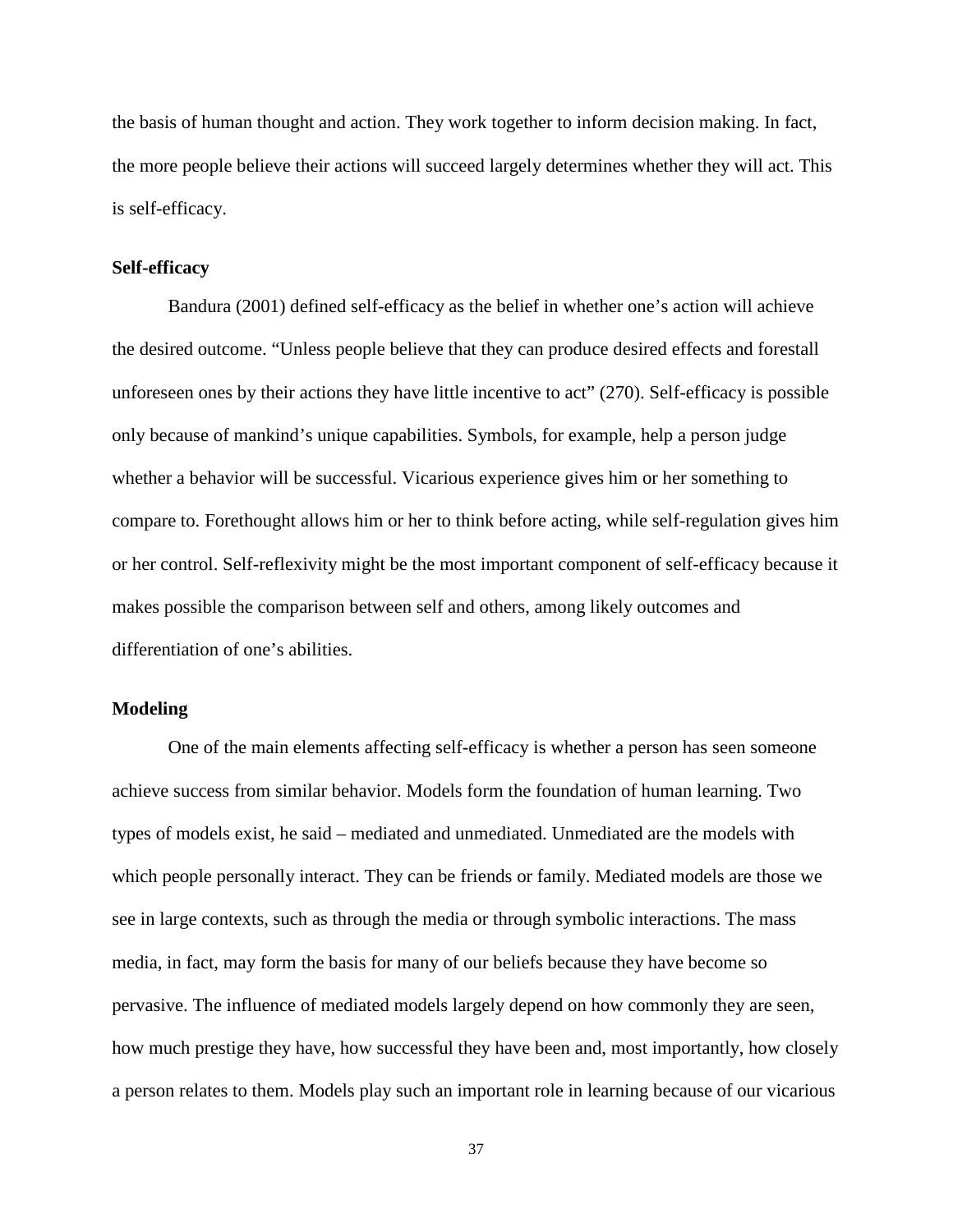capabilities. We must learn from others. We cannot experience everything. At the same time, modeling relies on symbolic and self-reflexive capabilities so people can see themselves in the model's shoes.

Our capacity to learn from models also relates directly to our relationship to them (Bandura, 1997). People engage in a process of social comparison daily, where they compare themselves to others around them. This process influences self-efficacy beliefs because as people see others like them succeed, they feel more confident they will succeed. Social comparison is especially important when one is uncertain of one's capabilies, or when two models, such as personal and vicarious experience conflict (87). The best models for self-efficacy are those that are predictable and controllable. We learn more for people who are like us, not just physically or socio-economically, but who seem more realistic. "Persons who are similar or slightly higher in ability provide the most informative comparative information for gauging one's own capabilities" (96). The best models are often those who have failed and have regained prominence again, such as Michael Jordan who was cut from his junior high basketball team, because it makes goals seem more attainable, predictable and controllable.

The media have exceptional power to sustain these personal appraisals because they encourage a process called "cognitive rehearsal" (93). Modeling with cognitive rehearsal builds stronger perceived efficacy than modeling alone. By watching others succeed and verbally explain how they did it, people compare their abilities to the model and use their vicarious capabilities to envision their chance of success. What this process in the end creates are two kinds of models: peer models and expert models. In both cases, it is important that neither peers nor experts seem way above or below a person's capabilities.

#### **Social Cognition Online**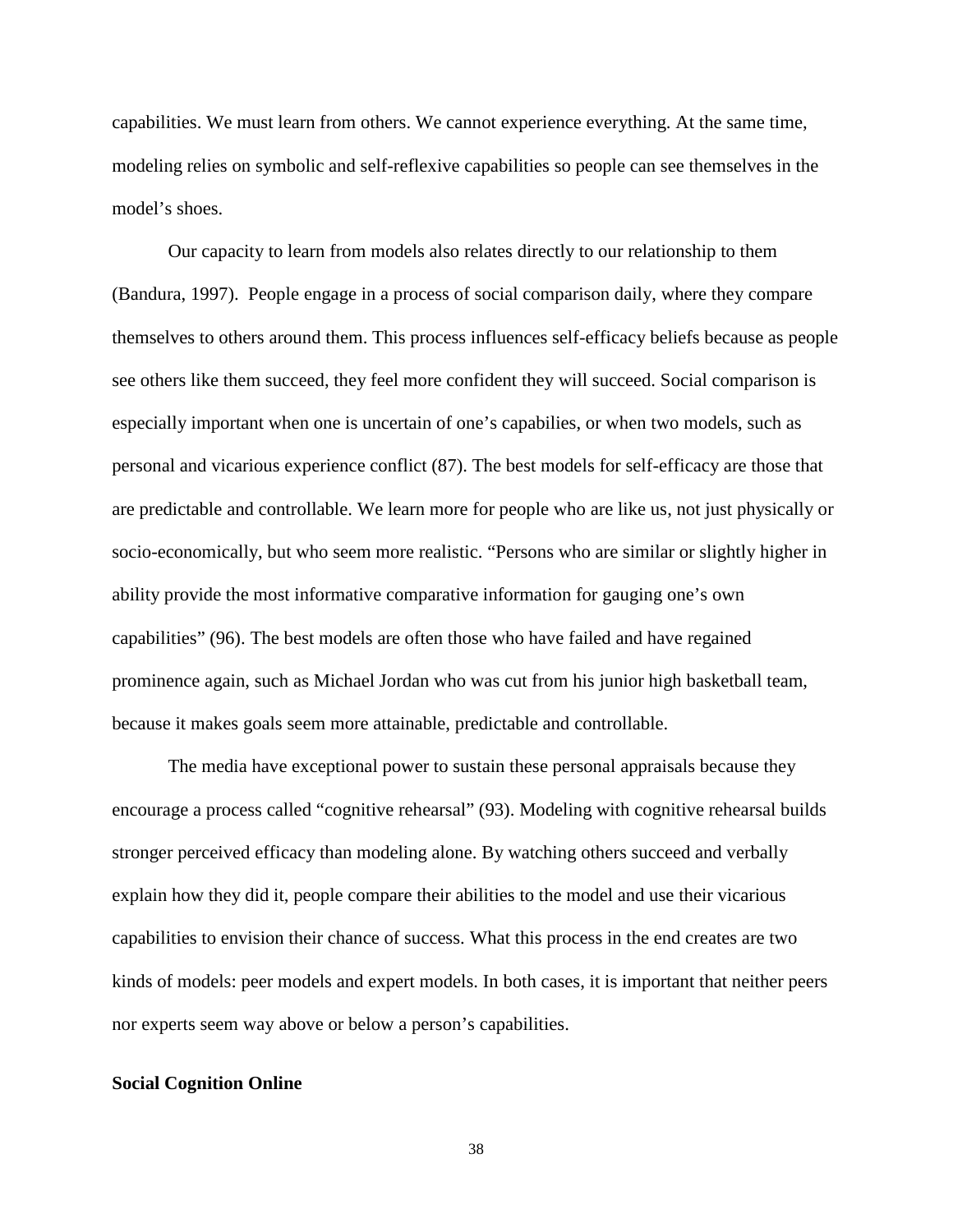Self-efficacy beliefs and models, especially those in the media, work better as an explanation for human behaviors online than need-fulfillment as explained in U&G theory every could. Suggesting the only motivation for using a medium is whether it can fulfill a person's need fails to recognize the complex nature of the Internet (Eastin, 2005). While U&G has tried to evolve "from a mechanistic perspective's interested in direct effects of media on receivers to a psychological perspective that stresses individual use and choice" (Ruggiero, 2000), cognitive models are still needed to give individuals the skills and internal standards needed to guide online behavior. With its focus on self-efficacy and outcome expectations, social cognitive theory provides a better model to predict Internet use. SCT is a broad theory of human behavior that may be applied to media attendance as well as media modeling (LaRose & Eastin, 2004).

Like U&G, SCT assumes people are "self-organizing, proactive, self-reflecting and selfregulating, not just reactive organisms shaped and shepherded by environmental effects of inner forces" (Bandura, 2001:266). However, SCT focuses more on action than choice, and online this means not just the sites people use but also what they do with them. SCT better incorporates such online concepts as interactivity because it focuses on action. It also recognizes the relationship people have with the media they choose. People evaluate the "soundness of their views by checking them against what others believe" (269). Social networks, for example, provide meaning through mutual feedback (291). But it is the transactions that occur within these social relationships rather than the ties themselves that explain behavior (292).

As the media have expanded, their ability to build social networks has improved. Online virtual networking expands this ability even further by extending membership beyond geographical boundaries and by giving members an easy way to disband when the group has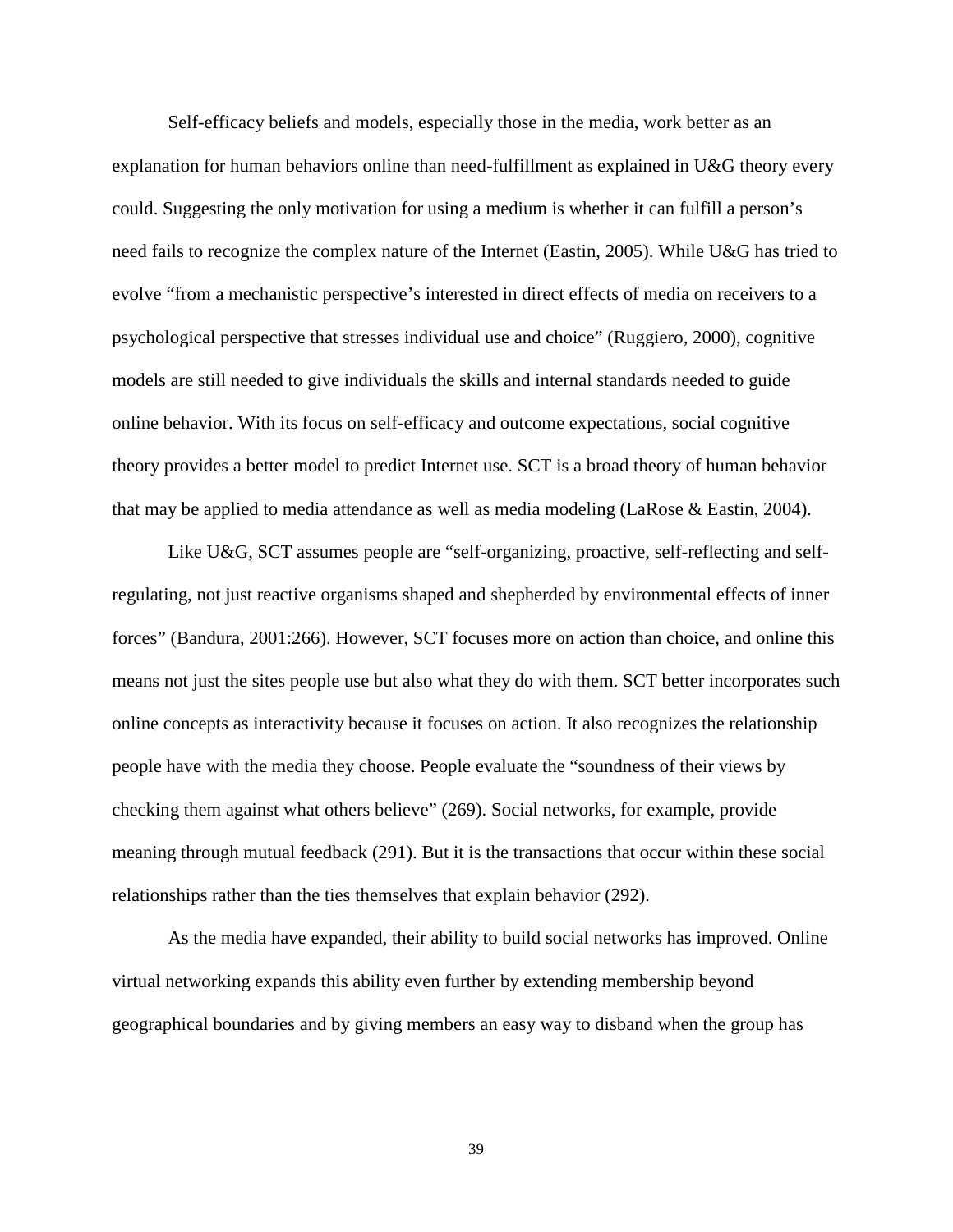served its usefulness. In the context of the Internet, LaRose & Eastin (2004) argue SCT is a better predictor of continued media usage than U&G.

"Comparing gratifications sought with those obtained reflects outcomes in the past, but not necessarily the likelihood they will be repeated in the present by engaging in further media consumption. Rather SCT assumes that outcome expectations are continually updated as a result of self-observation of our experience and (vicarious) observation of the behavioral consequences that occur to others" (LaRose & Eastin, 2004).

Computer-mediated communication, Rafaeli, Raban & Kalman (2005) say, is founded

upon the idea that having multiple media available online can create a culture or social space in

its own right.

"In fact, the 'richness' of CMC is a variable, not a characteristic. Computer-mediated contexts, we submit, deserve treatment on their own terms, coming out from under the shadow of what used to be called 'real life' or 'meat space.' CMC is real enough" (61).

All communication should be understood for the modeling it offers toward understanding

the consequences of behavior. People may choose online over face-to-face communication, for

example, to interact with colleagues at work because the "leaner" medium may better fit the

cognitive and operational needs of participants (72). In addition, online behavior mirrors real-

world actions. Rafaeli & Raban (2004) found that both contexts require similar decision making

biases and heuristics.

"Online groups should be understood in this context: Just like offline groups of people, each one is different and evolving, and the fact that the interaction takes place online, thus linking participants separated by time and or space, should not result in a focus solely on the technological similarity between them, but rather should take into consideration socio-cognitive aspects that will affect the sociability of the group" (Rafaeli, Raban, & Kalman, 2005: 69).

## **Self-Efficacy Online**

Recognizing the Internet as an amalgamation of artifacts (computer screens), social and mental systems, Yan (2006) said scholars need to expand the boundaries of Internet research to include cognitive development, social-cognitive development, and social development. One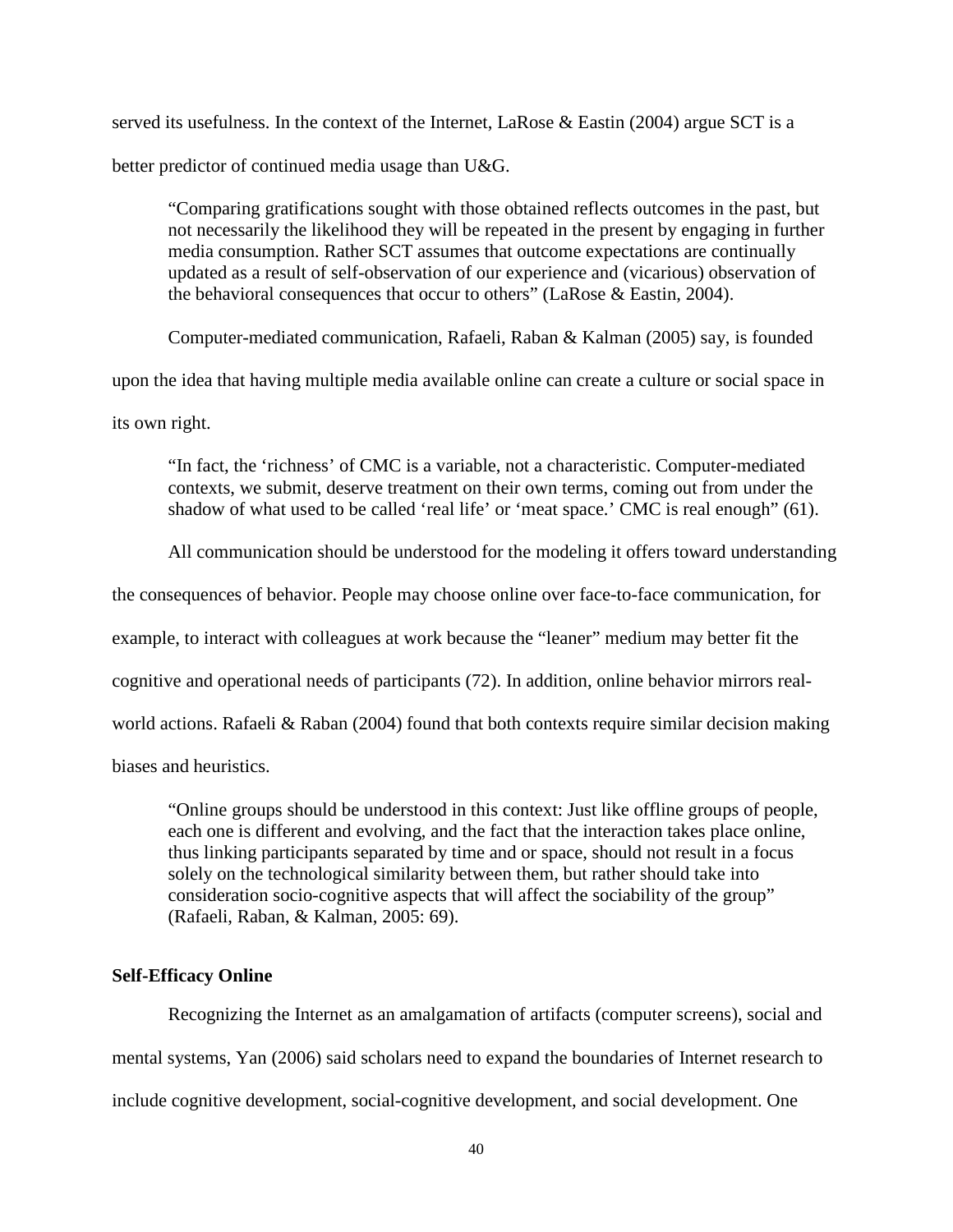variable all those developmental areas have in common is self-efficacy, and Internet users have been found to have high levels of self-efficacy (Kaye, 2005). In looking at how people used election information online, Kaye (2005) measured respondents' self-efficacy by having them rate their level of agreement with statements such as "people like me don't have any say about what the government does," and "every vote counts in an election, including yours and mine". High self-efficacy influenced people to turn away from traditional media, such as newspapers and TV news, and toward media that allow them to publicly express their own opinions and to affiliate with like-minded individuals, like the Internet (90).

While self-efficacy might have initially steered some toward the Web, it also explained how people make the most of their online experiences. Yan (2006) said understanding how complex the Internet can be technologically and socially is a vital element to self-efficacy. Through fill-in-the-blank exercises and drawing activities with grade school children, Yan found a reciprocal connection between understanding the technical and social complexity behind the Internet and overall use. Children may understand the technology in fifth or sixth grade, but this is a full year or two before they get its social complexity. "It is essential to teach children more scientific knowledge about how the Internet works in order to induce social understanding that will lead to appropriate caution about online safety"  $(427)$ .

Understanding the technology might be the first step toward self-efficacy, but Eastin (2005) argues education needs to go further. Greater self-efficacy will decrease negative outcome expectations, and this growth will occur only when users understand different motives of Internet use have different efficacy expectations. He focused on three primary motives teens have for Internet use: entertainment, information seeking and socialization. The socialization model is doubly important because how teens see others using the Internet provides examples of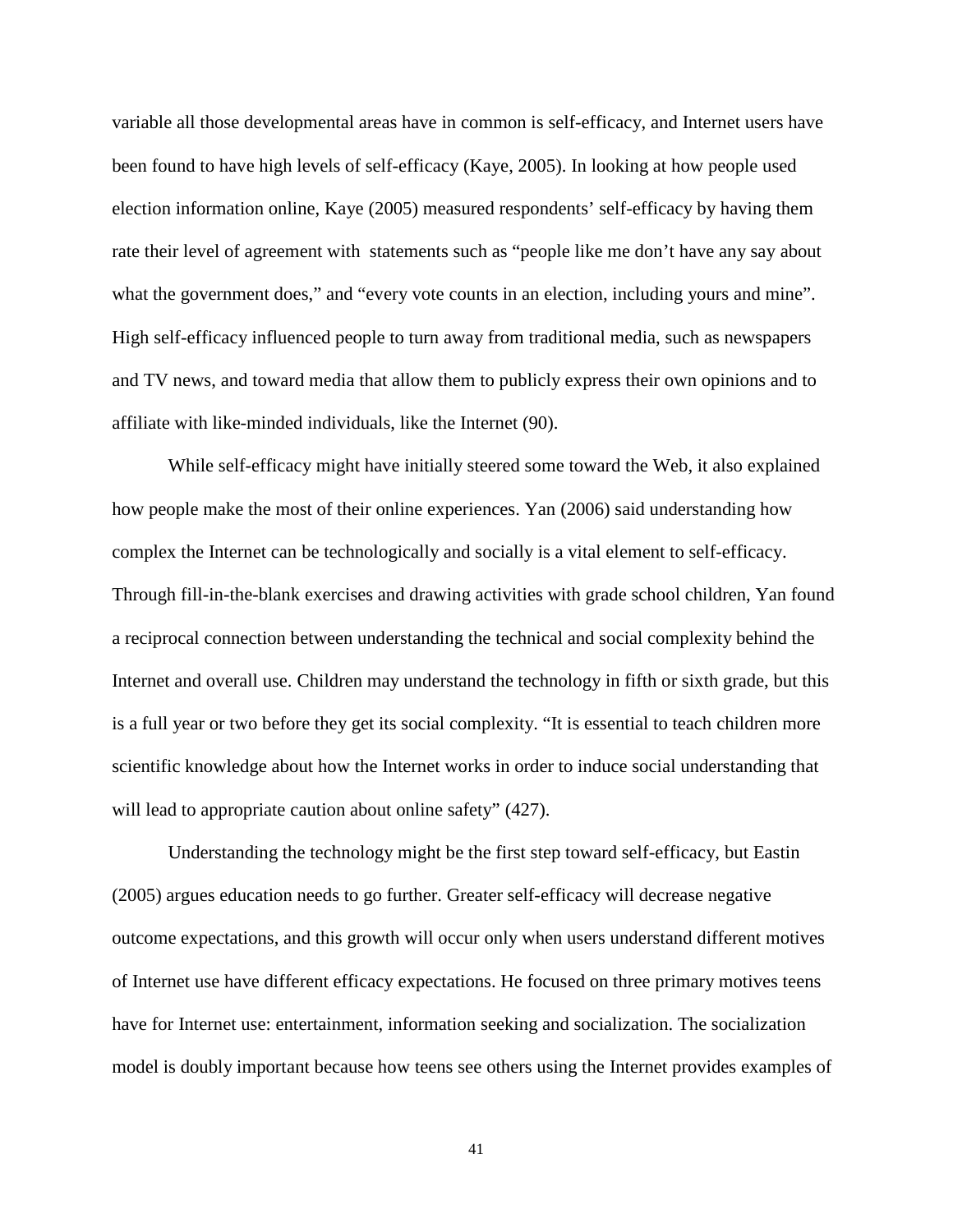how likely their desired outcomes are. Overall, he found self-efficacy and its development an important moderating component to investigating "psychological divides as well as more traditional models of communication such as information processing of online information" (71). For example, self-efficacy was a strong determinant in information seeking and entertainment models, but failed to predict the socialization context. Eastin (2005) struggled to explain why:

"Perhaps are youths observe peers struggling to orient themselves to information online, efficacy levels and subsequent use decrease … Perhaps, social Internet use is so prevalent in today's society that social influence models no longer have an effect on these specific self-regulatory mechanisms. Here a measure such as habit could better explain use" (71).

What is more likely, he argued, is the continually changing nature of the Internet forces users to continually modify their self-efficacy beliefs with each online experience.

The key to improving the online experience is finding ways to increase self-efficacy. Whitty & McLaughlin (2007) found it plays a critical role in determining how people will use the resources available online (1444). They found that those higher in self-efficacy were more likely to seek information online. But they were also more likely to go online for computer-based entertainment. Even seemingly easy tasks, such as finding information online about sporting events or one's hobbies required a modest level of self-efficacy because this action needed more skills than aimlessly surfing the Web. The study's goal was originally to find how people who described themselves as lonely used the Web differently, and they found these people used the Web most for online entertainment and as an alternative for offline entertainment. "An implication of such a finding is that if researchers find that use of the Internet for entertainment is beneficial for lonely people, then we might want to train these individuals to use the Internet more effectively" (1444).

Another way to improve self-efficacy, Wu & Tsai (2006) found is to change users' attitudes toward the Internet. In a study of Taiwanese college students, they found how much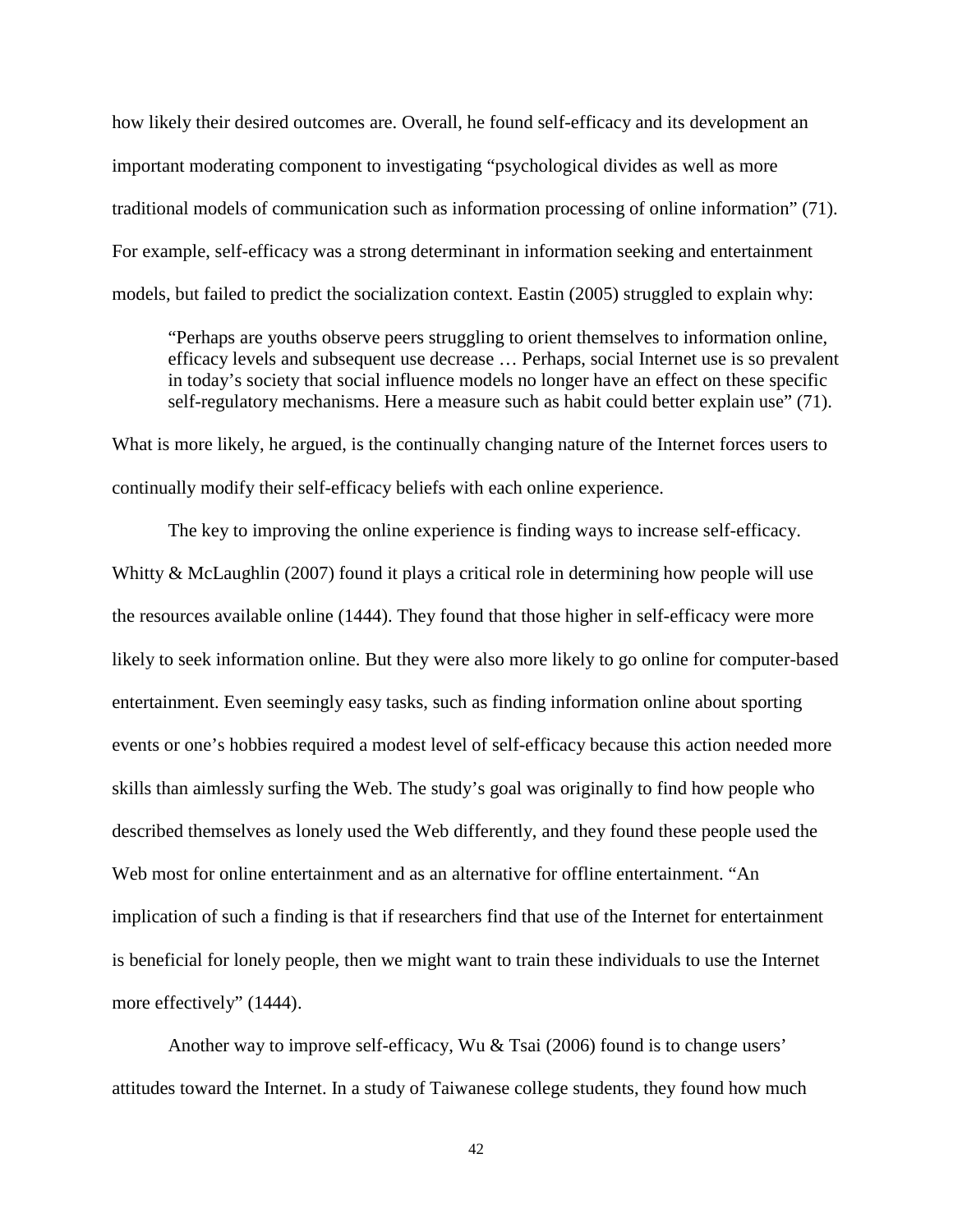control students thought they had over their Internet experience was a significant predictor of their overall self-efficacy. Use, in fact, might have been the main difference between selfefficacy scores. "Students, who used the Internet more frequently, tended to attain better communicative self-efficacy regarding the Internet" (448). Educators who expect their students to survive online will need to provide some "effective ways to improve students' independent control of using the Internet and their capacity of Internet-based communication and interaction of Internet-based environments" (448).

Modifying and maintaining high self-efficacy online is important because self-efficacy not only determines whether someone will use the 'Net, but also what outcomes they get from the actions. Self-efficacy, for example, has been found to significantly predict continued participation in online environments, such as discussion or support groups (Rafaeli, Ravid, & Soroka, 2004). The social dimensions of the Internet and self-efficacy are even more important when considering self-efficacy is not only specific and changeable, it can also be universal. Schwarzer et al. (1999) wrote self-efficacy is not indigenous to one culture. They suggested that acknowledged self-efficacy measures had similar effects on Canadian citizens, German teachers and German high school students.

In summary, self-efficacy is a strong determinant for behavior, which, through modeling, the media can easily influence. Increasing self-efficacy toward online contribution means the media cannot simply publish stories in which staff writers are the sole authors. They can provide *peer* models by publishing stories from audience members or they can provide *expert* models by working with audience members collaboratively. Either way, it is vital for the media to help their audiences determine the metaphoric structures upon which Web sites are based. This can be as simple as participants how their contributions will be used and effectively guiding them through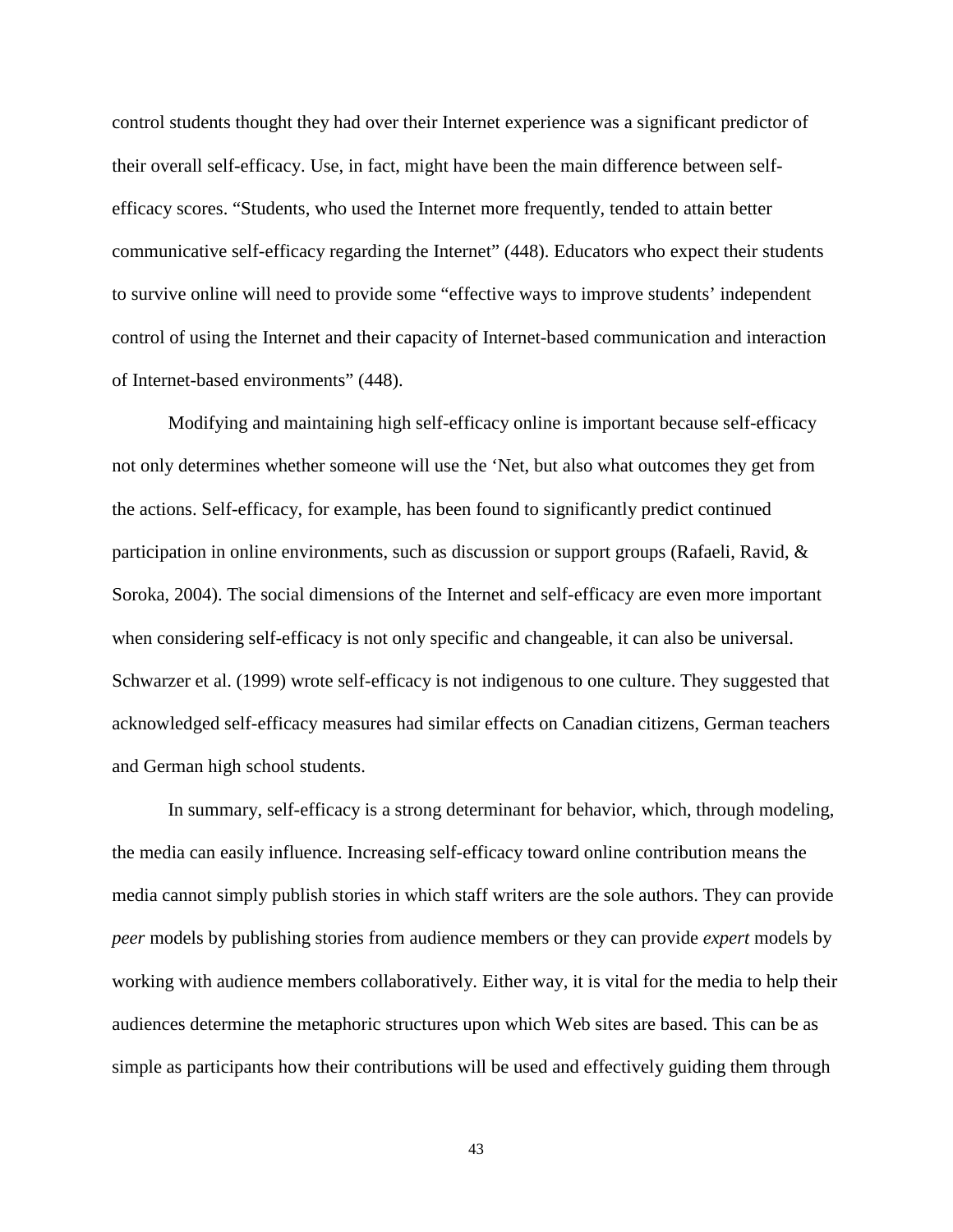the submission process. It also means not undermining confidence by assuming complete control of the process. The media can also provide peer models that

Self-efficacy and social cognitive theory emphasize the need for connection and credibility online. The foundation of SCT is socialization, and the Internet is a social medium first and foremost. The strength of that socialization is a powerful motivation. People learn more and are persuaded more by models to which they feel connected. In fact, the strongest models and persuaders are like-minded individuals, such as family members, but also people who have similar points of view and who have experienced similar life experiences (Bandura, 1993).

The expansion social cognitive theory makes on uses and gratifications offers a way in which to judge media participation. Add the concepts of social presence, coorientation and expertise as predictors of credibility and merge them with the relationship building power of interactivity, and this literature review suggests a media participation model. The model begins with credibility, but adds the influence of interactivity in the online world, and in turn, may explain why online credibility does not exactly mirror its mainstream media counterparts.

Online it is so much easier to form connections that it must be considered in not only why people use a medium, but why they chose to contribute to it as well. Thorson & Duffy (2006) suggest that the need for connection is one of the main elements of media choice in the online landscape in their media choice model. This study, however, takes the next step in suggesting that connection goes beyond choice to explain whether people interact with the media. Social cognitive theory underscores how important connection is in driving self-efficacy, which Bandura (1997) argues can be the main determinant for behavior. Figure 1 presents a graphic depiction of this theoretical model based on the literature and the foundation for the research which will follow.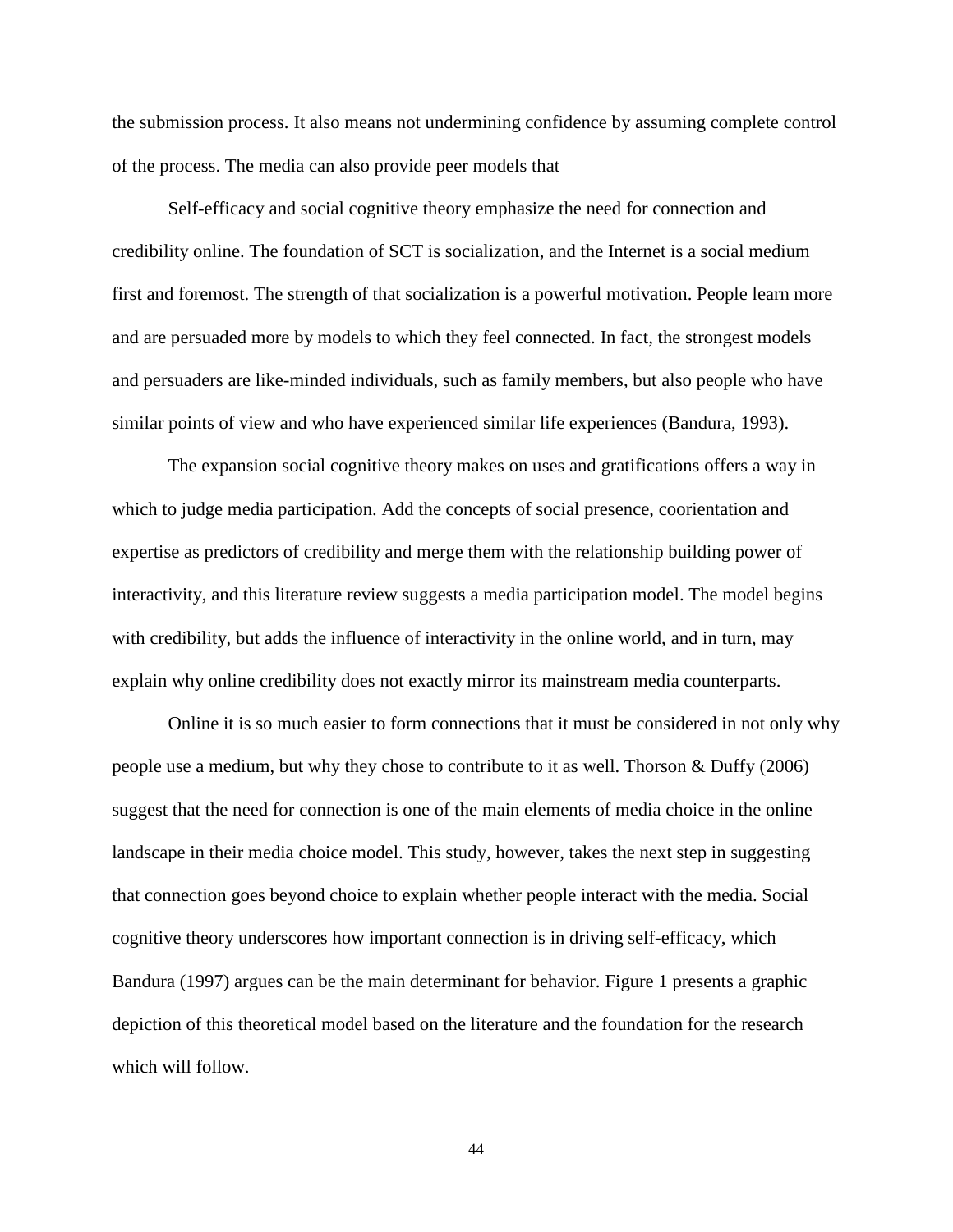## **CHAPTER 6: HYPOTHESES AND METHODS**

To explain the relationship between online news features and the attitudes it creates, especially in relation to self efficacy and the intention to contribute, this dissertation has created an experiment that tests how altering the byline, or who wrote the story, affects concepts such as credibility and in turn influences self-efficacy and the intention to participate. The manipulations are based on the peer and expert models discussed in SCT (Bandura, 1997) in order to determine if the ways in which the media use stories submitted by their audience members affect a person's attitude toward the site and the reporter. It asked respondents to rate the social presence, expertise, coorientation, credibility, interest and perceived interactivity they perceived after reading stories online written by CNN staff writers, audience members and staff and audience working together and comparing the ratings. Through random assignment, the experiment accounted for the influence of confounding variables, such as story topic, the order in which the authorship conditions were presented and the writer's gender. The experimental design offers allowed me the opportunity to isolate the unique contributions story authorship makes, while factoring out the randomness that occured in the real world.

In setting up the questionnaire, I followed two experiments I have already conducted (Meyer, Marchionni & Thorson, in press; Marchionni, Meyer & Thorson, 2007) by asking participants to read six news stories. All six news stories were originally written by CNN staff writers, and they encompassed six different topics: Health, U.S. News, World News, Entertainment, Technology, and Crime. I also presented the stories within a CNN Web site frame and told participants that I took each of them from the site itself.

In creating the six random conditions of the experiment, I manipulated the original stories to chance who wrote them. Of the six stories participants were asked to read, two were written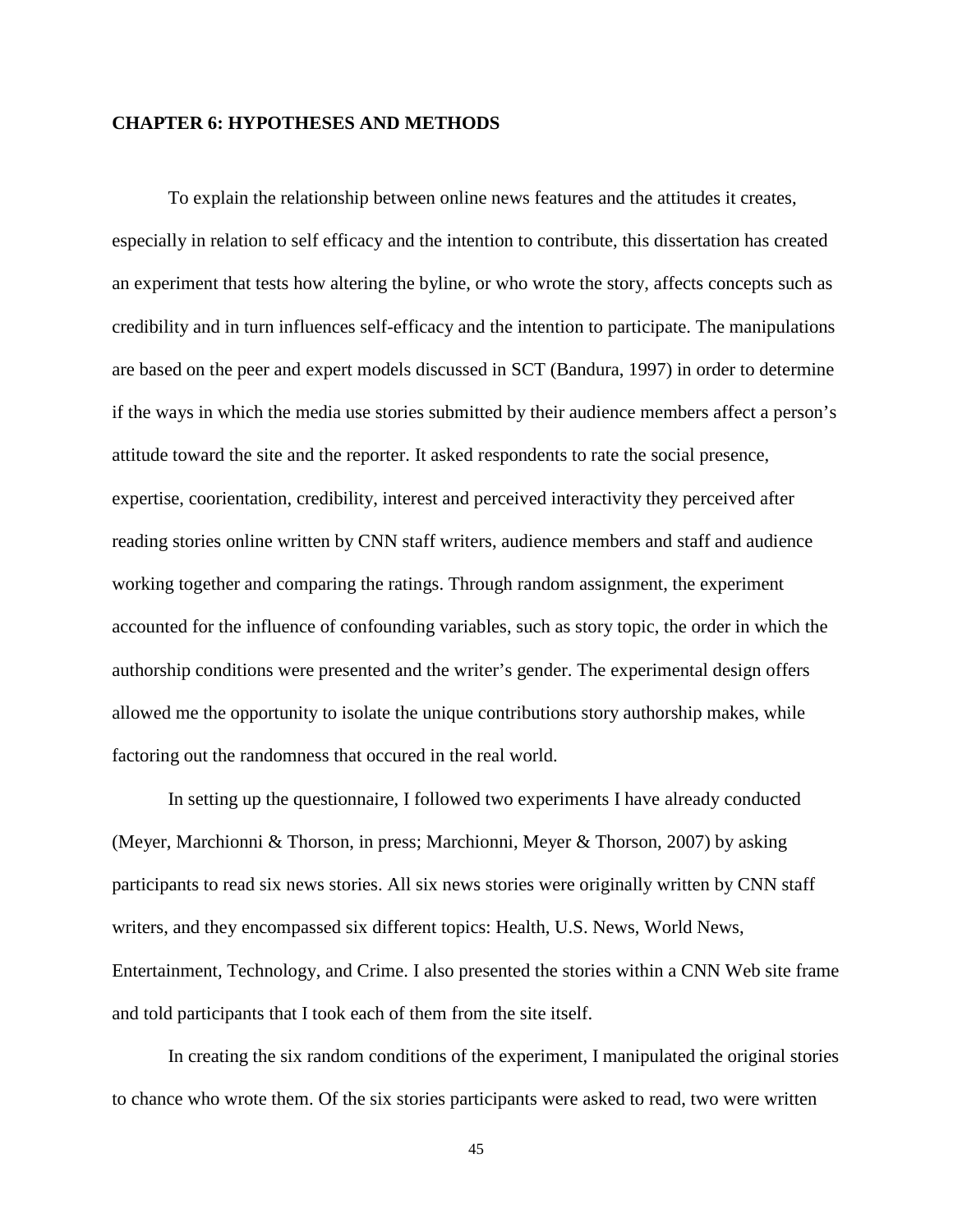by staff writers and were almost exactly like the stories pulled from CNN.com. The only change I made to ensure participants recognized the author was to add a clear byline at the beginning and an "About the Author" box at the end that explained how long the reporter have covered the topic for CNN.

I changed two to suggest they were written by CNN audience members who submitted the stories through iReport.com. To do this, I changed the byline to "iReporter" instead of staff writer. I also changed the "About the Author" box to clearly indicate this person did not work for CNN but either worked within or had commensurate experience in the topic. This manipulation fits the peer motivation model.

The final two stories were manipulated to suggest that staff writers and audience members wrote them together. To do this, I changed the byline to read "Written by CNN Staff Writers in conjunction with iReporters like you." Throughout the story, I changed the attribution of the quotes to indicate they were sent to CNN either by audience members or found by CNN staff writers scouring the Internet. In the box on the right, I explained the process of contributing to CNN while also trying to help people feel confident they would be successful. I changed the "About the Author" box to shed light on the collaborative process. I did not mention a specific reporters' name or experience. This fits the expert model because it encourage "cognitive rehearsal" and should, according to the literature, enhance self-efficacy and the intent to participate even more.

In the six experimental order conditions, I did not change the order in which the topics appeared. Participants always read a technology story first, followed by U.S. News, entertainment, world news, crime and health. I did change the order in which participants received the different manipulations. For example, the first condition had a staff written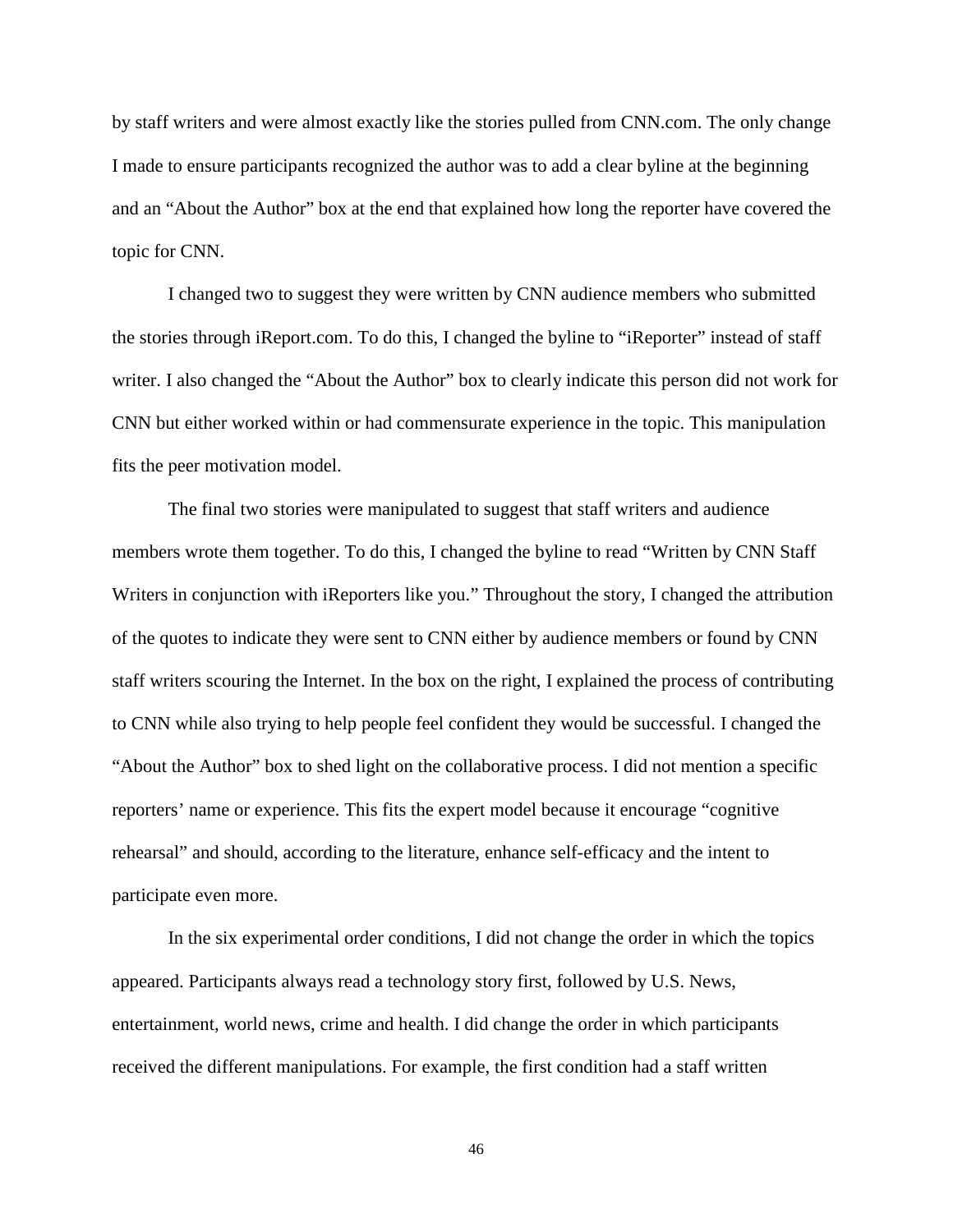technology story first, followed by an audience and then collaborative story. The second condition had participants read an audience written story on technology first, followed by a collaboratively written story on U.S. news and staff written story on entertainment.

The process was repeated twice for each story condition to ensure that one story or the other did not prejudice the responses. For the audience and staff written stories, I also changed the gender of the reporter to test whether gender had a random effect. The first story in the first experimental condition, for example, was a staff written story written by a man, while the second was an audience written story written by a woman. I have tried to represent the six experimental conditions on Table 1.

**Table 1 2 (reporter's gender) x 3 (self-efficacy) x 6 (experimental condition) within-subjects design**

|    | <b>Story Topic</b> |                           |                           |               |               |               |  |  |  |
|----|--------------------|---------------------------|---------------------------|---------------|---------------|---------------|--|--|--|
|    | Technology         | U.S.                      | Ent.                      | World         | Crime         | Health        |  |  |  |
|    | Staff, M           | Audience, F               | Collaborative             | Staff, M      | Audience, F   | Collaborative |  |  |  |
|    | Audience, F        | Collaborative             | Staff, M                  | Audience, F   | Collaborative | Staff, M      |  |  |  |
|    | Collaborative      | Staff, M                  | Audience, F               | Collaborative | Staff, M      | Audience, F   |  |  |  |
|    | Staff, F           | Audience, M Collaborative |                           | Staff, F      | Audience, M   | Collaborative |  |  |  |
| -5 |                    | Audience, M Collaborative | Staff, F                  | Audience, M   | Collaborative | Staff, F      |  |  |  |
| 6  | Collaborative      | Staff, F                  | Audience, M Collaborative |               | Staff, F      | Audience, M   |  |  |  |

The experiment was designed as a 2 (reporter gender) x 3 (self-efficacy) x 6 (condition) within subjects matrix. The six experimental conditions control for the effects of story order and reporter's gender. It gave participants two stories with each manipulation to control out the effects of topic.

After each story, participants answered the same block of questions based on the

variables in the model. I operationalized the concepts as follows:

- Social Presence how much readers notice a real person behind the story
	- o I felt like I got to know the reporter.
	- o At times, I felt like the reporter was in the room with me.
	- o I thought of the reporter while reading the article.
- Expertise the level of proficiency the reporter has with the topic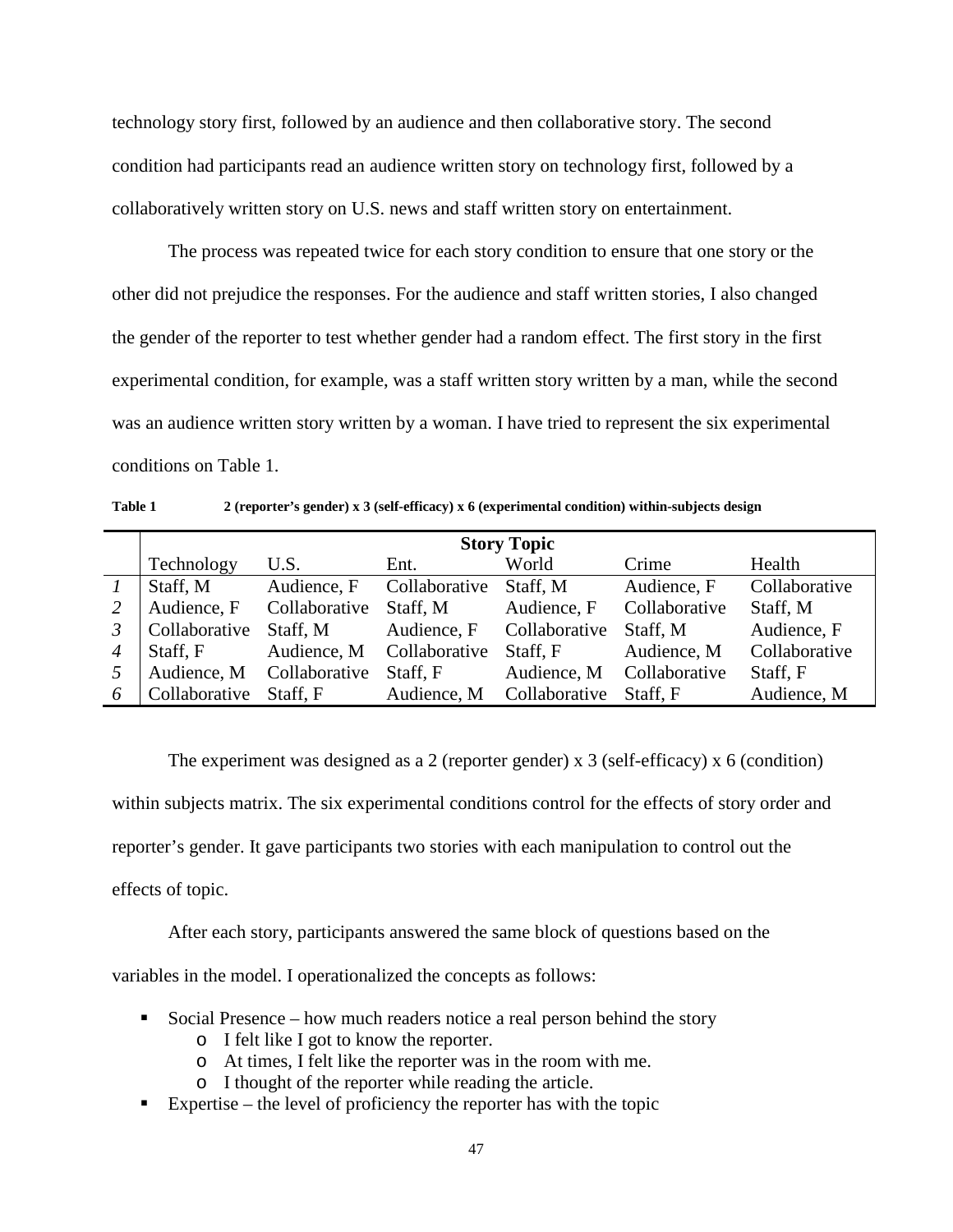- o The reporter sounds like he knows what he's talking about
- o The reporter sounds like an expert on this topic.
- o The reporter has done his homework on this story.
- Coorientation how closely allied the reader feels with the reporter
	- o I understand the story's issue in the same way the reporter does.
	- o I felt like this reporter probably is a person kind of like me.
	- o I think this reporter has my interests at heart.
- Story Credibility how much readers trust and believe in the article they are reading.
	- o The story was accurate.
	- o I believe what I read in the story.
	- o I can trust what I read.
- Organization Credibility how much readers trust and believe in the organization behind the article they are reading.
	- o I think I can rely on this site.
	- o This company probably cares about readers like me.
	- o The company seems in-touch with the average person.
	- o The company probably thinks it's important to publish quality reporting.
- Interactivity the level of involvement participants see with the site and the organization
	- o I can see a lot of ways to interact on this site.
	- o The way this story is presented uses the power of the 'Net.
	- o The site helps me get to know the reporter.
	- o If I comment on this story, I'm confident the reporter will respond.

After each story, I will also ask participants about how much they liked and were interested in

the story.

- $\blacksquare$  Interest / Involvement
	- o Overall, I liked this article.
	- o This article was involving.
	- o This article was NOT interesting (reverse coded).
	- o This article was relevant to my life.

The main dependent variable for this experiment will be intent to participate, which I have

operationalized as how likely they would be after reading the article to share something similar

on the same site. I used the following questions, based on Wise, Hamman & Thorson (2007):

- $\blacksquare$  Intent to participate
	- o I would enjoy contributing to this site.
	- o I think I would reply to the author.
	- o I am hesitant to voice my opinions about this story (reverse coded).
	- o I am interested in reading other stories from this author.
	- o Reading this story made me less interested in participating (reverse coded).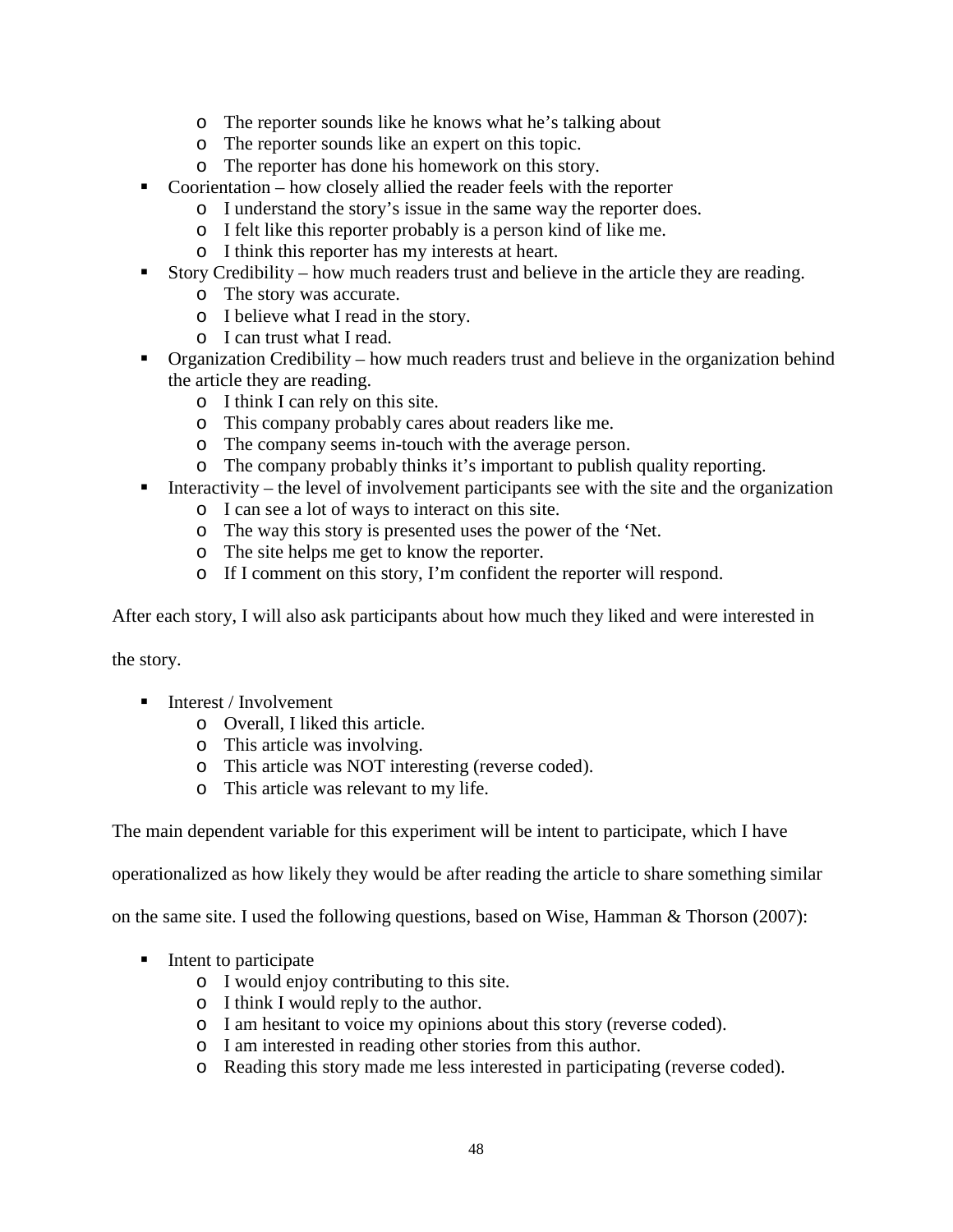Intent to participate is a close approximation of actual participation, which is almost impossible to measure in an experimental setting. I thought about providing a comment at box at the end of each story, but Wise, Hamman & Thorson (2007) found that few participants accepted the opportunity. Those that did said they felt compelled to to get credit for the experiment. While this measure has similarities to self-efficacy, I operationalized self-efficacy alone to determine how effective the manipulation was and to provide an additional independent variables. I used the following questions:

- Self-efficacy
	- o Seeing how others have contributed helps me know I could do this too.
	- o I am confident I would be able to contribute to this site if I wanted to.
	- o The site persuades me that I would be able to join the discussion.

The self-efficacy manipulation provides a way to test how the other dependent variables including social presence, coorientation, expertise, credibility and connection change, if at all, in different authorship conditions. The combination of social presence, coorientation, expertise, and credibility could lead to a new variable – connection – that might be a better measure of how much participants trust and believe in the site than credibility.

# **Hypotheses**

Based on the authorship conditions, this study tested the following hypotheses:

- **H1. Measurements of social presence, coorientation, expertise, credibility, interactivity, and perceived self-efficacy will be higher when the story is written by the audience (the peer model) than when the story is written by a staff writer.**
- **H2. Measurements of social presence, coorientation, expertise, credibility, interactivity, and perceived self-efficacy will be higher when the story is written collaboratively by staff and audience members (the expert model) than when the story is written by a staff writer.**
- **H3. Measurements of social presence, coorientation, expertise, credibility, interactivity, and perceived self-efficacy will be highly correlated between stories that are written by the audience and stories that are written collaboratively**.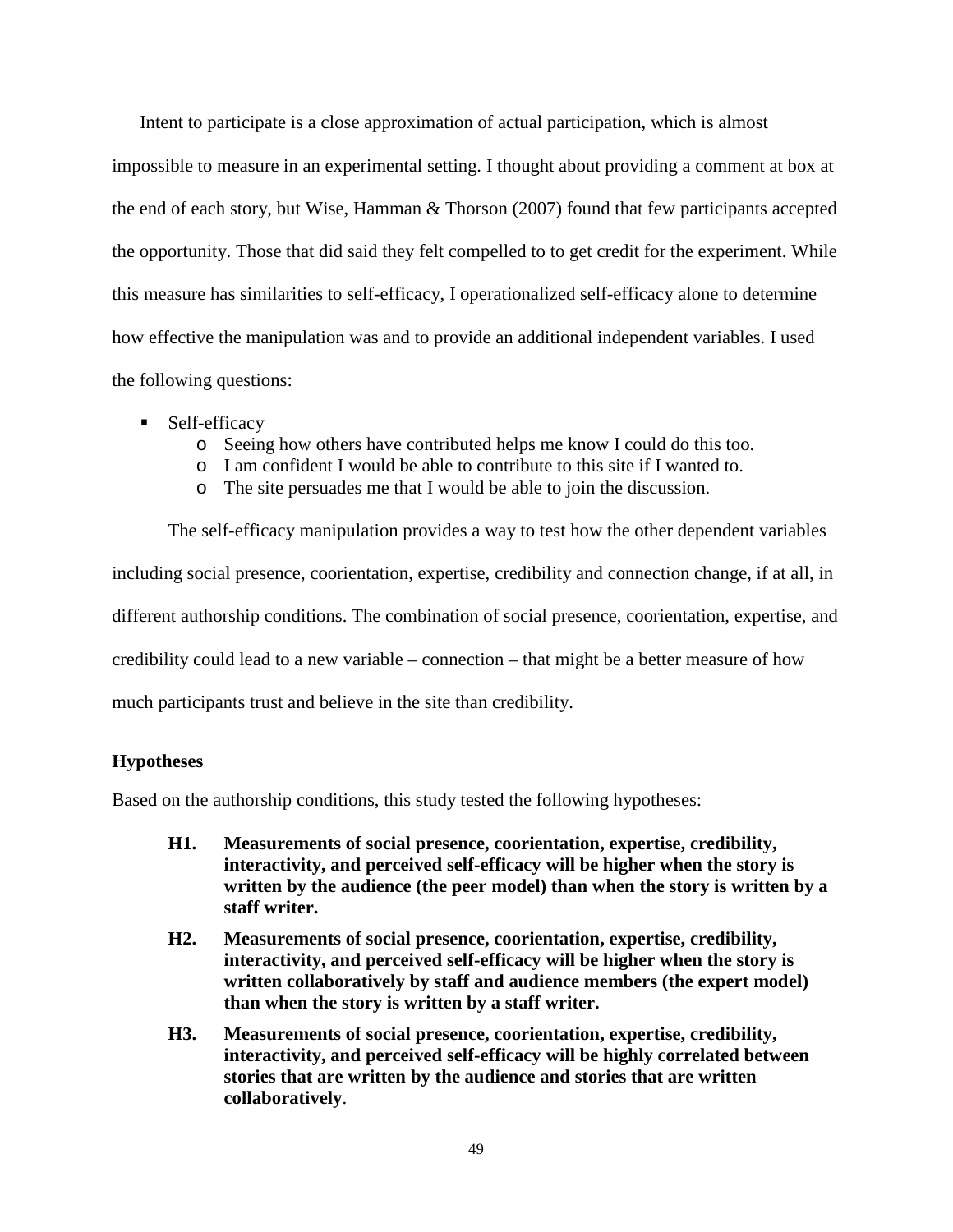After testing for mean differences between the independent variables, this study also established a model to determine what predicts the main dependent variable, intent to participate. The following hypotheses address the relationships the literature suggests:

## **H4. Increasing connection to the reporter (through coorientation, social presence and expertise) and the site (through credibility) will have a direct positive effect on perceived self-efficacy.**

## **H5. Increasing perceived self-efficacy will have a direct positive effect on respondents' intent to participate.**

To test these hypotheses and administer the experiment, I obtained permission from the University of Missouri's Institutional Review Board before recruited participants. I started by offering the experiment to students in the Missouri School of Journalism. I advertised the study on the school's SONA Experiment Management System, which lists all the students students can complete for extra credit in journalism classes. Almost all of my student participants came from three sections of the introductory journalism class J1100: Principles of American Journalism.

However, other experiments I have conducted using SONA have been criticized, unfairly, for relying only on students. In addition, I wanted at least 30 participants in each of the six conditions for statistical power. I opened up participation to Columbia and university communities at large by advertising the study through small classified advertisements in the *Columbia Daily Tribune* and on *Craigslist.* I also posted announcements about the study on several Columbia message boards and on e-mails lists including FreeTalkColumbia and FreeCycleColumbia and on the LinkedIn group for University of Missouri alumni.

Participants completed the entire study online. To ensure the random assignment necessary to make the experimental findings of this study valid I created a computer program using PHP code that randomly assigned participants to one of the six experimental conditions. When participants visited the Web site I advertised, the program ran behind the scenes and provided them a link to click. The link was chosen at random by the computer from the list of six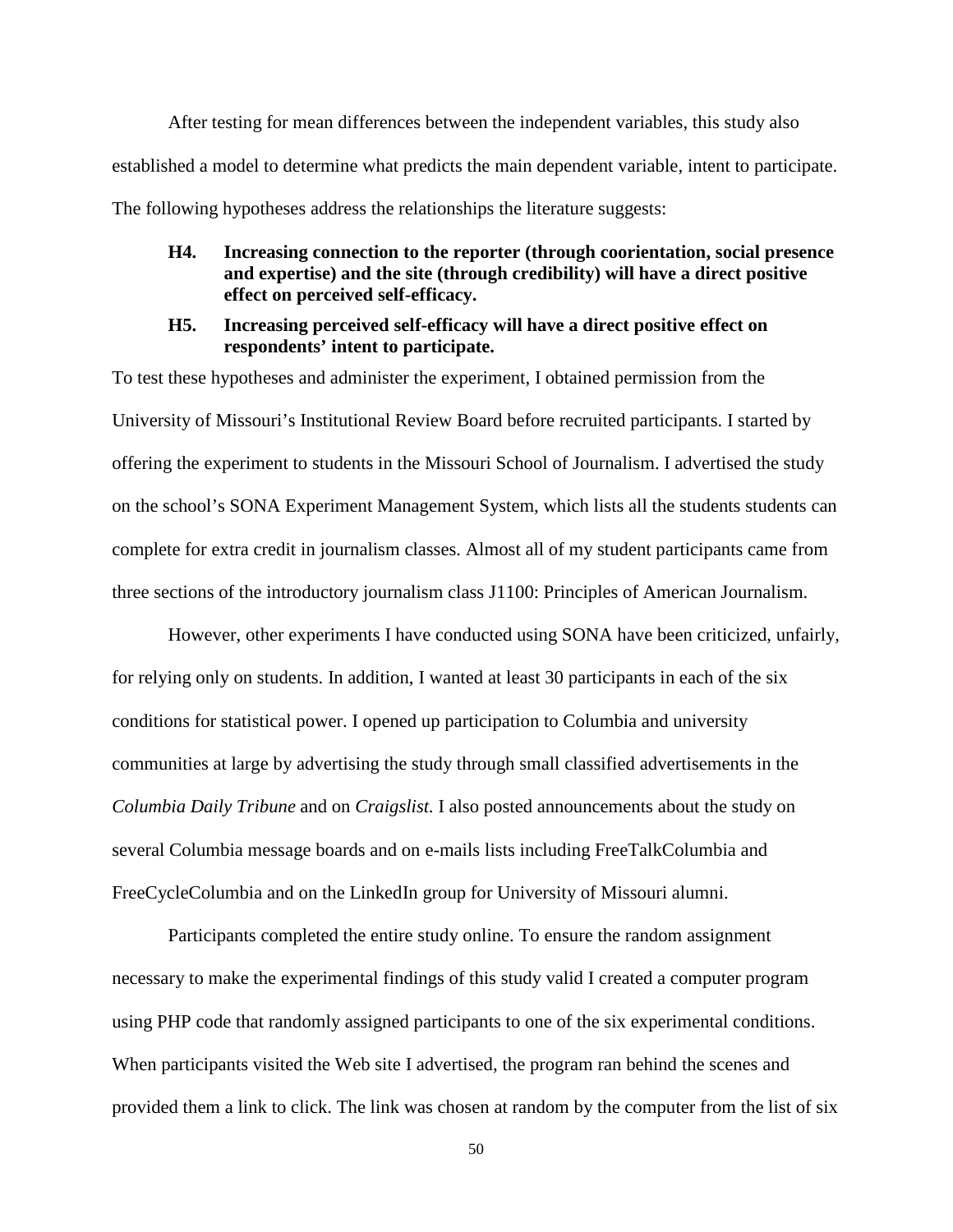sites I provided. I set up each experimental condition separately on FreeOnlineSurveys.com, an online survey site.

To encourage participants to start and complete the study, which took most more than 30 minutes, I offered a random drawing for one of five \$50 iTunes gift cards. At the end of the experiment, I asked participants to include their e-mail address if they would like to enter the drawing, but I kept the list of e-mail addresses separate from the responses. I did not connect their responses to their e-mail address.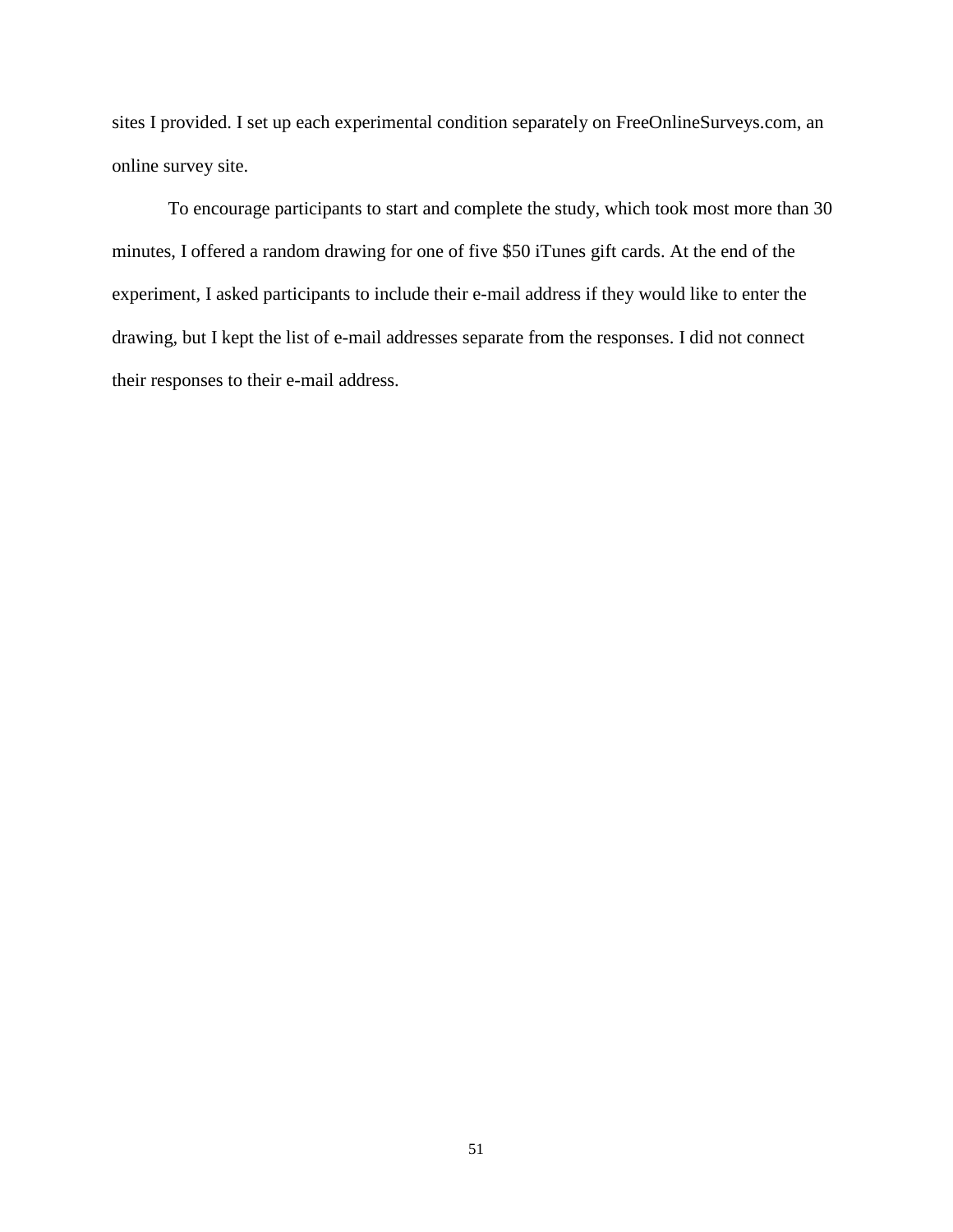## **CHAPTER 7: RESULTS**

In all, 224 people participated in the study. Of those, 175 completed the entire study. Of the 49 who did not, almost all of them only read the first story and answered the questions about it. I do not have demographic data on those who did not complete the study because I asked those questions at the end. I imagine that most of those people are students who did enough to get their extra credit point and then quit. I also made it clear from the beginning and throughout the study that participants would read six stories. After reading the first, many might have decided six was too much.

Random assignment to experimental conditions attempted to mitigate the impact of demographics, but I asked some demographic questions about the participants at the end of the study. Less than 45 % of those who completed the entire study were students (74 out of 175), and the ages of the participants ranged from 15 to 72. Participants were almost equally divided between men (46 %) and women (54 %). I allowed participants to report their exact age. Besides the students who were mostly 18 (15 %) or 19 (30 %), the age ranges were varied, with no more than five people at one age. Five participants reported their age as 28, five said they were 29, while four said they were 39 and four said they were 52. Four participants were 65 and older.

The sample was 88 % white, 5 % Black and 3 % Hispanic and 2 % Asian. It also represented a wide range of other socio-economic factors such as education and income. More than half of the participants had attended some college 53 %, while 18 % said they had an advanced degree (either a Master's or a Ph.D.). Another 53 % reported incomes less than \$25,000 annually, while 12 % had incomes of more than \$100,000 a year.

One of the components of self-efficacy is previous experience, so I asked participants when the last time they had contributed to an online news site was and how often they contribute.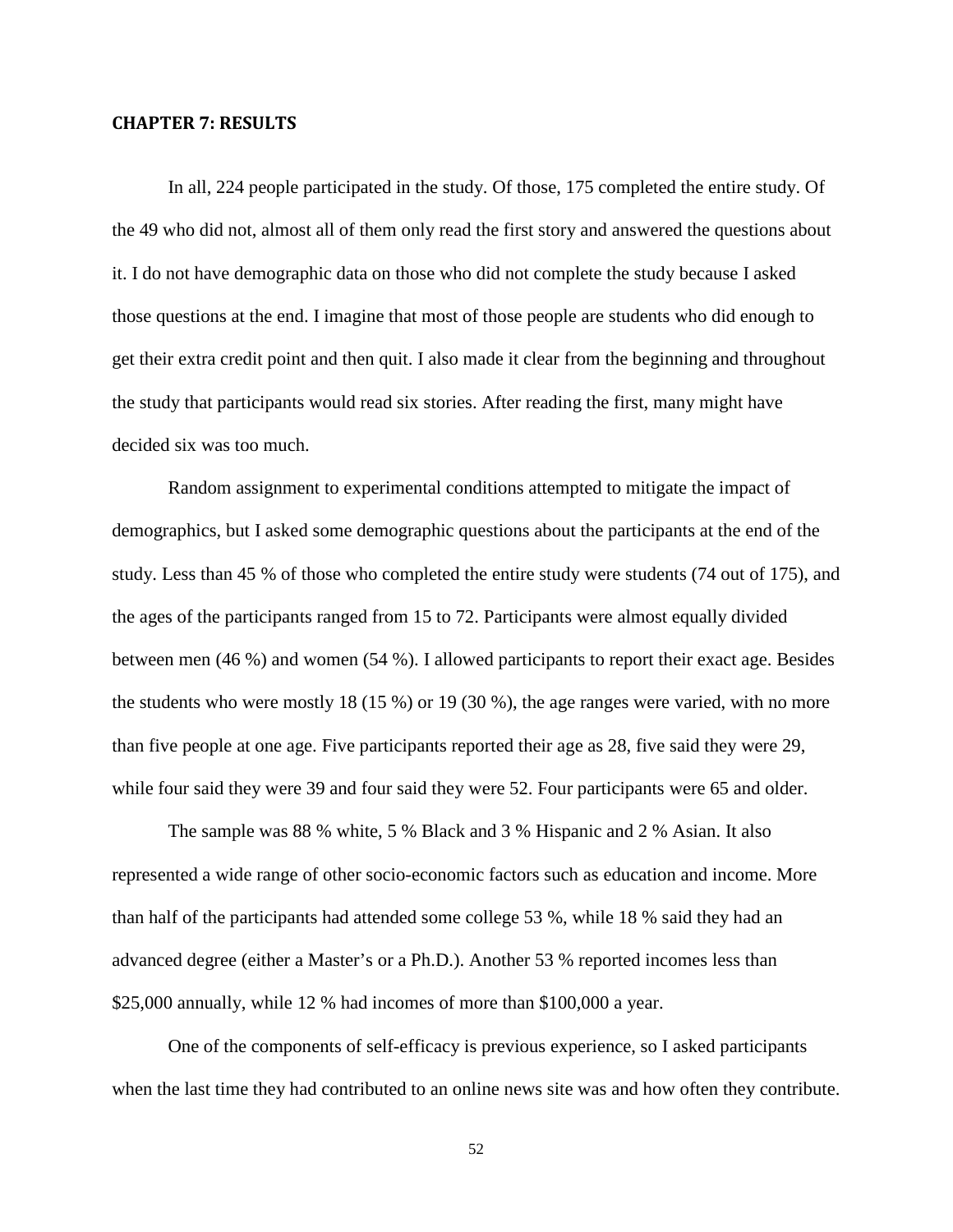Even though the participant pool included 75 students, who are supposed to be online all the time, few participants had ever contributed something online, even a photograph or a comment on another story. For both questions, more than 50 % of respondents said they had never contributed at all, while another 30 % said they contributed as infrequently as once a year or once a month. The nearly even split caused me to combine these questions and create a single dichotomous variable of whether the person had ever contributed a story or comment. Less than 48 % of study participants said they had never contributed, while 52 % had contributed at least once.

To determine if participants noticed the story authors and the experimental manipulation, I asked them to answer who wrote the story after reading each one. More than 80 % of the authors were identified correctly.

The random assignment script assigned nearly equal proportions of participants to each of the experiment conditions. However, the numbers of those who completed the entire study were not equal. Condition one had 24 participants, condition two had 23, condition three had 30, condition four had 41, condition five had 28, while condition six had 33. Based on the uneven numbers of people assigned to the conditions and the 49 people who did not complete the entire study but read at least one story and completed the corresponding block of questions, I created two databases to examine the hypotheses. The first used the participant as the unit of analysis and grouped all of a person's responses on one line. This allowed for a within subjects design where the person served as his or her own control.

The second database used the story as the unit of analysis and broke out the responses to each of the six stories on its own line. It also recorded individual information about each person, the condition in which the story appeared and the topic of the story. This allowed for between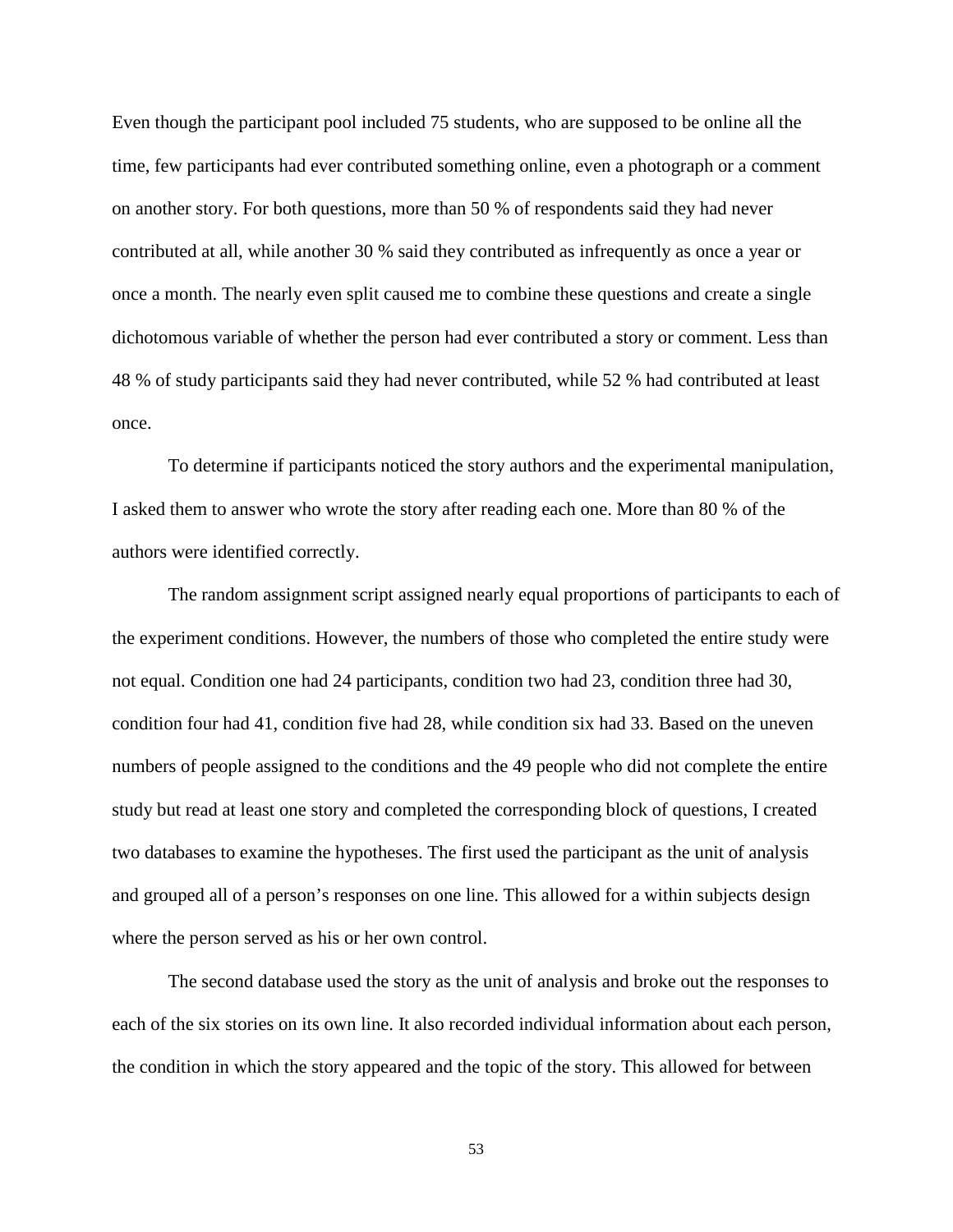subjects testing based on the experimental manipulations and prediction tests that could factor out the influence of story topic, experimental condition number and reporter's gender.

### **Factors**

In the first database, I performed a confirmatory factor analysis to see if the questions I used to operationalize the concepts were ultimately related. I also combined the two stories they read that had the same author (either staff writer, audience member or collaborative) to test if there were any differences between the stories. In all cases but one the questions and the two different stories with the same author type factored together.

The one question that did not factor together was *Intent to Participate* as adapted from Wise, Hamman & Thorson (2007). The factor scores clearly displayed two variables, one that included the questions "I would enjoy contributing to this story," "I think I would reply to the author," and "I am interested in reading other stories from this author." The second factor included the two questions "I am hesitant to voice my opinions about this story," and "Reading this story made me less interested in participating" which were reversed coded to match the direction of the others. The negative phrasing of the questions could have led them to group together. Regardless, I created two measurements from the original *Intent to Participate* factor that I labeled "Intent to Participate with the Reporter" and "Intent to Contribute a Story." Table 2 displays the Cronbach's alpha scores for each concept divided by story author.

| Concept                           | α    | <b>Concept</b>               | α    |
|-----------------------------------|------|------------------------------|------|
| <b>Social Presence (Staff)</b>    | .702 | <b>Interest (Staff)</b>      | .782 |
| <b>Social Presence (Audience)</b> | .803 | <b>Interest (Audience)</b>   | .807 |
| Social Presence (Both)            | .838 | Interest (Both)              | .836 |
| <b>Expertise (Staff)</b>          | .759 | <b>Interactivity (Staff)</b> | .842 |
|                                   |      |                              |      |

Table 2 Cronbach's alpha scores for questions that explain concepts listed.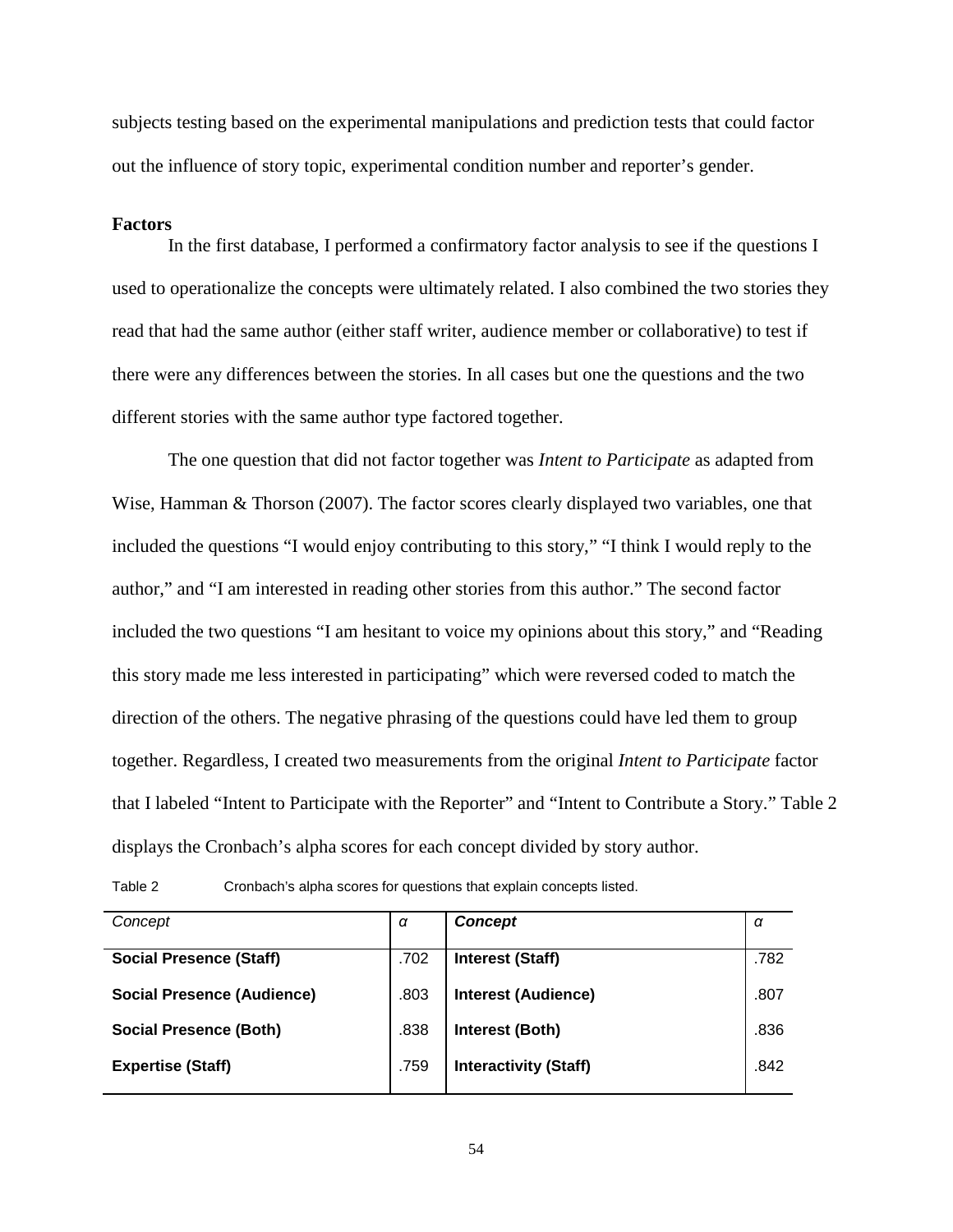| <b>Expertise (Audience)</b>                | .838 | <b>Interactivity (Audience)</b>         | .813 |
|--------------------------------------------|------|-----------------------------------------|------|
| <b>Expertise (Both)</b>                    | .865 | <b>Interactivity (Both)</b>             | .772 |
| <b>Coorientation (Staff)</b>               | .785 | Intent to Participate: Reporter (Staff) | .830 |
| <b>Coorientation (Audience)</b>            | .809 | Intent to Participate: Reporter (Aud.)  | .874 |
| <b>Coorientation (Both)</b>                | .829 | Intent to Participate: Reporter (Both)  | .825 |
| <b>Story Credibilty (Staff)</b>            | .870 | Intent to Participate: Story (Staff)    | .573 |
| <b>Story Credibilty (Audience)</b>         | .868 | Intent to Participate: Story (Audience) | .734 |
| <b>Story Credibilty (Both)</b>             | .902 | Intent to Participate: Story (Both)     | .566 |
| <b>Organization Credibility (Staff)</b>    | .850 | <b>Self Efficacy (Staff)</b>            | .804 |
| <b>Organization Credibility (Audience)</b> | .900 | <b>Self Efficacy (Audience)</b>         | .832 |
| <b>Organization Credibility (Both)</b>     | .884 | <b>Self Efficacy (Both)</b>             | .870 |
|                                            |      |                                         |      |

## **Hypotheses 1-3**

To test H1-3, the effect of the author of the story, I used the first database and set up a 3 (authorship) x 6 (experimental condition) repeated measures ANOVA that looked at each of the 10 concepts I addressed in the study. I entered author as a within subjects variable to test if participants rated the three authorship conditions differently, and condition as a between subjects variable to account for the variance from the experimental condition to which participants were randomly assigned. I compared each authorship condition across all 10 concepts. The findings are summarized in Tables 3 and 4.

Table 3 Repeated Measures ANOVA table of factor variables contrasting the story's author (CNN reporter, both, or CNN audience member) with the random experimental order in which participants were placed (1-6).

|               |     | <b>Social</b><br><b>Presence</b> | <i><b>Expertise</b></i> | <b>Coorientation</b>   | <b>Story</b><br><b>Credibility</b> | <b>Organization</b><br><b>Credibility</b> |
|---------------|-----|----------------------------------|-------------------------|------------------------|------------------------------------|-------------------------------------------|
|               |     |                                  |                         | <b>Within Subjects</b> |                                    |                                           |
|               | df  |                                  |                         |                        |                                    |                                           |
| <b>Author</b> | 2   | 224.045**                        | 40.490**                | $6.459**$              | 25.938 **                          | 5.326**                                   |
| Author *      | 10  | 1.979*                           | $5.151**$               | 4.403**                | $4.367**$                          | 21.131**                                  |
| Order         |     |                                  |                         |                        |                                    |                                           |
| Error         | 346 | .704)                            | .600)                   | .605)                  | .528)                              | .392)                                     |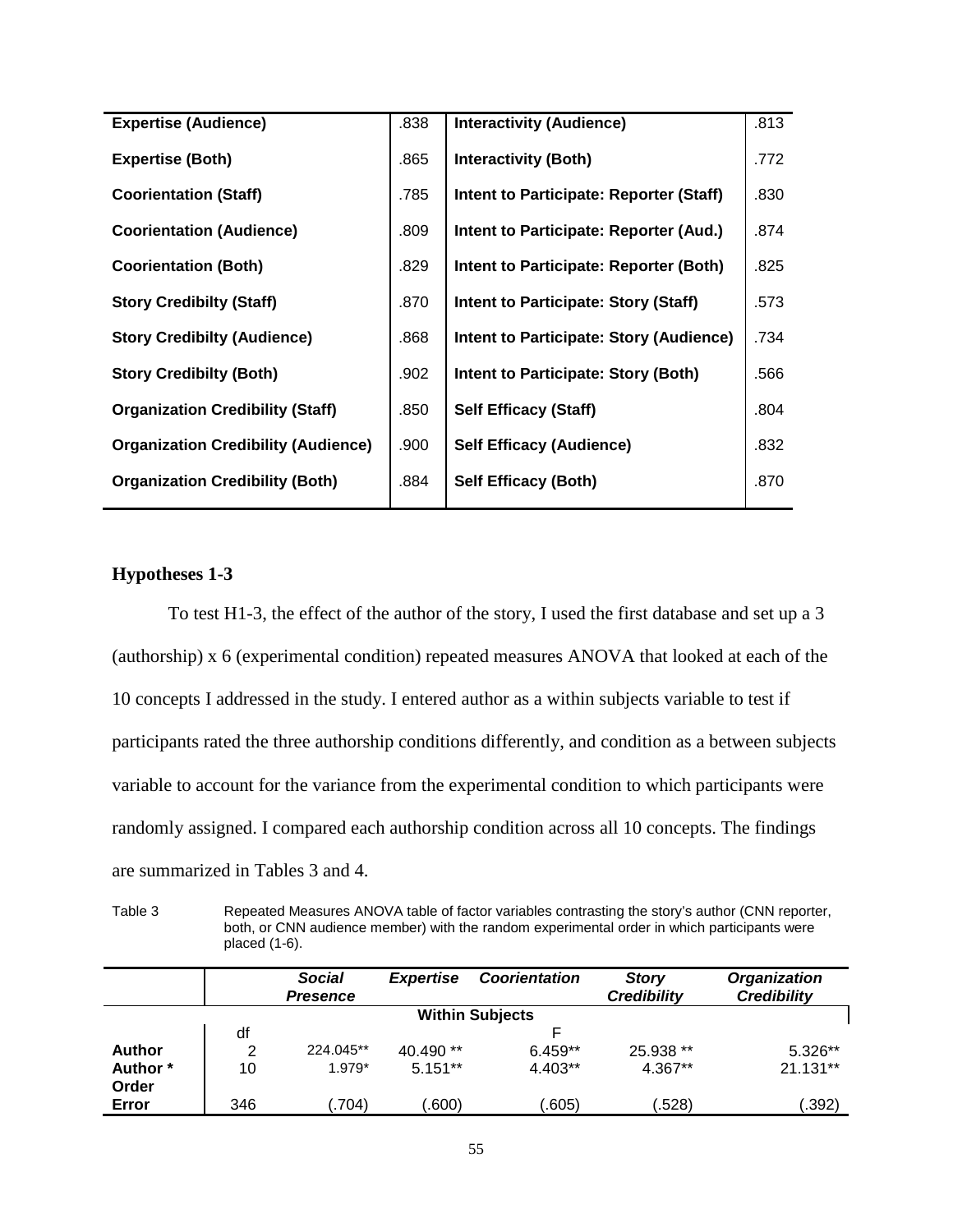|               | <b>Between Subjects</b> |                                  |                         |                                              |                                           |                          |  |  |  |
|---------------|-------------------------|----------------------------------|-------------------------|----------------------------------------------|-------------------------------------------|--------------------------|--|--|--|
| <b>Source</b> | 1                       | 3792.624**                       | 5897.568**              | 5191.002**                                   | 5924.720**                                | 3986.953**               |  |  |  |
| Intercept     | 5                       | 1.135                            | $2.474*$                | 2.946*                                       | 2.045                                     | 1.859                    |  |  |  |
|               | 173                     |                                  |                         |                                              |                                           |                          |  |  |  |
|               |                         |                                  |                         |                                              |                                           |                          |  |  |  |
|               |                         | Interest /<br><b>Involvement</b> | <b>Interactivity</b>    | Intent to<br>Participate:<br><b>Reporter</b> | Intent to<br>Contribute a<br><b>Story</b> | Self-<br><b>Efficacy</b> |  |  |  |
|               |                         |                                  | <b>Within Subjects</b>  |                                              |                                           |                          |  |  |  |
|               | df                      |                                  |                         | F                                            |                                           |                          |  |  |  |
| Author        | 2                       | 15.163**                         | 70.206**                | 13.521**                                     | 4.744**                                   | 40.802**                 |  |  |  |
| Author *      | 10                      | 4.263**                          | 12.338**                | 4.607**                                      | 1.908*                                    | 1.760                    |  |  |  |
| Order         |                         |                                  |                         |                                              |                                           |                          |  |  |  |
| Error         | 346                     | (.508)                           | (.453)                  | (.510)                                       | (.490)                                    | (.518)                   |  |  |  |
|               |                         |                                  | <b>Between Subjects</b> |                                              |                                           |                          |  |  |  |
| <b>Source</b> | 1                       | 7096.164**                       | 4765.559**              | 2558.262**                                   | 6059.805**                                | 4240.053**               |  |  |  |
| Intercept     | 5                       | 1.742                            | 2.010                   | $2.520*$                                     | 1.785                                     | 1.540                    |  |  |  |
| Error         | 173                     | (1.657)                          | (1.649)                 | (2.675)                                      | (1.839)                                   | (2.299)                  |  |  |  |

Note: Values in parentheses represent mean square errors.

\*  $p < .05$ ; \*\*  $p < .01$ 

| The ANOVA suggested direct effects for nearly all of the variables without accounting                     |
|-----------------------------------------------------------------------------------------------------------|
| for between subjects differences from the experimental conditions. The largest differences                |
| between the three story types were social presence $(F=224.045, p<0.01)$ , expertise $(F=40.49, p<0.01)$  |
| $p<.01$ ), story credibility (F=25.938, $p<.01$ ), organization credibility (F=5.326, $p<.01$ ), interest |
| $(F=15.163, p<.01)$ , perceived interactivity $(F=70.206, p<.01)$ , intent to participate with the        |
| reporter (F=13.521, p<.01), intent to contribute a story (F=4.744, p<.01) and self efficacy               |
| $(F=40.802, p<0.1)$ . Figures 2 – 12 graphically represent the mean square differences between the        |
| concepts and are found in Appendix 1. Table 5 also displays the pairwise differences and their            |
| statistical significance while adjusting for multiple comparison with the Bonferroni method.              |

Table 4 Pairwise comparison of mean differences between the authorship conditions used in the study for each concept tested adjusting for multiple comparisons using the Bonferroni method.

| <b>Story</b><br>Author (I) | <b>Story</b><br>Author (J) | <b>Social</b><br><b>Presence</b><br>(l-J) | <b>Expertise</b><br>(l-J) | <b>Coorientation</b><br>$(I-J)$ | <b>Story</b><br><b>Crediblity</b><br>$(I-J)$ | <b>Organization</b><br><b>Credibility</b><br>(I-J) |
|----------------------------|----------------------------|-------------------------------------------|---------------------------|---------------------------------|----------------------------------------------|----------------------------------------------------|
| <b>Staff Writer</b>        | Audience                   | $-1.740$                                  | .241                      | $-.042$                         | .336 <sup>°</sup>                            | .012                                               |
|                            | <b>Both</b>                | $-180$                                    | .736                      | .237                            | .560                                         | .196                                               |
| <b>Audience</b>            | <b>Staff</b>               | 1.740                                     | $-241$                    | .042                            | $-336$                                       | $-0.012$                                           |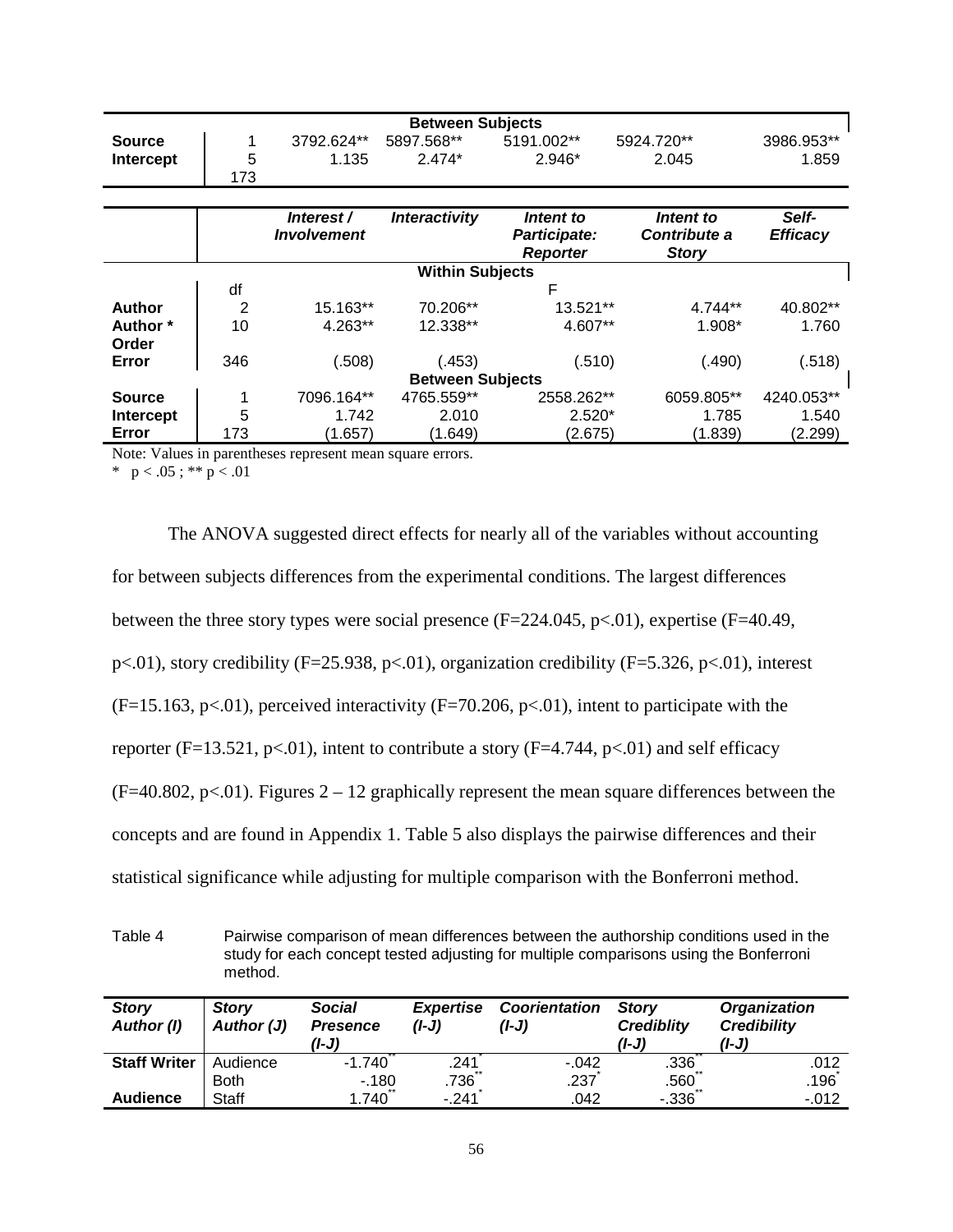| <b>Both</b>                | <b>Both</b><br><b>Staff</b><br>Audience | 1.560<br>.180<br>$-1.560$  | .495<br>$-736$<br>- 495         | .279<br>$-237$<br>$-279$                                | .224<br>$-560^{\degree}$<br>$-224$                 | $.184$ <sup>*</sup><br>$-.196$<br>$-184$ <sup>-1</sup> |
|----------------------------|-----------------------------------------|----------------------------|---------------------------------|---------------------------------------------------------|----------------------------------------------------|--------------------------------------------------------|
| <b>Story</b><br>Author (I) | <b>Story</b><br>Author (J)              | <b>Interest</b><br>$(I-J)$ | <b>Interactivity</b><br>$(I-J)$ | Intent to<br>Participate:<br><b>Reporter</b><br>$(I-J)$ | Intent to<br><b>Contribute</b><br>a Story<br>(I-J) | <b>Self</b><br><b>Efficacy</b><br>$(I-J)$              |
| <b>Staff Writer</b>        | Audience                                | $-140$                     | $-0.854$                        | $-.200$                                                 | $-.088$                                            | $-682$                                                 |
|                            | <b>Both</b>                             | $.275^{''}$                | $-.345$                         | .200 <sup>°</sup>                                       | .142                                               | $-.479$ <sup>*</sup>                                   |
| <b>Audience</b>            | Staff                                   | .140                       | $.854$ *                        | .200                                                    | .088                                               | .682                                                   |
|                            | <b>Both</b>                             | .416                       | $.509$ <sup>*</sup>             | .400 <sup>°</sup>                                       | .230                                               | $.203$ <sup>*</sup>                                    |
| <b>Both</b>                | <b>Staff</b>                            | $-.275$                    | $.345$ <sup>**</sup>            | $-.200$                                                 | $-142$                                             | .479 <sup>°</sup>                                      |
|                            | Audience                                | $-.416$                    | $-.509$                         | $-.400$                                                 | $-.230$                                            | $-.203$                                                |

The most significant differences exist between stories written by audience members and those written by staff writers, suggesting partial support for **H1**: Measurements of social presence, coorientation, expertise, credibility, interactivity will be higher in the peer model than in the control (straight news) model. The mean score differences for social presence, story credibility, interactivity and self efficacy are all statistically significant at the  $p<01$  level. Participants in the study found stories written by a staff writer more credible, but less interactive. They also found more social presence and perceived self-efficacy in stories that were written by audience members. Expertise was also statistically significant at the p<.05 level, meaning participants found staff writers more expert than audience members even though both stories had a tagline at the bottom explaining the author's experience with the story topic.

For **H2**: Measurements of social presence, coorientation, expertise, credibility, interactivity will be higher in collaboratively written stories or the expert model than those written by staff writers, strong statistical support  $(p<0.01)$  was found only for the interactivity and self-efficacy concepts. Participants found the stories written collaborative much more interactive and more inspiring in self-efficacy than those written by a staff writer alone. On the other hand strong statistical support  $(p<0.01)$  was evident for the mean differences between collaborative and staff written stories on the concepts of expertise, story credibility, and interest, but in the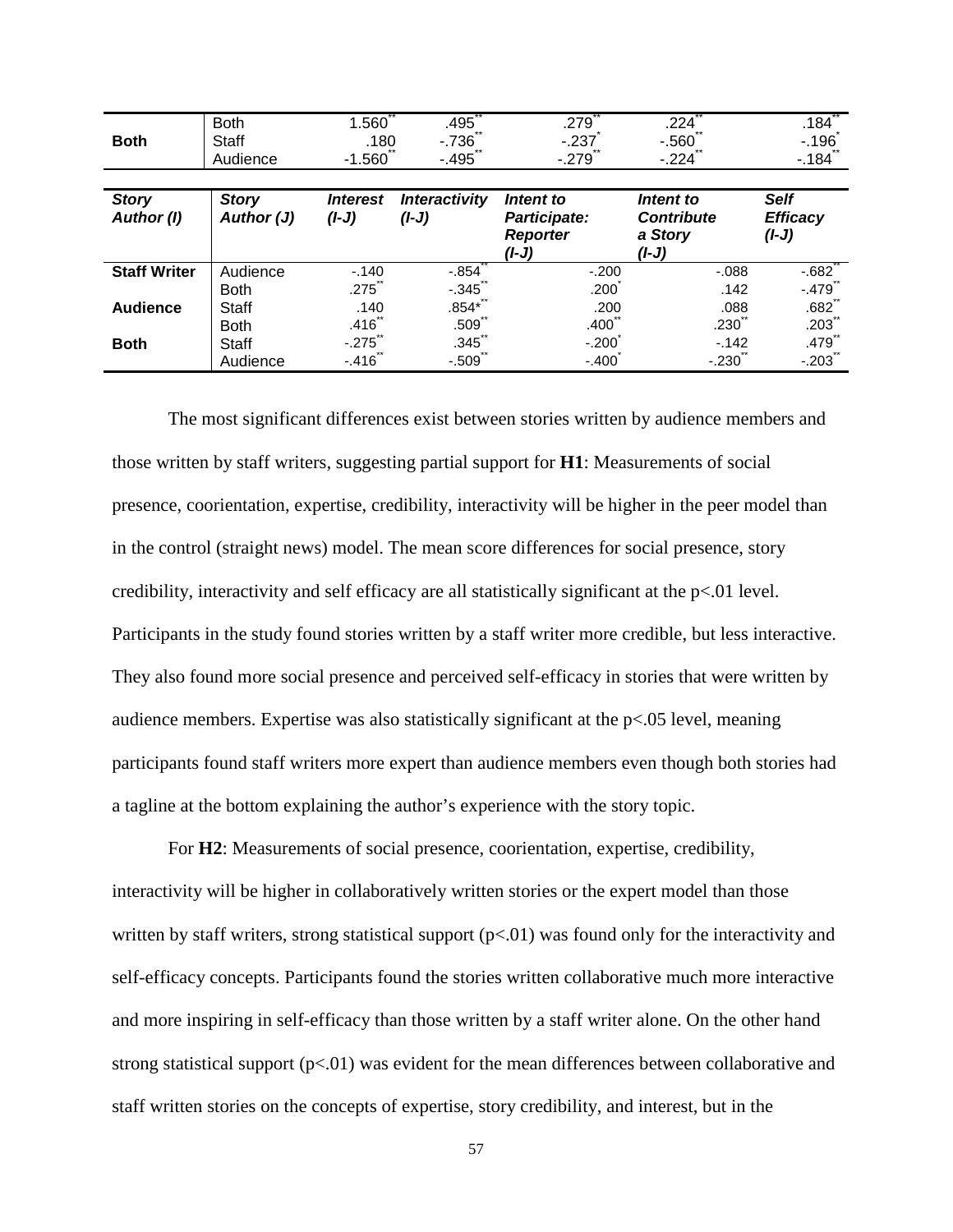opposite direction than hypothesized. Participants rated stories written collaboratively less expert, less credible and less likeable than those written by staff writers. There was also statistical support at the p<.05 level that participants also cooriented toward and intended to participate with the reporters of collaboratively written stories less than with reporters who wrote alone.

For **H3**, which suggests that collaborative and audience written stories will be highly correlated, I once again found partial support, but these stories were highly negatively correlated. In fact, participants found more social presence, expertise, coorientation, credibility, interest, interactivity, intention to participate with a reporter, intention to contribute a story, and self efficacy in stories written by audience members than stories written collaboratively. All of these differences were statistically significant at the  $p<01$  level.

When examining why some of the mean differences were not statistically significant as hypothesized, I looked to the between subjects scores on the repeated measures ANOVA. For the concepts of expertise (F=2.474, p<.05), coorientation(F=2.946, p<.05), and intent to participate with the reporter  $(F=2.520, p<.05)$ , the intercept, meaning the interaction between story author and experimental condition is statistically significant. Figures 14 - 16 graph the mean differences for these concepts as separate lines for each experimental condition. Table 5 also displays the estimated marginal mean scores that account for the between subjects effect of the experimental condition.

Table 5 Estimated marginal mean scores for all concepts accounting for differences between experimental conditions.

| <b>Condition</b> | <b>Story Author</b> | <b>Social</b><br><b>Presence</b> | Expertise* | Coorientation* | <b>Story</b><br><b>Credibility</b> | <b>Organization</b><br><b>Credibility</b> |
|------------------|---------------------|----------------------------------|------------|----------------|------------------------------------|-------------------------------------------|
|                  | Staff               | 2.944                            | 4.764      | 3.910          | 5.326                              | 4.479                                     |
|                  | Audience            | 4.924                            | 4.236      | 3.764          | 4.542                              | 3.715                                     |
|                  | <b>Both</b>         | 3.236                            | 3.910      | 3.757          | 4.438                              | 4.139                                     |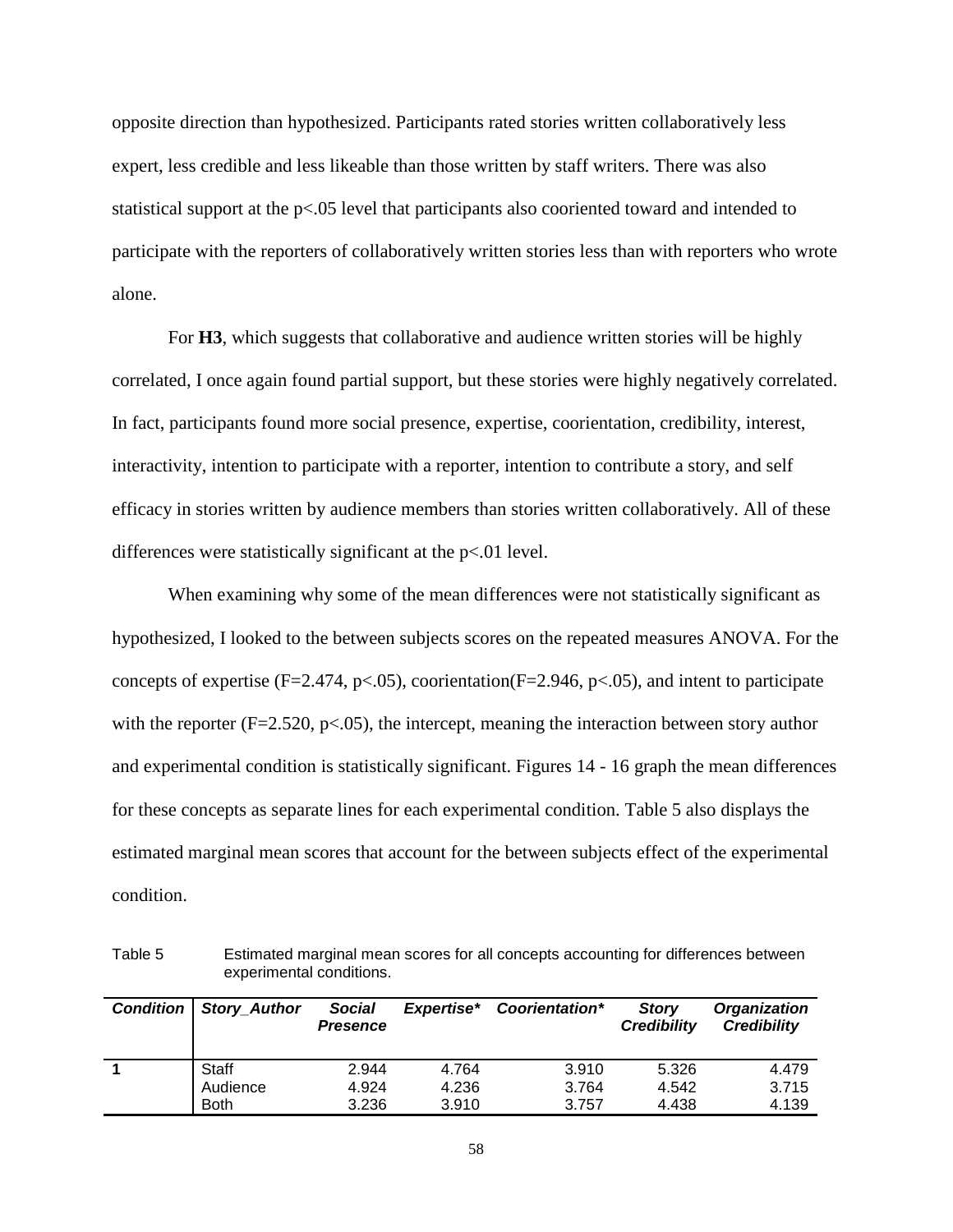| $\mathbf{2}$ | Staff       | 3.217 | 5.036 | 4.507 | 5.239 | 4.261 |
|--------------|-------------|-------|-------|-------|-------|-------|
|              | Audience    | 5.217 | 5.464 | 4.957 | 5.580 | 5.297 |
|              | <b>Both</b> | 3.514 | 4.645 | 4.188 | 4.964 | 4.775 |
| 3            | Staff       | 3.050 | 5.389 | 4.583 | 5.300 | 4.811 |
|              | Audience    | 4.506 | 4.628 | 4.150 | 4.711 | 4.250 |
|              | <b>Both</b> | 2.922 | 3.611 | 3.639 | 4.044 | 3.428 |
| 4            | Staff       | 3.004 | 5.122 | 4.285 | 5.577 | 4.740 |
|              | Audience    | 5.057 | 4.780 | 4.451 | 4.931 | 4.089 |
|              | <b>Both</b> | 3.321 | 4.374 | 4.317 | 4.874 | 4.703 |
| 5            | Staff       | 2.946 | 4.786 | 4.042 | 5.202 | 3.887 |
|              | Audience    | 4.833 | 4.976 | 4.774 | 5.054 | 4.946 |
|              | <b>Both</b> | 3.202 | 4.685 | 4.286 | 5.298 | 4.732 |
| 6            | Staff       | 3.419 | 5.106 | 4.702 | 5.222 | 4.753 |
|              | Audience    | 4.485 | 4.672 | 4.187 | 5.035 | 4.561 |
|              | <b>Both</b> | 3.465 | 4.561 | 4.419 | 4.889 | 3.975 |

| <b>Condition</b> | <b>Story_Author</b> | Interest /<br><b>Involvement</b> | <i><b>Interactivity</b></i> | Intent to<br>Participate:<br>Reporter* | <i>Intent to</i><br><b>Contribute</b><br>a Story | <b>Self</b><br><b>Efficacy</b> |
|------------------|---------------------|----------------------------------|-----------------------------|----------------------------------------|--------------------------------------------------|--------------------------------|
| 1                | <b>Staff</b>        | 4.719                            | 3.396                       | 3.472                                  | 4.615                                            | 3.889                          |
|                  | Audience            | 4.656                            | 3.656                       | 3.035                                  | 4.365                                            | 4.072                          |
|                  | <b>Both</b>         | 4.255                            | 3.948                       | 3.104                                  | 4.271                                            | 4.062                          |
| $\mathbf{2}$     | Staff               | 4.707                            | 3.239                       | 3.957                                  | 4.587                                            | 3.881                          |
|                  | Audience            | 5.364                            | 4.870                       | 4.580                                  | 5.076                                            | 4.913                          |
|                  | <b>Both</b>         | 4.658                            | 4.011                       | 3.543                                  | 4.565                                            | 4.304                          |
| 3                | Staff               | 4.975                            | 3.571                       | 3.617                                  | 4.875                                            | 3.906                          |
|                  | Audience            | 4.767                            | 4.188                       | 3.633                                  | 4.842                                            | 4.550                          |
|                  | <b>Both</b>         | 4.058                            | 3.217                       | 3.072                                  | 4.467                                            | 4.389                          |
| 4                | Staff               | 5.088                            | 3.601                       | 3.671                                  | 4.915                                            | 4.000                          |
|                  | Audience            | 4.954                            | 3.942                       | 3.622                                  | 4.707                                            | 4.642                          |
|                  | <b>Both</b>         | 4.848                            | 4.168                       | 3.521                                  | 4.677                                            | 4.499                          |
| 5                | Staff               | 4.522                            | 3.089                       | 3.226                                  | 4.589                                            | 3.714                          |
|                  | Audience            | 5.290                            | 4.862                       | 4.190                                  | 5.089                                            | 4.821                          |
|                  | <b>Both</b>         | 4.915                            | 4.036                       | 3.595                                  | 4.795                                            | 4.571                          |
| 6                | Staff               | 4.875                            | 4.102                       | 3.889                                  | 4.386                                            | 4.340                          |
|                  | Audience            | 4.697                            | 4.602                       | 3.970                                  | 4.417                                            | 4.823                          |
|                  | <b>Both</b>         | 4.500                            | 3.689                       | 3.793                                  | 4.341                                            | 4.778                          |

The estimated marginal means scores demonstrate that some variance among the three concepts may be accounted for by the different experimental conditions to which people were assigned. Experimental condition one had much lower expertise, coorientation and intent to participate: reporter scores than the other conditions. This condition had the most straightfoward story order. Participants read a straight news story first, followed by an audience written and then a collaborative story. This presentation could have accounted for some of the variance in the concepts.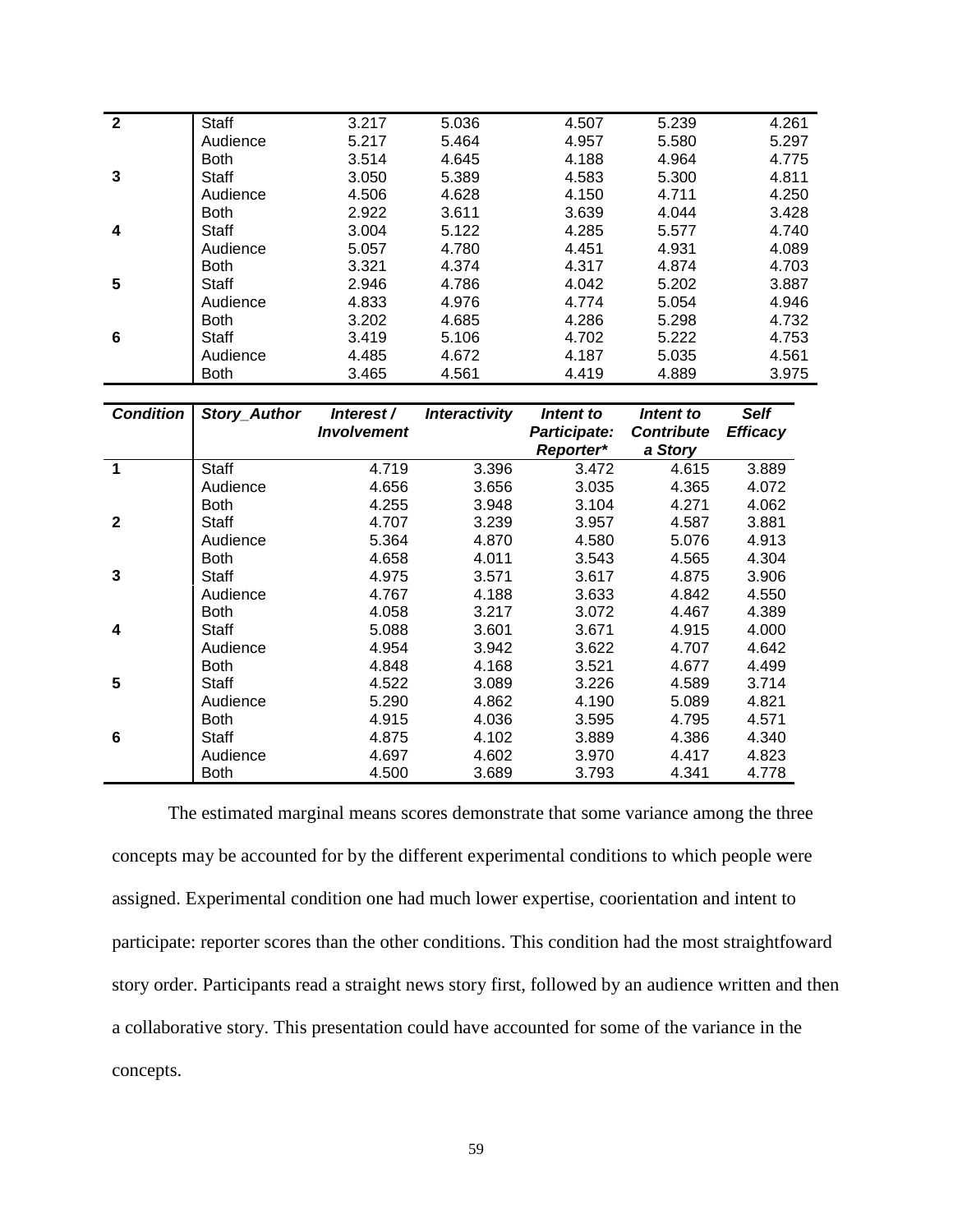However, experimental condition four also had a similar story order, except the gender of the reporters was different, and its scores were not markedly different from the others. In addition, the between subjects F scores are significant at the p<.05 level, while the within subjects F scores for all three concepts were statistically significant at the  $p<01$  level. This means that not all of the variance can be accounted for by experimental condition, but it could explain why none of those concepts were statistically significant in the pairwise comparisons between models.

In addition, I tested the effect the reporter's gender might have in confounding the variance explained between the experimental models. I used the second database based on obsevations to perform an independent samples T test on the staff and audience member written stories only because the expert or collaborative condition did not identify the author's gender, and found statistically significant (p<.05) differences on three concepts. Table 6 below presents the results of the T test.

Table 6 Independent samples t-test comparing mean scores of concepts with the gender of the author of the story. The results are also separated by whether the author is a CNN audience member or a CNN reporter.

| <b>Story Author</b> |                                 | <b>Reporter's</b> | N   | <b>Mean</b> | SD      | t         |
|---------------------|---------------------------------|-------------------|-----|-------------|---------|-----------|
|                     |                                 | Gender            |     |             |         |           |
| <b>Audience</b>     | Social Presence                 | Female            | 163 | 4.7935      | 1.42879 | .145      |
|                     |                                 | Male              | 182 | 4.7711      | 1.43813 | .145      |
|                     | Expertise                       | Female            | 163 | 4.7178      | 1.40036 | $-467$    |
|                     |                                 | Male              | 182 | 4.7857      | 1.29971 | $-465$    |
|                     | Coorientation                   | Female            | 163 | 4.2474      | 1.42801 | $-1.463$  |
|                     |                                 | Male              | 182 | 4.4560      | 1.21993 | $-1.450$  |
|                     | <b>Story Credibility</b>        | Female            | 163 | 4.8732      | 1.30432 | .150      |
|                     |                                 | Male              | 182 | 4.8535      | 1.13238 | .149      |
|                     | Interest / Involvement          | Female            | 163 | 4.8865      | 1.16508 | $2.559*$  |
|                     |                                 | Male              | 182 | 4.5701      | 1.13043 | 2.554*    |
|                     | <b>Organization Credibility</b> | Female            | 163 | 4.3579      | 1.40280 | $-0.896$  |
|                     |                                 | Male              | 182 | 4.4853      | 1.23960 | $-.890$   |
|                     | Perceived Interactivity         | Female            | 163 | 4.2071      | 1.22336 | 1.154     |
|                     |                                 | Male              | 182 | 4.0563      | 1.20108 | 1.152     |
|                     | Intent to Participate with      | Female            | 163 | 3.6973      | 1.41461 | $-1.936$  |
|                     | Reporter                        | Male              | 182 | 3.9799      | 1.29558 | -1.927    |
|                     | Intent to Contribute a Story    | Female            | 163 | 4.7791      | 1.24238 | $3.315**$ |
|                     |                                 | Male              | 182 | 4.3132      | 1.35567 | $3.331**$ |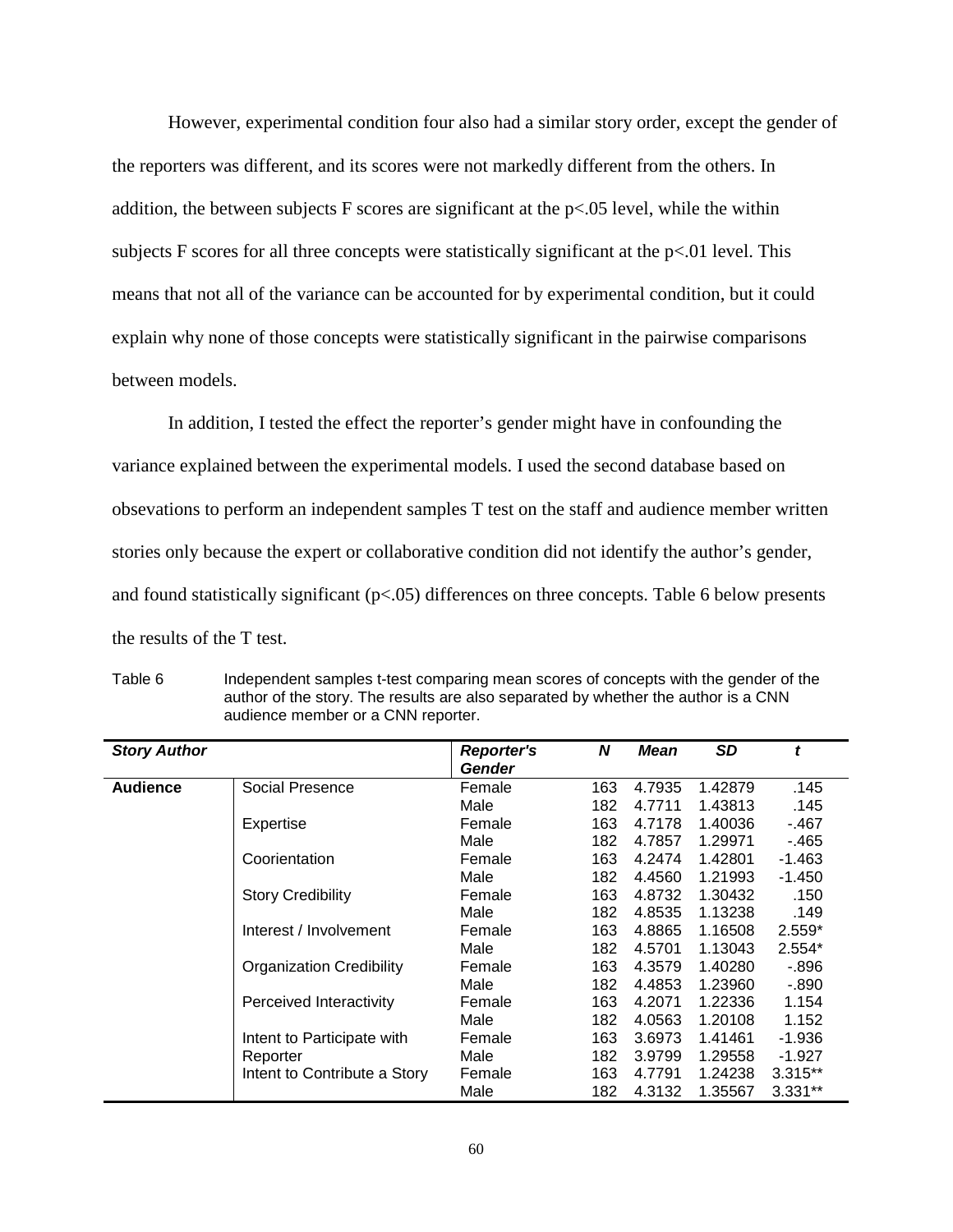|          | Perceived Self Efficacy         | Female | 163 | 4.4847 | 1.27453 | $-1.694$ |
|----------|---------------------------------|--------|-----|--------|---------|----------|
|          |                                 | Male   | 139 | 4.7290 | 1.21869 | $-1.700$ |
| Reporter | Social Presence                 | Female | 211 | 3.1927 | 1.37849 | $-1.189$ |
|          |                                 | Male   | 165 | 3.3596 | 1.31388 | $-1.196$ |
|          | Expertise                       | Female | 211 | 5.0126 | 1.14681 | .220     |
|          |                                 | Male   | 165 | 4.9859 | 1.19640 | .219     |
|          | Coorient                        | Female | 211 | 4.3318 | 1.11957 | $-1.059$ |
|          |                                 | Male   | 165 | 4.4525 | 1.06811 | $-1.065$ |
|          | <b>Story Credibility</b>        | Female | 211 | 5.3618 | 1.14699 | 1.576    |
|          |                                 | Male   | 165 | 5.1697 | 1.20558 | 1.566    |
|          | Interest / Involvement          | Female | 211 | 4.8472 | 1.19075 | .055     |
|          |                                 | Male   | 165 | 4.8409 | .93911  | .057     |
|          | <b>Organization Credibility</b> | Female | 211 | 4.4344 | 1.22681 | .218     |
|          |                                 | Male   | 165 | 4.4061 | 1.28366 | .217     |
|          | Perceived Interactivity         | Female | 211 | 3.6256 | 1.21655 | $2.322*$ |
|          |                                 | Male   | 165 | 3.3455 | 1.08569 | 2.354*   |
|          | Intent to Participate with      | Female | 211 | 3.5387 | 1.21366 | $-771$   |
|          | Reporter                        | Male   | 165 | 3.6364 | 1.22409 | $-771$   |
|          | Intent to Contribute a Story    | Female | 211 | 4.4621 | 1.14475 | $-1.477$ |
|          |                                 | Male   | 165 | 4.6333 | 1.07654 | $-1.489$ |
|          | <b>Perceived Self Efficacy</b>  | Female | 211 | 4.0482 | 1.25121 | 1.381    |
|          |                                 | Male   | 165 | 3.8727 | 1.18537 | 1.390    |

What this test suggested is that participants were more likely to find a story written by a woman interesting and interactive. They were also more likely to participate with the reporter if she was a woman. I did not test whether the participants' gender mattered because the experiment did not create an express way to compare the differences between staff or audience written stories by men or women.

## **Hypotheses 4, 5**

After establishing the relationship between the concepts and the author of the story, I turned to the database that used the observation as the unit of analysis to determine the relationships between the concepts and test **H4**: Increasing their connection to the reporter (through coorientation, social presence and expertise) and the site (through credibility) will have a direct positive effect on perceived self-efficacy, and **H5**: Increasing perceived self-efficacy will have a direct positive effect on respondents' intent to participate. The observation database also better allowed me to account for the variance explained by the confounding variables such as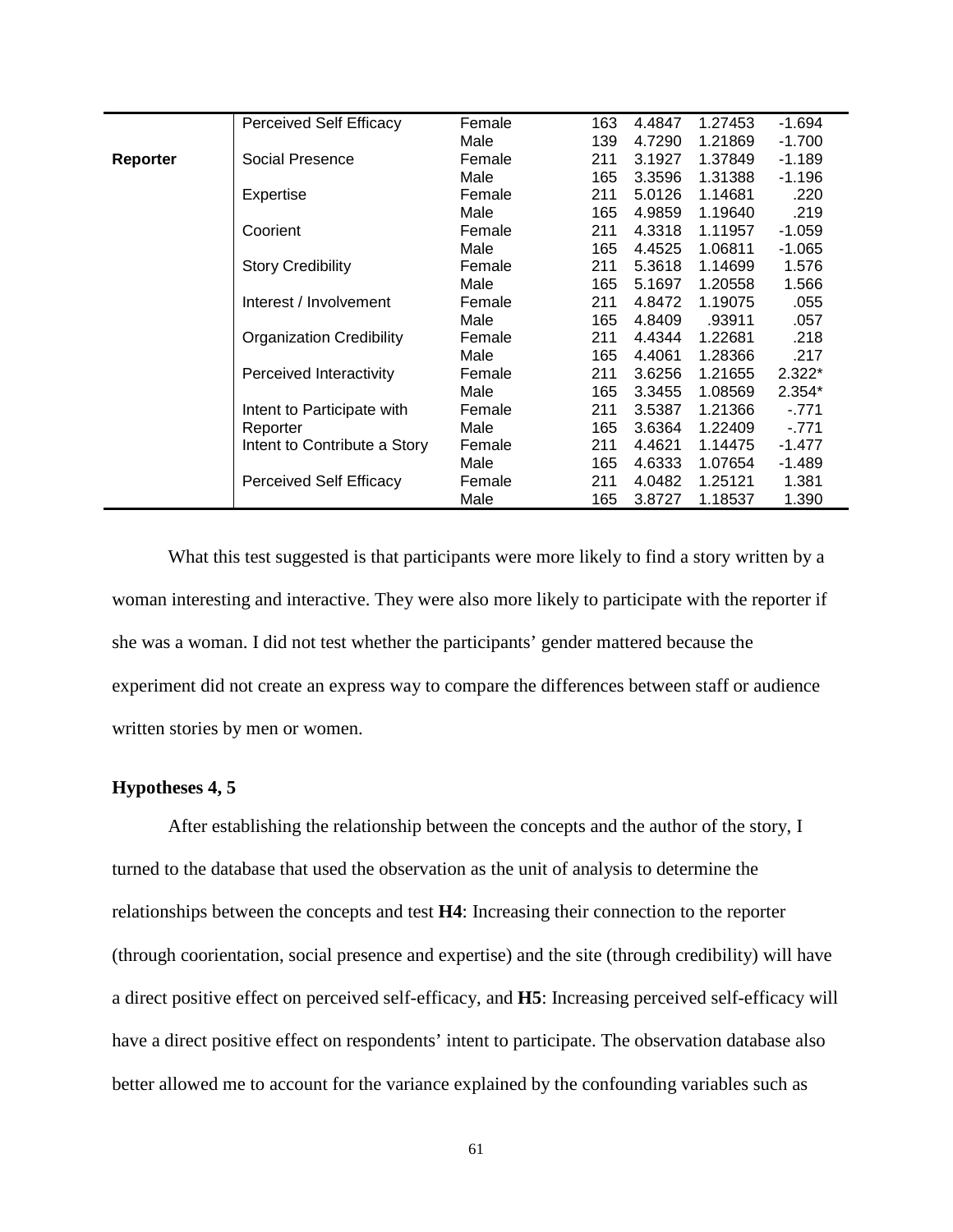experimental condition (or the order in which participants read the different story types), story topic and demographics, such as age, gender, education and income. I did not test for reporter gender after it was only statistically significant at the  $p < .05$  level in the independent samples T test and because it only related to two of the three models I tested.

To test **H4**, I set up a hierarchical linear regression to predict self-efficacy scores. I ran this test four separate times: first on all the observations, then separating out the peer, expert and control models. The general linear model begins with demographic variables at level one, adds the confounding variables experiment number and story topic at level two and whether the people have ever contributed to an online news site at level three. Previous experience is one factor Bandura (1997) identifies as a potential precursor to self efficacy. At level four, the model adds the concepts the literature identifies as leading to a connection, namely social presence, expertise and coorientation. Finally, the model adds two measures of credibility, story and organization, to determine if connection and credibility work together to predict how participants will rate their self-efficacy. The results of all four regressions are summarized in Tables  $7 - 10$ . Table 7 Hierarchical Linear Regression predicting self efficacy for all authorship conditions.

|                      | <b>Model 1</b> |                 | <b>Model 2</b> |          | <b>Model 3</b> |          | Model 4  |          | <b>Model 5</b> |          |
|----------------------|----------------|-----------------|----------------|----------|----------------|----------|----------|----------|----------------|----------|
| <b>Variable</b>      | В              | β               | В              | β        | В              | β        | В        | β        | В              | β        |
| Participant's        | .024           | .009            | .013           | .005     | .000           | .000     | $-.040$  | $-0.016$ | $-0.054$       | $-0.021$ |
| Gender               |                |                 |                |          |                |          |          |          |                |          |
| Age                  | $-.003$        | $-0.029$        | $-.005$        | $-.048$  | $-.005$        | $-.051$  | .000     | $-0.06$  | .001           | .009     |
| <b>Education</b>     | $-0.015$       | $-0.019$        | .008           | .010     | .009           | .011     | .015     | .020     | .019           | .026     |
| <b>Income</b>        | .041           | .046            | .044           | .049     | .046           | .051     | .033     | .037     | .030           | .033     |
| <b>Experiment</b>    |                |                 | .099           | $.132**$ | .100           | $.132**$ | .098     | $.130**$ | .099           | $.131**$ |
| <b>Story Topic</b>   |                |                 | .027           | .036     | .027           | .036     | $-.043$  | $-0.058$ | $-0.032$       | $-0.043$ |
| Contributed?         |                |                 |                |          | $-.081$        | $-0.032$ | $-.017$  | $-.007$  | $-.014$        | $-.005$  |
| <b>Social</b>        |                |                 |                |          |                |          | .264     | $.320**$ | .240           | .291**   |
| Presence             |                |                 |                |          |                |          |          |          |                |          |
| <b>Expertise</b>     |                |                 |                |          |                |          | $-0.035$ | -.037    | $-.037$        | $-0.039$ |
| <b>Coorientation</b> |                |                 |                |          |                |          | .259     | $.257**$ | .182           | .181**   |
| <b>Story</b>         |                |                 |                |          |                |          |          |          | $-119$         |          |
| <b>Credibility</b>   |                |                 |                |          |                |          |          |          |                | $.120**$ |
| Organization         |                |                 |                |          |                |          |          |          | .245           | $.257**$ |
| <b>Credibility</b>   |                |                 |                |          |                |          |          |          |                |          |
| $R^2$                | .002           |                 | .020           |          | .021           |          |          | .227     |                | .258     |
| F for                |                | 9.062**<br>.385 |                | 1.001    |                | 87.015** |          | 20.076** |                |          |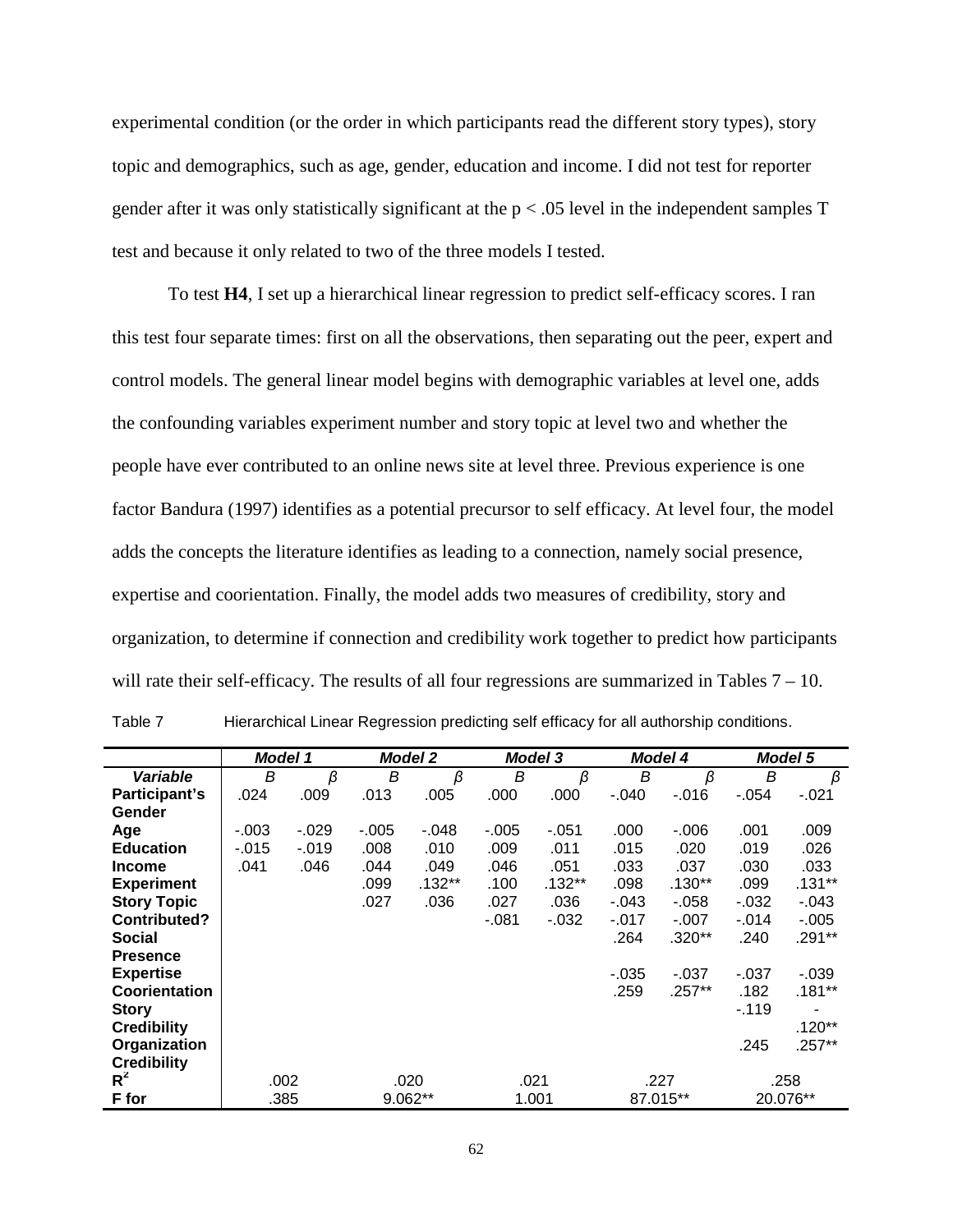# **R2 Change**

\*  $p < .05$ ; \*\*  $p < .01$ 

| Table 8 | Hierarchical Linear Regression predicting self efficacy for all stories in which the author is |
|---------|------------------------------------------------------------------------------------------------|
|         | identified as an audience member.                                                              |

|                     |         | <b>Model 1</b> |         | <b>Model 2</b> |         | <b>Model 3</b> |          | <b>Model 4</b> |        | <b>Model 5</b> |
|---------------------|---------|----------------|---------|----------------|---------|----------------|----------|----------------|--------|----------------|
| <b>Variable</b>     | B       | B              | В       | β              | B       | β              | В        | β              | B      | β              |
| Participant's       | .042    | .017           | .029    | .011           | $-.009$ | $-.004$        | $-082$   | $-0.33$        | $-064$ | $-0.025$       |
| Gender              |         |                |         |                |         |                |          |                |        |                |
| Age                 | $-.002$ | $-0.016$       | $-.004$ | $-0.037$       | $-.005$ | $-.047$        | .001     | .011           | .004   | .042           |
| <b>Education</b>    | .074    | .098           | .102    | .135           | .108    | .142           | .072     | .094           | .067   | .088           |
| <b>Income</b>       | .004    | .004           | .003    | .003           | .008    | .009           | .012     | .013           | .030   | .033           |
| <b>Experiment</b>   |         |                | .112    | $.157*$        | .113    | $.160*$        | .108     | $.152**$       | .101   | $.142**$       |
| <b>Story Topic</b>  |         |                | .021    | .027           | .024    | .031           | $-0.088$ | $-114*$        | -.046  | $-060$         |
| <b>Contributed?</b> |         |                |         |                | $-.264$ | $-105$         | $-147$   | $-058$         | $-142$ | $-0.056$       |
| <b>Social</b>       |         |                |         |                |         |                | .228     | $.257**$       | .184   | .209**         |
| <b>Presence</b>     |         |                |         |                |         |                |          |                |        |                |
| <b>Expertise</b>    |         |                |         |                |         |                | .066     | .071           | .009   | .009           |
| Coorientation       |         |                |         |                |         |                | .289     | $.310**$       | .199   | $.213**$       |
| <b>Story</b>        |         |                |         |                |         |                |          |                | -.049  | $-0.048$       |
| <b>Credibility</b>  |         |                |         |                |         |                |          |                |        |                |
| Organization        |         |                |         |                |         |                |          |                | .293   | .311**         |
| <b>Credibility</b>  |         |                |         |                |         |                |          |                |        |                |
| $R^2$               |         | .008           |         | .031           |         | .041           |          | .301           |        | .350           |
| F for               |         | .551           |         | $3.186*$       |         | 3.025          |          | 33.215**       |        | 9.940**        |
| $R^2$ Change        |         |                |         |                |         |                |          |                |        |                |

\*  $p < .05$ ; \*\*  $p < .01$ 

Table 9 Hierarchical Linear Regression predicting self efficacy for all stories, in which the author, a staff writer, indicated he or she collaborated with the audience to write the story.

|                     |         | <b>Model 1</b> |      | <b>Model 2</b> |         | <b>Model 3</b> |        | <b>Model 4</b> |          | <b>Model 5</b> |
|---------------------|---------|----------------|------|----------------|---------|----------------|--------|----------------|----------|----------------|
| Variable            | B       | B              | B    | $\beta$        | B       | $\beta$        | B      | β              | B        | β              |
| Participant's       | .136    | .055           | .123 | .050           | .106    | .043           | .060   | .024           | .024     | .010           |
| <b>Gender</b>       |         |                |      |                |         |                |        |                |          |                |
| Age                 | .002    | .024           | .001 | .000           | .000    | $-.004$        | .003   | .030           | .004     | .040           |
| <b>Education</b>    | $-.004$ | $-0.06$        | .023 | .032           | .024    | .032           | .055   | .075           | .057     | .078           |
| <b>Income</b>       | .028    | .032           | .032 | .037           | .035    | .041           | .033   | .037           | .017     | .020           |
| <b>Experiment</b>   |         |                | .132 | $.176**$       | .133    | $.176**$       | .075   | $.099*$        | .093     | $.123**$       |
| <b>Story Topic</b>  |         |                | .015 | .022           | .015    | .022           | $-060$ | $-0.086$       | $-0.045$ | $-065$         |
| <b>Contributed?</b> |         |                |      |                | $-.101$ | $-0.041$       | .045   | .018           | .055     | .022           |
| <b>Social</b>       |         |                |      |                |         |                | .185   | .218**         | .145     | $.170**$       |
| <b>Presence</b>     |         |                |      |                |         |                |        |                |          |                |
| <b>Expertise</b>    |         |                |      |                |         |                | .024   | .027           | .068     | .079           |
| Coorientation       |         |                |      |                |         |                | .302   | $.322**$       | .263     | .279**         |
| <b>Story</b>        |         |                |      |                |         |                |        |                | $-178$   | $-.196*$       |
| <b>Credibility</b>  |         |                |      |                |         |                |        |                |          |                |
| Organization        |         |                |      |                |         |                |        |                | .199     | .226**         |
| <b>Credibility</b>  |         |                |      |                |         |                |        |                |          |                |
| $R^2$               |         | .004           |      | .035           |         | .037           |        | .257           |          | .279           |
| F for               |         | .407           |      | 5.669**        |         | .616           |        | 35.270**       |          | 5.283**        |
| $R^2$ Change        |         |                |      |                |         |                |        |                |          |                |

\*  $p < .05$ ; \*\*  $p < .01$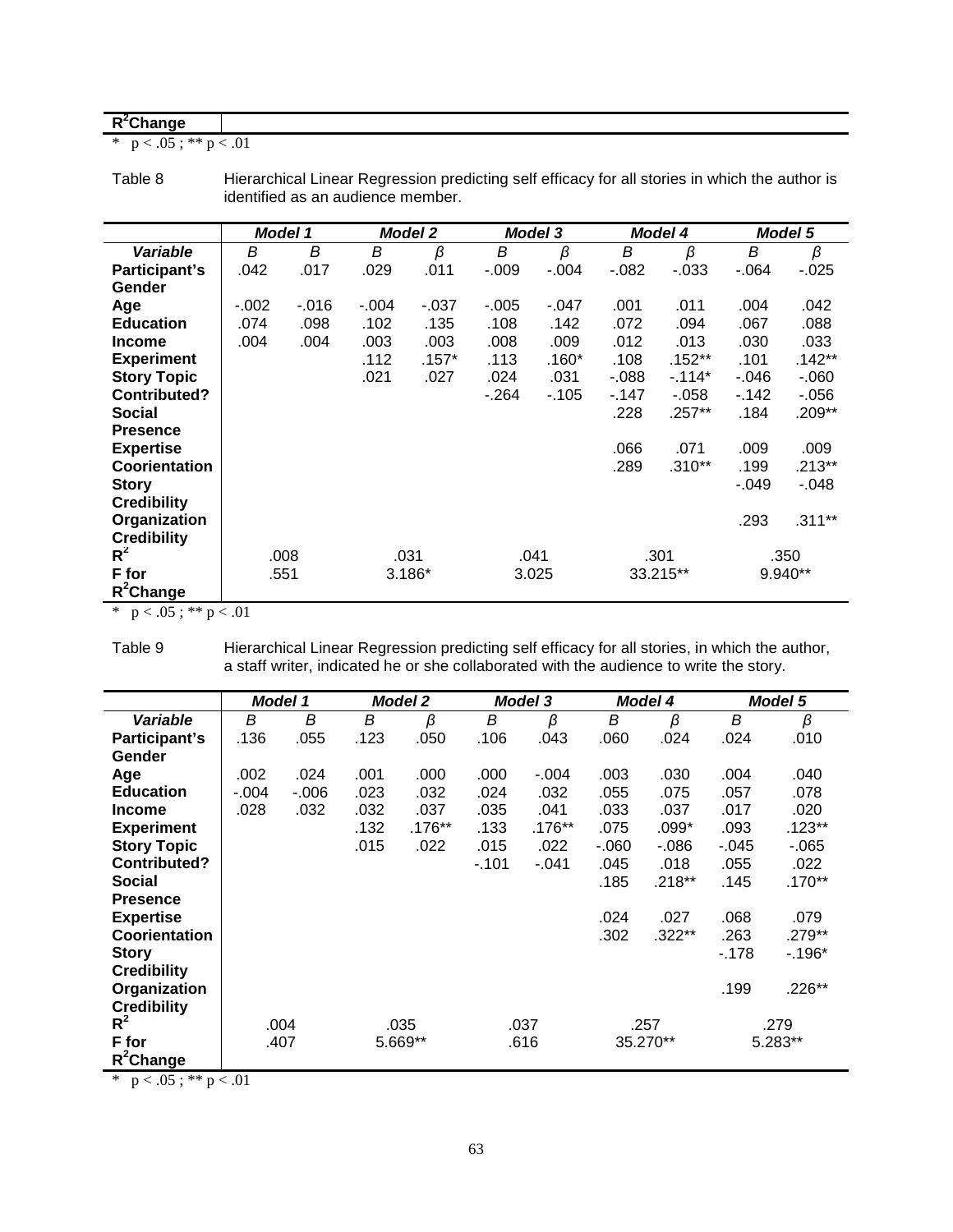|                      |         | <b>Model 1</b> |          | <b>Model 2</b> |          | <b>Model 3</b> |          | <b>Model 4</b> |          | <b>Model 5</b> |
|----------------------|---------|----------------|----------|----------------|----------|----------------|----------|----------------|----------|----------------|
| <b>Variable</b>      | B       | B              | В        | β              | В        | β              | В        | β              | В        | β              |
| Participant's        | $-102$  | $-041$         | $-104$   | $-0.042$       | $-0.090$ | $-0.036$       | $-108$   | $-0.044$       | $-.100$  | $-0.040$       |
| Gender               |         |                |          |                |          |                |          |                |          |                |
| Age                  | $-.010$ | $-.100$        | $-0.012$ | $-121$         | $-.011$  | $-118$         | $-0.008$ | $-083$         | $-0.06$  | $-.061$        |
| <b>Education</b>     | $-0.95$ | $-129$         | $-.076$  | $-103$         | $-.077$  | $-104$         | $-0.059$ | $-.079$        | $-0.053$ | $-.072$        |
| <b>Income</b>        | .093    | .107           | .101     | .116           | .098     | .112           | .069     | .079           | .065     | .074           |
| <b>Experiment</b>    |         |                | .059     | .079           | .058     | .078           | .081     | $.109*$        | .077     | $.103*$        |
| <b>Story Topic</b>   |         |                | .049     | .069           | .050     | .070           | $-.011$  | $-0.016$       | $-.010$  | $-0.014$       |
| Contributed?         |         |                |          |                | .100     | .041           | .048     | .019           | .043     | .018           |
| <b>Social</b>        |         |                |          |                |          |                | .276     | $.304**$       | .268     | .296**         |
| <b>Presence</b>      |         |                |          |                |          |                |          |                |          |                |
| <b>Expertise</b>     |         |                |          |                |          |                | $-.014$  | $-0.013$       | $-.057$  | -.054          |
| <b>Coorientation</b> |         |                |          |                |          |                | .163     | .146*          | .085     | .077           |
| <b>Story</b>         |         |                |          |                |          |                |          |                | $-.048$  | $-.046$        |
| <b>Credibility</b>   |         |                |          |                |          |                |          |                |          |                |
| Organization         |         |                |          |                |          |                |          |                | .200     | .204**         |
| <b>Credibility</b>   |         |                |          |                |          |                |          |                |          |                |
| $R^2$                |         | .028           | .041     |                |          | .043           |          | .179           |          | .201           |
| <b>F</b> for         |         | 2.444*         | 2.227    |                |          | .555           |          | 18.293**       |          | 4.459*         |
| $R^2$ Change         |         |                |          |                |          |                |          |                |          |                |

Table 10 Hierarchical Linear Regression predicting self efficacy for all stories in which the author is identified as a staff writer.

For all the stories, no matter who is the author, self-efficacy is predicted most strongly by the connection people feel to the story author. The strongest predictors in this equation are social presence ( $\beta$ =.291) and coorientation ( $\beta$ =.181). In addition organizational credibility is a statistically significant predictor ( $p<01$ ) at  $\beta$ =.257, which is nearly as strong as social presence. Other predictors in the equation that are not mediated are the experimental condition  $(\beta = 131)$ and story credibility, which interestingly is  $\beta$ =-.120. Even though experimental condition is significant, it adds very little to the percentage of variance explained ( $R^2 = .018$ ), while the negative score for story credibility and strong positive beta for organization credibility add just .03 to the variance explained. This supports **H4**: Increasing connection to the reporter (through coorientation, social presence and expertise) and the site (through credibility) will have a direct positive effect on perceived self-efficacy. Connection makes the most difference in the equation as it added more than 20 % to the total variance explained.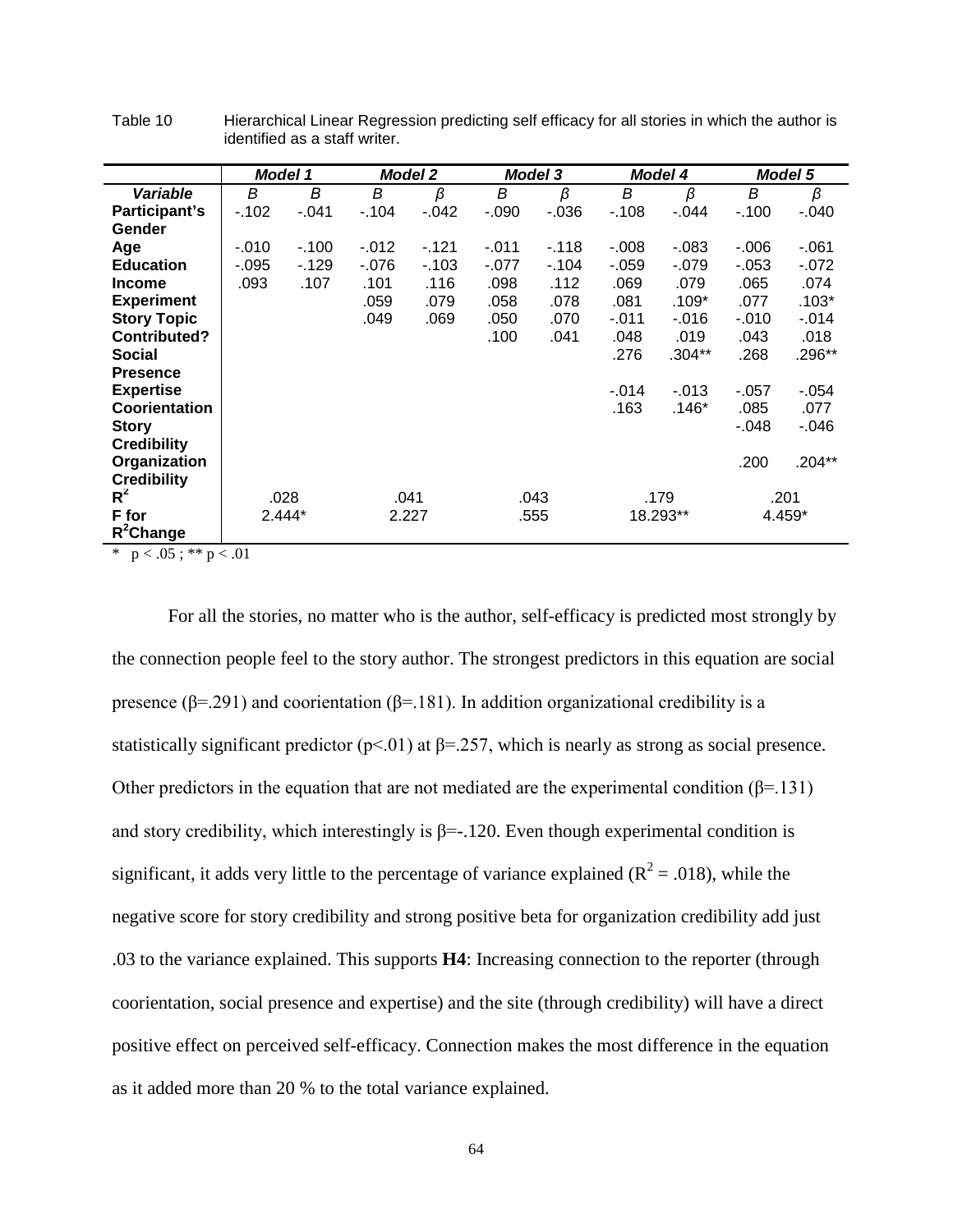Stories written by a staff writer have similar results; social presence and organization credibility are the strongest predictors and are the only ones that are statistically significant at the p<.01 level. Adding social presence in step four increases the variance explained by more than 13 %. Experimental condition is significant at the p<.05 level but adds a little more than 1 % to the variance explained.

For collaborative stories and those written by audience members, coorientation emerges as the strongest predictor above social presence, organization credibility and experimental condition, which remain significant at the p<.01 level. Coorientation ( $\beta$ =.279) seems to mediate some of the influence of social presence, whose  $\beta$  drops to .170. Story credibility is a negative predictor at the p<.05 level. Social presence and coorientation, once again, add the largest percentage to the variance explained at more than 22 %.

Coorientation remains statistically significant when I looked at stories written by audience members separately; however organization credibility emerged as the strongest predictor by far. At  $\beta$ =.311, organization credibility added 5 % to the more than 35 % of the variance the model explained. Coorientation (β=.213), social presence (β=.209), and experimental condition ( $\beta$ =.142) were all significant at the p<.01 level.

What this suggests is that connection to the reporter, defined by social presence and coorientation, and connection to the site, defined by organizational credibility, directly and positively predict self efficacy, or in this case, how confident participants felt in being able to contribute a story. When the stories were written in part or completely by their peers, how similarly they felt – coorientation - also become important. The negative effects of story credibility in the overall and collaborative models, which means that the more credible participants found the stories, the less confident they felt in being able to contribute, suggest that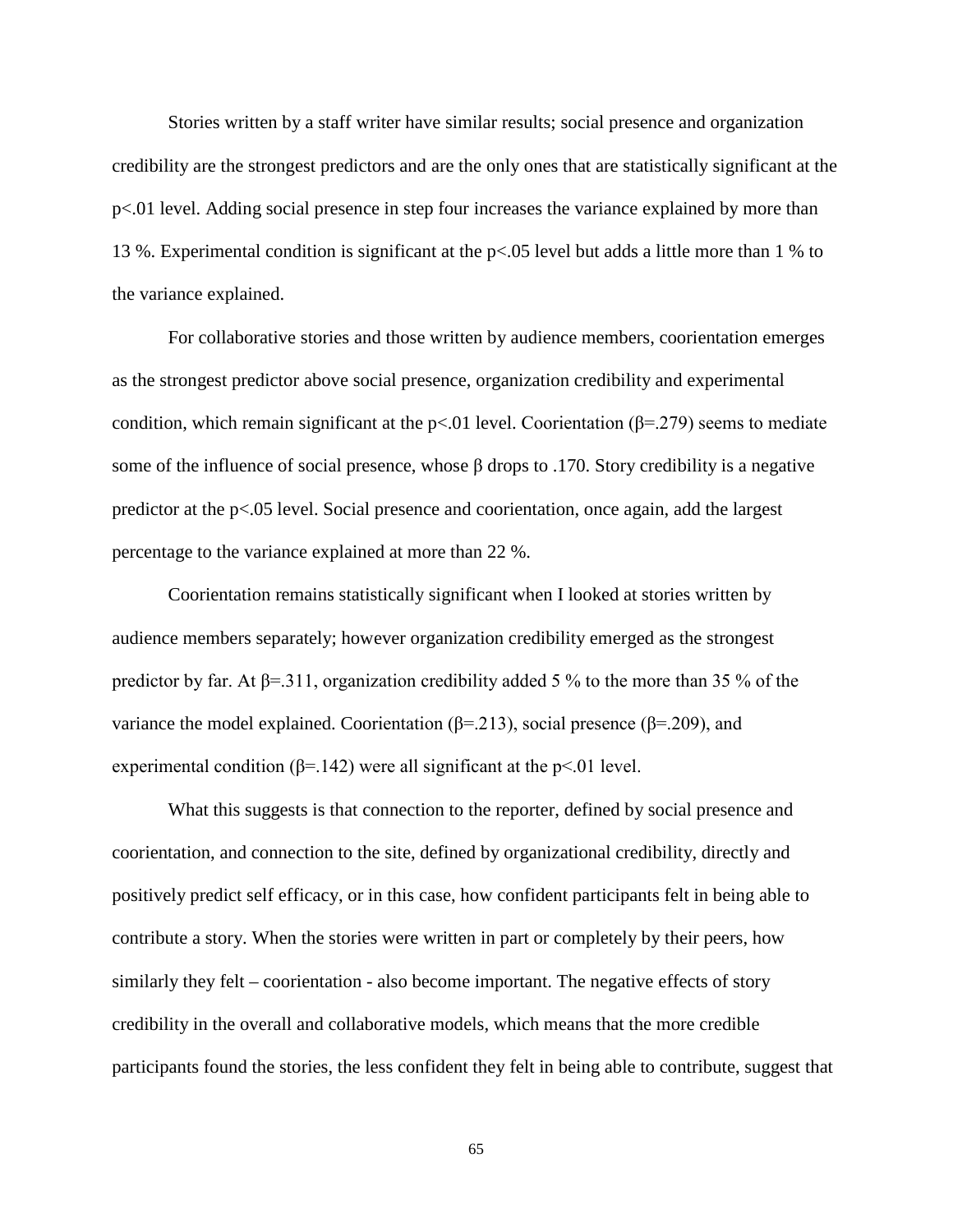the more capable participants found the authors, the less likely they were to want to join them. This could refer to Bandura's (1997) discussion of the importance of models seeming obtainable to increase self-efficacy.

While self-efficacy is an important first step to behavior, I wanted to test if this feeling of confidence could lead to action. This is the premise of **H5**: Increasing perceived self-efficacy will have a direct positive effect on respondents' intent to participate. But more than examining if self efficacy predicted the intent to participate, I wanted to see which of the components of self-efficacy from the hierarchical models I tested in **H4** had the most impact. In addition, I wanted to see if the concepts of liking or interactivity also had a direct, positive effect on the intention to participate. Because the factor analysis of the set of intent to participate measures identified two factors, I set up two sets of hierarchical regressions to predict them.

First, I tried to predict the intention to participate with the reporter concept based on all the stories and then separately for each author type. Next, I tried to predict the intention to contribute a story concept in the same manner. The hierarchical model this time had seven steps, beginning with demographics and ending with credibility as the self-efficacy prediction models, but adding interest and interactivity at step 6 and self-efficacy at step 7. Tables 11 – 19 summarize the results.

|                    | <b>Model 1</b> |      |                          | <b>Model 2</b> |      | <b>Model 3</b> |                          | <b>Model 4</b> |                          | <b>Model 5</b> |      | Model 6  |        | <b>Model 7</b> |
|--------------------|----------------|------|--------------------------|----------------|------|----------------|--------------------------|----------------|--------------------------|----------------|------|----------|--------|----------------|
| Variable           | B              | β    | в                        | β              | В    | β              | В                        |                | В                        | β              | В    | β        | В      | β              |
| Participant's      | .064           | .024 | .056                     | .021           | .050 | .019           | $\overline{\phantom{0}}$ | $-.012$        | $\overline{\phantom{a}}$ | $-.019$        | ٠    | $-.024$  | ۰      | $-.019$        |
| Gender             |                |      |                          |                |      |                | .031                     |                | .052                     |                | .063 |          | .051   |                |
| Age                |                |      | ٠                        | $-062$         | ٠    | $-.063$        | ۰                        | $-.022$        | .000                     | $-.003$        | ٠    | $-0.032$ | ۰      | $-.027$        |
|                    | .005           | .051 | .006                     |                | .007 |                | .002                     |                |                          |                | .003 |          | .003   |                |
| <b>Education</b>   |                |      | $\overline{\phantom{0}}$ | $-069$         | ٠    | $-068$         | $\overline{\phantom{0}}$ | $-.043$        | $\overline{\phantom{a}}$ | $-.044$        | ۰    | $-.033$  | ٠      | $-.045$        |
|                    | .068           | .085 | .055                     |                | .055 |                | .035                     |                | .035                     |                | .026 |          | .035   |                |
| <b>Income</b>      | .007           | .007 | .007                     | .008           | .008 | .009           | ٠                        | $-0.006$       | $\overline{\phantom{a}}$ | $-.004$        | .000 | .000     | $\sim$ | $-0.08$        |
|                    |                |      |                          |                |      |                | .006                     |                | .004                     |                |      |          | .008   |                |
| <b>Experiment</b>  |                |      | .060                     | $.077*$        | .061 | $.077*$        | .043                     | $.055*$        | .044                     | $.055*$        | .032 | .040     | .016   | .020           |
| <b>Story Topic</b> |                |      | .095                     | .123**         | .095 | .123**         | ۰                        | $-.005$        | .012                     | .015           | .025 | .032     | .028   | .036           |
|                    |                |      |                          |                |      |                | .004                     |                |                          |                |      |          |        |                |

Table 11 Hierarchical Linear Regression predicting participant's intent to interact with the reporter for all authorship types.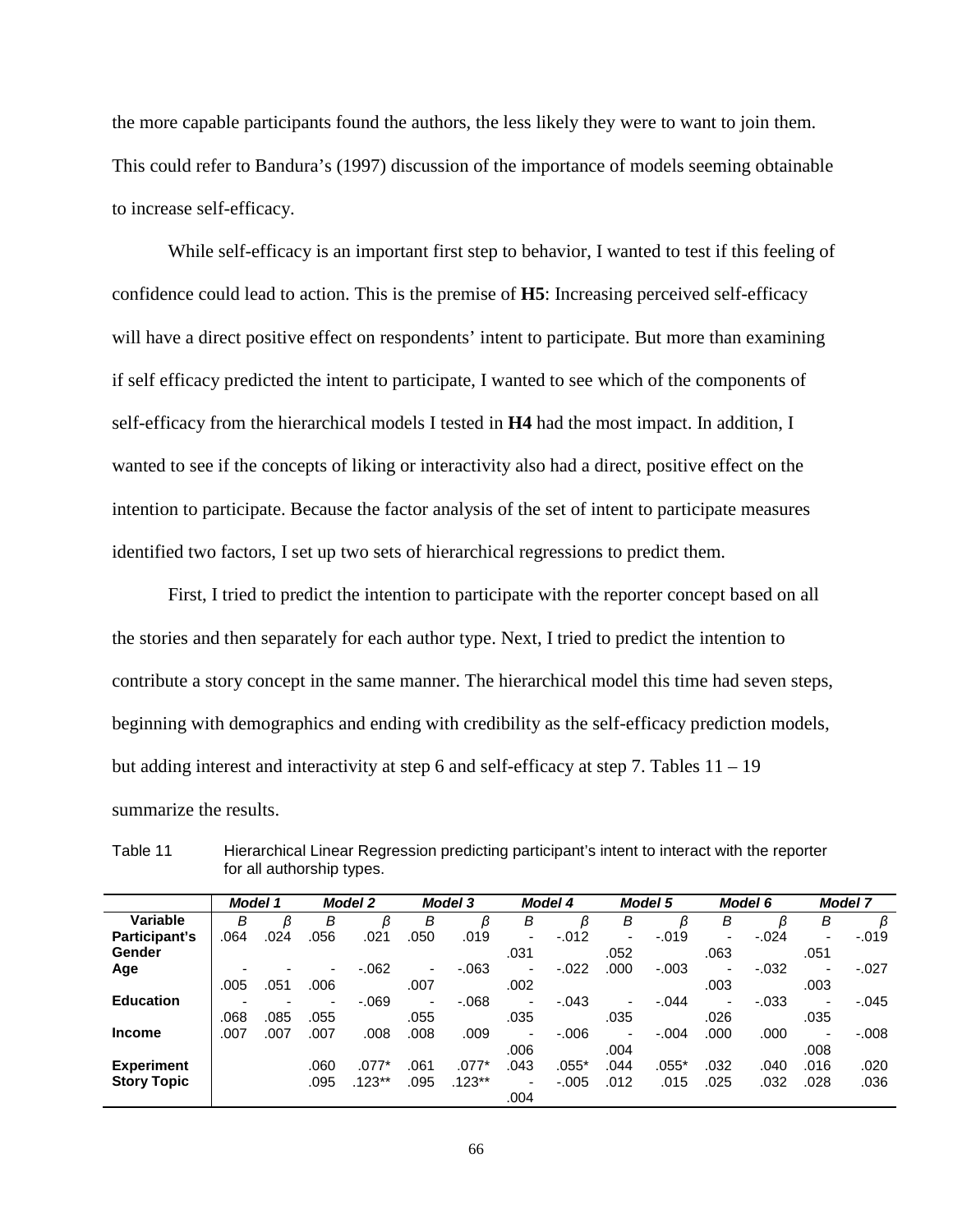| <b>Contributed?</b>                |         |          | $\overline{\phantom{a}}$ | $-.015$ | .051 | .019      | .048 | .018      | .026                             | .010     | .040 | .015      |
|------------------------------------|---------|----------|--------------------------|---------|------|-----------|------|-----------|----------------------------------|----------|------|-----------|
| <b>Social</b>                      |         |          | .039                     |         | .213 | $.247**$  | .209 | $.242**$  | .104                             | $.120**$ | .084 | $.098**$  |
| <b>Presence</b>                    |         |          |                          |         |      |           |      |           |                                  |          |      |           |
| <b>Expertise</b>                   |         |          |                          |         | .179 | $.181**$  | .122 | $.124***$ | .126                             | $.127**$ | .126 | $.127***$ |
| Coorientation                      |         |          |                          |         | .330 | $.312***$ | .269 | $.255***$ | .165                             | .156**   | .142 | $.135***$ |
| <b>Story</b><br><b>Credibility</b> |         |          |                          |         |      |           | .035 | .034      | $\overline{\phantom{a}}$<br>.022 | $-.021$  | .001 | .000      |
| Organization                       |         |          |                          |         |      |           | .129 | $.129**$  |                                  | $-.051$  | ٠    | $-.051$   |
| <b>Credibility</b>                 |         |          |                          |         |      |           |      |           | .051                             |          | .051 |           |
| Interest /<br><b>Involvement</b>   |         |          |                          |         |      |           |      |           | .308                             | $.272**$ | .280 | $.246**$  |
| Interactivity                      |         |          |                          |         |      |           |      |           | .255                             | $.232**$ | .163 | $.148**$  |
| <b>Self Efficacy</b>               |         |          |                          |         |      |           |      |           |                                  |          | .215 | $.205***$ |
| $R^2$                              | .016    | .037     |                          | .037    |      | .382      |      | .394      |                                  | .452     |      | .480      |
| F for<br>$R^2$ Change              | 4.035** | 10.604** |                          | .214    |      | 181.616** |      | $9.517**$ |                                  | 51.858** |      | 52.024**  |

Table 12 Hierarchical Linear Regression predicting participant's intent to contribute a story for all authorship types.

|                                    |      | <b>Model 1</b> |      | <b>Model 2</b> |      | <b>Model 3</b> |                          | <b>Model 4</b> |                              | <b>Model 5</b> |                          | <b>Model 6</b> |                          | <b>Model 7</b> |
|------------------------------------|------|----------------|------|----------------|------|----------------|--------------------------|----------------|------------------------------|----------------|--------------------------|----------------|--------------------------|----------------|
| Variable                           | B    | $\beta$        | B    | $\beta$        | B    | $\beta$        | B                        | $\beta$        | B                            | $\beta$        | B                        | $\beta$        | B                        | $\beta$        |
| <b>Participant's</b>               | .105 | .044           | .106 | .044           | .102 | .042           | .061                     | .025           | .030                         | .012           | .014                     | .006           | .013                     | .005           |
| <b>Gender</b>                      |      |                |      |                |      |                |                          |                |                              |                |                          |                |                          |                |
| Age                                | .012 | $.124*$        | .012 | $.126*$        | .012 | $.125*$        | .013                     | $.136***$      | .016                         | $.166**$       | .013                     | $.142***$      | .013                     | $.142**$       |
| <b>Education</b>                   | ÷,   | $-0.038$       |      | $-.041$        |      | $-0.041$       | $\overline{\phantom{a}}$ | $-.032$        | ä,                           | $-0.038$       | $\blacksquare$           | $-.043$        | $\overline{\phantom{a}}$ | $-.043$        |
|                                    | .027 |                | .030 |                | .030 |                | .023                     |                | .027                         |                | .031                     |                | .031                     |                |
| <b>Income</b>                      |      |                |      |                |      |                |                          | $-.086*$       | $\qquad \qquad \blacksquare$ | $-.079*$       | $\blacksquare$           | $-0.077*$      | $\overline{\phantom{a}}$ | $-0.076*$      |
|                                    | .071 | $.084*$        | .072 | $.084*$        | .071 | $.083*$        | .073                     |                | .067                         |                | .066                     |                | .065                     |                |
| <b>Experiment</b>                  |      |                | ä,   | $-0.016$       | ÷,   | $-0.016$       | $\overline{\phantom{a}}$ | $-0.039$       | $\overline{\phantom{a}}$     | $-0.038$       | $\overline{\phantom{a}}$ | $-0.037$       | $\overline{\phantom{a}}$ | $-0.036$       |
|                                    |      |                | .011 |                | .011 |                | .028                     |                | .027                         |                | .026                     |                | .026                     |                |
| <b>Story Topic</b>                 |      |                | .011 | .016           | .011 | .016           | $\overline{\phantom{a}}$ | $-.027$        | .004                         | .005           | .011                     | .016           | .011                     | .016           |
|                                    |      |                |      |                |      |                | .019                     |                |                              |                |                          |                |                          |                |
| <b>Contributed?</b>                |      |                |      |                |      | $-0.011$       | .005                     | .002           | $\overline{\phantom{0}}$     | $-0.002$       | .001                     | .001           | .001                     | .000           |
|                                    |      |                |      |                | .026 |                |                          |                | .004                         |                |                          |                |                          |                |
| <b>Social</b>                      |      |                |      |                |      |                |                          | $-0.032$       |                              | $-0.19$        |                          | $-.084*$       |                          | $-0.083*$      |
| <b>Presence</b>                    |      |                |      |                |      |                | .025                     |                | .015                         |                | .066                     |                | .065                     |                |
| <b>Expertise</b>                   |      |                |      |                |      |                | .108                     | $.121***$      |                              | $-.002$        |                          | $-0.028$       | $\overline{\phantom{a}}$ | $-0.028$       |
|                                    |      |                |      |                |      |                |                          | $.176**$       | .002<br>.105                 | $.110*$        | .025<br>.000             |                | .025<br>.001             |                |
| <b>Coorientation</b>               |      |                |      |                |      |                | .168                     |                | .159                         | $.169**$       | .054                     | .000<br>.058   | .053                     | .001<br>.057   |
| <b>Story</b><br><b>Credibility</b> |      |                |      |                |      |                |                          |                |                              |                |                          |                |                          |                |
| Organization                       |      |                |      |                |      |                |                          |                | .072                         | .080           |                          | $-0.026$       |                          | $-0.026$       |
| <b>Credibility</b>                 |      |                |      |                |      |                |                          |                |                              |                | .024                     |                | .024                     |                |
| Interest /                         |      |                |      |                |      |                |                          |                |                              |                | .387                     | $.377***$      | .388                     | .378**         |
| <b>Involvement</b>                 |      |                |      |                |      |                |                          |                |                              |                |                          |                |                          |                |
| <b>Interactivity</b>               |      |                |      |                |      |                |                          |                |                              |                | .071                     | .072           | .076                     | .076           |
| <b>Self Efficacy</b>               |      |                |      |                |      |                |                          |                |                              |                |                          |                |                          | $-.010$        |
|                                    |      |                |      |                |      |                |                          |                |                              |                |                          |                | .010                     |                |
| $R^2$                              |      | .010           |      | .010           |      | .010           |                          | .073           |                              | .096           |                          | .160           |                          | .161           |
| F for                              |      | 2.360          |      | .247           |      | .114           |                          | 22.024**       |                              | 12.498**       |                          | 37.271**       |                          | .083           |
| R <sup>2</sup> Change              |      |                |      |                |      |                |                          |                |                              |                |                          |                |                          |                |

\*  $p < .05$ ; \*\*  $p < .01$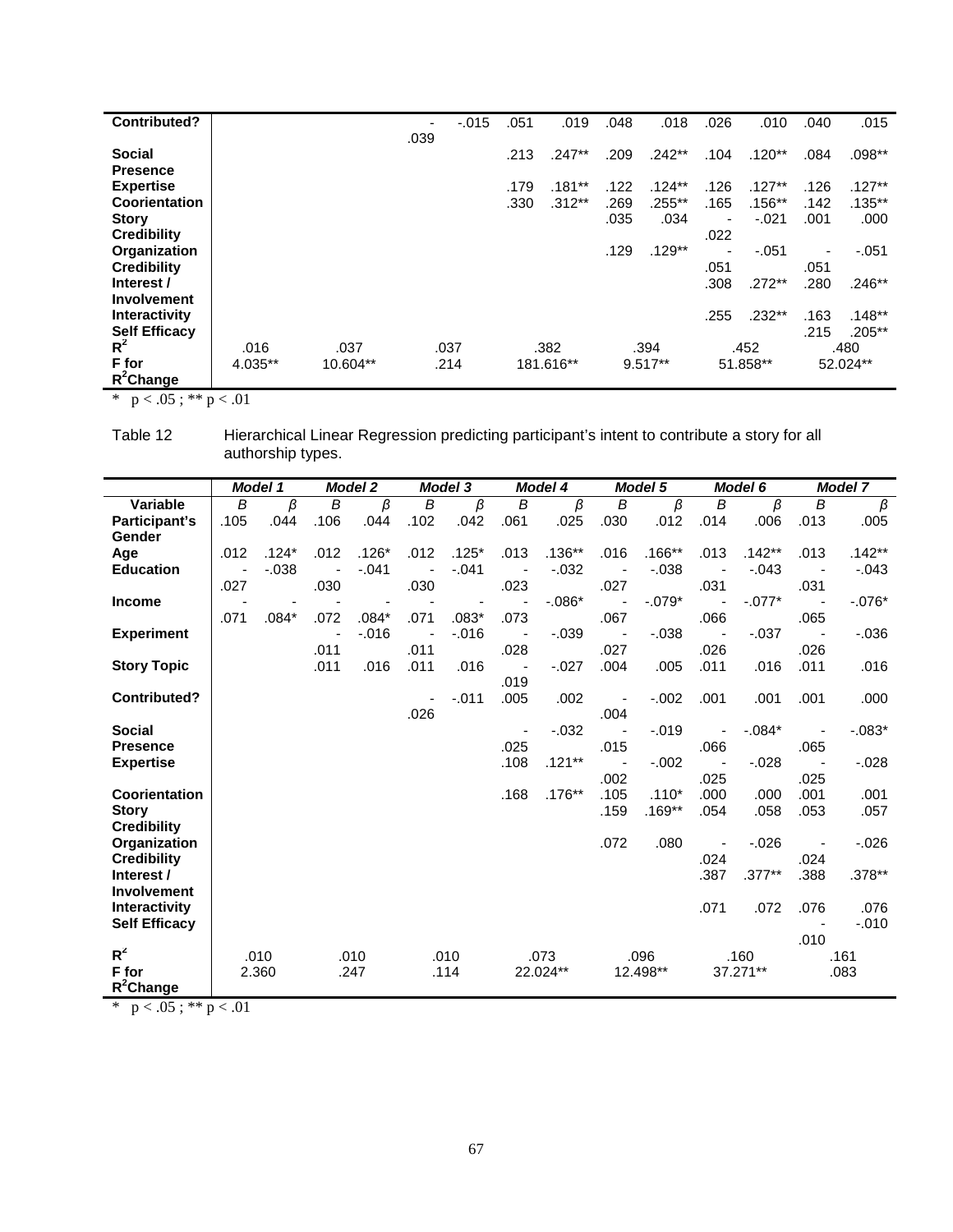|                       | <b>Model 1</b> |         |         | <b>Model 2</b> |                  | <b>Model 3</b> |                          | Model 4  |                          | <b>Model 5</b> |      | Model 6  |      | <b>Model 7</b> |
|-----------------------|----------------|---------|---------|----------------|------------------|----------------|--------------------------|----------|--------------------------|----------------|------|----------|------|----------------|
| Variable              | B              | $\beta$ | B       | $\beta$        | $\boldsymbol{B}$ | β              | B                        | $\beta$  | B                        | $\beta$        | B    | β        | B    | $\beta$        |
| Participant's         | .119           | .041    | .078    | .027           | .056             | .019           | .034                     | .012     | .036                     | .013           |      | $-0.006$ | .003 | .001           |
| Gender                |                |         |         |                |                  |                |                          |          |                          |                | .018 |          |      |                |
| Age                   |                |         |         | $-071$         |                  | $-0.076$       |                          | $-0.038$ | .001                     | .008           |      | $-.040$  |      | $-.040$        |
|                       | .008           | .073    | .008    |                | .009             |                | .004                     |          |                          |                | .005 |          | .004 |                |
| <b>Education</b>      | .017           | .019    | .036    | .042           | .039             | .045           | .029                     | .033     | .026                     | .030           | .035 | .040     | .014 | .017           |
| <b>Income</b>         | ٠              |         |         | $-0.097$       |                  | $-.094$        |                          | $-081$   | $\overline{\phantom{a}}$ | $-0.054$       |      | $-0.048$ |      | $-0.053$       |
|                       | .072           | .070    | .101    |                | .098             |                | .084                     |          | .056                     |                | .050 |          | .055 |                |
| <b>Experiment</b>     |                |         | .130    | $.160**$       | .131             | $.161**$       | .091                     | $.112*$  | .088                     | $.108*$        | .072 | $.089*$  | .057 | .070           |
| <b>Story Topic</b>    |                |         | .183    | .207**         | .185             | .209**         | .042                     | .048     | .104                     | $.119*$        | .130 | .147**   | .132 | $.150**$       |
| <b>Contributed?</b>   |                |         |         |                | ٠                | $-0.055$       | $\overline{\phantom{a}}$ | $-.004$  | $\blacksquare$           | $-0.09$        | ÷,   | $-0.008$ | .011 | .004           |
|                       |                |         |         |                | .157             |                | .010                     |          | .025                     |                | .024 |          |      |                |
| <b>Social</b>         |                |         |         |                |                  |                | .002                     | .002     |                          | $-0.029$       |      |          |      |                |
| <b>Presence</b>       |                |         |         |                |                  |                |                          |          | .029                     |                | .165 | $.163**$ | .175 | $.173**$       |
| <b>Expertise</b>      |                |         |         |                |                  |                | .181                     | $.170**$ | .019                     | .018           | .047 | .044     | .037 | .035           |
| Coorientation         |                |         |         |                |                  |                | .515                     | .483**   | .393                     | $.368**$       | .268 | $.251**$ | .244 | $.228**$       |
| <b>Story</b>          |                |         |         |                |                  |                |                          |          | .150                     | .130           | .025 | .022     | .037 | .032           |
| <b>Credibility</b>    |                |         |         |                |                  |                |                          |          |                          |                |      |          |      |                |
| Organization          |                |         |         |                |                  |                |                          |          | .281                     | $.260**$       | .053 | .049     | .044 | .041           |
| <b>Credibility</b>    |                |         |         |                |                  |                |                          |          |                          |                |      |          |      |                |
| Interest /            |                |         |         |                |                  |                |                          |          |                          |                | .363 | .285**   | .340 | .267**         |
| <b>Involvement</b>    |                |         |         |                |                  |                |                          |          |                          |                |      |          |      |                |
| <b>Interactivity</b>  |                |         |         |                |                  |                |                          |          |                          |                | .373 | $.313**$ | .276 | .232**         |
| <b>Self Efficacy</b>  |                |         |         |                |                  |                |                          |          |                          |                |      |          | .214 | $.187**$       |
| $R^2$                 |                | .016    |         | .068.          |                  | .071           |                          | .413     |                          | .474           |      | .546     |      | .566           |
| F for                 |                | 1.144   | 7.593** |                |                  | .843           |                          | 52.080** |                          | 15.280**       |      | 21.054** |      | 12.205**       |
| R <sup>2</sup> Change |                |         |         |                |                  |                |                          |          |                          |                |      |          |      |                |

Table 13 Hierarchical Linear Regression predicting participant's intent to interact with the reporter for stories in which the author was identified as a member of CNN's audience.

\*  $p < .05$ ; \*\*  $p < .01$ 

Table 14 Hierarchical Linear Regression predicting participant's intent to contribute a story for stories in which the author is identified as a CNN audience member.

|                      |      | <b>Model 1</b> |      | <b>Model 2</b> |      | <b>Model 3</b> |                          | Model 4  |                          | <b>Model 5</b> |                          | Model 6  |                          | <b>Model 7</b> |
|----------------------|------|----------------|------|----------------|------|----------------|--------------------------|----------|--------------------------|----------------|--------------------------|----------|--------------------------|----------------|
| Variable             | В    | β              | В    | β              | В    | β              | B                        | β        | В                        | β              | В                        | β        | B                        | $\beta$        |
| Participant's        | .114 | .045           | .113 | .045           | .095 | .038           | .087                     | .034     | .070                     | .028           | .014                     | .005     | .007                     | .003           |
| Gender               |      |                |      |                |      |                |                          |          |                          |                |                          |          |                          |                |
| Age                  | .016 | .162           | .017 | .172           | .016 | .167           | .018                     | $.186*$  | .022                     | $.220*$        | .017                     | .176     | .017                     | .176           |
| <b>Education</b>     |      |                |      | $-0.039$       | -    | $-0.036$       | $\overline{\phantom{a}}$ | $-.041$  | $\overline{\phantom{a}}$ | $-.038$        | $\overline{\phantom{a}}$ | $-069$   |                          | $-.061$        |
|                      | .020 | .027           | .030 |                | .027 |                | .031                     |          | .029                     |                | .053                     |          | .046                     |                |
| <b>Income</b>        |      |                |      | ٠              |      |                | ÷                        | $-163*$  | $\overline{\phantom{a}}$ | $-145*$        | $\overline{\phantom{a}}$ | $-119$   | $\overline{\phantom{a}}$ | $-117$         |
|                      | .152 | .168           | .157 | $.173*$        | .154 | $.170*$        | .147                     |          | .131                     |                | .108                     |          | .106                     |                |
| <b>Experiment</b>    |      |                |      | $-.041$        | -    | $-0.039$       |                          | $-068$   | $\overline{\phantom{a}}$ | $-063$         | $\overline{\phantom{a}}$ | $-.048$  | $\overline{\phantom{a}}$ | $-.041$        |
|                      |      |                | .029 |                | .028 |                | .048                     |          | .044                     |                | .034                     |          | .029                     |                |
| <b>Story Topic</b>   |      |                | .023 | .029           | .024 | .032           |                          | $-0.058$ | $\overline{\phantom{a}}$ | $-0.012$       | $\overline{\phantom{a}}$ | $-0.015$ | $\overline{\phantom{a}}$ | $-0.016$       |
|                      |      |                |      |                |      |                | .044                     |          | .009                     |                | .011                     |          | .012                     |                |
| Contributed?         |      |                |      |                | -    | $-0.051$       | $\overline{\phantom{a}}$ | $-0.023$ | ٠                        | $-0.033$       |                          | $-0.018$ | $\overline{\phantom{a}}$ | $-023$         |
|                      |      |                |      |                | .128 |                | .058                     |          | .082                     |                | .046                     |          | .058                     |                |
| <b>Social</b>        |      |                |      |                |      |                | $\overline{\phantom{a}}$ | $-0.010$ | $\overline{\phantom{a}}$ | $-.003$        | $\overline{\phantom{a}}$ | $-0.082$ | $\overline{\phantom{a}}$ | $-078$         |
| <b>Presence</b>      |      |                |      |                |      |                | .009                     |          | .003                     |                | .072                     |          | .069                     |                |
| <b>Expertise</b>     |      |                |      |                |      |                | .095                     | .102     | $\overline{\phantom{a}}$ | $-0.054$       | $\overline{\phantom{a}}$ | $-.051$  | $\overline{\phantom{a}}$ | -.048          |
|                      |      |                |      |                |      |                |                          |          | .050                     |                | .047                     |          | .044                     |                |
| <b>Coorientation</b> |      |                |      |                |      |                | .246                     | .265**   | .187                     | $.201*$        | .065                     | .070     | .073                     | .079           |
| <b>Story</b>         |      |                |      |                |      |                |                          |          | .242                     | .241**         | .007                     | .007     | .004                     | .003           |
| <b>Credibility</b>   |      |                |      |                |      |                |                          |          |                          |                |                          |          |                          |                |
| Organization         |      |                |      |                |      |                |                          |          | .043                     | .046           | -                        | $-.051$  |                          | -.048          |
| <b>Credibility</b>   |      |                |      |                |      |                |                          |          |                          |                | .048                     |          | .045                     |                |
| Interest /           |      |                |      |                |      |                |                          |          |                          |                | .557                     | $.503**$ | .565                     | $.510**$       |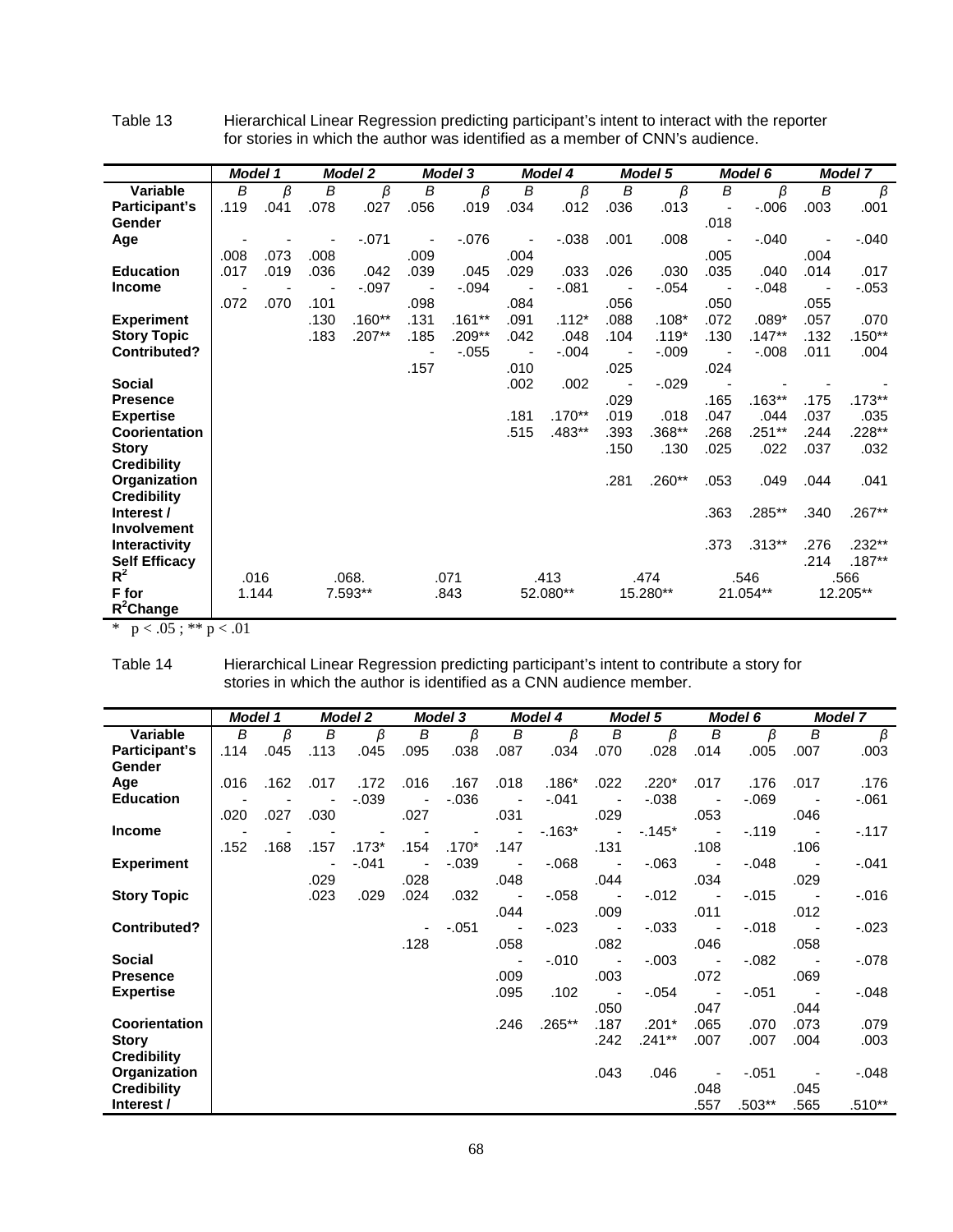| <b>Involvement</b><br><b>Interactivity</b><br><b>Self Efficacy</b> |               |              |              |                  |                 | .090     | .087 | .120<br>$\overline{\phantom{0}}$ | .116<br>$-.067$ |
|--------------------------------------------------------------------|---------------|--------------|--------------|------------------|-----------------|----------|------|----------------------------------|-----------------|
| $R^2$<br>F for<br>$R^2$ Change                                     | .023<br>1.630 | .026<br>.412 | .029<br>.698 | .133<br>10.725** | .167<br>5.483** | 20.190** | .278 | .067                             | .280<br>.954    |

Table 15 Hierarchical Linear Regression predicting participant's intent to interact with the reporter for stories in which the author, a CNN reporter, indicated he or she collaborated with the audience to write the story.

|                      |      | <b>Model 1</b> |      | <b>Model 2</b> |      | <b>Model 3</b> |      | Model 4   |                          | <b>Model 5</b> |                          | <b>Model 6</b> |      | <b>Model 7</b> |
|----------------------|------|----------------|------|----------------|------|----------------|------|-----------|--------------------------|----------------|--------------------------|----------------|------|----------------|
| <b>Variable</b>      | B    | $\beta$        | B    | $\beta$        | B    | $\beta$        | B    | $\beta$   | B                        | $\beta$        | B                        | β              | B    | $\beta$        |
| Participant's        | .089 | .034           | .077 | .029           | .050 | .019           | .001 | .000      | ÷                        | $-0.011$       | $\overline{\phantom{a}}$ | $-.009$        |      | $-.013$        |
| Gender               |      |                |      |                |      |                |      |           | .029                     |                | .023                     |                | .033 |                |
| Age                  | .001 | .009           | .000 | $-0.09$        | .001 | $-0.014$       | .001 | .006      | .001                     | .014           | .000                     | .002           | .000 | $-.005$        |
| <b>Education</b>     |      |                |      | $-139$         |      | $-138$         |      | $-.054$   | $\overline{\phantom{a}}$ | $-0.053$       |                          | $-.051$        |      | $-068$         |
|                      | .130 | $.167*$        | .108 |                | .108 |                | .042 |           | .041                     |                | .040                     |                | .053 |                |
| <b>Income</b>        |      | .000           | .003 | .003           | .007 | .008           | .003 | .004      | .001                     | .002           |                          | $-.011$        |      | $-0.015$       |
|                      | .001 |                |      |                |      |                |      |           |                          |                | .011                     |                | .014 |                |
| <b>Experiment</b>    |      |                | .126 | $.158**$       | .127 | $.159**$       | .050 | .062      | .056                     | .070           | .053                     | .066           | .032 | .040           |
| <b>Story Topic</b>   |      |                | .067 | .090           | .067 | .091           |      | $-0.055$  | ٠                        | $-.042$        |                          | $-0.036$       |      | $-0.025$       |
|                      |      |                |      |                |      |                | .041 |           | .031                     |                | .027                     |                | .019 |                |
| <b>Contributed?</b>  |      |                |      |                |      | $-.058$        | .042 | .016      | .037                     | .014           | .012                     | .004           | .010 | .004           |
|                      |      |                |      |                | .152 |                |      |           |                          |                |                          |                |      |                |
| <b>Social</b>        |      |                |      |                |      |                | .272 | $.301**$  | .265                     | .293**         | .182                     | .201**         | .174 | $.192**$       |
| <b>Presence</b>      |      |                |      |                |      |                |      |           |                          |                |                          |                |      |                |
| <b>Expertise</b>     |      |                |      |                |      |                | .194 | $.211***$ | .169                     | $.184**$       | .140                     | $.152*$        | .126 | $.137*$        |
| Coorientation        |      |                |      |                |      |                | .253 | .253**    | .219                     | $.219**$       | .111                     | .111           | .070 | .070           |
| <b>Story</b>         |      |                |      |                |      |                |      |           | .012                     | .012           |                          | $-.043$        | .000 | .001           |
| <b>Credibility</b>   |      |                |      |                |      |                |      |           |                          |                | .042                     |                |      |                |
| Organization         |      |                |      |                |      |                |      |           | .070                     | .075           |                          | $-.101$        |      | $-103$         |
| <b>Credibility</b>   |      |                |      |                |      |                |      |           |                          |                | .095                     |                | .096 |                |
| Interest /           |      |                |      |                |      |                |      |           |                          |                | .341                     | .329**         | .296 | .286**         |
| <b>Involvement</b>   |      |                |      |                |      |                |      |           |                          |                |                          |                |      |                |
| Interactivity        |      |                |      |                |      |                |      |           |                          |                | .199                     | .179**         | .129 | .116           |
| <b>Self Efficacy</b> |      |                |      |                |      |                |      |           |                          |                |                          |                | .228 | $.214***$      |
| $R^2$                |      | .028           |      | .060           |      | .063           |      | .441      |                          | .444           |                          | .506           |      | .536           |
| F for                |      | 2.637          |      | $6.073**$      |      | 1.258          |      | 80.105**  |                          | 1.000          |                          | 22.066**       |      | 23.131**       |
| $R^2$ Change         |      |                |      |                |      |                |      |           |                          |                |                          |                |      |                |

\*  $p < .05$ ; \*\*  $p < .01$ 

Table 16 Hierarchical Linear Regression predicting participant's intent to contribute a story for all stories in which the author, a CNN staff writer, indicated he or she collaborated with the audience to write the story.

|                   |      | <b>Model 1</b> |      | <b>Model 2</b> |      | <b>Model 3</b> |                          | <b>Model 4</b> |        | <b>Model 5</b> |                          | <b>Model 6</b> |                          | <b>Model 7</b> |
|-------------------|------|----------------|------|----------------|------|----------------|--------------------------|----------------|--------|----------------|--------------------------|----------------|--------------------------|----------------|
| Variable          | В    |                | В    | ß              | В    | ß              | в                        | ß              | В      |                | В                        |                | В                        | β              |
| Participant's     | .218 | .089           | .215 | .088           | .203 | .083           | .158                     | 065            | .086   | .035           | .078                     | .032           | .072                     | .030           |
| Gender            |      |                |      |                |      |                |                          |                |        |                |                          |                |                          |                |
| Age               | .019 | .204*          | .019 | 199*           | .019 | $.196*$        | .019                     | .202*          | .021   | .222**         | .020                     | .209**         | .019                     | $.205***$      |
| <b>Education</b>  |      |                |      |                |      |                | $\overline{\phantom{0}}$ | $-143$         | $\sim$ | $-142$         | ۰                        | $-140$         | ٠                        | $-150$         |
|                   | .130 | $.180*$        | .125 | $.172*$        | 124  | $.172*$        | .103                     |                | .103   |                | .101                     |                | .109                     |                |
| <b>Income</b>     | .001 | .001           | .001 | .002           | .004 | .004           | 007                      | 008            | .008   | .009           | $\overline{\phantom{0}}$ | $-.011$        | ٠                        | $-0.013$       |
|                   |      |                |      |                |      |                |                          |                |        |                | .009                     |                | .011                     |                |
| <b>Experiment</b> |      |                | .028 | 038            | .028 | .038           |                          | $-.009$        | .003   | .004           | .000                     | $-.001$        | $\overline{\phantom{0}}$ | $-.017$        |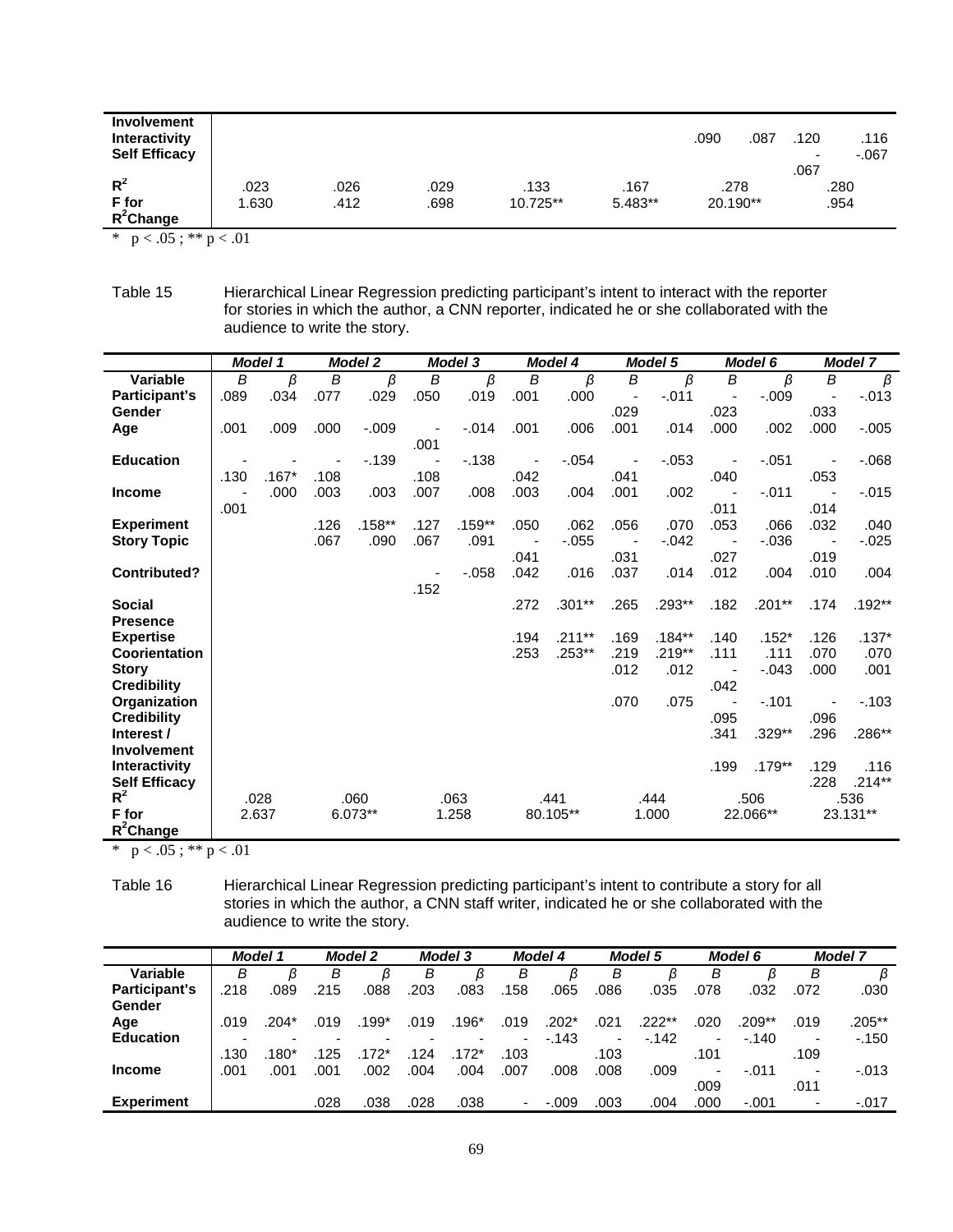|                                              |       |      |      |      |         | .007 |           |                          |         |                          |          | .013         |                 |
|----------------------------------------------|-------|------|------|------|---------|------|-----------|--------------------------|---------|--------------------------|----------|--------------|-----------------|
| <b>Story Topic</b>                           |       | .005 | .008 | .006 | .008    |      | $-0.036$  | $\overline{\phantom{a}}$ | $-.003$ |                          | $-0.005$ | .001         | .001            |
|                                              |       |      |      |      |         | .025 |           | .002                     |         | .004                     |          |              |                 |
| <b>Contributed?</b>                          |       |      |      | ٠    | $-.030$ |      | $-.003$   | $\overline{\phantom{a}}$ | $-.011$ | $\overline{\phantom{a}}$ | $-.011$  | -            | $-.011$         |
|                                              |       |      |      | .072 |         | .006 |           | .025                     |         | .026                     |          | .027         |                 |
| <b>Social</b>                                |       |      |      |      |         | .009 | .010      | .003                     | .004    | ٠                        | $-0.045$ |              | $-.051$         |
| <b>Presence</b>                              |       |      |      |      |         |      |           |                          |         | .038                     |          | .043         |                 |
| <b>Expertise</b>                             |       |      |      |      |         | .112 | .131      | .022                     | .026    | ٠                        | $-.027$  |              | $-0.036$        |
|                                              |       |      |      |      |         |      |           |                          |         | .023                     |          | .031         |                 |
| <b>Coorientation</b>                         |       |      |      |      |         | .150 | $.161*$   | .070                     | .075    | ٠                        | $-.041$  | -            | $-066$          |
|                                              |       |      |      |      |         |      |           |                          |         | .038                     |          | .061         |                 |
| <b>Story</b>                                 |       |      |      |      |         |      |           | .107                     | .119    | .023                     | .025     | .047         | .052            |
| <b>Credibility</b>                           |       |      |      |      |         |      |           |                          |         |                          |          |              |                 |
| Organization                                 |       |      |      |      |         |      |           | .121                     | .139    | .017                     | .020     | .016         | .019            |
| <b>Credibility</b>                           |       |      |      |      |         |      |           |                          |         |                          |          |              |                 |
| Interest /<br><b>Involvement</b>             |       |      |      |      |         |      |           |                          |         | .398                     | $.413**$ | .372         | $.386**$        |
|                                              |       |      |      |      |         |      |           |                          |         |                          |          |              |                 |
| <b>Interactivity</b><br><b>Self Efficacy</b> |       |      |      |      |         |      |           |                          |         | .057                     | .055     | .017<br>.130 | .016<br>$.132*$ |
| $R^2$                                        | .029  | .030 |      |      | .031    |      | .100      |                          | .123    |                          | .194     |              | .205            |
| <b>F</b> for                                 | 2.659 | .266 |      |      | .319    |      | $9.120**$ | 4.597**                  |         | 15.538**                 |          | $5.090*$     |                 |
| $R^2$ Change                                 |       |      |      |      |         |      |           |                          |         |                          |          |              |                 |

Table 17 Hierarchical Linear Regression predicting participant's intent to interact with the reporter for stories in which the author is identified as a CNN staff reporter.

|                       | <b>Model 1</b> |      | <b>Model 2</b>           |          | <b>Model 3</b> |          | Model 4        |           | <b>Model 5</b>           |          | Model 6                  |           | <b>Model 7</b>           |          |
|-----------------------|----------------|------|--------------------------|----------|----------------|----------|----------------|-----------|--------------------------|----------|--------------------------|-----------|--------------------------|----------|
| Variable              | B              | β    | B                        | β        | B              | β        | B              | β         | B                        | β        | B                        | β         | B                        | $\beta$  |
| Participant's         | ÷,             | .000 | .012                     | .005     | .038           | .015     | $\blacksquare$ | $-0.010$  | $\overline{\phantom{a}}$ | $-0.09$  | $\blacksquare$           | $-.011$   | ٠                        | $-0.002$ |
| Gender                | .001           |      |                          |          |                |          | .024           |           | .021                     |          | .026                     |           | .006                     |          |
| Age                   |                |      |                          | $-112$   |                | $-106$   |                | $-.057$   |                          | $-.045$  |                          | $-080$    |                          | $-062$   |
|                       | .009           | .095 | .011                     |          | .010           |          | .005           |           | .004                     |          | .008                     |           | .006                     |          |
| <b>Education</b>      |                |      |                          | $-0.086$ |                | $-0.087$ |                | $-0.053$  |                          | $-0.052$ |                          | $-.031$   | ٠                        | $-027$   |
|                       | .068           | .093 | .063                     |          | .064           |          | .039           |           | .038                     |          | .023                     |           | .020                     |          |
| <b>Income</b>         | .077           | .089 | .092                     | .106     | .087           | .100     | .040           | .046      | .038                     | .044     | .051                     | .058      | .037                     | .042     |
| <b>Experiment</b>     |                |      | $\overline{\phantom{0}}$ | $-061$   |                | $-062$   |                | $-0.021$  | $\blacksquare$           | $-0.024$ |                          | $-.051$   | $\overline{\phantom{a}}$ | $-060$   |
|                       |                |      | .045                     |          | .046           |          | .016           |           | .018                     |          | .038                     |           | .045                     |          |
| <b>Story Topic</b>    |                |      | .125                     | $.176**$ | .127           | $.179**$ | .023           | .033      | .026                     | .037     | .047                     | .066      | .046                     | .065     |
| <b>Contributed?</b>   |                |      |                          |          | .171           | .070     | .110           | .045      | .109                     | .044     | .086                     | .035      | .090                     | .036     |
| <b>Social</b>         |                |      |                          |          |                |          | .331           | .365**    | .329                     | $.364**$ | .259                     | .286**    | .232                     | $.256**$ |
| <b>Presence</b>       |                |      |                          |          |                |          |                |           |                          |          |                          |           |                          |          |
| <b>Expertise</b>      |                |      |                          |          |                |          | .187           | $.175***$ | .161                     | $.150*$  | .149                     | .139*     | .156                     | $.145*$  |
| Coorientation         |                |      |                          |          |                |          | .201           | $.180**$  | .167                     | $.150*$  | .055                     | .049      | .052                     | .047     |
| Story                 |                |      |                          |          |                |          |                |           | $\overline{\phantom{a}}$ | $-.003$  | $\overline{\phantom{0}}$ | $-0.045$  | $\overline{\phantom{0}}$ | $-.039$  |
| <b>Credibility</b>    |                |      |                          |          |                |          |                |           | .003                     |          | .048                     |           | .041                     |          |
| Organization          |                |      |                          |          |                |          |                |           | .079                     | .080     |                          | $-0.085$  | ٠                        | $-0.083$ |
| <b>Credibility</b>    |                |      |                          |          |                |          |                |           |                          |          | .083                     |           | .081                     |          |
| Interest /            |                |      |                          |          |                |          |                |           |                          |          | .292                     | $.255***$ | .271                     | .236**   |
| Involvement           |                |      |                          |          |                |          |                |           |                          |          |                          |           |                          |          |
| <b>Interactivity</b>  |                |      |                          |          |                |          |                |           |                          |          | .221                     | $.207*$   | .150                     | $.140*$  |
| <b>Self Efficacy</b>  |                |      |                          |          |                |          |                |           |                          |          |                          |           | .180                     | $.180**$ |
| $R^2$                 | .019           |      | .048                     |          | .053           |          | .353           |           | .356                     |          | .411                     |           | .434                     |          |
| F for                 | 1.592          |      |                          | 5.214**  |                | 1.650    |                | 50.903**  |                          | .943     |                          | 15.121**  |                          | 13.353** |
| R <sup>2</sup> Change |                |      |                          |          |                |          |                |           |                          |          |                          |           |                          |          |

\*  $p < .05$ ; \*\*  $p < .01$ 

Table 18 Hierarchical Linear Regression predicting participant's intent to contribute a story for all stories in which the author is identified as a CNN staff writer.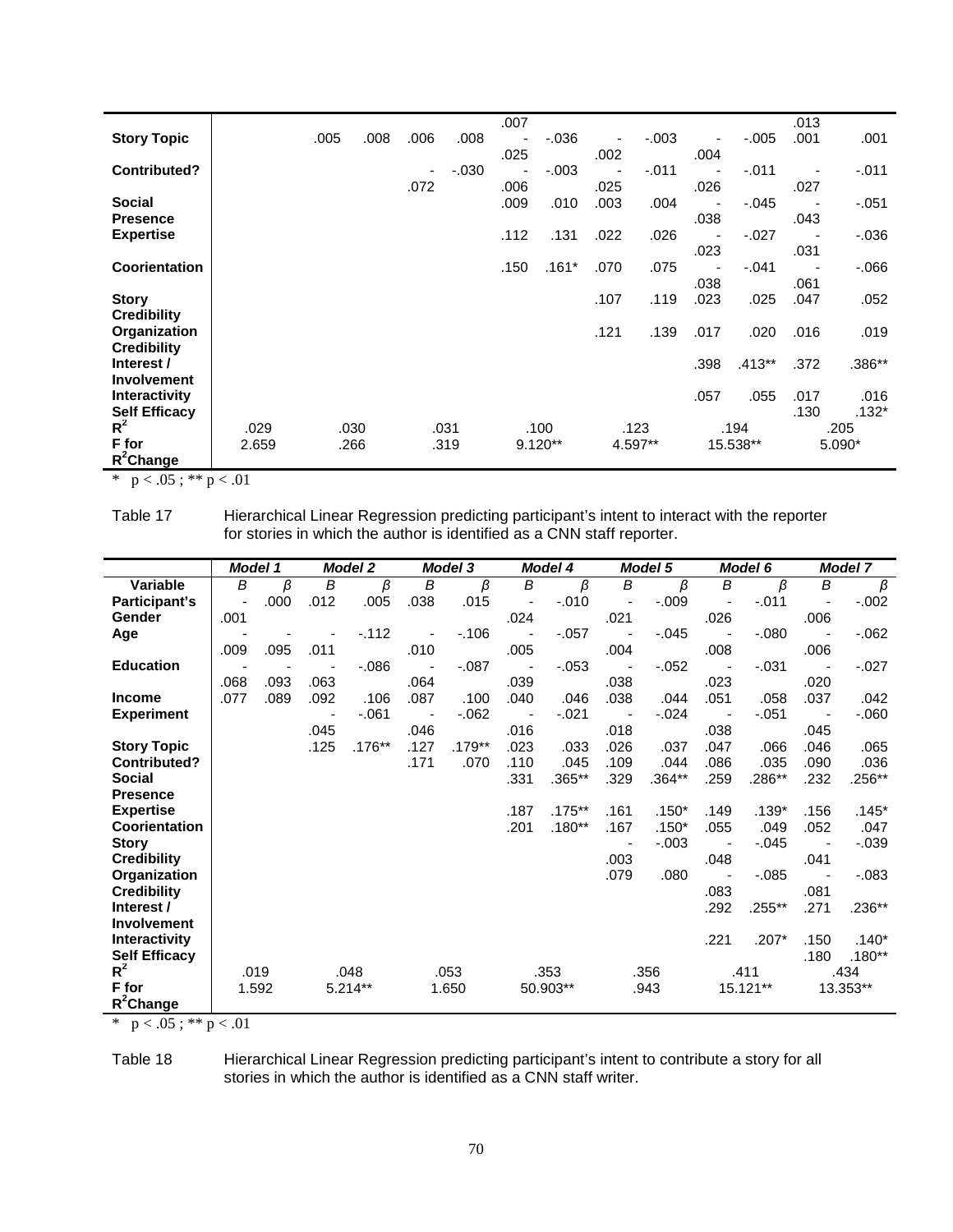|                       | Model 1  |                              | <b>Model 2</b> |              | <b>Model 3</b> |                | <b>Model 4</b>  |          | <b>Model 5</b>           |          | Model 6                  |          | <b>Model 7</b>           |            |
|-----------------------|----------|------------------------------|----------------|--------------|----------------|----------------|-----------------|----------|--------------------------|----------|--------------------------|----------|--------------------------|------------|
| <b>Variable</b>       | B        | β                            | B              | β            | B              | $\beta$        | B               | β        | B                        | β        | B                        | β        | B                        | $\beta$    |
| Participant's         |          |                              |                |              | .008           | .004           |                 | $-0.022$ | ۰                        | $-0.026$ | $\overline{\phantom{a}}$ | $-0.026$ | $\overline{\phantom{a}}$ | $-0.033$   |
| Gender                | .013     | .006                         | .008           | .003         |                |                | .050            |          | .060                     |          | .059                     |          | .076                     |            |
| Age                   | .000     |                              | .000           |              | .000           |                | .000            | $-.005$  | .003                     | .034     | .001                     | .017     | .001                     | .001       |
|                       |          | .006                         |                | .006         |                | .002           |                 |          |                          |          |                          |          |                          |            |
| <b>Education</b>      | .078     | .115                         | .075           | .110         | .074           | .109           | .063            | .094     | .052                     | .077     | .051                     | .075     | .048                     | .072       |
| <b>Income</b>         |          |                              |                |              |                | $\blacksquare$ |                 | $-0.093$ | $\overline{\phantom{a}}$ | $-0.093$ | $\overline{\phantom{a}}$ | $-0.085$ |                          | $-071$     |
|                       | .076     | .096                         | .073           | .092         | .076           | .096           | .074            |          | .074                     |          | .068                     |          | .057                     |            |
| <b>Experiment</b>     |          |                              |                |              |                |                |                 | $-068$   |                          | $-0.073$ | $\overline{\phantom{a}}$ | $-.077$  |                          | $-069$     |
|                       |          |                              | .031           | .046         | .032           | .047           | .047            |          | .050                     |          | .053                     |          | .047                     |            |
| <b>Story Topic</b>    |          |                              | .031           | .048         | .033           | .050           | .030            | .047     | .051                     | .078     | .065                     | .099     | .065                     | .099       |
| Contributed?          |          |                              |                |              | .110           | .049           | .123            | .054     | .130                     | .057     | .135                     | .060     | .132                     | .058       |
| <b>Social</b>         |          |                              |                |              |                |                |                 |          |                          |          |                          |          |                          | $-0.190**$ |
| <b>Presence</b>       |          |                              |                |              |                |                | .177            | $.213**$ | .166                     | $.199**$ | .180                     | $.217**$ | .158                     |            |
| <b>Expertise</b>      |          |                              |                |              |                |                | .123            | $.125*$  | .023                     | .024     | .003                     | .003     |                          | $-0.002$   |
|                       |          |                              |                |              |                |                |                 |          |                          |          |                          |          | .002                     |            |
| Coorientation         |          |                              |                |              |                |                | .138            | $.135*$  | .091                     | .089     | .016                     | .015     | .018                     | .018       |
| <b>Story</b>          |          |                              |                |              |                |                |                 |          | .147                     | $.151*$  | .099                     | .102     | .094                     | .097       |
| <b>Credibility</b>    |          |                              |                |              |                |                |                 |          |                          |          |                          |          |                          |            |
| Organization          |          |                              |                |              |                |                |                 |          | .044                     | .049     | $\blacksquare$           | $-0.019$ |                          | $-0.020$   |
| <b>Credibility</b>    |          |                              |                |              |                |                |                 |          |                          |          | .017                     |          | .018                     |            |
| Interest /            |          |                              |                |              |                |                |                 |          |                          |          | .222                     | $.211**$ | .239                     | .227**     |
| <b>Involvement</b>    |          |                              |                |              |                |                |                 |          |                          |          |                          |          |                          |            |
| Interactivity         |          |                              |                |              |                |                |                 |          |                          |          | .037                     | .037     | .095                     | .097       |
| <b>Self Efficacy</b>  |          |                              |                |              |                |                |                 |          |                          |          |                          |          |                          | $-0.161**$ |
| $R^2$                 |          |                              |                |              |                |                |                 |          |                          |          |                          |          | .148                     |            |
|                       |          | .010<br>.014<br>.876<br>.574 |                | .016<br>.774 |                |                | .070<br>6.432** |          | .087<br>$3.077*$         |          | .108<br>3.823*           |          | .127                     |            |
| F for<br>$R^2$ Change |          |                              |                |              |                |                |                 |          |                          |          |                          |          |                          | 6.936**    |
| $\alpha = 0.01$       | $\sim$ 1 |                              |                |              |                |                |                 |          |                          |          |                          |          |                          |            |

All the models predicting the intention to participate with the reporter predict at least 45 % of the variance explained. Second, adding the interest, interactivity and self-efficacy variables mediate the variance explained by the experimental condition, at least to the point where experimental condition is no longer a statistically significant predictor. Third, the influence of the credibility measures is also almost completely mediated by self-efficacy, which makes sense because they were such strong predictors of that concept.

On the down side, the concept *intent to contribute a story* was made up of just two questions, which were both negatively phrased in the study. While it meets the criteria for a dependent variable in a regression, the models predicted less than 20 % of the variance in all instances. In fact, the strongest predictor in most of the tests of this concept was interest, which could be considered a confounding variable.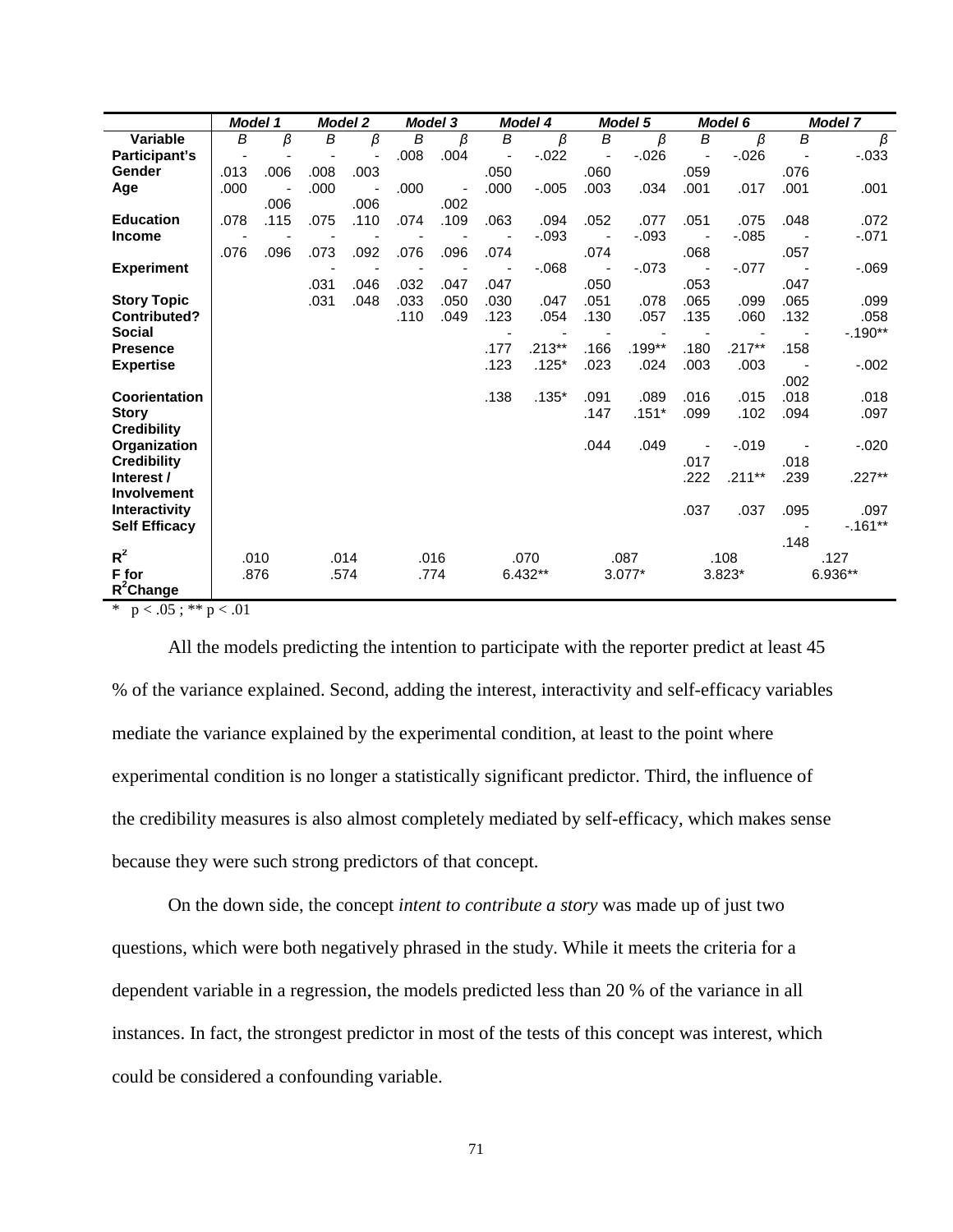Regardless, the sense of a connection generated by identifying with the reporter, the selfefficacy participants reported they felt and the interactivity inherent in the site were strong predictors of their intent to participate. In testing how the concepts predicted intention to participate with the reporter, interest was the strongest predictor  $(\beta = 246)$ , followed by self efficacy (β=.205), interactivity (β=.148), coorientation (β=.135), expertise (β=.127), and social presence ( $β = .098$ ) in a model that predicted more than 48 % of the variance. In the equation testing intent to contribute, interest was again the strongest predictor ( $\beta$ =.378), followed by age ( $\beta$ =.142), and negative predictors social presence ( $\beta$ =-.083), and income ( $\beta$ =-.076), in a model that predicted 16 % of the variance.

 When breaking the models down by story author, the equations yielded similar findings. In predicting intent to participate with the reporter for stories written by audience members, interest was the strongest predictor ( $\beta$ =.267), followed by interactivity ( $\beta$ =.232), coorientation (β=.228), and self-efficacy (β=.187). This model predicted 57 % of the variance. Social presence was a significant negative predictor  $(\beta = -173)$ . Intent to contribute a story was predicted only by interest ( $\beta$ =.510), in predicting 28 % of the variance.

Staff written stories relied mainly on social presence  $(\beta = 256)$ , to predict intent to participate with the reporter, but interest ( $\beta$ =.236), interactivity ( $\beta$ =.140), and self efficacy ( $\beta$ =.180), were also significant at the p <.01 level in accounting for 44 % of the variance. The strongest predictor for intent to contribute a story when looking at only audience written stories was interest ( $\beta$ =.227), followed by negative predictors social presence ( $\beta$ =-.190), and selfefficacy ( $\beta$ =-.161) in accounting for 13 % of the variance.

Collaborative stories or those in the expert model relied on interest ( $\beta$ =.286), self-efficacy ( $\beta$ =.214), and social presence ( $\beta$ =.192) to predict 54 % of the variance in the intention to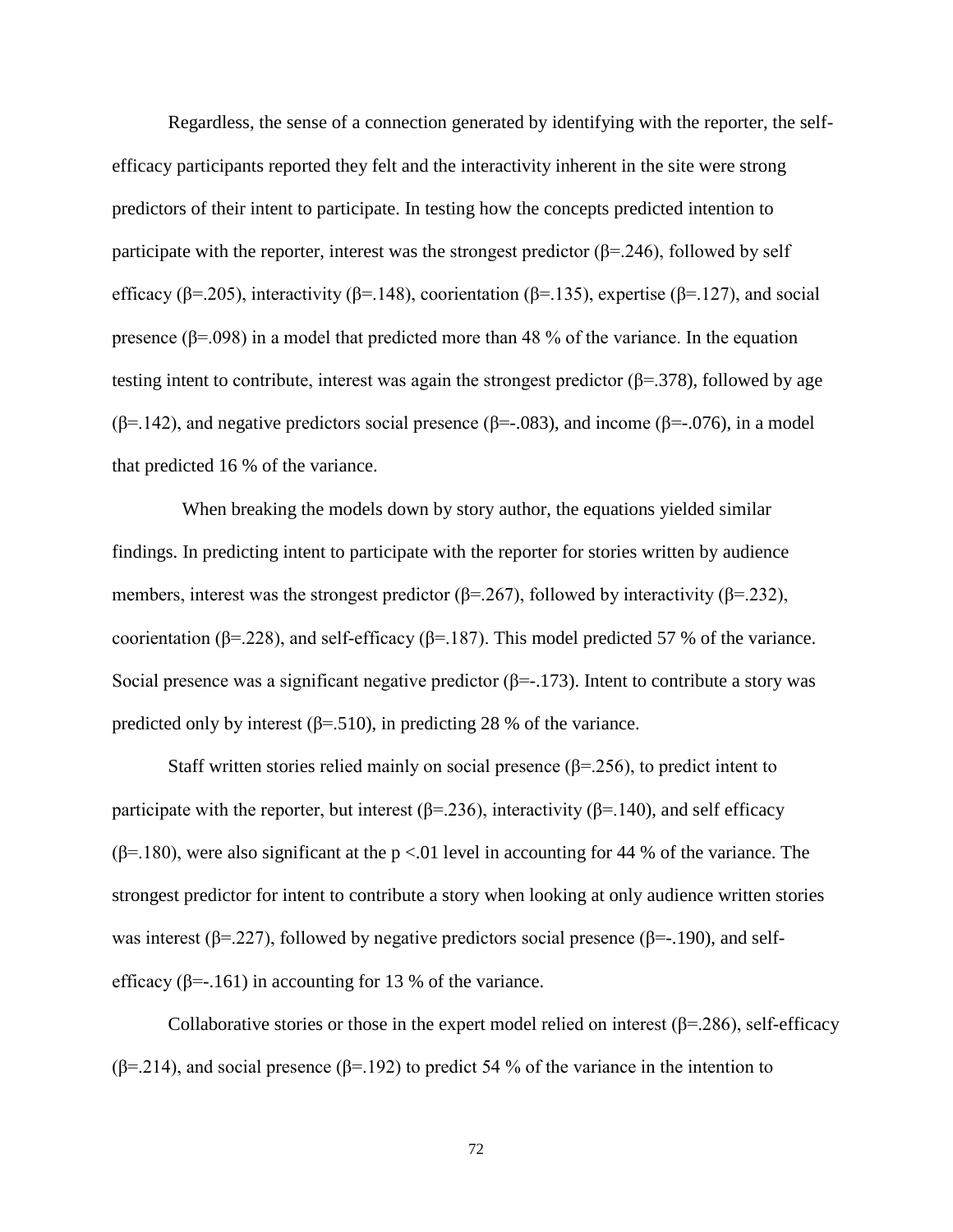participate with a reporter. Interest ( $\beta$ =.386), also was the main predictor of the intent to contribute a story when looking at only those stories written collaboratively, but age  $(\beta = 205)$ , and self-efficacy ( $\beta$ =.132) also were statistically significant in a model accounting for 20 % of the variance.

**H5**, *increasing perceived self-efficacy will have a direct positive effect on respondents' intent to participate*, was only partially supported because self-efficacy was only a significant predictor in six of the eight models. It positively predicted the intent to participate with a reporter all four times, but was a positive predictor of intent to contribute only when the story was written collaboratively and a negative predictor when the story was written by a staff writer. Interest was the strongest predictor in all the models, while interactivity and the connection variables also played roles. The large amount of variance accounted for in the intent to participate with the reporter concept suggest the models, in their complexity, have power to describe the relationship between the concepts in the experiment and be applied to real world contexts.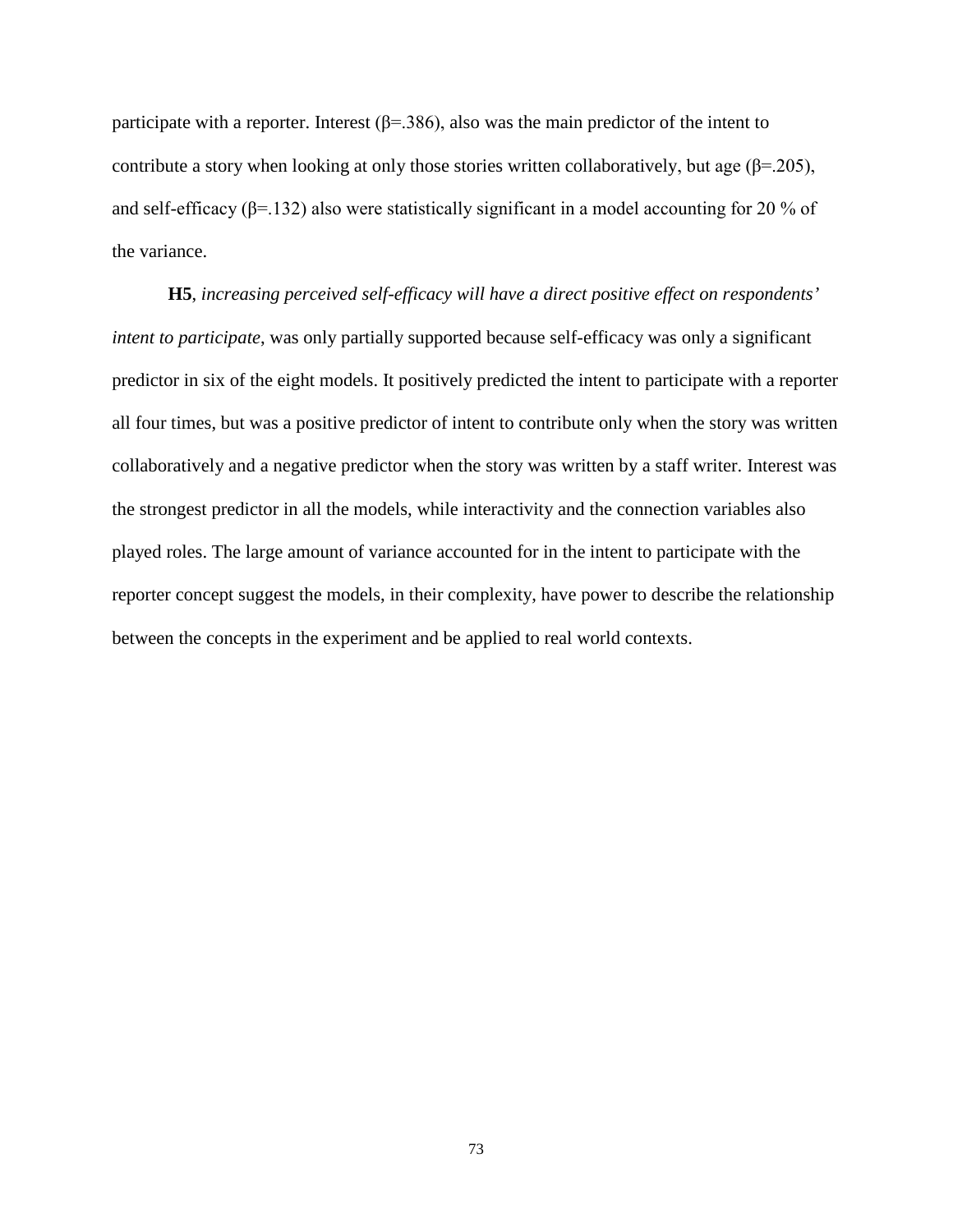## **CHAPTER 8: DISCUSSION**

This goal of this dissertation was to examine the impact publishing user-generated news stories on traditional news organization Web sites may or may not have on the attitudes users have toward the site. Answering this question is especially important as more and more traditional news sites, such as CNN.com, have added user-generated news. Have these sites considered, for example, whether adding user-generated stories helps or hurts their credibility? Do these stories enhance or detract from the connection the audience feels toward the reporter or the organization? Does it matter if the site's editors take an active role in selecting and editing the stories or is it enough to just slap them up? If the end goal is encouraging submissions, how does the way in which sites publish the stories affect how confident the audience feels in being able to contribute? How does self-efficacy influence whether they actually will participate?

To provide some answers, this dissertation set up a controlled experiment in which participants read six online news stories that were manipulated to have three different authors. Two stories were supposedly written by CNN staff writers, while two were written by CNN audience members and two were written by CNN staff writers and audience members working together. Participants responded to the same questions after reading each story, questions which were designed to explore 10 concepts related to their attitudes toward the site and their confidence in and intention to participate. By comparing how the concepts, such as social presence, coorientation, expertise, credibility, interest, interactivity and self-efficacy differed depending on who wrote the story, this study suggests that allowing audience members to contribute stories makes a big difference in how the audience relates to the site. In addition, examining how the 10 concepts relate to each other in a predictive model suggests that something as simple as the way in which a news site explains who wrote the story can have a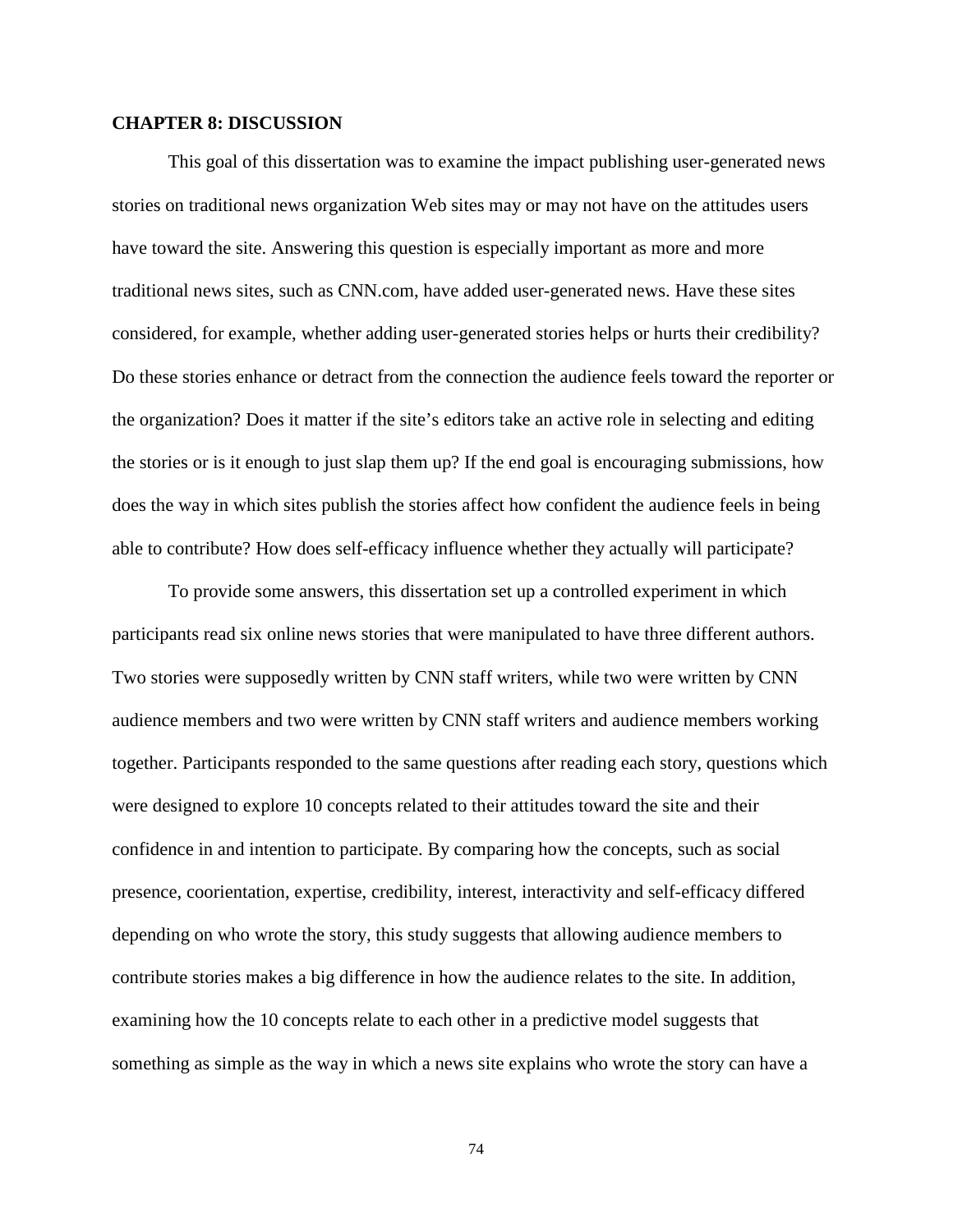direct and positive effect on how likely audience members are in feeling they can and want to contribute.

#### **The story's author matters**

First of all, comparing the concepts across the authorship conditions suggest the way in which a news site identifies a story's author matters, especially if that author is not a staff writer. I designed the experiment to maximize the contrast between the story's author by making that the only manipulation between the conditions. The only changes made between staff, audiencewritten, and collaborative stories were the byline, the "About the Author" box at the end of the story and the sourcing cues throughout the story. For example, audience-written stories did not cite interviews with key public figures, instead referring to Web sites or changing the sources to appear as friends or coworkers. The collaborative condition turned all the sources into audience members who had either sent stories to the site or who the author, a staff writer, had found through Web searches on blogs, discussion groups, or story comments.

# *Audience-written*

The starkest differences occurred in testing **H1**: measurements of the connection between the reader and the source, as measured by social presence, coorientation, expertise, credibility, interactivity, and perceived self-efficacy. Not all of the concepts tested yielded differences in the same direction. The experiment suggested the largest difference exist on concepts that revolve around how much the participant relates to the author. Participants notice more strongly when the author is an audience member (social presence) than when he or she is a staff writer. This was the largest single mean score difference of any tested (a difference of 1.7 on a scale of 1 to 7). In other words, participants felt like they got to know the reporter or thought of the reporter more if he or she was an audience member, not a staff writer.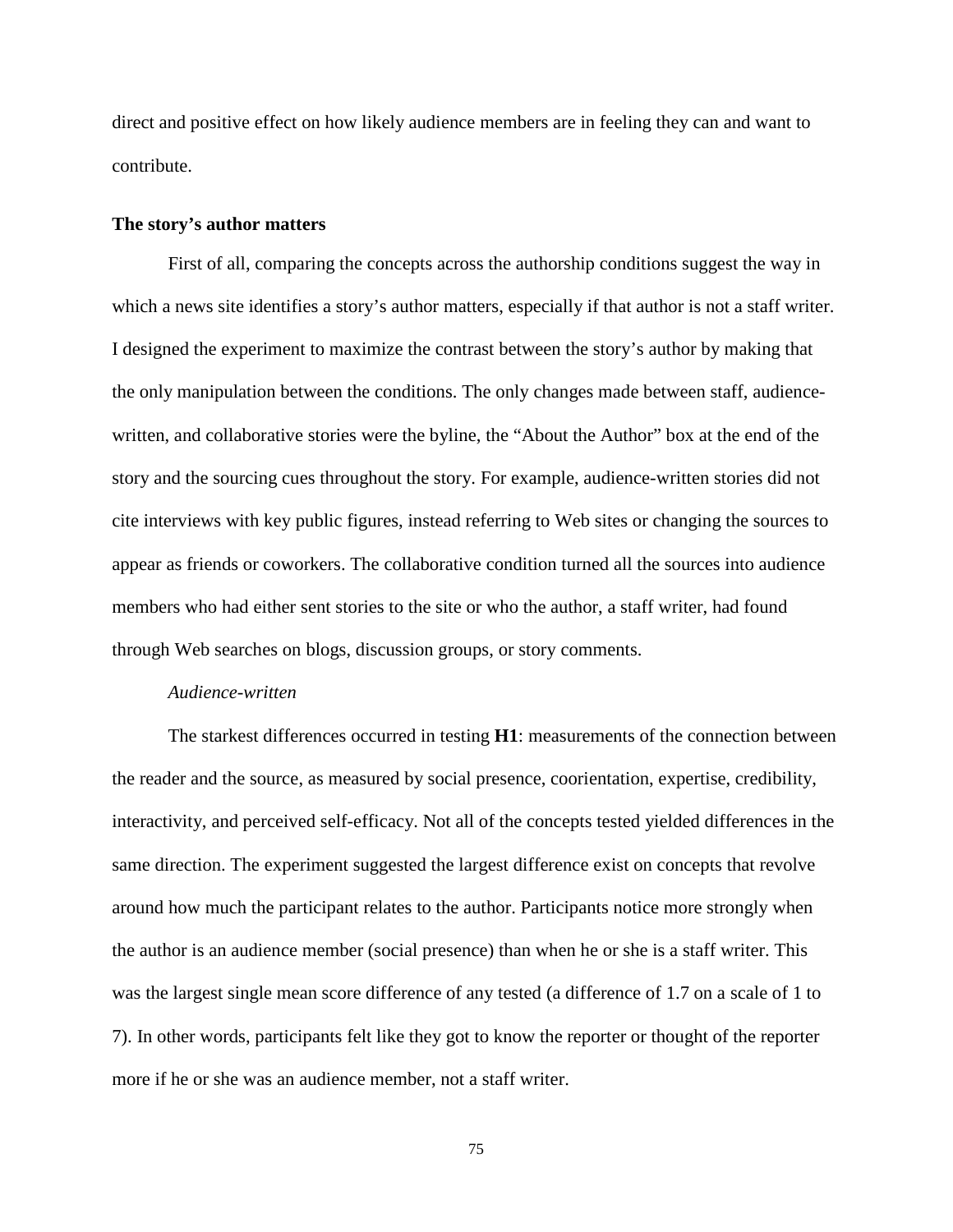However, noticing the author did not seem to make a difference on how much they connected with him or her. No statistically significant difference existed between the cooriention scores of audience and staff written stories. What this suggests is that participants do not think staff writers are out of tune. In fact, how much they feel like they know the person who wrote the story has little effect on whether they think they understand the story the same way as the author. Simply putting the staff writer tag behind the reporter's name, however, makes a world of difference on how credible participants found the story and how expert they think the author is. Mean score differences between the two authorship conditions were consistently significant, and the differences were almost the same between expertise and story credibility. Finding a staff written story more credible and a staff reporter more expert makes sense, even if the experiment tried to equalize how expert the authors seemed. The "About the Author" box at the end of the story gave both the audience member and the staff writer a connection to the topic and a specific number of years of experience.

What's interesting, however, is the differences in story credibility and expertise made almost no difference on participants' estimation of organization credibility. The mean score differences were not statistically significant. Across experimental conditions, the scores were almost identical (as demonstrated in Figure 16). What this suggests is readers do not take their organizational credibility cues from the stories or their authors. The site itself makes the most difference, as Flanagin & Metzger (2000) suggest. All stories appeared within CNN.com frames, and this study suggests the credibility participants attached to CNN did not change as the site incorporated content from audience members.

What these findings demonstrate is a complex relationship between the audience and the author. Participants in this study are much more likely to say they find stories written by a paid,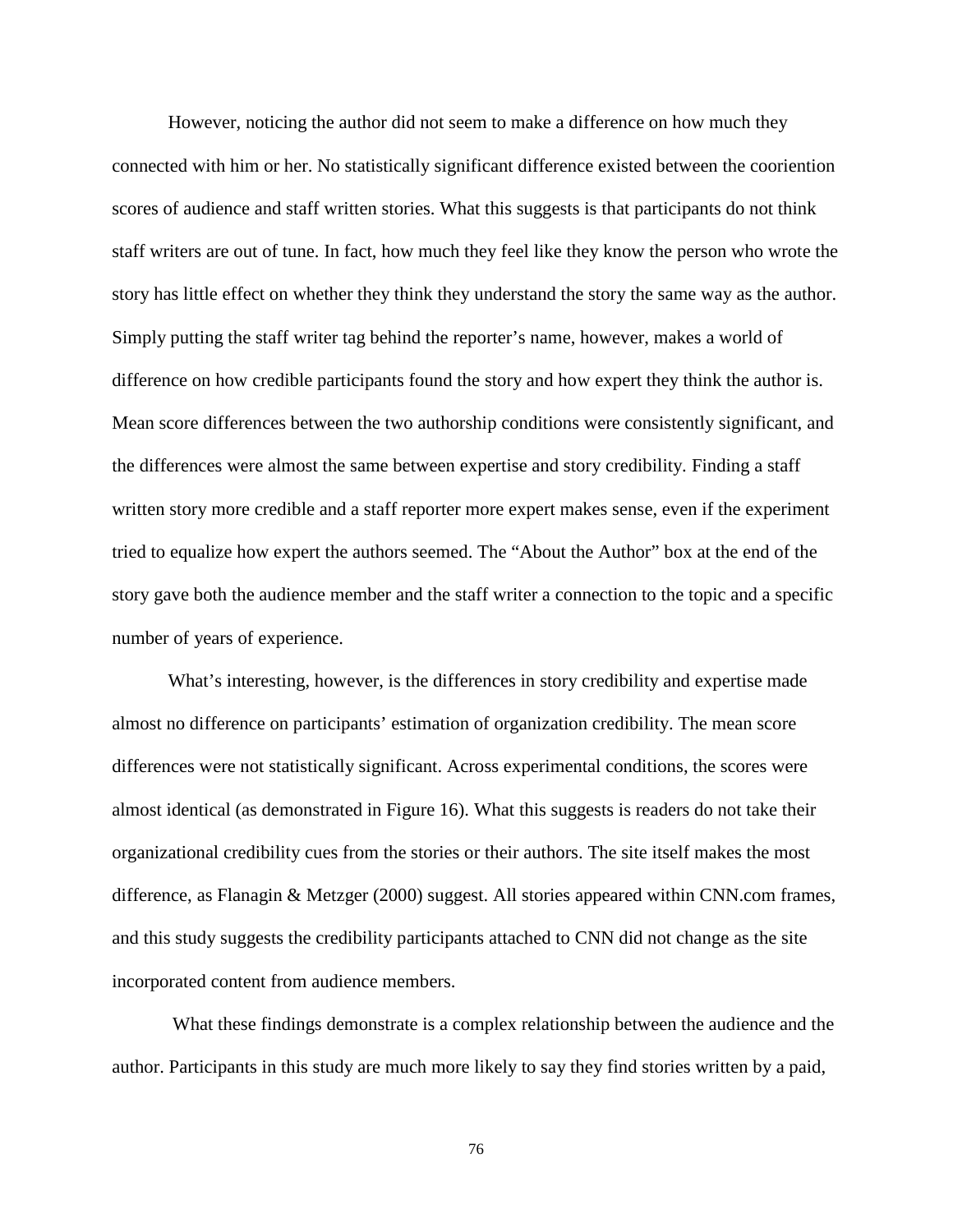full-time journalist more credible and expert, but when it comes right down to it, they seem much more likely to connect to stories written by their peers. The large mean score difference in selfefficacy is telling because it suggests one of the keys to getting people confident in feeling they can submit a story is to show them plenty of examples of their peers succeeding. They also find stories written by other audience members far more interactive than staff written stories. Providing interactivity (Rafaeli, 1997; Eveland, Mortan, Seo, 2004; Singer, 2004) is one of the keys to online success or at least to fulfilling the exciting possibilities of the Internet. Adding stories written by audience members can increase participants self-efficacy and their perceived interactivity while it does not seem to lessen the credibility of the organization in participants' eyes even if the stories themselves seem less credible.

What this means is the industry needs to find a middle ground between stories written by audience members and staff writers. They cannot simply post staff written stories. They need to add interactivity and inspire confidence in their audience by encouraging them to submit stories. They need to effectively show how those stories will be used. This will encourage people to connect with their sites. As news organizations are trying to increase their online audiences as they lose print readers and broadcast views, they need this connection. It is part of the social nature of the Web.

But the study also strongly suggests that turning over the writing duties completely to the audience is not the solution either. What the media would make up in connection with their audience, they would lose in story credibility. They would risk becoming like any other social networking site, providing only stories the audience thinks are important. This study seems to suggest that people want stories directed by professional reporting staffs. They understand the media exists sometimes to tell them things they or their peers do not already know. The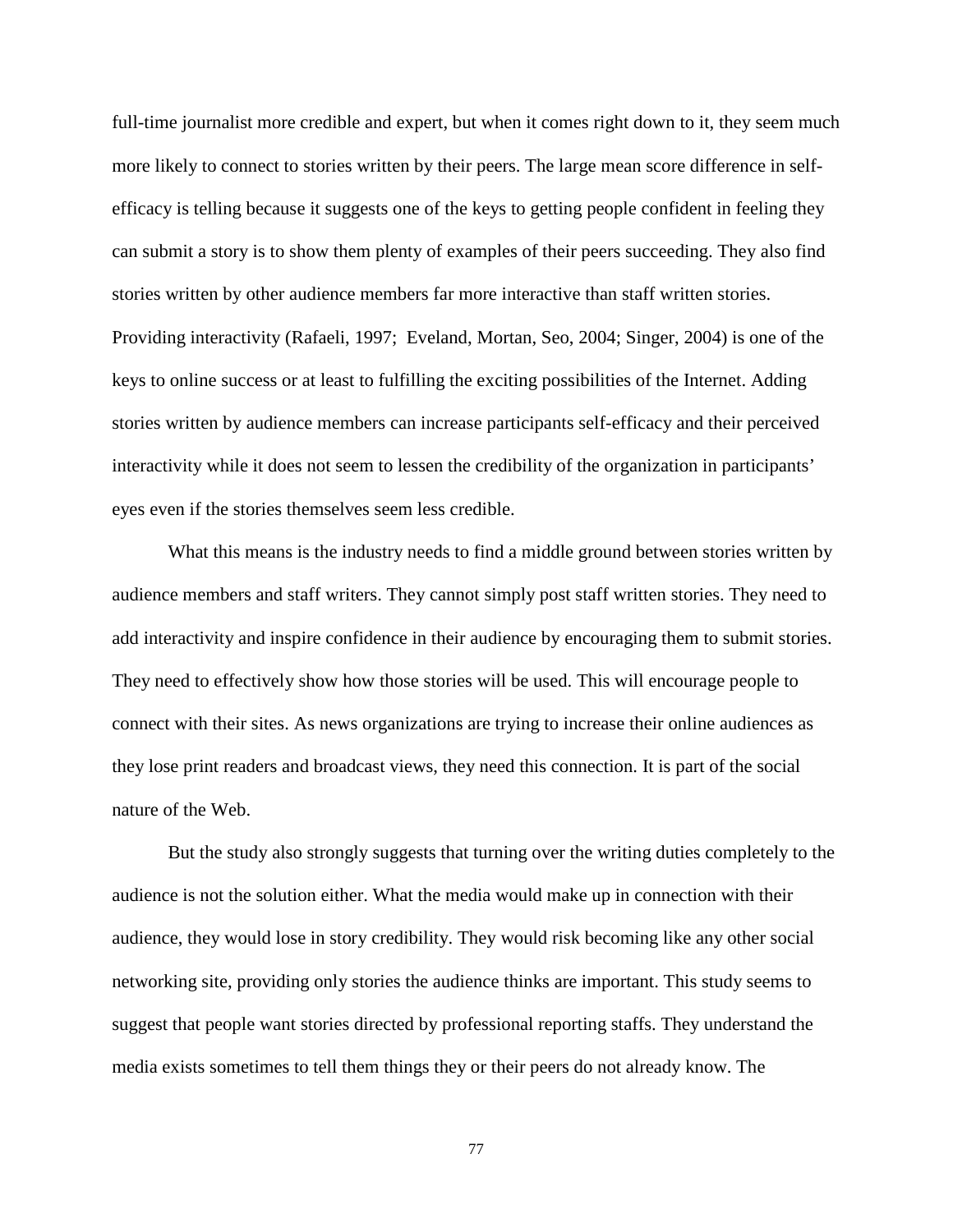difference in the interest concept between audience and staff written stories was not statistically significant, meaning participants did not particularly like stories written by their peers any better.

In other words, the key is combining the connection audience written stories offers with the credibility that staff written stories provide. What this potentially means is news staffs need to find ways to connect with their audiences, whether this is offering them a chance to write their own stories or simply encouraging them to add their comments. But they cannot stop there. It is not enough to offer comments if no one in the newsroom ever reads them. In fact, a good middle ground **H1** of this study suggests is finding a way to work with the audience to tell stories together.

#### *Collaboratively written*

In fact, the collaborative or expert model in this study represents what this relationship might look like. The stories in these models were developed to show reporters and audience members working together to write the most complete news story possible. I developed **H2**: *measurements of social presence, coorientation, expertise, credibility, interactivity, and perceived self-efficacy will be higher for collaborative stories than for staff written stories* to test how participants would reaction to these stories. The results of this study, however, do not suggest that collaborative stories are the ultimate solution. In fact, these stories seem fraught with many of the same concerns as audience written stories.

The only mean difference scores in which collaborative or expert modeled stories have higher statistically significant means than staff written stories are interactivity and self efficacy. For both of these concepts, participants rated collaborative stories higher than staff written ones. This could simply be that participants noticed and appreciated that staff writers were using the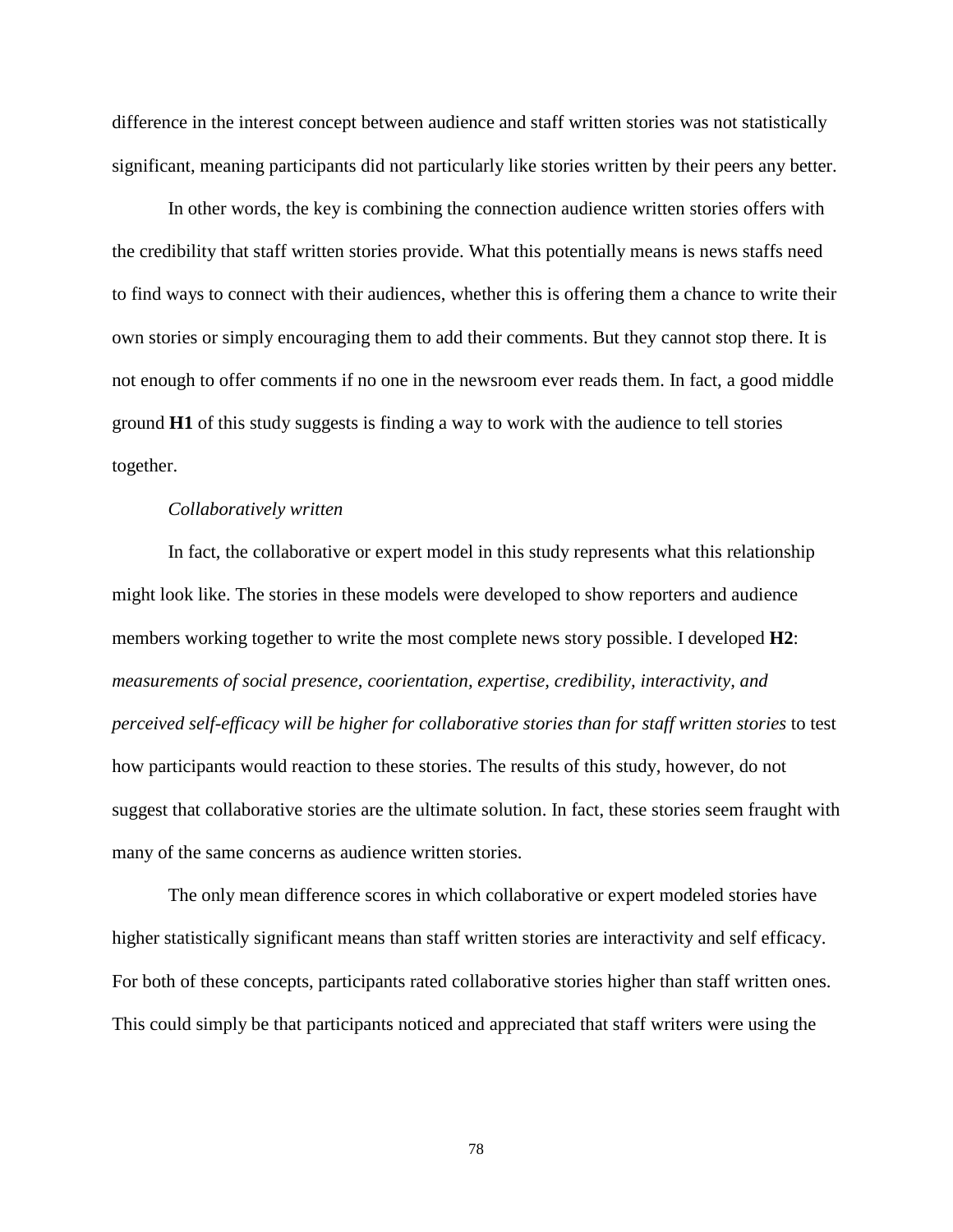audience. In 80 % of the cases, participants in the study were able to correctly identify who had written the story.

However, in nearly all of the other concepts, participants rated staff written stories higher. They said the stories were more credible, and the difference was similar to that between staff and audience written stories. They also rated the staff writers more expert, and this difference was much higher than between staff writers and audience members. This could be because the collaborative stories did not include specific cues in the "about the author" box on the reporter's connection to the story or the length of time he or she had spent in that field. In fact, expertise was much more clearly spelled out for both audience and staff written stories. This could represent a flaw in the study's design.

However, the difference between social presence mean scores was not statistically significant , while coorientation and organization credibility were statistically significant in a direction that was opposite of what I hypothesized in H2. Participants understood the story more similarly to the staff writer than the collaborative writers, and they found the organization behind the staff written story more credible than the one behind the collaborative story, even though both stories were placed in CNN.com frames. These differences represent the potential dangers of the collaborative model. Collaborative stories do not seem to increase one of the most important elements of connection - coorientation, and they also have a detrimental effect on the organization's credibility that even stories written alone by audience members do not. The prospect of weakening organizational credibility should discourage online news site editors from using collaborative stories over audience written stories, because even though the gains in interactivity and self-efficacy are significant, they are not that much greater than those gained by offering audience written stories.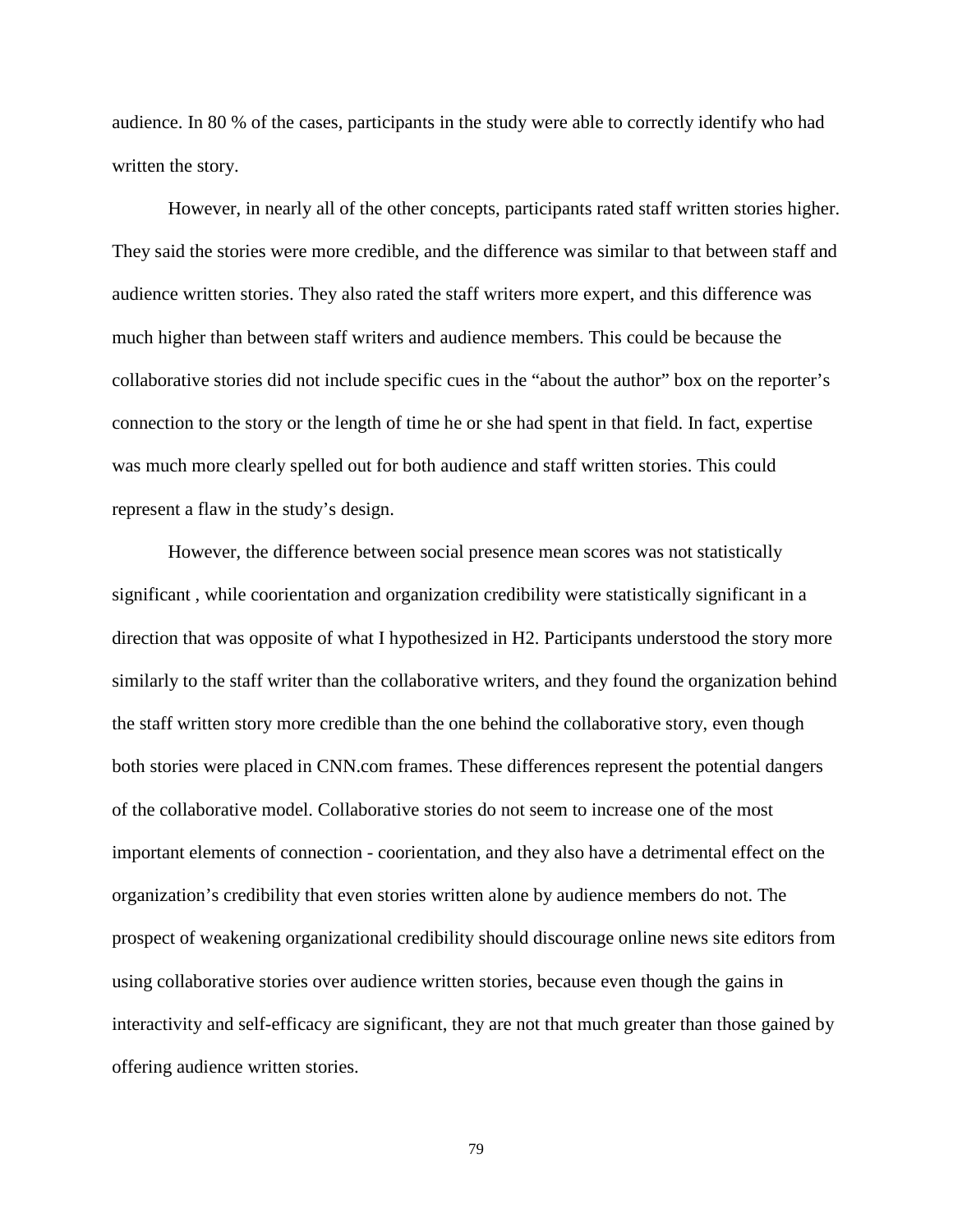### *Audience vs. collaborative*

This distinction becomes even more clear when testing H3: *Measurements of social presence, coorientation, expertise, credibility, interactivity, and perceived self-efficacy will be highly correlated when stories are written by audience members and collaboratively.* Even though it is not explicitly stated in the hypothesis, the literature seems to suggest the correlation between audience written and collaborative stories will be positive, with collaborative stories that exemplify concepts such as coorientation and interactivity scoring higher. However, most of the correlations between the models, as tested through pairwise mean differences, are negative.

Audience written stories have significantly higher mean scores on all 10 concepts. Social presence has the highest differences, but this can be explained, because the audience written stories have one clearly designated author, while the collaborative stories have one unnamed CNN staff writer who is drawing from three or four audience members who are named in the story text. However, the higher scores on coorientation, expertise, interest, story credibility, interactivity, and self efficacy are harder to explain by how the author was introduced. In fact, participants did not identify with collaborative stories at all. The mean differences for interest seem to be the clearest indication. Even though more people were involved and story topics did not change, participants rated audience-written stories more interesting. One possible explanation is that stories like this are relatively new. Many participants might not have ever been exposed to them before. They may not know what to think about them.

However, there is also the possibility that collaborative stories do not synergistically mix the best features of audience and staff written stories. Mixing staff and audience comments might create an inferior product. The differences that support this idea are the organization credibility scores. Of all three authorship types, the collaborative stories scored the lowest on organization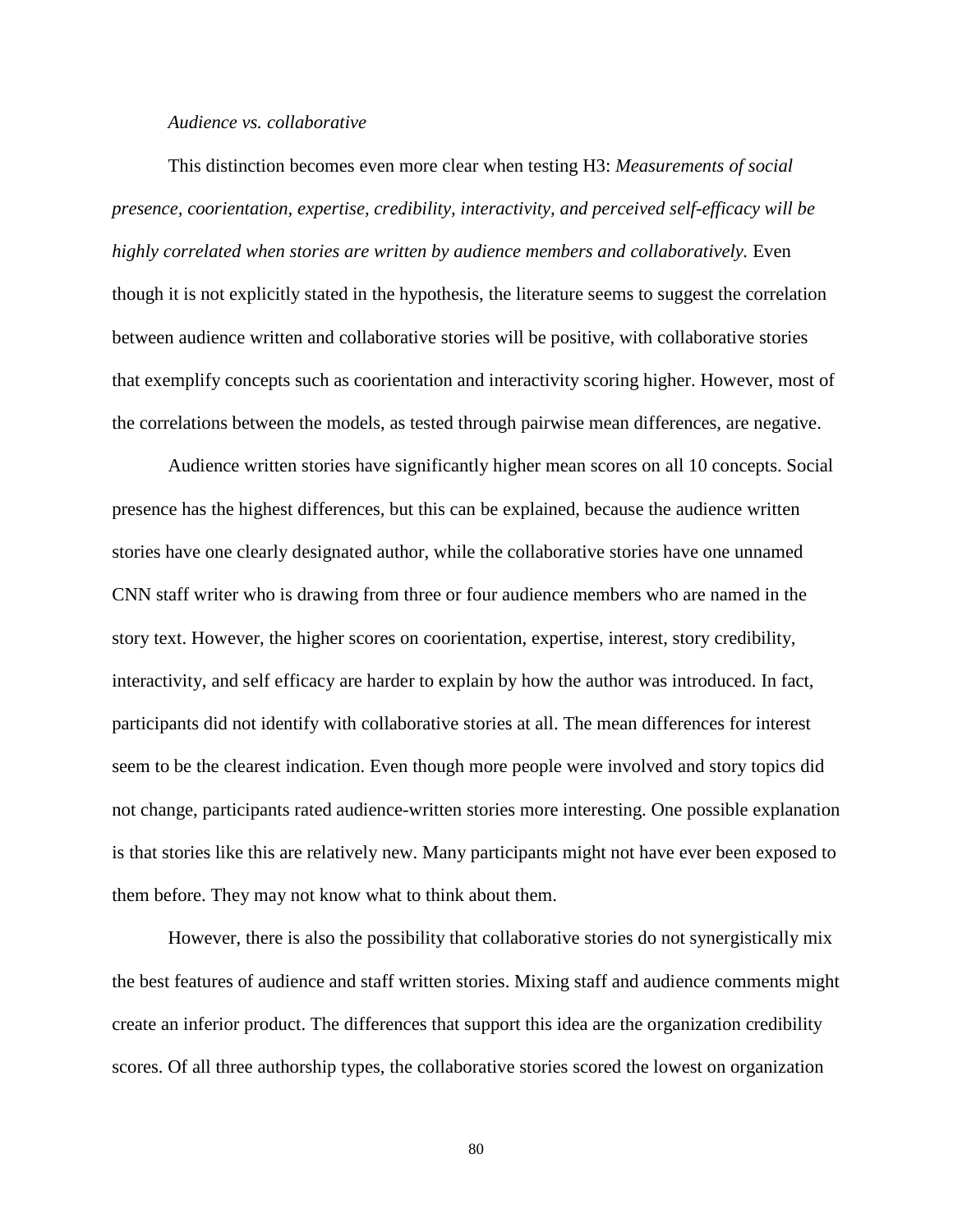credibility and had statistically significant differences with the other two. In other words, adding collaborative stories to a site has the most potential to damage an organization's credibility. It makes little sense to do this, even though it might increase readers' connection to the site, when adding audience written stories has even greater potential to increase connection without the appreciable drop in organization credibility.

# **Increasing self efficacy and the intent to participate**

While the mean difference scores between the authorship types in the experiment offer some insight into the online news environment, the relation between the concepts can tell us more about the effect of adding user-generated content to a site and the power it has in motivating users' behavior. In essence, H4: *Increasing connection to the reporter (through coorientation, social presence and expertise) and the site (through credibility) will have a direct positive effect on perceived self-efficacy,* and H5: *Increasing perceived self-efficacy will have a direct positive effect on respondents' intent to participate,* brought the concepts together. As the mean score differences illustrate, none of the authorship models are perfect. Each has its advantages and disadvantages. By examining the relationship between the concepts, I tried to determine which had more impact in creating a connection and leading to self-efficacy and the intention to contribute. What I tried to do is suggest how news industry professionals should focus their attention. What the experiment found is a complex relationship between interest, interactivity, self-efficacy and the strength of the connection the audience feels toward the reporter and the organization.

# *Self Efficacy*

To begin, creating self-efficacy in audience members is much more a product of the organization's credibility, social presence and coorientation, than it is of story credibility. In the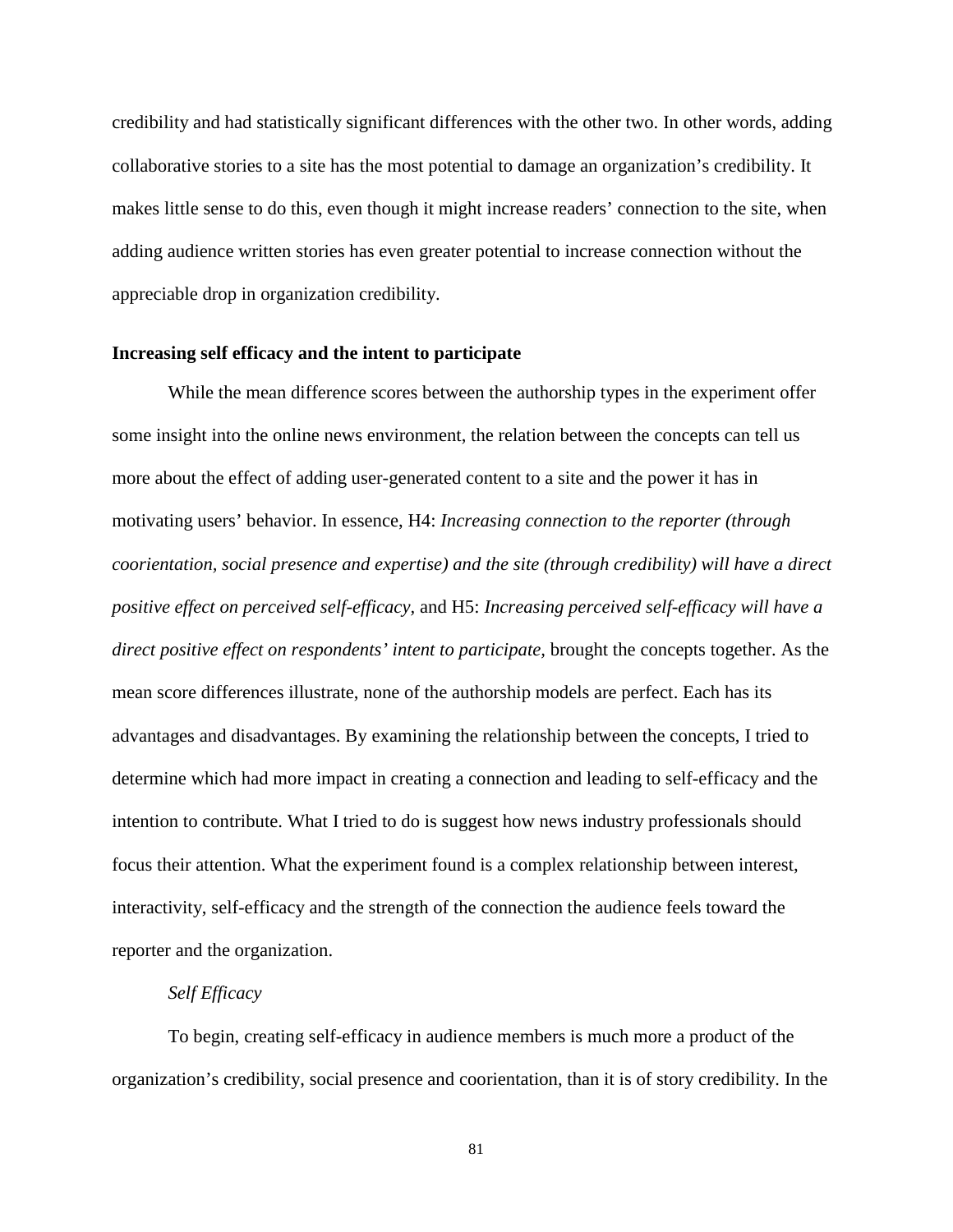first set of models, I used a five-step process to predict perceived self-efficacy, which participants rated through questions about their level of confidence in contributing and the persuasive power of the models they saw, for all three authorship types. The strongest single predictor in an equation that explained 26 % of the variance was social presence, or whether the participants felt like they got to know the reporter. This was also the strongest predictor when I looked at stories written by staff writers and stories written collaboratively, and was the second highest predictor when looking only at audience written stories. For people to feel confident they can contribute, they must notice the author, and they have to relate to him or her in some way. The more this person resembles the author or the author presents a reasonable outcome, the more likely they are to feel they can mimic the behavior.

The strong predictive power of coorientation on all of the experimental models except stories written by staff writers underscores this finding. When the story is written by an audience member or written collaboratively, the participant needed to look at the story in the same way the author did in order to feel like he or she could contribute. This matches Bandura's (1997) explanation of how models predict self-efficacy. That coorientation is not significant on the equation predicting self-efficacy for staff written stories suggests staff writers may not present realistic models. They may be too expert for people to relate to them. In other words, people feel they cannot equal the staff writer, who has experience or maybe even a journalism school degree, so they are reluctant to try. Audience members or even those who work with staff writers do not have the same qualifications and are more persuasive. Expertise is never a statistically significant predictor in any of the equations.

The only other predictor that is statistically significant across all authorship types and in the general model is organization credibility, and this concept represents nearly as strong a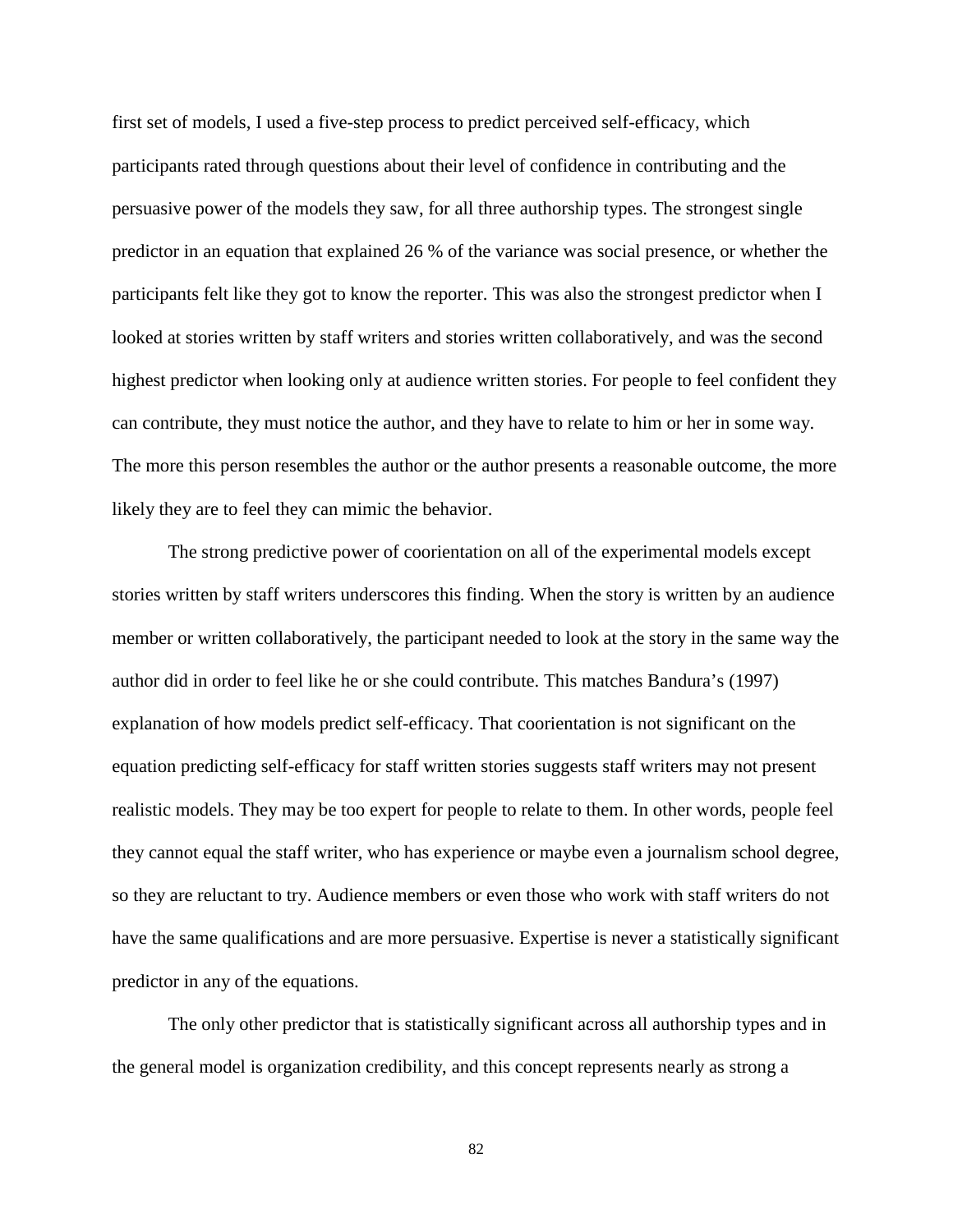predictor as social presence and coorientation. When the audience member is the author, this concept is the strongest predictor, in fact, because organization credibility is what news companies want to preserve and promote online the most, especially as they add comments and stories from their audience members.

In sum, the models suggest that if news organizations want their audience members to feel confident they can participate in an online discussion or contribute their thoughts and feelings on a topic or even their footage of accidents and natural disasters, they must enhance the connection to them. Organizations need to connect in a way that does not undermine their credibility. As H1-3 suggest, they might be able to best achieve this by giving audience members the opportunity to contribute in a prominent place without editing their contributions so much as they remove the connection the audience might have with the reporter. Collaborating directly with audience members has the potential to decrease organizational credibility rankings. Increasing the ways in which reporters connect with audience members also can increase selfefficacy, especially as they help audience members see the topic from the same point of view.

## *From confidence to action*

Increasing self-efficacy through connection and organizational credibility is the first step for news organizations looking to increase online contributions. Actions start with confidence in achieving a successful outcome (Bandura, 1997). But I also set up the experiment to test a reasonable facsimile of how likely participants were to capitalize on the confidence they gained and actually contribute a story. This is a difficult concept to measure in an experiment because I could not offer a realistic opportunity to contribute. In addition, I would have had no way of determining if the contribution was a result of the experimental conditions or of their attitudes. I relied instead upon tested measures (Wise, Hamman, & Thorson, 2007), but those measures did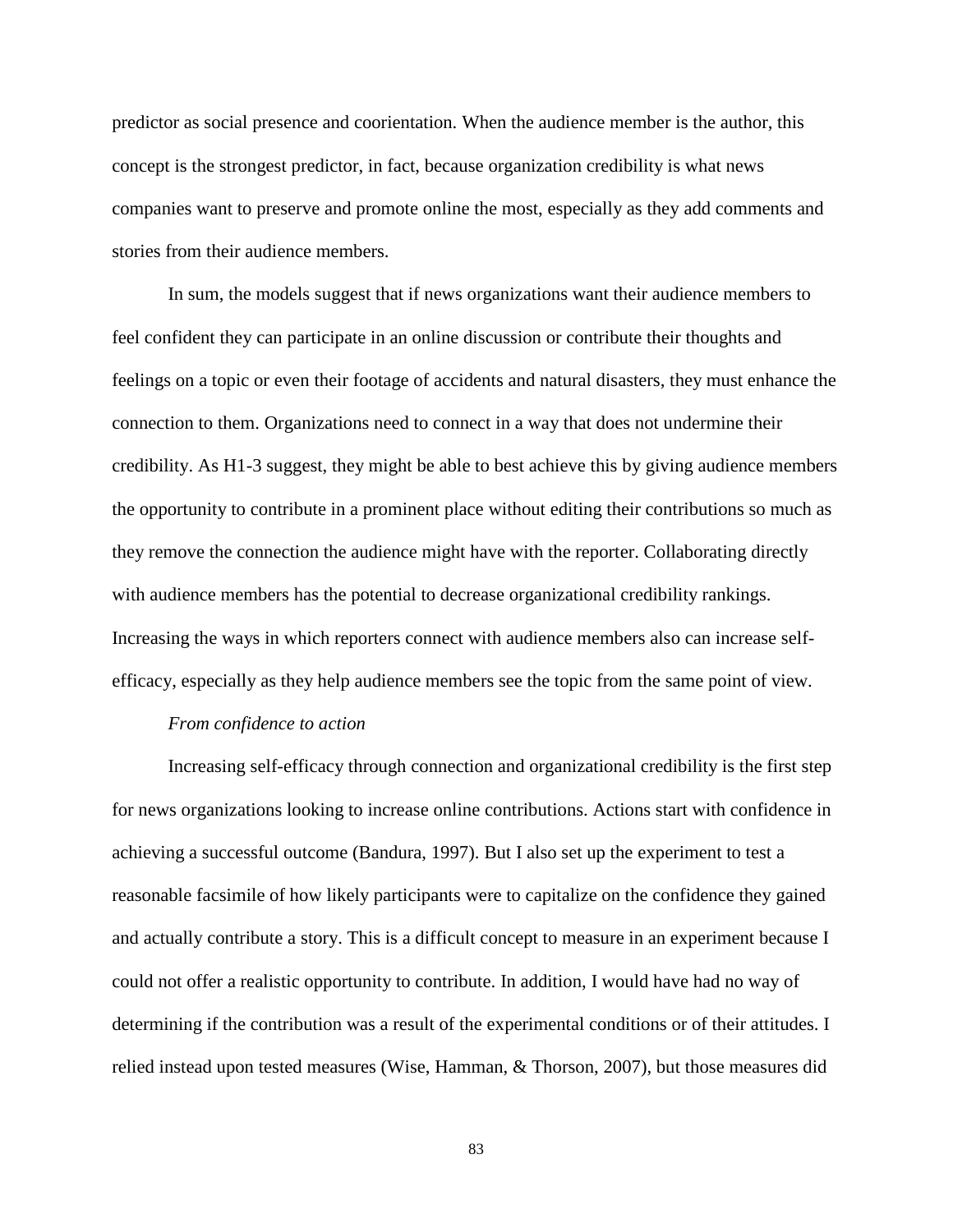not all factor together. I ended up testing two measures of intention to participate, one that dealt mainly with the intention to participate with the reporter and one that related to likelihood to voice opinions and contribute a story. The second factor, intent to contribute a story, was based on two questions that had a statistically significant correlation of  $R = 0.338$ . I created two hierarchical logistic regression equations to see what would predict both of the factors. Even though the hypothesis focuses on the predictive power of self efficacy, I included all of the concepts I had in the models to predict self-efficacy to weight their relative importance. I also added other measures the literature suggested including perceived interactivity, which I measured with questions about how fully the site used the power of the 'Net, how much the site let participants get to know the reporter and how confident the participant was the reporter would respond if he or she commented, and interest.

Self-efficacy was a statistically significant predictor in six of the eight models, offering strong support for **H5**. The two models in which it was not a predictor used the second weaker intent to participate factor as the dependent variable. In fact, in predicting that factor for stories written by audience members, interest was the only statistically significant predictor. This makes sense because interest could go a long way to determining if participants would contribute. The more interested they were in the topic, the more they would probably know about it and the more they would have to write about.

Interest was also a predictor in all of the models and was especially strong in those predicting the second factor, which I called intent to contribute. Originally, I had intended to try to factor out the influence of interest as a covariate, but I did not factor it out because it has explanatory power. It is hard to contribute to a discussion you have no interest in. However, in the regressions predicting the intent to interact with the reporter, it was not always the strongest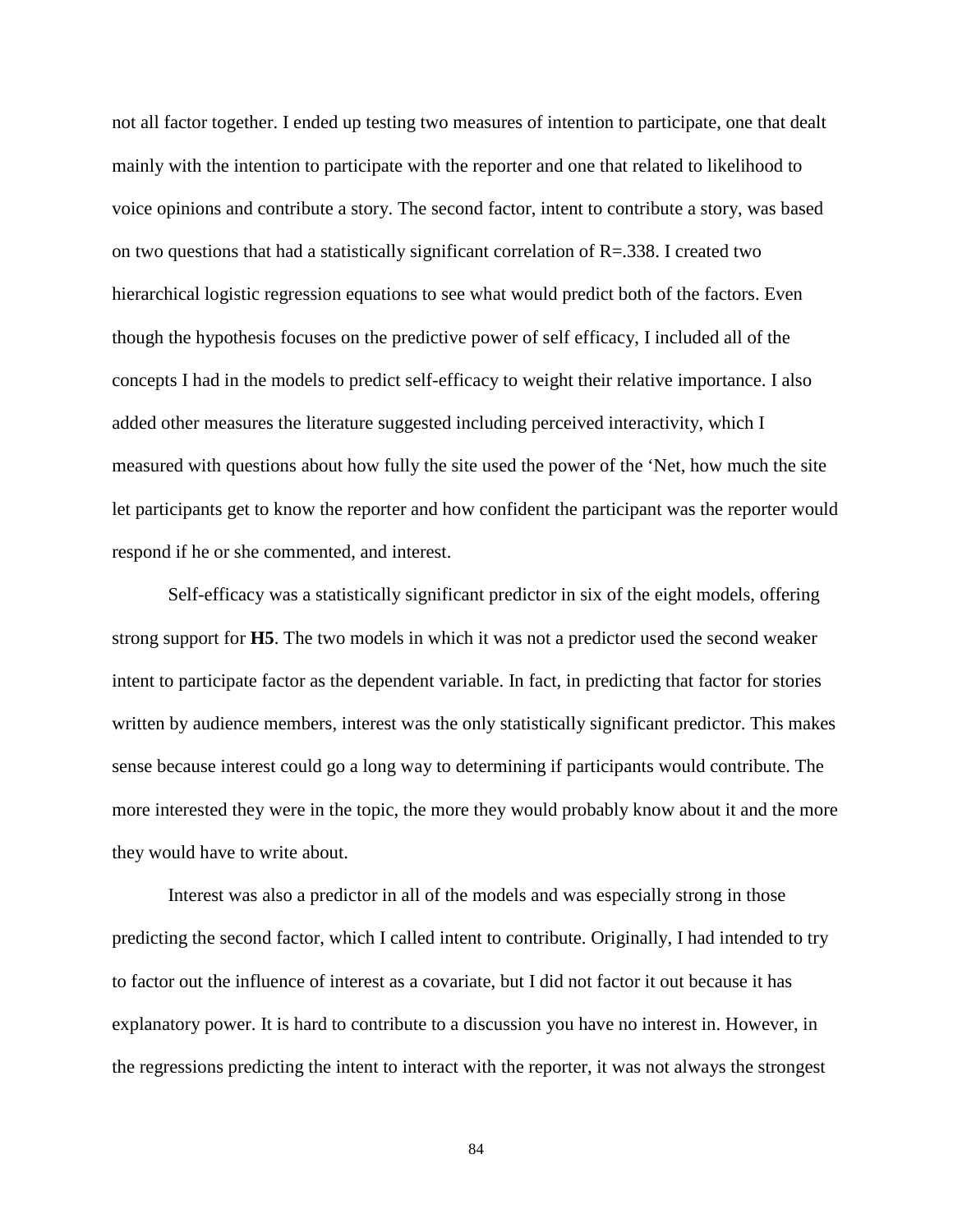predictor. In many cases, self-efficacy, which was added to the equation last, mediated some of its influence.

For example, when the story was audience written, interest was the strongest predictor in an equation accounting for 57 % of the variance. However, its beta score and the score for interactivity were much higher before adding self efficacy, and self-efficacy added another 2 % to the variance predicted. In addition, interest and interactivity mediated some of the influence of coorientation, but that variable accounted for about 30 % of the variance by itself as shown in step 4 of the model.

A similar thing happens in the model predicting intent to interact with the reporter when the stories are written by staff writers. Self-efficacy, added last, adds 3 % to the variance explained and mediates the impact of interest and interactivity, even though both remain statistically significant predictors. Self-efficacy actually reduces the interactivity score by almost half. However, coorientation, rather than social presence is the connection concept that remains in the end of the model after predicting about 30 % of the variance by itself.

Social presence is also one of the main predictors when the staff writer collaborates with the audience, and interactivity, one of the main predictors in the other equations is not statistically significant in the final model. Interest once again has the largest beta score, but selfefficacy, again mediates its influence. Social presence accounts for 35 % of the variance by itself and is a statistically significant predictor in a final equation that accounts for 54 % of the variance.

While this is not a true measure of the intention to participate, the regression equations predicting the intention to participate with the reporter underscore some of this studies earlier findings and offer some suggestions to media professionals as they approach their audiences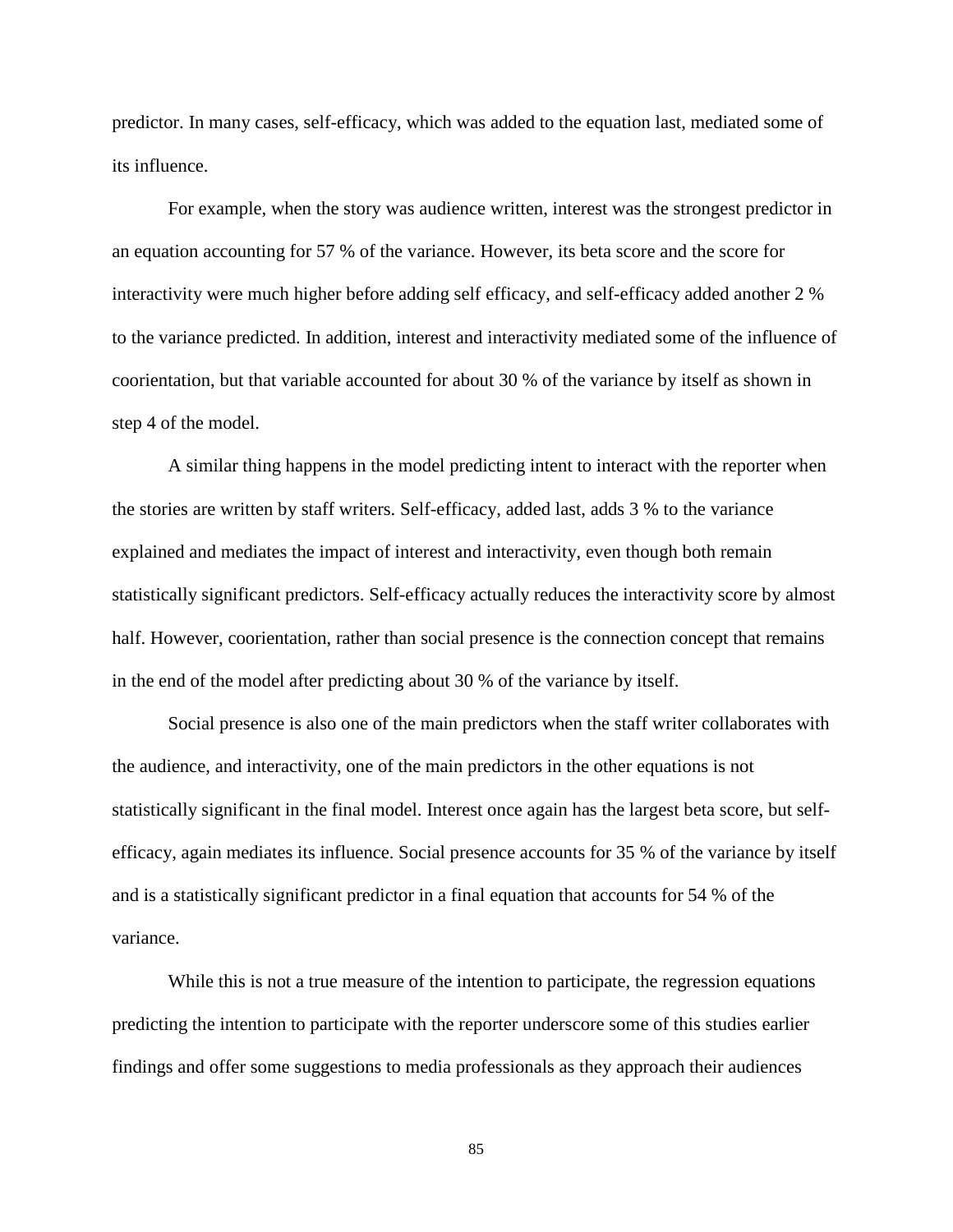online for contributions. If they really want their audiences to join the discussion, they need to seek their input, first of all, on stories they are in interested in. This is not something they can control. What they can control are factors that lead to self-efficacy. Namely, they can control how they present audience contributions on their sites, and the models suggest this can have a dramatic effect on whether people contribute. This effect is nearly equal to how interested people are in the topic. First, if news organizations decide not to feature audience written stories prominently on their site, they need to make sure their reporters are easily identifiable and provide some cues to help the audience get to know them. They must make sure the site is interactive, which in this experiment meant ways to contribute exist and the reporters listen and respond to comments.

If they feature stories written by audience members, they need to maximize the level of coorientation between author and audience member. In other words, they have to let the audience know this is a person like them, not someone CNN recruited because he or she is an expert. They also have to make sure the audience can talk back to and get to know this author, even though he or she is not a staff member. For those who decide to collaborate, making sure the audience can connect and get to know the author, both the staff writer and the people quoted, is vital. This might mean offering more social networking possibilities or improving the ways in which authors are identified.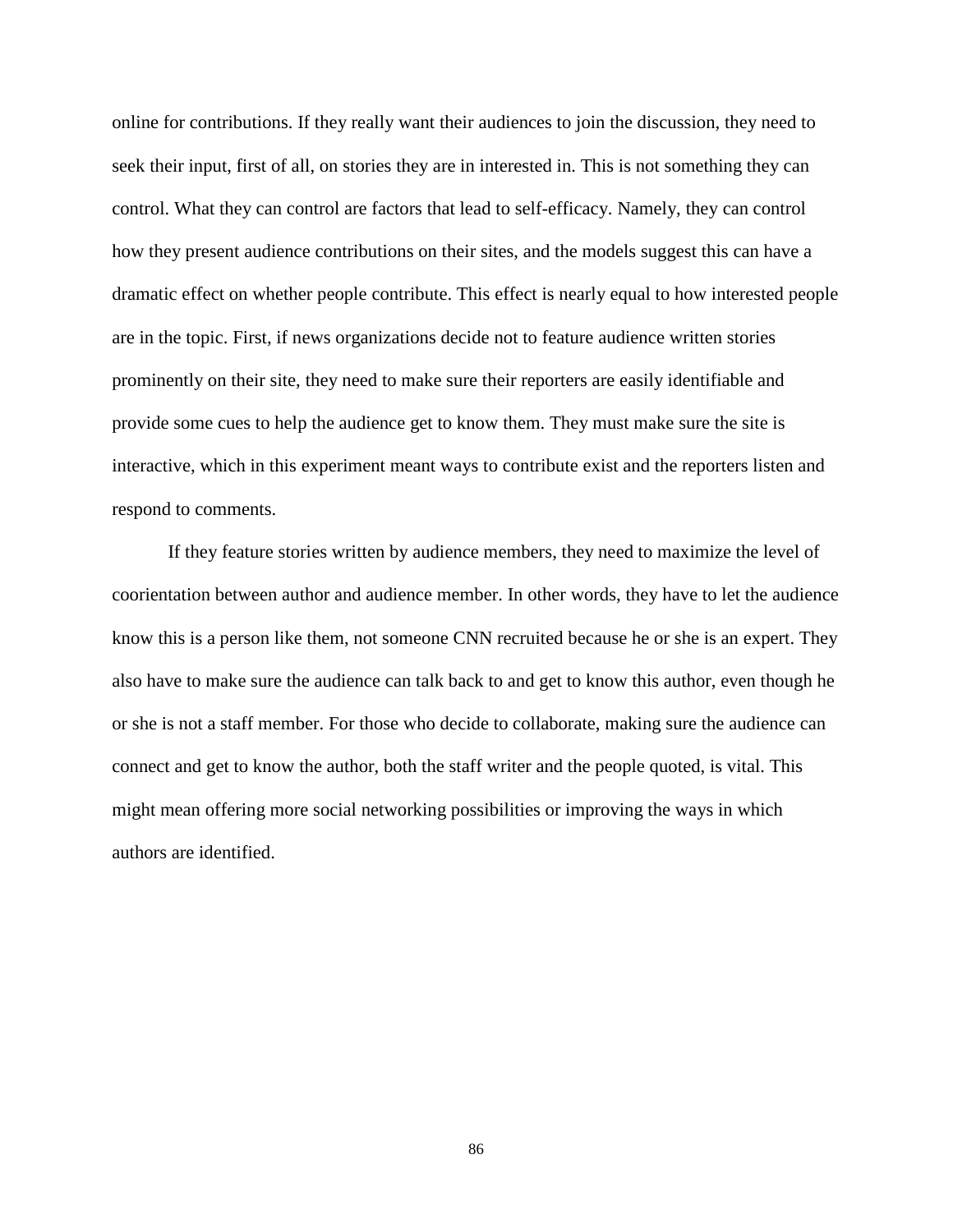# **CHAPTER 9: CONCLUSION**

By examining the literature surrounding credibility, connection, and self-efficacy, this dissertation proposed a theoretical model (see Figure 1) that suggested ways in which a person would move from making a simple choice on which media to use to becoming an active contributor in that process. The model theorized the credibilty a person placed with the author and the news organization was contingent on the levels of expertise, coorientation and social presence. Connection with the reporter and organization occurs when interactivity is added to credibility, giving people the opportunity to use their estimation to actually get to know the reporter and organization. Connection then leads to self-efficacy or the belief that if I contribute I will succeed, and self-efficacy comes from two modeled sources, peers and experts. In fact, the literature makes no distinction on which is more effective. Both lead to action, which in the model is the intent to participate.

In the end, however, the model is more complex. I present the theoretical model this study suggests in Figure 2. First, the concepts of social presence, expertise and coorientation are connected. The more you notice reporters, whether they are staff writers or audience members, the more likely you are to coorient with them. Expertise depends on this coorientation but also on who the reporters are. People find staff writers more expert.

However, expertise does not determine credibility alone. It might enhance a reporters' credibility but does little for the organization's credibility. To simply things, the new model does not differentiate out reporter and organization credibility because the study suggests expertise may predict reporter credibility but social presences and coorientation have a stronger influence on organizational credibility. The new definition of credibility has to include all dimensions. Online, it is no longer enough to trust a reporter or an organization. People have to notice and think like them.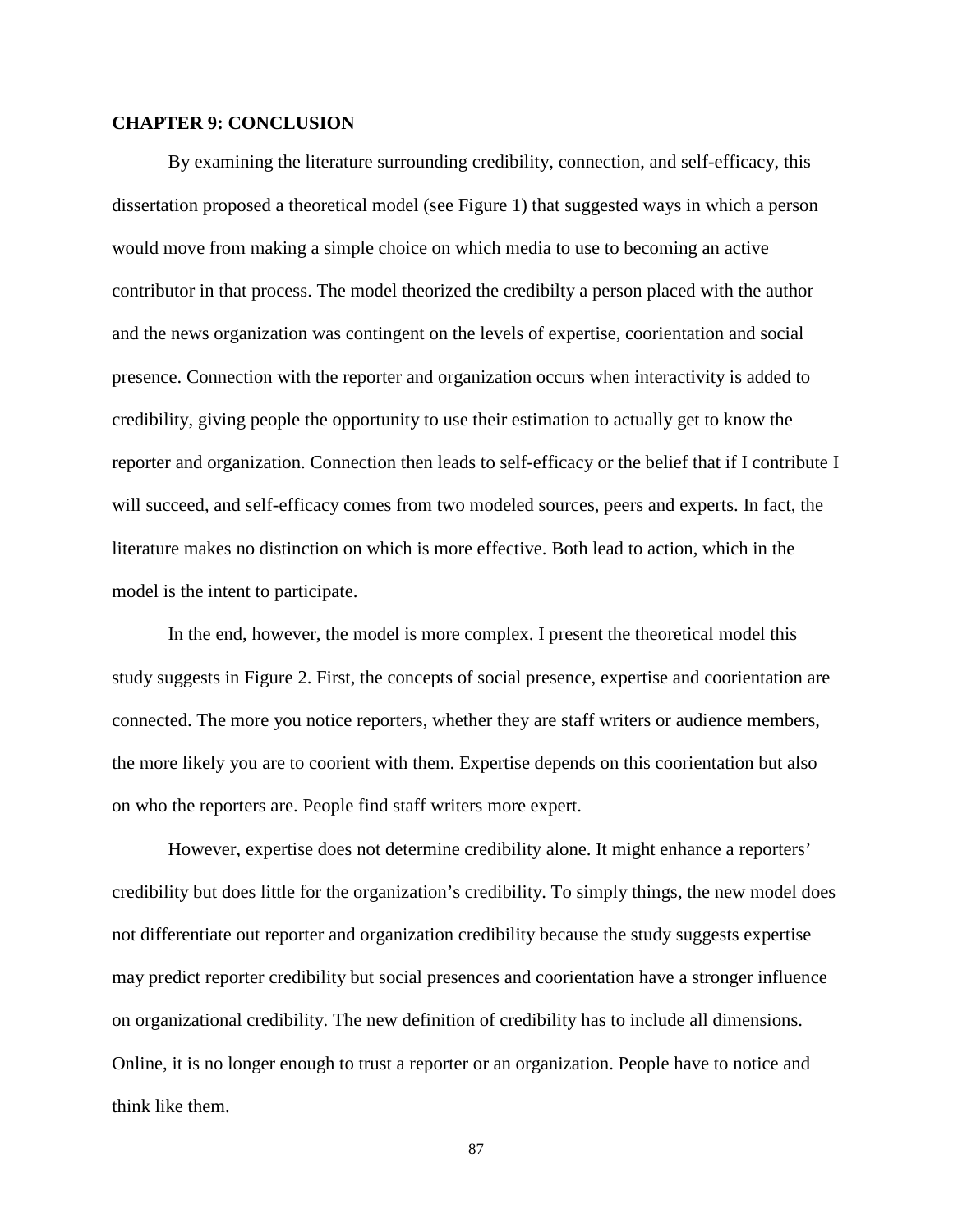That also explains why connection in the revised model occurs after self-efficacy. Connection cannot simply be a component of feelings toward a reporter and the interactive opportunities a site offers. It also revolves around the confidence people feel they have in being able to participate with them, and in this, the author matters. If the author is too expert, such as a staff writer, self-efficacy can decrease because people do not feel participation is attainable. If the person is like them, self-efficacy can increase.

The revised model also accounts for interest, which this study suggests is one of the key predictors in determining a person's intent to participate. Interest, however, does not predict selfefficacy because this study shows news organizations can increase self-efficacy regardless of interest. Even though a person may be interested in the topic, that alone does not predict intent to participate. They also need to feel they can reasonably achieve their goals.

What the revised model means for the industry is engaging audiences online begins with recognizing the social nature of the Internet. Reporters and their editors have to know that writing stories is no longer enough, especially if they hope their audience members will respond. First of all, news professionals should consider engaging their audiences in a conversation about the news, whether it leads to contributions or not, because this is what the Internet is all about. The World Wide Web makes possible not just interactive features such as information graphics and games, but it also enhances the relationship reporters can build with their audiences. To make the transition to the online world as seamless as possible, it is vital that their Web sites reflect the exciting possibilities of the medium, not just in what people can do, but in how they can connect.

Forging the connection may go a long way toward helping the media reestablish their credibility, at least online. The connection concepts tested in this study, such as coorientation and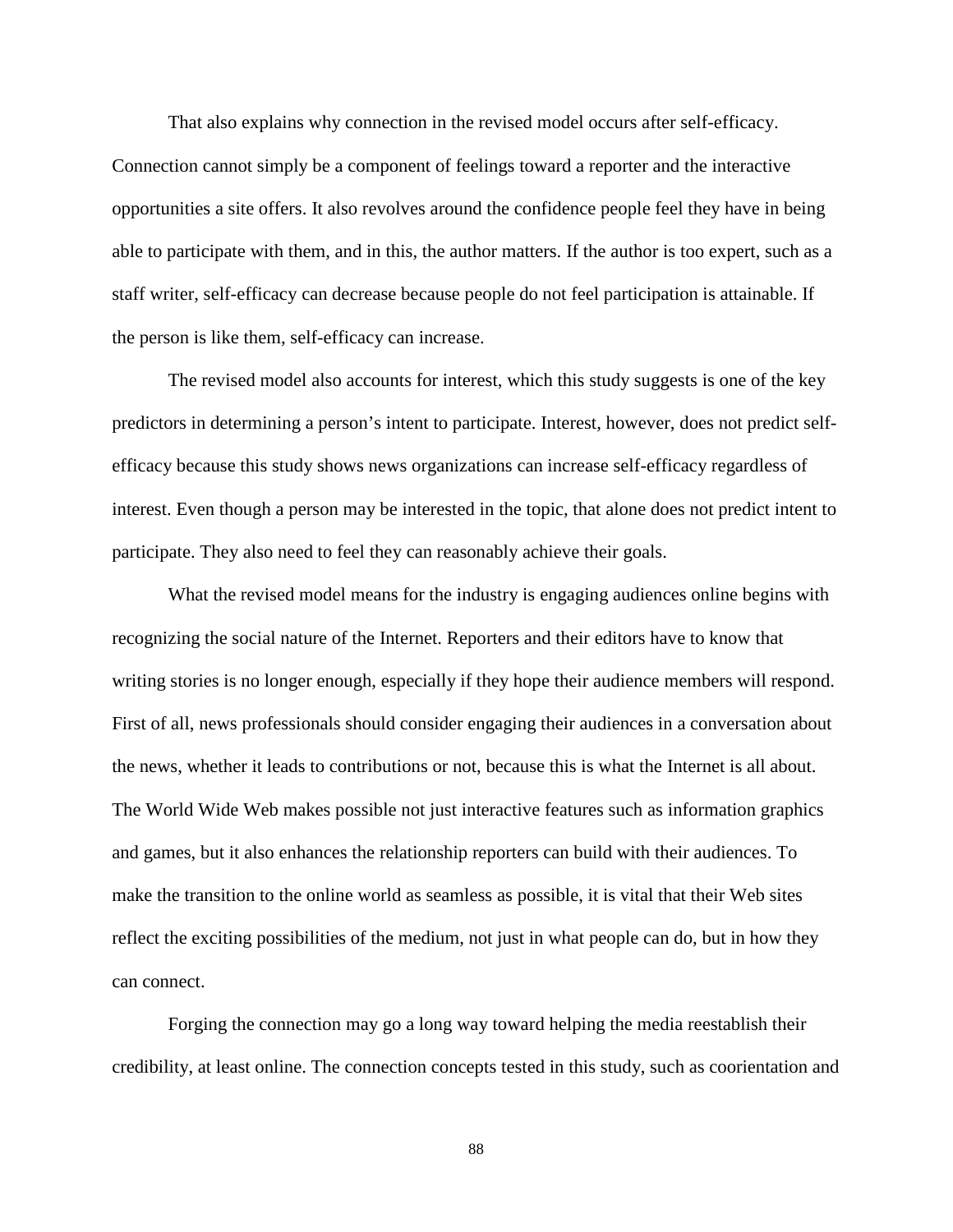social presence, are relatively easy to achieve online. It just means that reporters need to let readers get to know them and their points of views better. Staff blogs, for example, could be one way that reporters let their guard down, but they have been reluctant because many see it as underlying their credibility. However, this study suggests that while people will always find straight news, inverted pyramid, objective stories the most credible, they also assign high credibility to organizations that reach out to the audience. Story credibility was not one of the predictors of self-efficacy or the intent to participate with a reporter. Connection concepts such as social presence and coorientation are much more important.

For audience members to take the next step that many news organizations are asking them to, which is contribute their own stories, connection can be just as important as the person's interest in the story. What this study also suggests is that the industry needs to make that connection clear by telling the audience how their story will be used and then giving people the freedom to write what they want. The collaborative story process online seemed like it might have been a fitting middle ground between connection and credibility, but participants in this study did not respond to it. In fact, they consistently gave it lower scores than the other authorship types. One reason is they might not be used to seeing this. Few sites operate under the collaborative exercise CNN used on election day. Before other organizations implement it, they may want to consider its impact. While collaborating with their audience may lead to better coverage, this study suggests it does not enhance the organization's reputation with its audience. In fact, it might detract from the two concepts it is designed to promote, connection and credibility. Participants in this study felt less connected to collaborative stories and found them less credible. Most importantly, they also found the organization behind them less credible as well.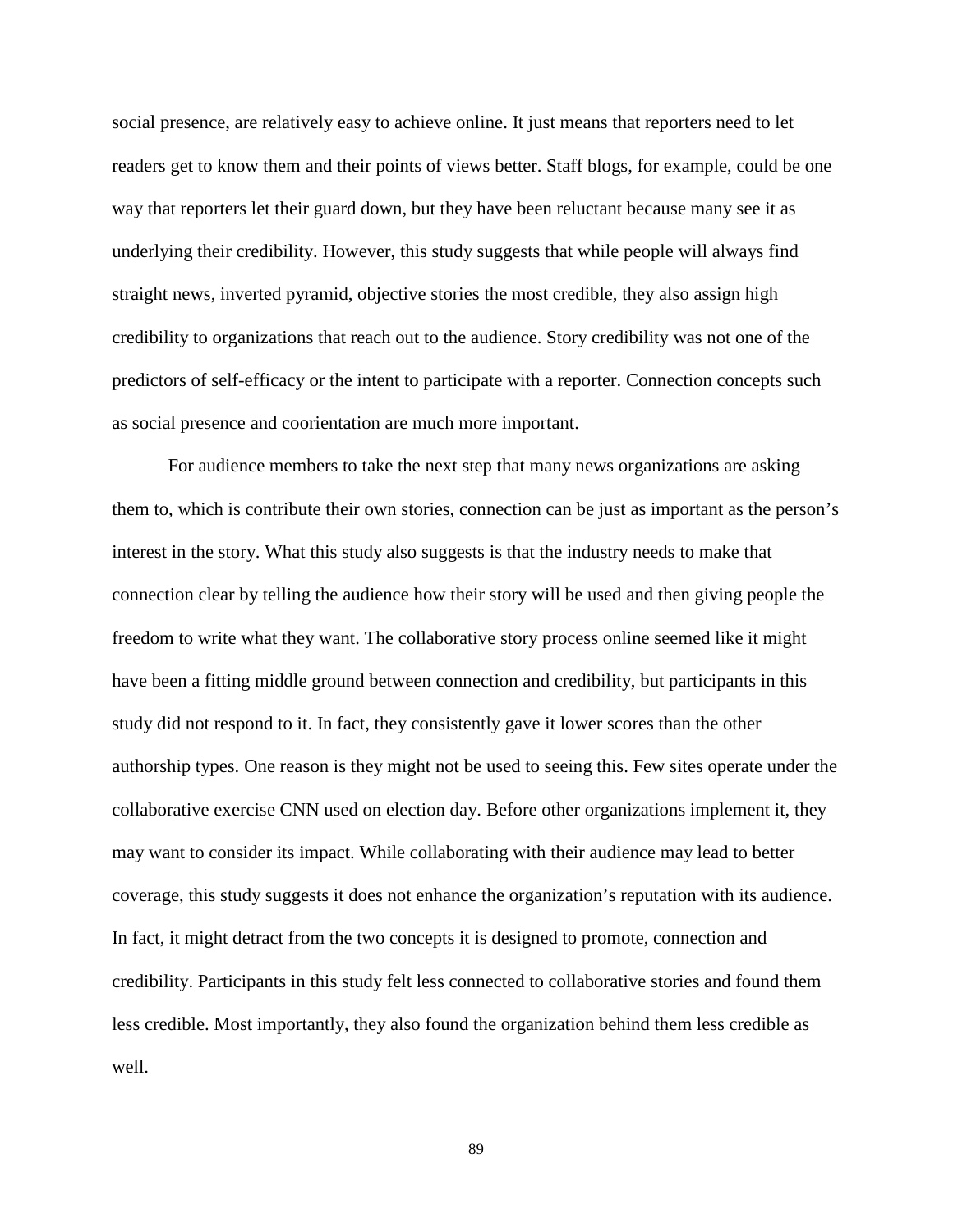The explanation for these findings may lie in the way the organization portrayed in this study sought and used contributions. The collaborative stories lumped submitted stories, comments, and blog entries together rather randomly. What this effectively did is relieve those who submitted of any control they might have felt over their submissions. From a self-efficacy standpoint, this undermined their confidence because it made it seem their contributions did not matter. They were at the mercy of an editor they hardly knew. Other motivational theories, such as self determination theory (Deci & Ryan, 2004) would explain that the sense of control is just as important as the confidence in being able to succeed. Collaborating with the media might then mean learning from the professionals behind the organization what topics are important and what kind of writing is expected. It could even include some help from working journalists because this would enhance the connection people felt. However, it does not mean giving away the byline. People want to be recognized for their work.

# **Limitations**

It is difficult to determine from this single study exactly what kind of collaboration audiences are looking for in the news. This study purposely focused on a single facet of the news story – the story's author – in an effort to create strong internal validity within the experimental design. By the same token, internal validity in this experiment also does not necessarily translate to external validity or the ability to generalize from these findings. This study strongly predicted and compared the experimental participants against each other and themselves, but it is impossible to know if this group accurately represents society as a whole.

Randomly assigning the participants to one of six experimental conditions was supposed to ensure that personal characteristics and experiences did not predict the changes in the variables. However, this study did find some statistically significance in comparing the different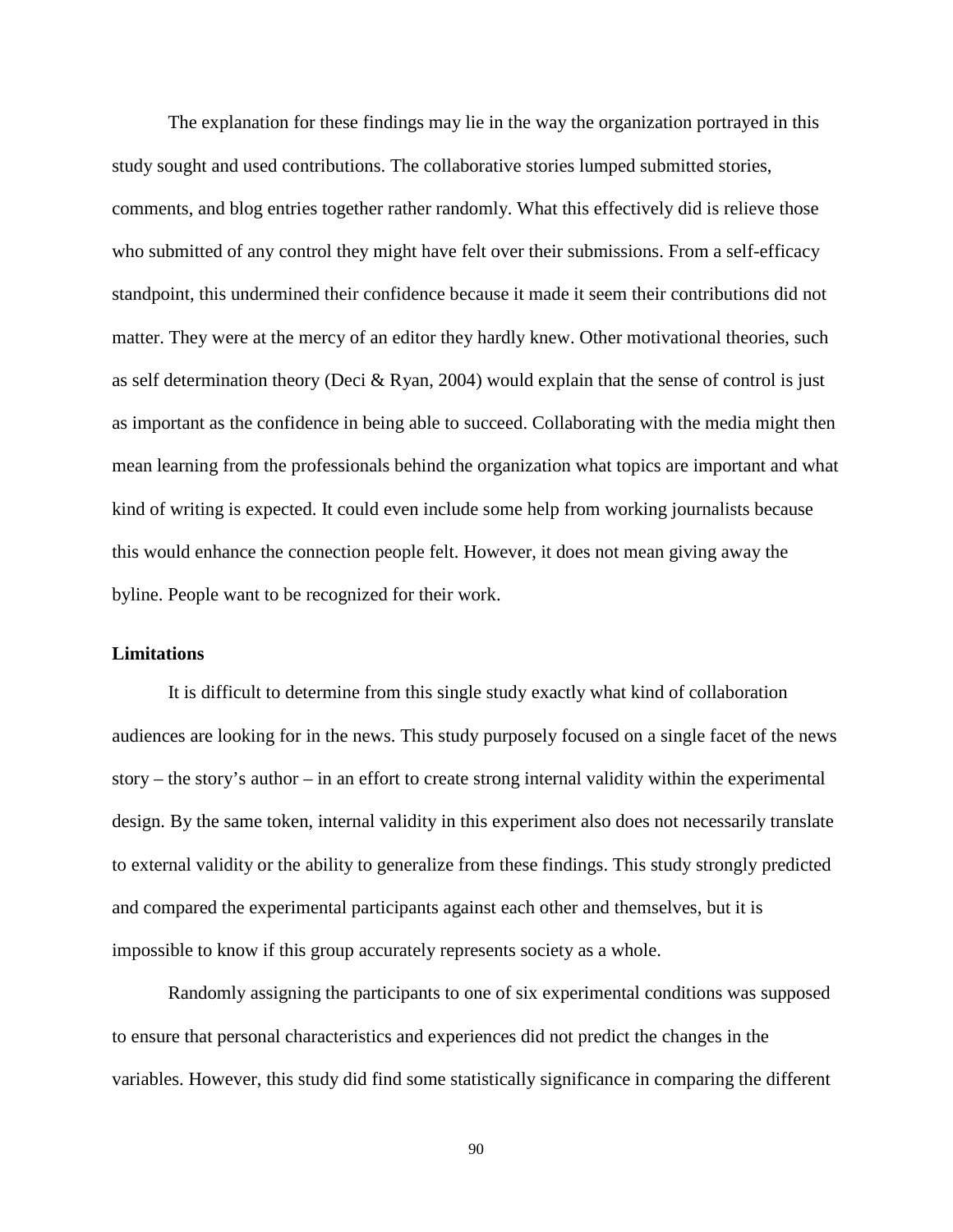experimental conditions, especially when considering the concepts expertise, coorientation, and the intent to participate with the reporter. It also found slight differences if the reporter was male or female on the concepts of interest, intent to contribute a story, and interactivity. In trying to account for as many intervening variables as possible, this experiment might have tried to do too much. The different experimental conditions also accounted for the differences in story topics, but there might have been statistically significant differences there as well if I had tested them. The influence of interest added another variable that limited the explanatory power of the concepts proposed.

It might have been better to isolate and focus on one variable for this study instead of accounting for so many. For example, the study might have benefitted from merely studying selfefficacy alone and not in conjunction with concepts that predicted it, such as coorientation and social presence. It might also have been better if I would have limited participation to one story instead of six. Based on the number of people who did not complete the entire study (nearly 50) it seems like fatigue was a factor. A between subjects design in which participants read just one story with one type of author and then I compared the responses against the others might have been a simpler design. I would have needed a much larger sample size, however, to attain statistical significance.

The study design also suggested other variables that need further study, such as story topic. Some of the preliminary tests I performed suggested participants had a different relationship with health studies than government or crime stories. They seemed more likely trust an audience written story on that topic than a staff written one. This could have something to do with the nature of health advice, much of which comes from friends and relatives. It could also suggest that people turn to professional journalists more for information on topics they do not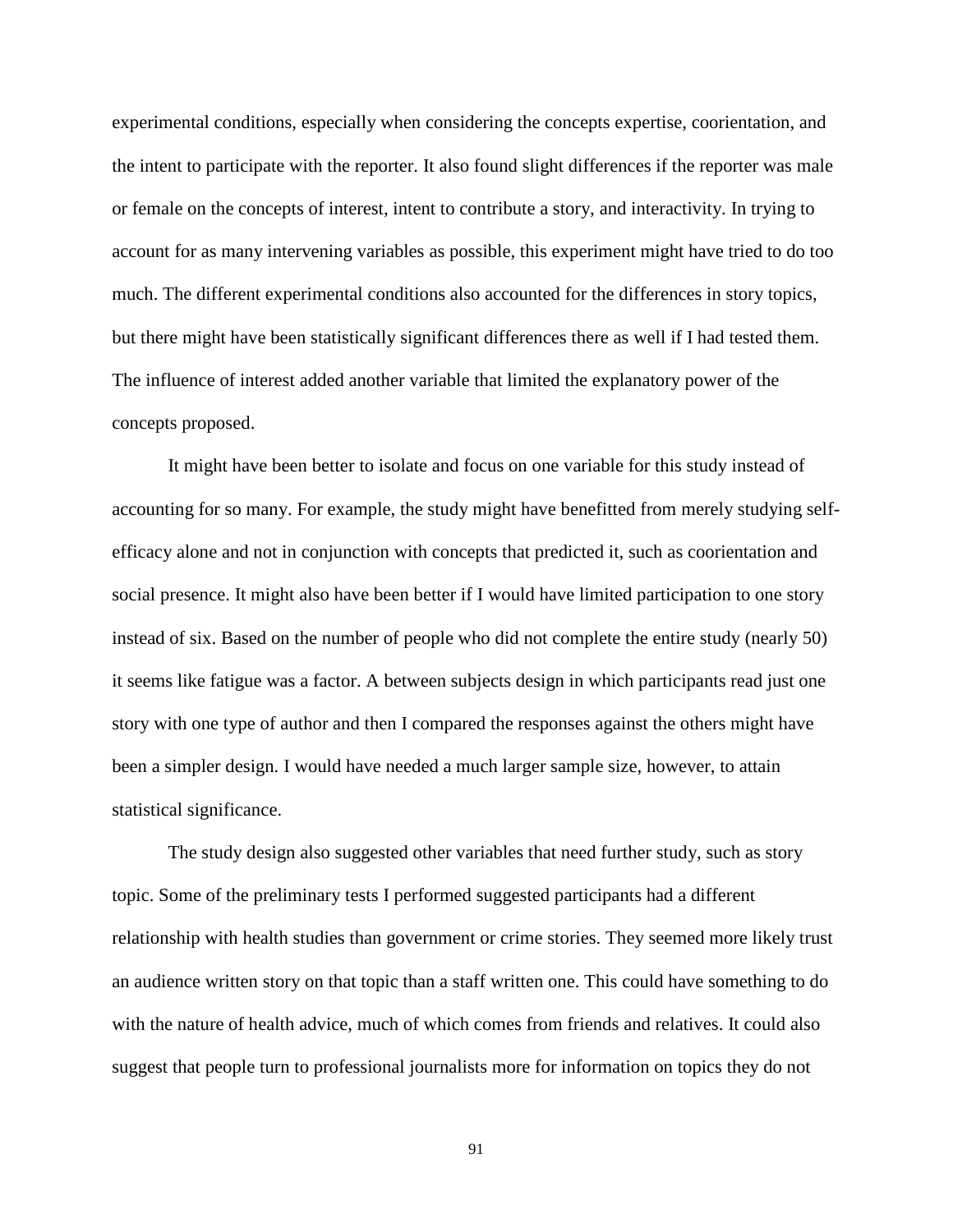understand or have access to, such as national and world government. There were not adequate data, however, to make those conclusions here.

The relationships between gender and the concepts were also not adequately defined and tested here. The statistically significant differences between male and female reporters found in this study are not discussed in the literature cited here. I also did not test whether it mattered if the participant was male or female. This could make a big difference because it makes sense that women might find stories written by other women more interesting. This, however, is something to undertake and define better in future research.

# **Future Research**

Other avenues of future research I could pursue based on the findings of this study include determining what predicts expertise. The way I set up the stories included a tag line describing the experience the staff and audience writers had with the topic. I included no such information with the collaborative stories. This could explain why this concept scored much lower on those stories. In addition, expertise has predictive power in the credibility concepts, and the mere lack of mention of qualifications could have influenced those findings. The question to ask for future research is what kind of experience means more in determining expertise. Is it more valuable to have covered Hollywood for 10 years for CNN or to have worked as a gaffer on film productions for the same amount of time? A study trying to answer this question could shed additional light on how participants react to audience and staff writers. It could also enhance our understanding of the relationship between expertise and credibility.

Another question is how to define connection. This study hypothesized based on the literature that it would revolve around how much participants noticed and got to know the reporter, but the definitions of interactivity that include whether an ongoing conversation occurs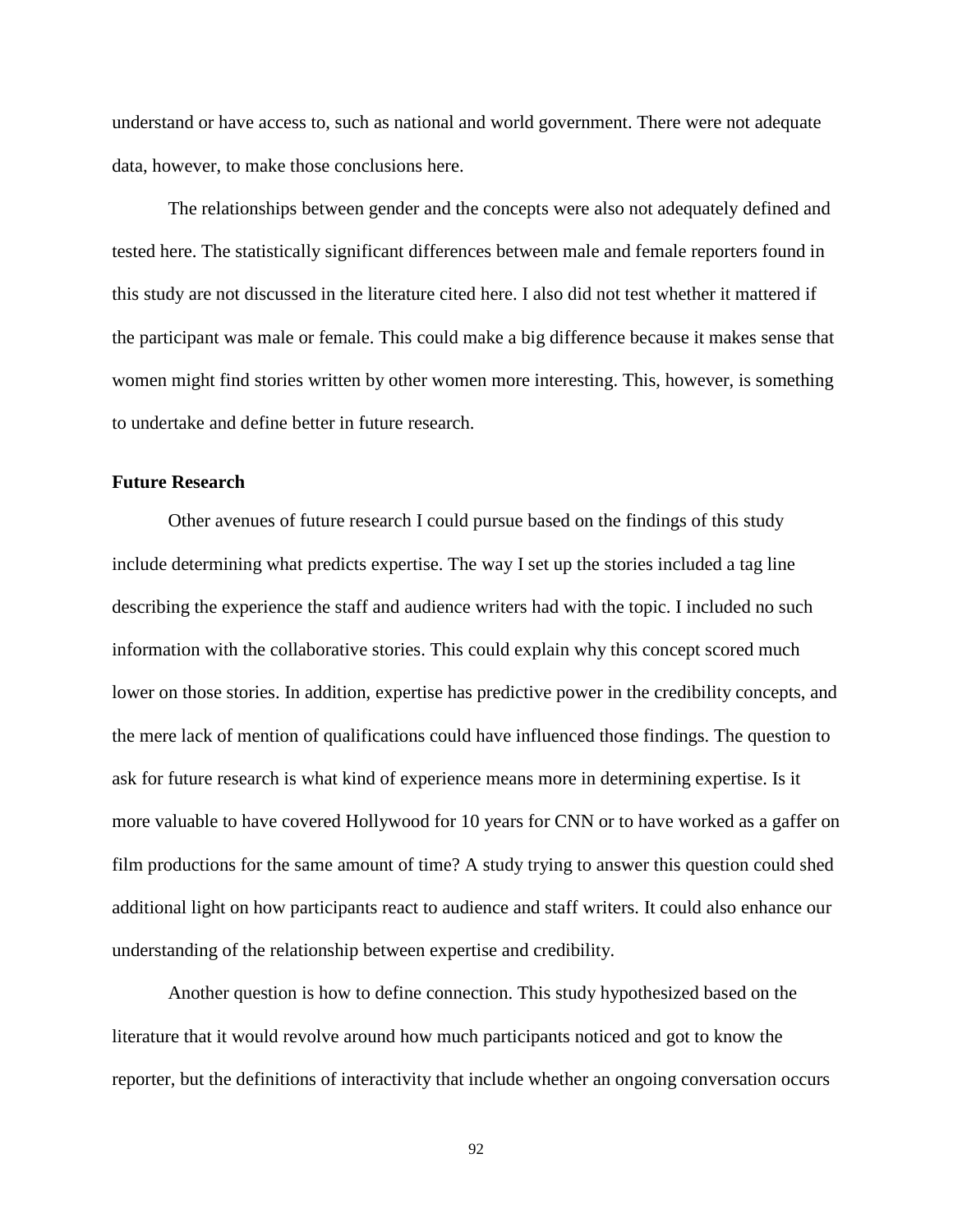go much farther. It would be interesting to replace the collaborative authorship model with a conversational model. For example, this model would show an initial story followed by user comments that add information and opinion. It could also test what it means for the reporter to enter the conversation by responding to some of the comments or indicating he will use them in future stories. This kind of interaction could preserve the control missing in the collaborative model created here and potentially enhance self-efficacy and the intent to contribute more than the audience written model.

This study tested only how the author of the story affected self-efficacy and the intent to participate. Social cognitive theory also discusses the importance persuasion has to enhance self efficacy and encourage action. The stories in this experiment included some language that expressed confidence in participants' ability to contribute. A future study could focus exclusively on which terms are the most persuasive. For example, does offering to train audience members before they submit enhance or inhibit self efficacy? In the same vein, the way in which a story is displayed could also have persuasive power. Does giving audience submissions equal footing with staff written pieces enhance credibility, for example? Finally, the concept of control in increasing self-efficacy and the intent to participate deserves further study. Does CNN help or hurt its cause by directing audience members toward which stories they can contribute? Asking for comments on Michael Jackson's death might lead to more stories online, but it might also affect how people consider their relationship with the organization.

## **Summary**

In examining the relationship between connection, credibility and self efficacy, this study provides some answers to the basic question of what effects offering user-generated news have on how people think about the site and whether they are likely to contribute. Adding stories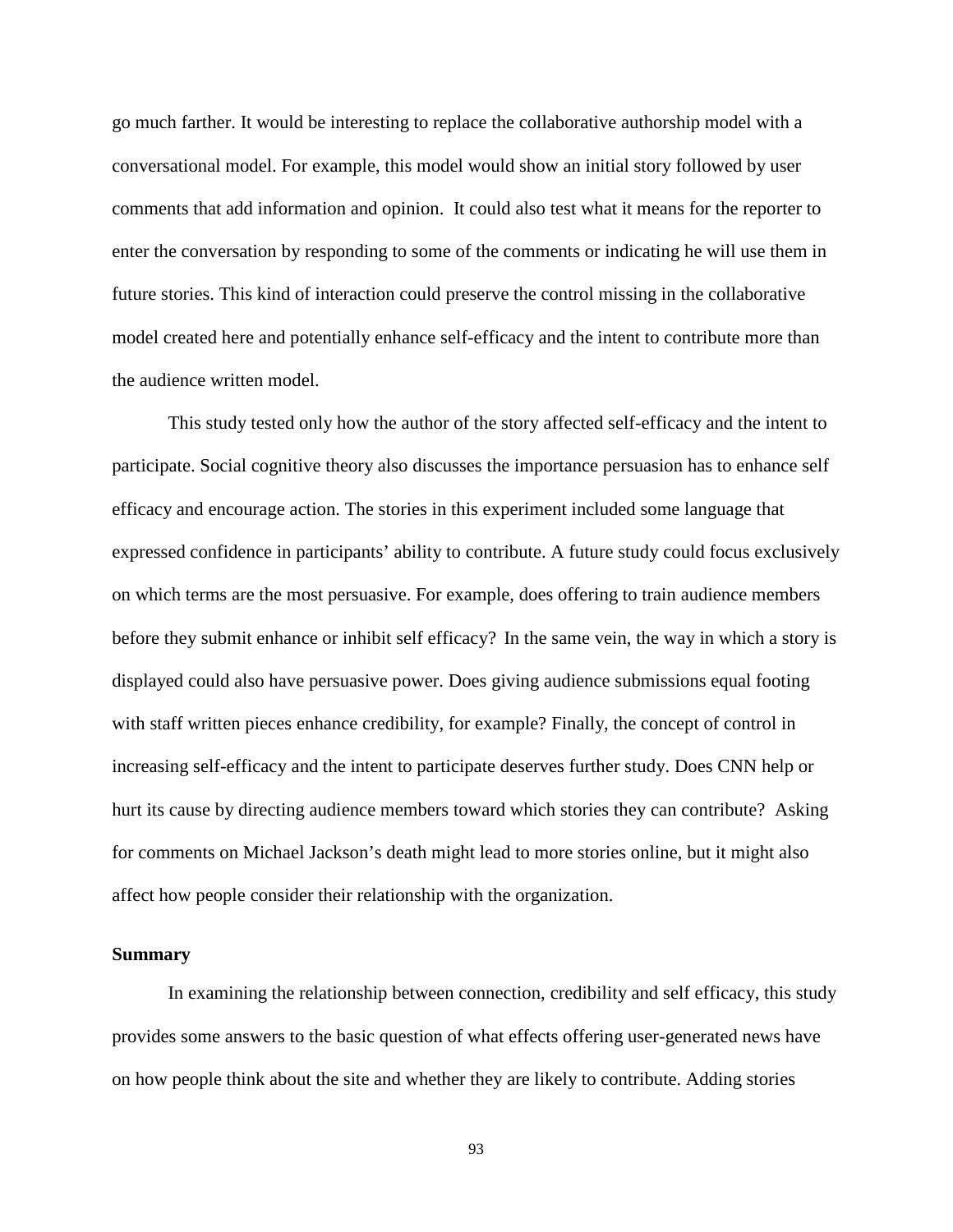written by audience members has the potential to enhance the connection between audience and organization without undermining how credible the audience thinks the organization is. But it only begins to explore the user-generated content dilemma in a time when news organizations are turning to the Web and their audiences more than ever. It is my hope that this dissertation leads researchers and media professionals alike to examine a few basic premises of their sites before asking their audiences to contribute. They should ask first how they will use the contributions and how much editorial oversight they will give them. They need to also wonder how they will identify the authors and whether they will give them free reign to write about whatever they want or direct them to specific topics. Finally, they must seriously explain their reasons before collaborating with audience members on stories because this study suggests collaboration has the potential to undermine connection and organization credibility.

Even as I write that, I hate to think that I am discouraging collaboration. To stay relevant in the technological age, reporters and editors need to step off their ivory towers to find out what their audiences really want. But it seems they cannot leave behind their journalistic mandate. They still need to guide the discussion, but they need to do it without stifling the users to which they connect. I believe this is possible, and this dissertation offers a start to learning how.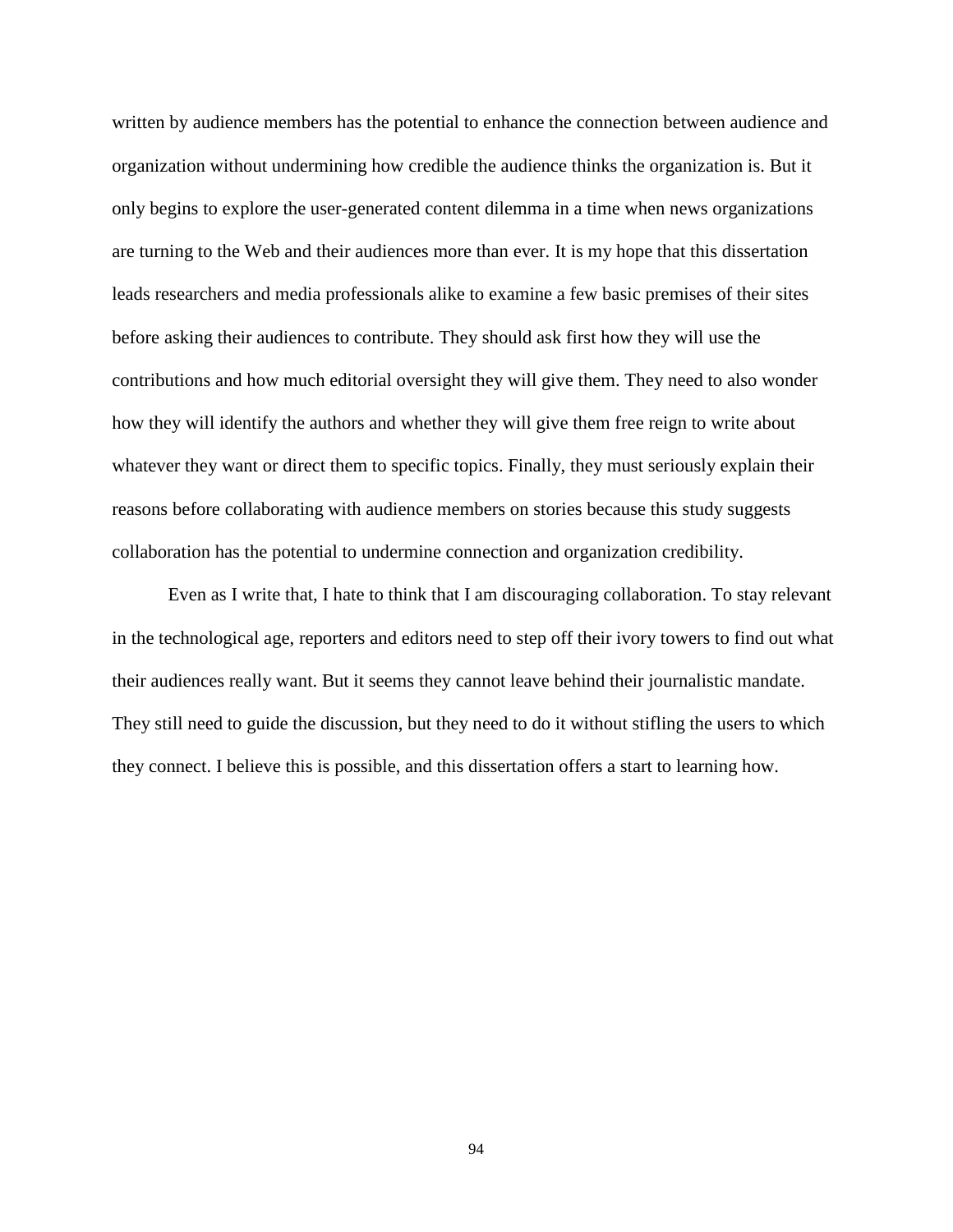## **Chapter 10: Figures**

Figure 1 Theoretical path model synthesized from the literature depicting the relationship between credibility, interactivity, connection and self-efficacy on the intent to participate.



Figure 2 Theoretical path model suggested by this study depicting the relationship between credibility, interactivity, connection and self-efficacy on the intent to participate.

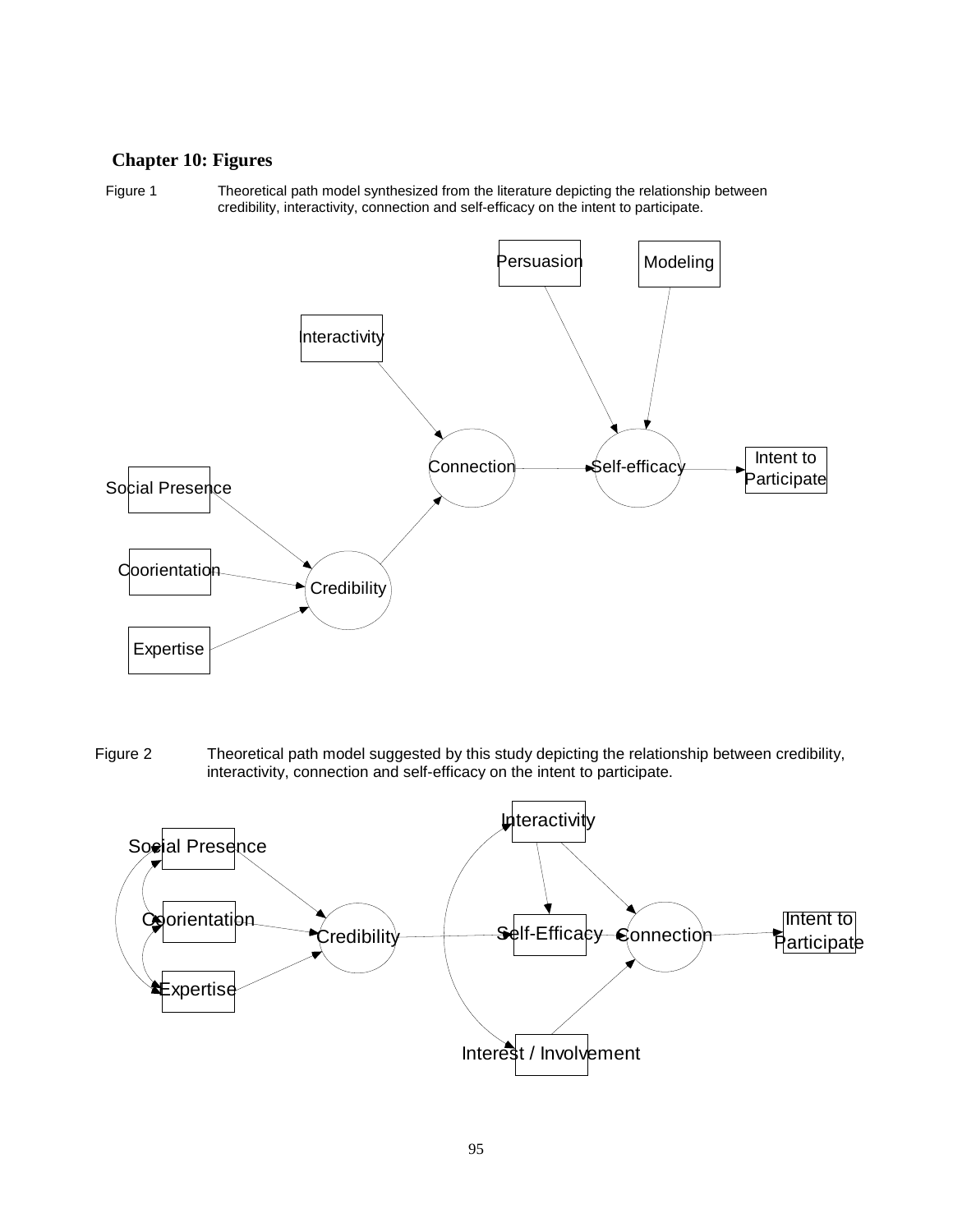



Figure 4 Mean scores of expertise compared across story author conditions.

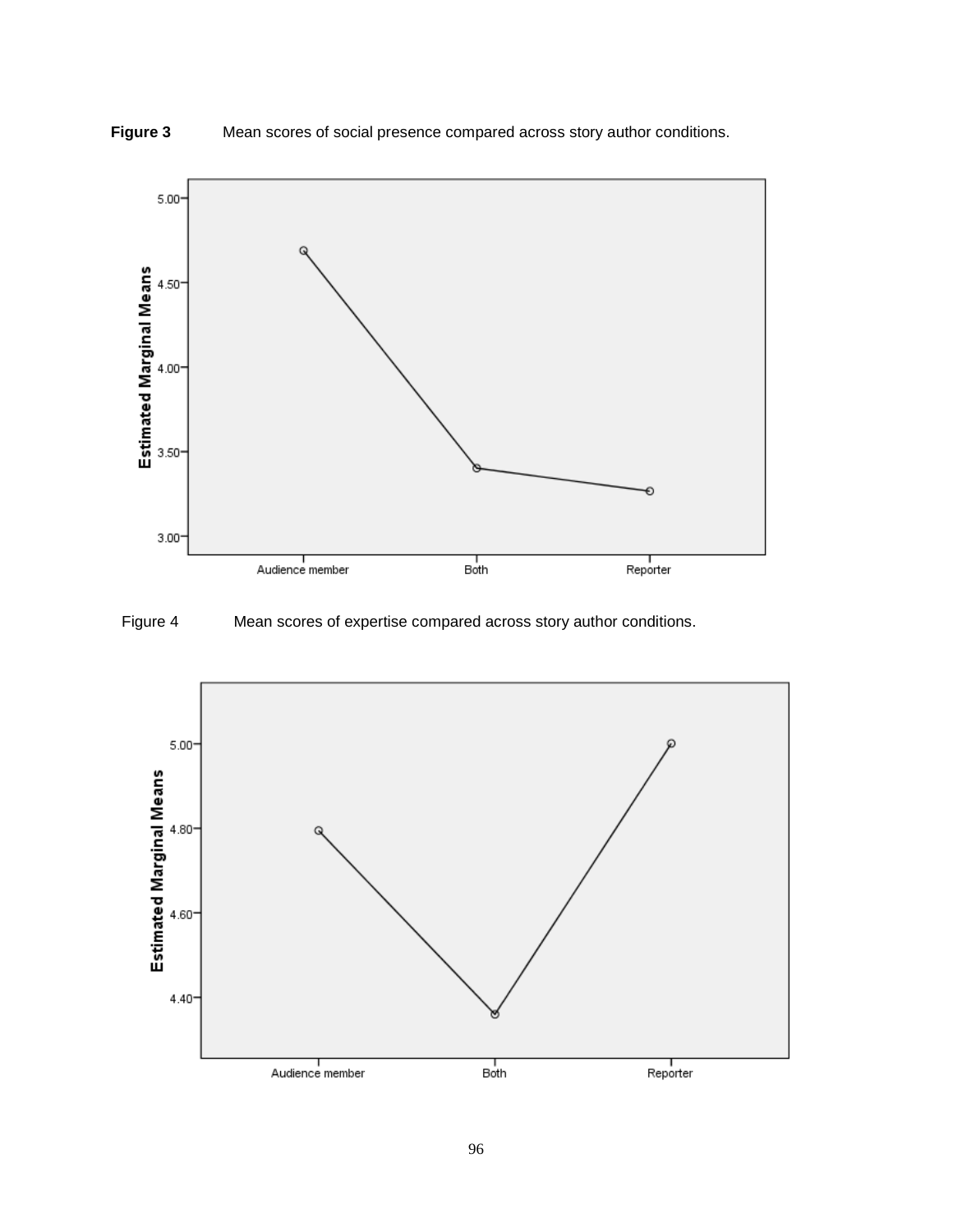



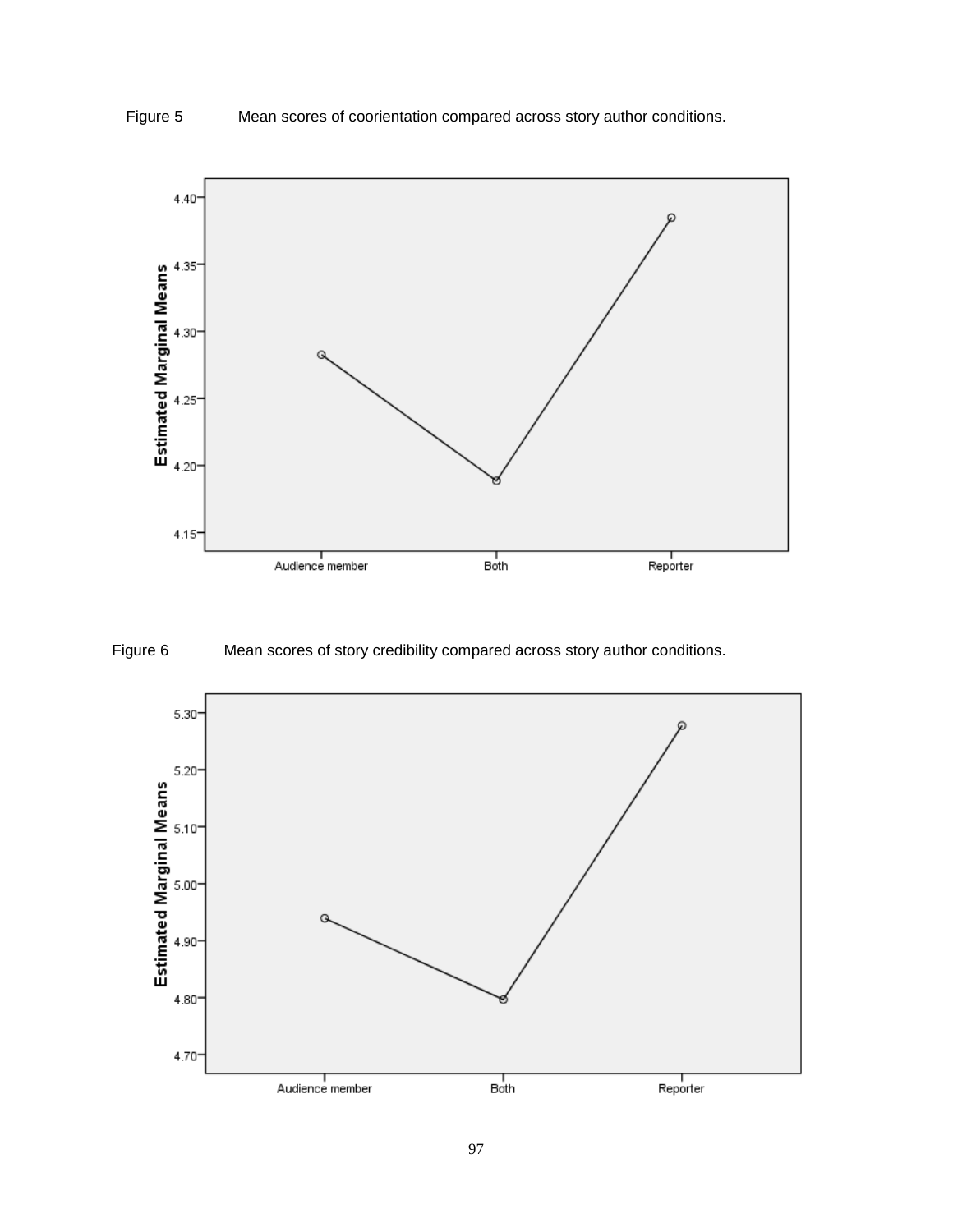



**Figure 8** Mean scores of interest concept compared across story author conditions.

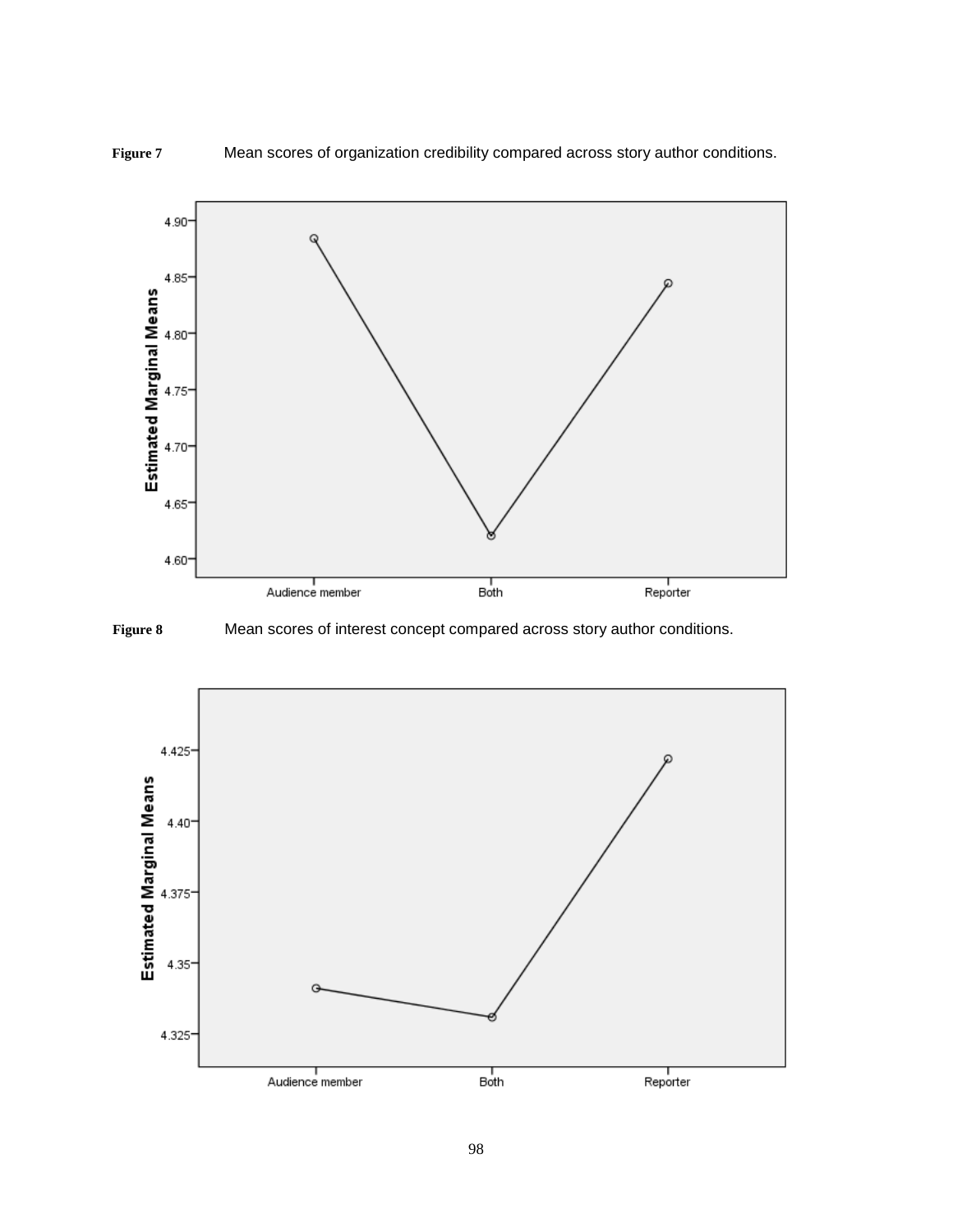



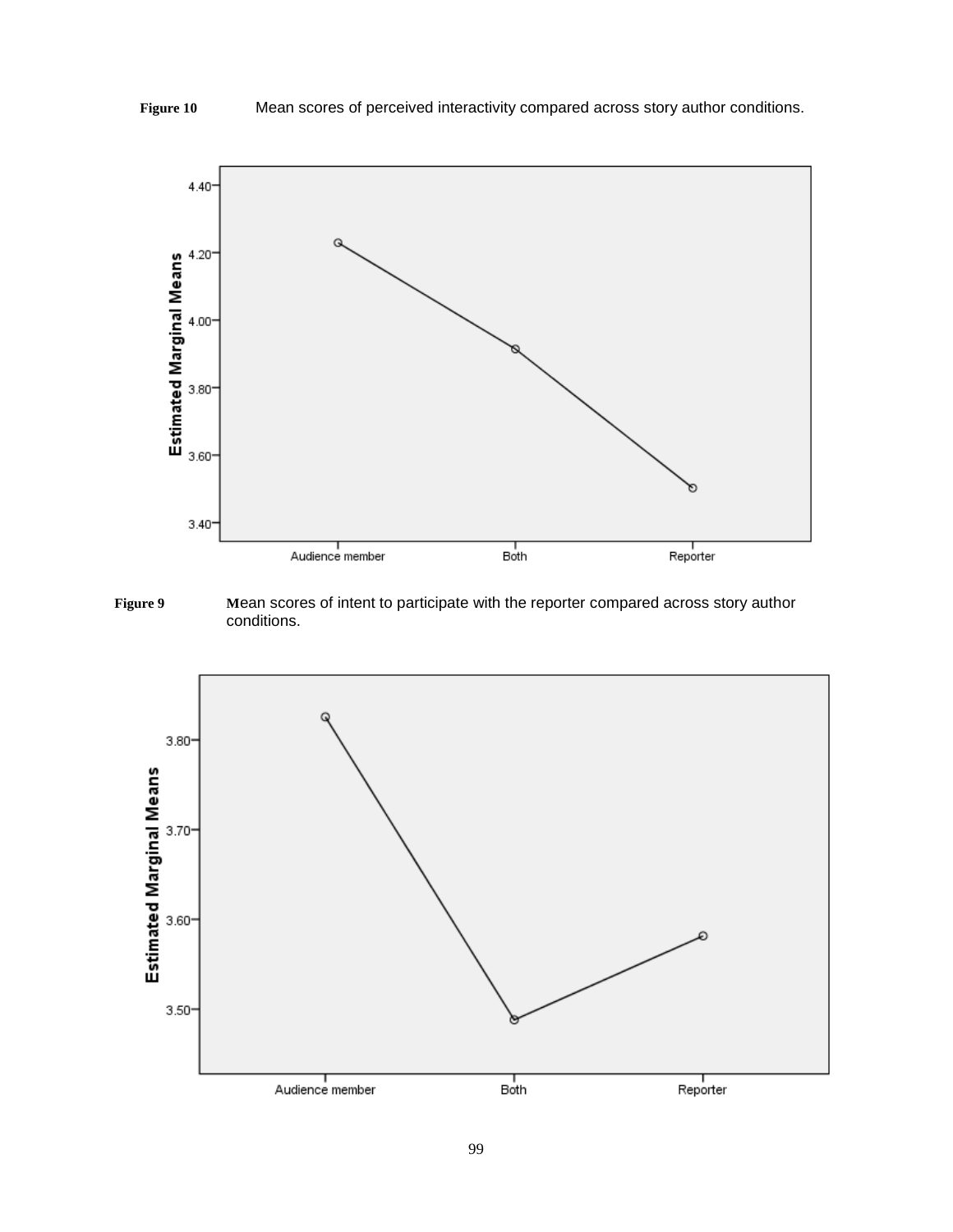

**Figure 11** Mean scores of intent to contribute a story compared across story author conditions.

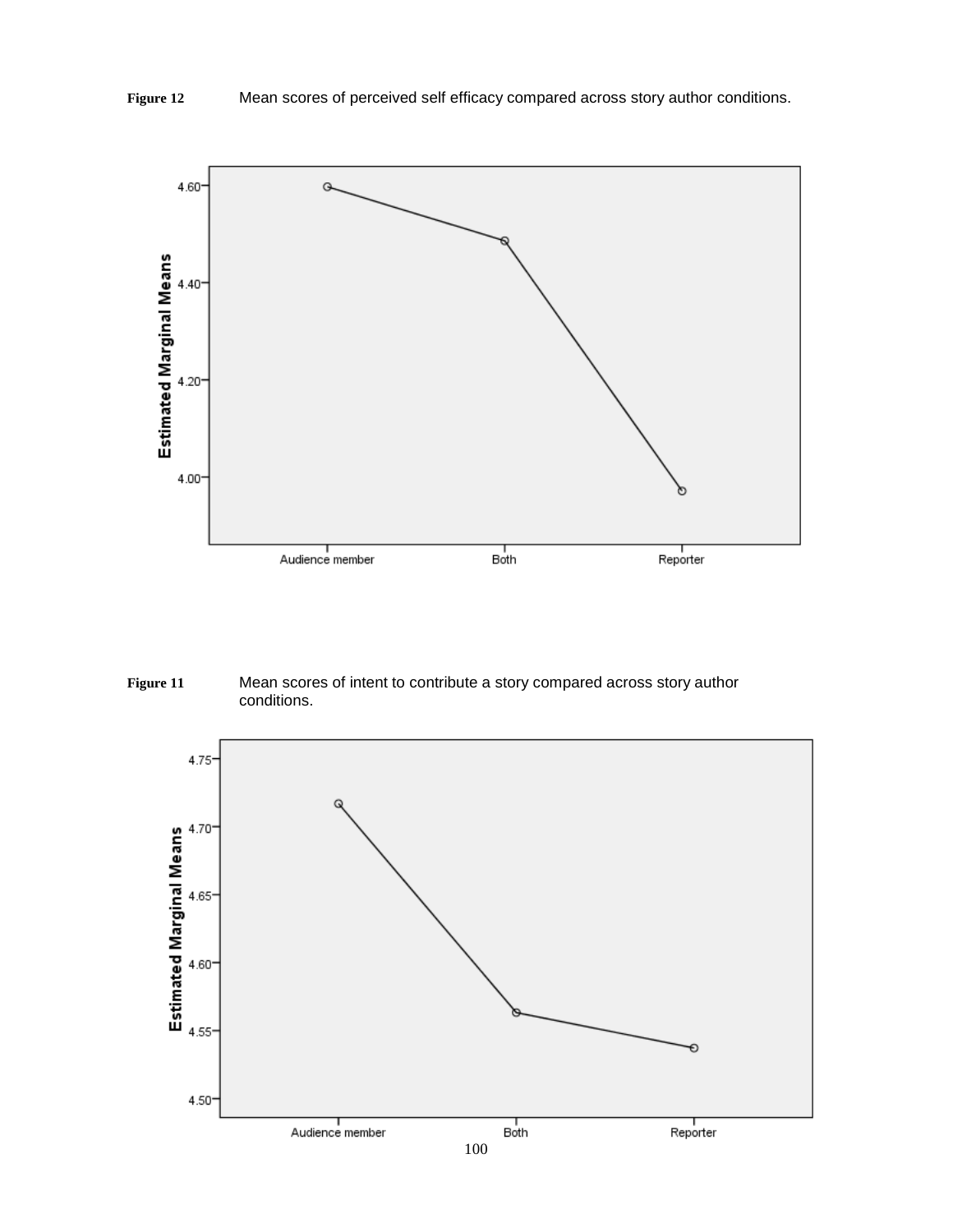



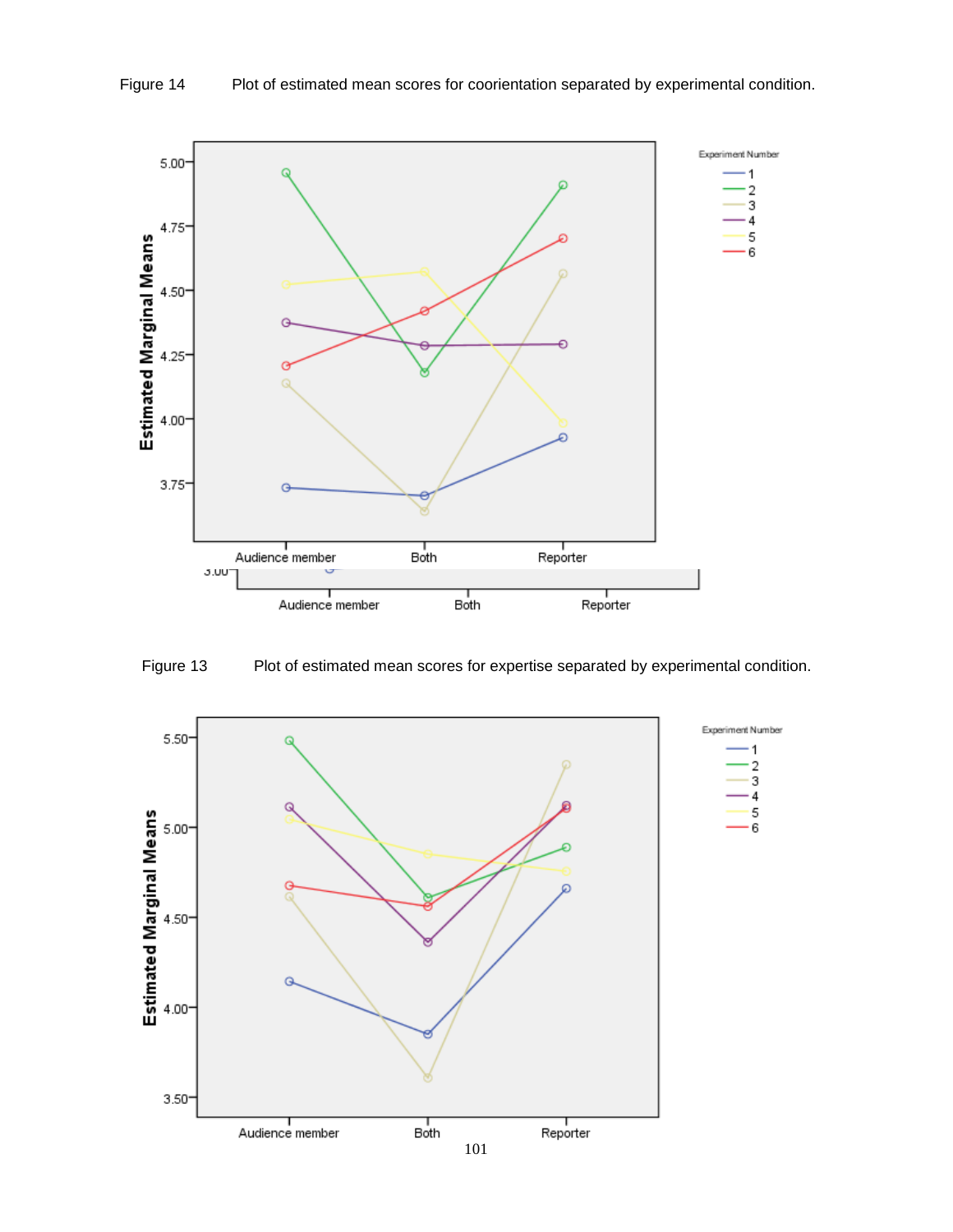**Figure 16 Plot of estimated mean scores for intent to participate with the reporter separated by experimental condition.**

**Figure 15 Plot of estimated mean scores for intent to participate with the reporter separated by experimental condition.**

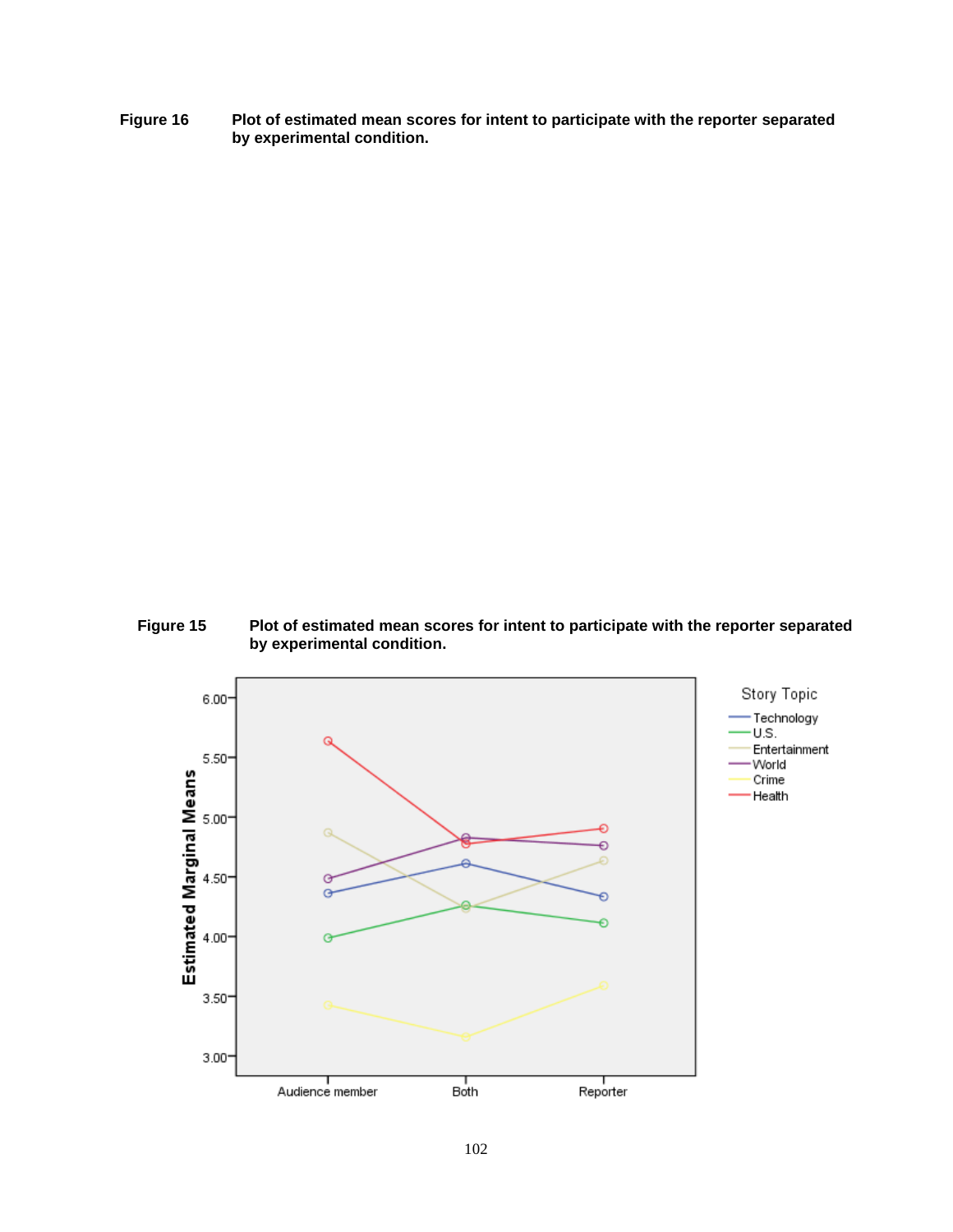## **CHAPTER 11: REFERENCES**

- Althaus, Scott L. and David Tewksbury (2000). "Patterns of Internet and Traditional Media Use in a Networked Community." *Political Communication.* 17: 21-45.
- Assael, H. (2005). A Demographic and Psychograpic Profile of Heavy Internet Users and Users by Type of Internet Usage. *Journal of Advertising Research, 45*(1), 93-105.
- Aune, Sean P. (2008). "2008 on the Web: The 20 Key Events." [Mashable,](http://www.mashable.com/) delivered by Newstex. Dec. 7, 2008
- Baard, Paul P., Edward L. Deci & Richard M. Ryan. (2004). "Intrinsic Need Satisfaction: A Motivational Basis or Performance and Well-Being in Two Work Settings." *Journal of Applied Social Psychology,* 34 (10): 2045-2068
- Bakardjieva, M. (2003). Virtual togetherness: an everyday-life perspective. *Media, Culture & Society, 25*, 291-313.
- Ball-Rokeach, S. (1998). "A Theory of Media Power and a Theory of Media Use: Different Stories, Questions, and Ways of Thinking." *Mass Communication and Society.* 1 (1/2): 5- 40.
- Bandura, A. (1997). *Self-Efficacy: The Exercise of Control.* Stanford University, B WH Freeman and Company: New York
- Bandura, A. (1993). Perceived Self-Efficacy in Cognitive Development and Functioning. *Educational Psychologist,* 28: 2, 117 - 148
- Bandura, A. (1994). Self-efficacy. In V. S. Ramachaudran (Ed.), *Encyclopedia of Human Behavior* (Vol. 4, pp. 71-81). New York: Academic Press. (Reprinted in H. Friedman [Ed.], *Encyclopedia of mental health*. San Diego: Academic Press, 1998).
- Bandura, A. (2001). Social Cognitive Theory of Mass Communication. *Media Psychology, 3*, 265-299.
- Bandura, A. (2006). A Guide to Creating Self-Efficacy Scales. *Self-Efficacy Beliefs of Adolescents,* 307–337; Information Age Publishing
- Barnhurst, Kevin G. (2002). "News Geography & Monopoly: The Form of Reports on U.S. Newspaper Internet Sites." *Journalism Studies.* 3 (4): 477-489.
- Bentley, Clyde, Brian Hamman, Hans Ibold, Jeremy Littau and Hans K. Meyer (Aug. 2006). "Sense of Community as a Driver for Citizen Journalism." A paper presented at the Civic and Citizen Journalism Interest Group of the AEJMC 2006 Annual Convention, San Francisco, CA. Aug. 2-6, 2006. [http://citizenjournalism.missouri.edu/researchpapers/registrationsurvey.doc.](http://citizenjournalism.missouri.edu/researchpapers/registrationsurvey.doc) Accessed Nov. 1, 2006.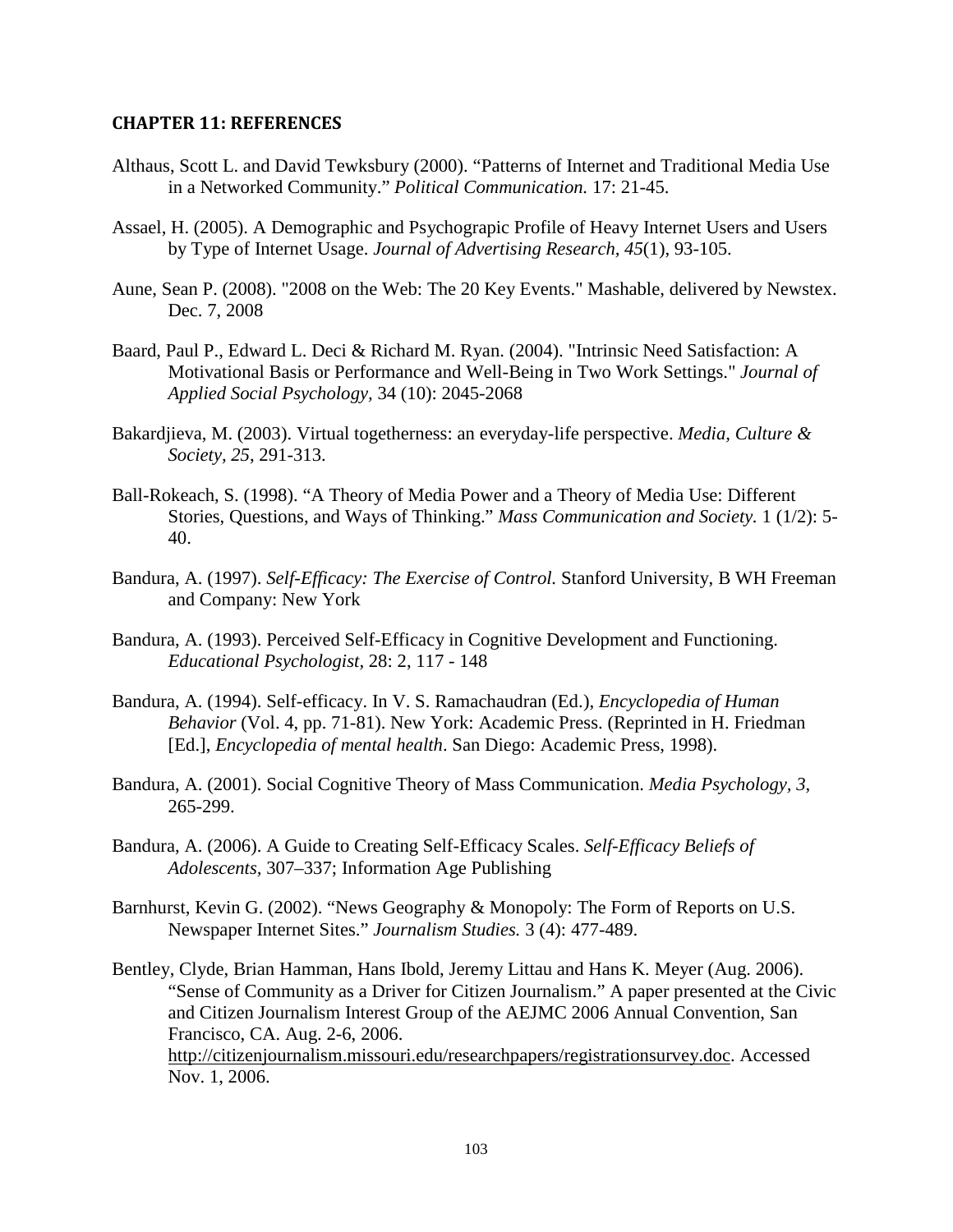- Bentley, Clyde, Brian Hamman, Jeremy Littau, Hans K. Meyer, Brendan Watson and Beth Welsh (Aug. 2005). "The Citizen Journalist Movement: MyMissourian as a case study." A paper presented to the Communication Technology and Policy Division of the AEJMC 2005 Annual Convention, San Antonio, Texas, Aug. 10-13, 2005. [http://citizenjournalism.missouri.edu/researchpapers/casestudy.doc.](http://citizenjournalism.missouri.edu/researchpapers/casestudy.doc) Accessed Nov. 1, 2006.
- Biocca, F. (1997). The cyborg dilemma: Progressive embodiment in virtual environments. *Journal of Computer Mediated Communication, 3*(2).
- Biocca, F., Burgoon, J., Harms, C., & Stoner, M. (2001, May 21-23). Criteria and scope conditions for a theory and measure of social presence. Paper presented at the Presence, Philadelphia, PA.
- Brave, S. & Nass, C. (2005). Computers that care: Investigating the effects of orientation of emotion exhibited by an embodied computer agent. *International Journal of Human-Computer Studies, 62*(2), 161-178.
- Bucy, E. P. (2003). Media Credibility Reconsidered: Synergy Effect Between On-Air and Online News. *Journalism and Mass Communication Quarterly, 88*(2), 247-264.
- Carey, J. (2006). *The Web Habit: An Ethnographic Study of Web Usage Patterns.* Paper presented at the International Communication Association, New York, New York.
- Chak, K., & Louis, L. (2004). Shyness and locus of control as predictors of internet addiction and internet use. *CyberPsychology and Behavior, 7*(5), 559-570.
- Choi, J. H., Watt, J. H., & Lynch, M. (2006). Perceptions of News Credibility about the War in Iraq: Why War Opponents Perceived the Internet as the Most Credible Medium. *Journal of Computer-Mediated Communication, 12*(1), 209-229.
- Chyi, Hsiang and Dominic Lasorsa (Fall 1999). "Access, use and preferences for online newspapers." *Newspaper Research Journal.* 20 (4): 2-13.
- CNN.com (2007). "Student Shot Video of Campus Shooting." April 16, 2007. http://www.cnn.com/2007/US/04/16/vtech.witness/. Accessed Dec. 10, 2008.
- Deuze, M. (2003). "The Web and its Journalisms: Considering the Consequences of Different Types of Newsmedia Online." *New Media & Society*. 5 (2): 203-230
- Dimmick, John and Yan Chen and Zhan Li. (2004). "Competition Between the Internet and Traditional News Media: The Gratificiations-Opportunities Niche Dimension." *The Journal of Media Economics.* 17 (1): 19-33.
- Dube, Jonathan. (2006). "Citizen Media Initiatives List." *Cyberjournalist.net*. [http://www.cyberjournalist.net/news/002226.php. Accessed Nov. 21,](http://www.cyberjournalist.net/news/002226.php.%20Accessed%20Nov.%2021) 2005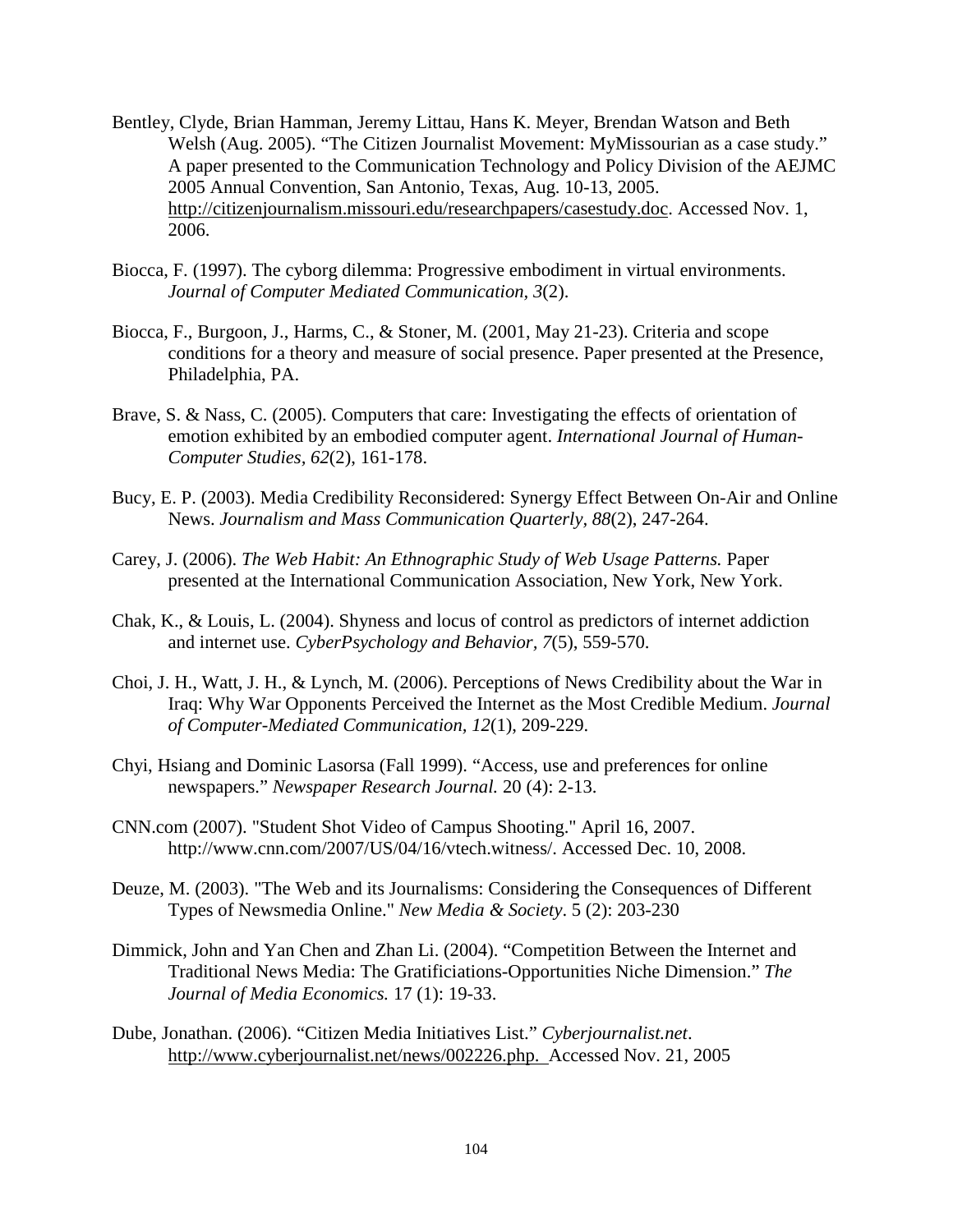- Eastin, M. S. (2000). Internet self-efficacy and the psychology of the digital divide. *Journal of Computer Mediated Communication, 6*(1), 25.
- Eastin, M. S. (2005). Teen internet use: relating social perceptions and cognitive models to behavior. *CyberPsychology and Behavior, 8*(1), 62-75.
- Eveland, W. P. J., Marton, K., & Seo, M. (2004). Moving Beyond "Just the Facts": The Influence of Online News on the Content and Structure of Public Affairs Knowledge. *Communication Research, 31*(1), 82-108.
- Elliot, L. (2004). Goa Trance and the Practice of Community in the Age of the Internet. *Television & New Media, 5*(3), 272-288.
- Flanagin, A. J., & Metzger, M. J. (2000). Perceptions of Internet Information Credibility. *Journalism and Mass Communication Quarterly, 77*(3), 515-540.
- Friedman, Uri. (2008). ["Citizen journalists make new inroads into political reporting.](http://www.lexisnexis.com/us/lnacademic/results/docview/docview.do?docLinkInd=true&risb=21_T6098310634&format=GNBFI&sort=RELEVANCE&startDocNo=1&resultsUrlKey=29_T6098310637&cisb=22_T6098310636&treeMax=true&treeWidth=0&csi=7945&docNo=9)" Christian Science Monitor, July 28, 2008, Monday, USA; Pg. 3
- Gaziano, C. (1988). How Credible Is the Credibility Crisis? *Journalism Quarterly, 65*(Summer), 267-279.
- Gaziano, C. & McGrath, K. (1986). Measuring the concept of credibility. *Journalism Quarterly*, 63, 451-462.
- Gillmor, Dan. (2004). *We the media: Grassroots journalism by the people, for the people*. Sebastopol, CA: O'Reilly Media.
- Gillmor, Dan. (2006). "An Open Letter to the Bayosphere Community." http://bayosphere.com/blog/dan\_gillmor/20060124/from\_dan\_a\_letter\_to\_the\_bayospher e\_community. Accessed Nov. 20, 2007.
- Glaser, Mark. (2004). The New Voices: Hyperlocal citizen media sites want you (to write)! In *Online Journalism Review*: University of Southern California.
- Greer, J. D. (2003). Evaluating the Credibility of Online Information: A Test of Source and Advertising Influence. *Mass Communication & Society, 6*(1), 11-28.
- Gunawardena, C. N. (1995). Social presence theory and implications for interaction and collaborative learning in computer conferences. *International Journal of Educational Telecommunications*, 1(2/3), 147-166.
- Gunawardena, C. N., & Zittle, F. J. (1997). Social presence as a predictor of satisfaction within a computer-mediated conferencing environment. *American Journal of Distance Education, 11*(3), 8-26.
- Gunther, A. C. (1988). Attitude Extremity and Trust in Media. *Journalism Quarterly, 65*(Summer), 279-287.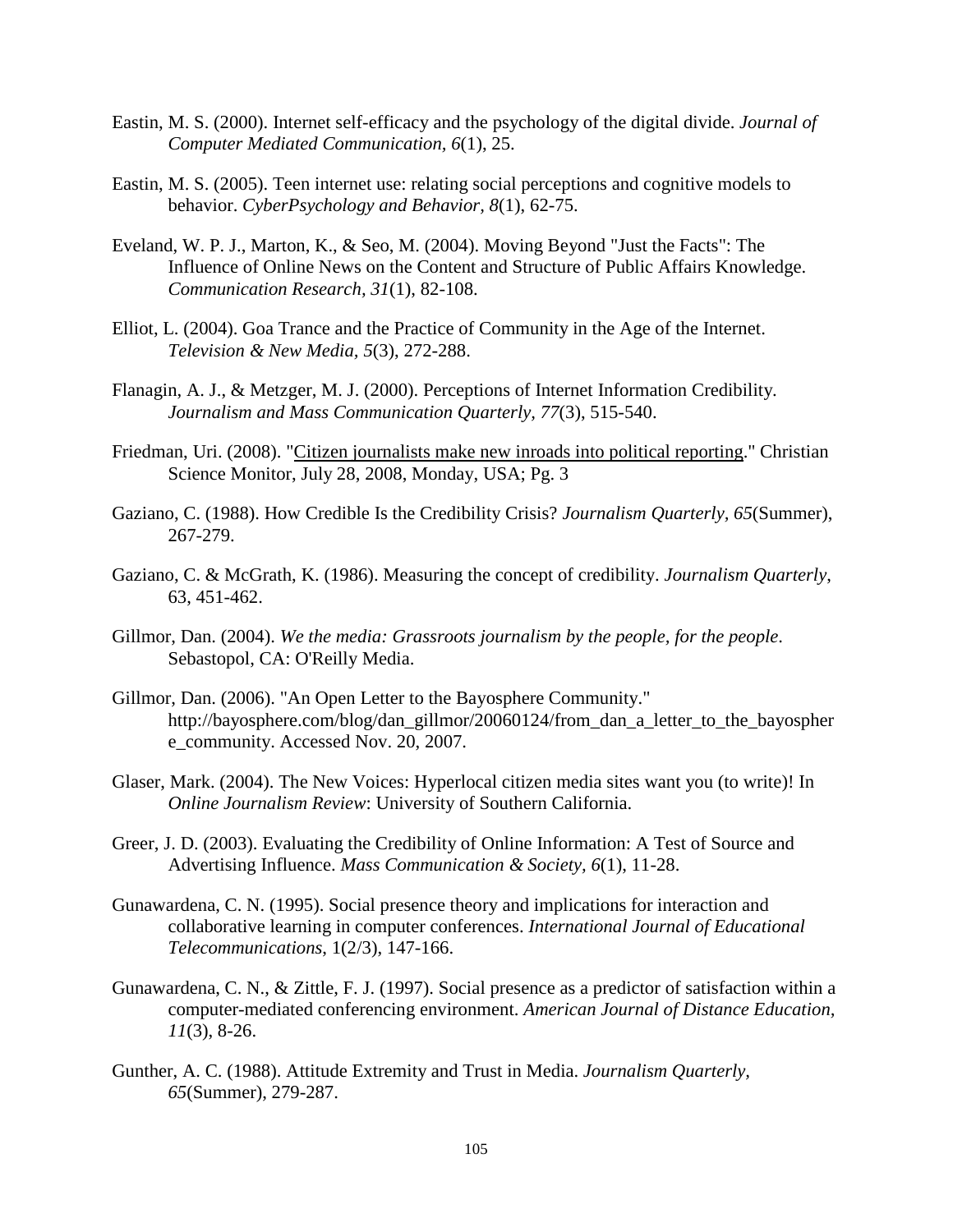- Hartelius, E. J. (2005). A content-based taxonomy of blogs and the formation of a virtual community. *Kaleidoscope: A graduate journal of qualitative communication research, 4*, 71-91.
- Hovland, C. I., Janis, I. L., & Kelley, H. H. (1953). *Communication and Persuasion*. New Haven: Yale University Press.
- James, M. L., & Wotring, C. E. (1995). An Exploratory Study of the Perceived Benefits of Electronic Bulletin Board Use and the Impact on Other Communication Activities. *Journal of Broadcasting & Electronic Media, 39*(1).
- Johnson, T. J., & Kaye, B. (2004). Wag the Blog: How Reliance on Traditional Media and the Internet Influence Credibility Perceptions of Weblogs among Blog Users. *Journalism and Mass Communication Quarterly, 81*(3), 622-642.
- Johnson, T. J., & Kaye, B. K. (1998). Cruising is Believing?: Comparing Internet and Traditional Sources on Media Credibility Measures. *Journalism and Mass Communication Quarterly, 75*(2), 325-340.
- Johnson, T. J., & Kaye, B. K. (2000). Using Is Believing: The Influence of Reliance on the Credibility of Online Political Information Among Politically Interested Internet Users. *Journalism and Mass Communication Quarterly, 77*(4), 865-879.
- Johnson, T. J., & Kaye, B. K. (2002). Webelievability: A Path Model Examining How Convenience and Reliance Predict Online Credibility. *Journalism and Mass Communication Quarterly, 79*(3), 619-642.
- Jones, G. David, and Shiezaf Rafaeli (June 2004) ["Information Overload and the Message](http://sheizaf.rafaeli.net/publications/JonesRavidRafaeliInformationOverloadISR.pdf)  [Dynamics of Online Interaction Spaces: A Theoretical Model and Empirical](http://sheizaf.rafaeli.net/publications/JonesRavidRafaeliInformationOverloadISR.pdf)  [Exploration.](http://sheizaf.rafaeli.net/publications/JonesRavidRafaeliInformationOverloadISR.pdf)" *Information Systems Research,* 15 (2): 194-210.
- Joyce, E., & Kraut, R. E. (2006). Predicting Continued Participation in Newsgroups. *Journal of Computer-Mediated Communication, 11*, 723-747.
- Kaye, B. K. (2005). It's a Blog, Blog, Blog, Blog World. *Atlantic Journal of Communication, 13*(2), 73-95.
- Kiousis, Spiro. (2002). "Interactivity: A Concept Explication." *New Media & Society,* 4 (3): 355- 383
- Ko, H., Roberts, M. S., & Cho, C.-H. (2006). Cross-Cultural Differences in Motivations and Perceived Interactivity: A Comparative Study of American and Korean Internet Users. *Journal of Current Issues and Research in Advertising, 28*(2), 93-104.
- Ko, Hanjun, Chang-Hoan Cho, and Marilyn S. Roberts. (Summer 2005). "Internet Uses and Gratifications: A Structural Equation Model of Interactive Advertising." *Journal of Advertising,* 34 (2): 57-70.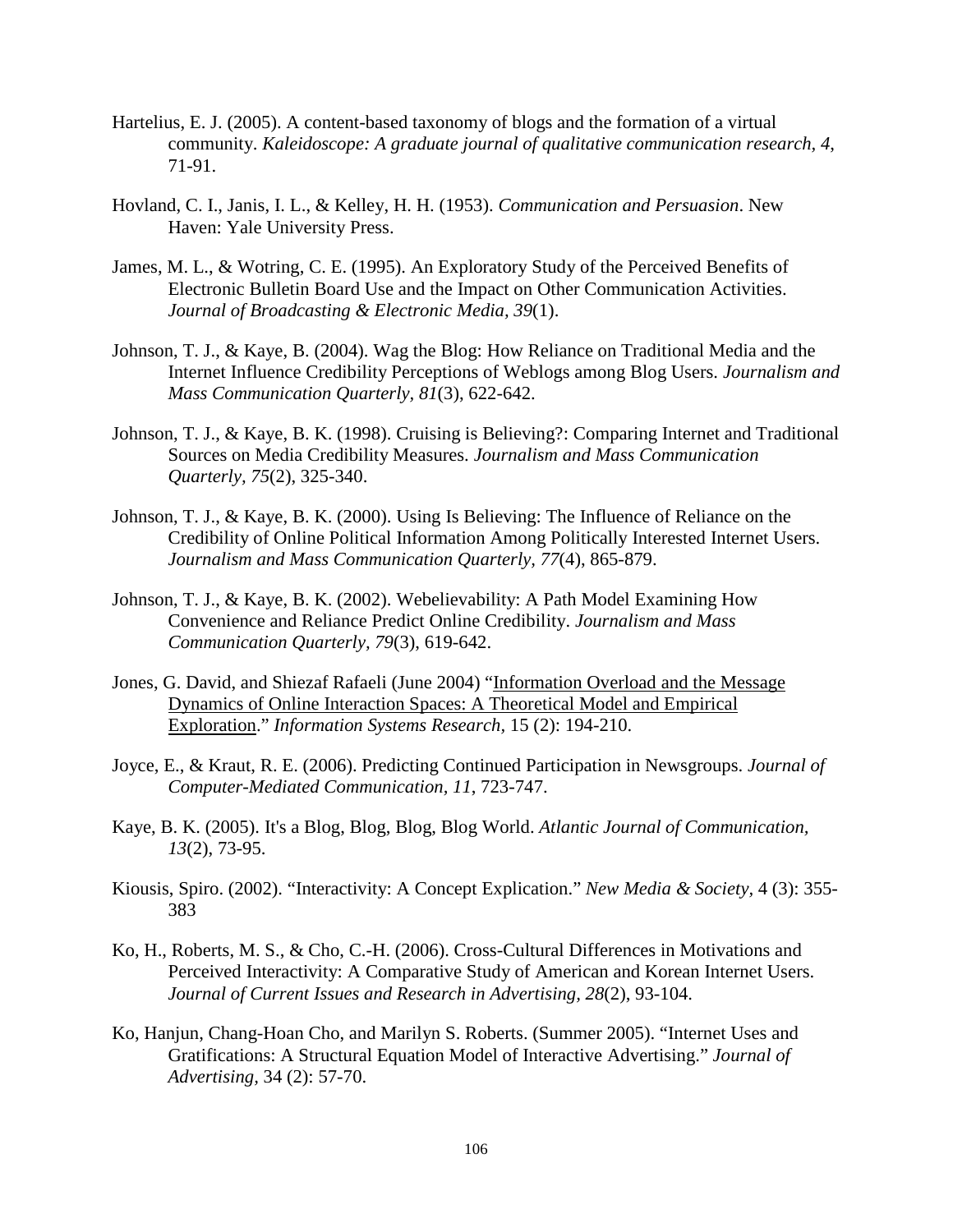- Korgaonkar, Pradeep K. and Lori D. Wolin. (March-April 1999). "A Multivariate Analysis of Web Usage." *Journal of Advertising Research.* 39 (2): 53-68.
- LaRose, R. (2001). Understanding Internet Usage: A Social-Cognitive Approach to Uses and Gratifications. *Social Science Computer Review, 19*(4), 395.
- Learmonth, M. (2008). "CNN Shells Out \$750,000 for iReport.com Domain." *The Huffington Post,* Jan. 18, 2008. http://www.huffingtonpost.com/2008/01/18/cnn-shells-out-750k-for- \_n\_82210.html. Accessed Dec. 11, 2008.
- Lee, E. J. & Nass, C. (2002). Experimental tests of normative group influence and representation effects in computer-mediated communication: When interacting via computers differs from interacting with computers. *Human Communication Research, 28*(3), 349-381.
- Lee, K. M. (2006). Can robots manifest personality? An empirical test of personality recognition, social responses, and social presence in human-robot interaction. *Journal of Communication*, 56, 754-772.
- Lee, K. M. & Nass, C. (2005). Social-psychological origins of feelings of presence: Creating social presence with machine-generated voices." *Media Psychology*, *7*(1), 31-45.
- Lee, K. M. (2004). Presence, explicated. *Communication Theory*, 14, 27-50.
- Lenhart, Amanda, John Horrigan and Deborah Fallows (Feb. 2004). "Content Creation Online." Pew Internet & American Life Project. [http://www.pewinternet.org/PPF/r/113/report\\_display.asp.](http://www.pewinternet.org/PPF/r/113/report_display.asp) Accessed Nov. 1, 2008.
- Lenhart, Amanda and Susannah Fox (July, 2006). "Bloggers: A portrait of the Internet's new storytellers." Pew Internet & American Life Project. [http://www.pewinternet.org/PPF/r/186/report\\_display.asp.](http://www.pewinternet.org/PPF/r/186/report_display.asp) Accessed Nov. 1, 2008.
- Leung, P. D. (2007). Stressful Life Events, Motives for Internet Use, and Social Support Among Digital Kids. *CyberPsychology and Behavior, 10*(2), 204.
- Lindemann, K. (2005). Live(s) Online: Narrative Performance, Presence, and Community in LiveJournal.com. *Text and Performance Quarterly, 25*(4), 354-372.
- Livingstone, S., Bober, M., & Helsper, E. J. (2005). Active Participation or Just More Information: Young People's Take-up of Opportunities to Act and Interact on the Internet. *Information, Communication and Society, 8*(3), 287-314.
- Marchionni, D., Hans K. Meyer & Esther Thorson. (2008). ["When Newspaper Reporters Blog:](http://web.missouri.edu/~hkm3hb/Research/HMEpaperFINAL.doc)  [The Credibility of News and Blogs That Match or Mismatch People's Socio/Political](http://web.missouri.edu/~hkm3hb/Research/HMEpaperFINAL.doc)  [Leanings."](http://web.missouri.edu/~hkm3hb/Research/HMEpaperFINAL.doc) Association for Education in Journalism and Mass Communication. Chicago, IL. Aug. 6-9, 2008.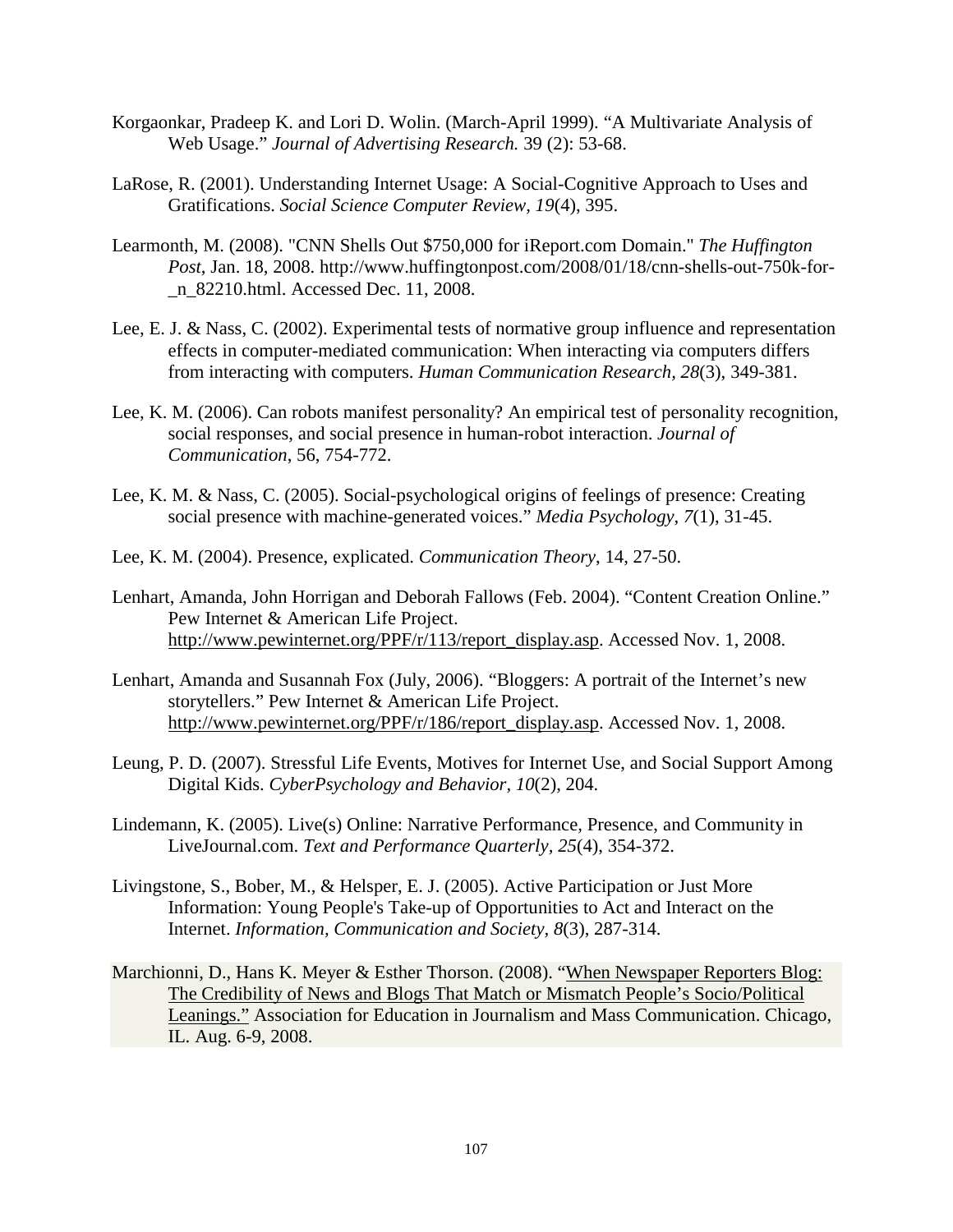- Meyer, Hans K., Doreen Marchionni, & Esther Thorson. (in press). ["The Journalist Behind](http://web.missouri.edu/~hkm3hb/Research/SP%20experiment%20ABS.doc) the [News: Credibility of Straight, Collaborative, Opinionated and Blogged 'News.'"](http://web.missouri.edu/~hkm3hb/Research/SP%20experiment%20ABS.doc) *American Behavioral Scientist*
- Meyer, P. (1988). Defining and measuring credibility of newspapers: Developing an index. *Journalism Quarterly*, 65, 567-588.
- Michinov, N. (2004). Social Identity, Group Processes, and Performance in Synchronous Computer-Mediated Communication. *Group Dynamics: Theory, Research, and Practice, 8*(1), 27.
- Newhagen, J. & Nass, C. (1988). Differential criteria for evaluating credibility of newspapers and TV news. *Journalism Quarterly*, 65, 567-588.
- Nip, J. Y. M. (2004). The Queer Sister and its electronic bulletin board. *Information, Communication and Society, 7*(1), 23-49.
- Oh, Y.-h. (2004). *OhMyNews Story*. From [http://english.ohmynews.com/articleview/article\\_view.asp?article\\_class=8&no=181975&](http://english.ohmynews.com/articleview/article_view.asp?article_class=8&no=181975&rel_no=1) [rel\\_no=1.](http://english.ohmynews.com/articleview/article_view.asp?article_class=8&no=181975&rel_no=1) Accessed Nov. 1, 2006
- Perloff, R. (2003). *The dynamics of persuasion: Communication and Attitudes in the 21st Century*. Mahwah, NJ: Lawrence Erlbaum.
- Rafaeli, S., Ravid, G., & Soroka, V. (2004) [De-lurking in virtual communities: a social](http://sheizaf.rafaeli.net/publications/RafaeliRavidSorokaDeLurking2004Hicss37.pdf)  [communication network approach to measuring the effects of social and cultural capital,](http://sheizaf.rafaeli.net/publications/RafaeliRavidSorokaDeLurking2004Hicss37.pdf) *Proceedings of the 2004 Hawaii International Conference on System Sciences (HICSS 37)* Collaboration Systems and Technology Track. Copyright 2004 IEEE. Published in the Proceedings of the Hawai'i International Conference on System Sciences, January 5- 8, 2004, Big Island, Hawaii.
- Reeves, B. & Nass, C. (1996). *The Media Equation: How People Treat Computers, Television, and New Media like Real People and Places*. Cambridge: Cambridge University Press.
- Ridings, C. M., & Gefen, D. (2004). Virtual Community Attraction: Why People Hang Out Online. *Journal of Computer-Mediated Communication, 10*(1).
- Rodgers, S., & Chen, Q. (2005). Internet Community Group Participation: Psychosocial Benefits for Women with Breast Cancer. *Journal of Computer-Mediated Communication, 10*(4).
- Rodgers, S., & Sheldon, K. M. (2002). An Improved Way to Characterize Internet Users. *Journal of Advertising Research, 42*(5), 85-94.
- Ruggiero, Thomas E. (2000). "Uses and Gratifications Theory in the 21st Century." *Mass Communication & Society.* 3 (1): 3-37.

Sanchez-Franco, M. J. (2005). Web acceptance and usage model. *Internet Research, 15*(1), 21.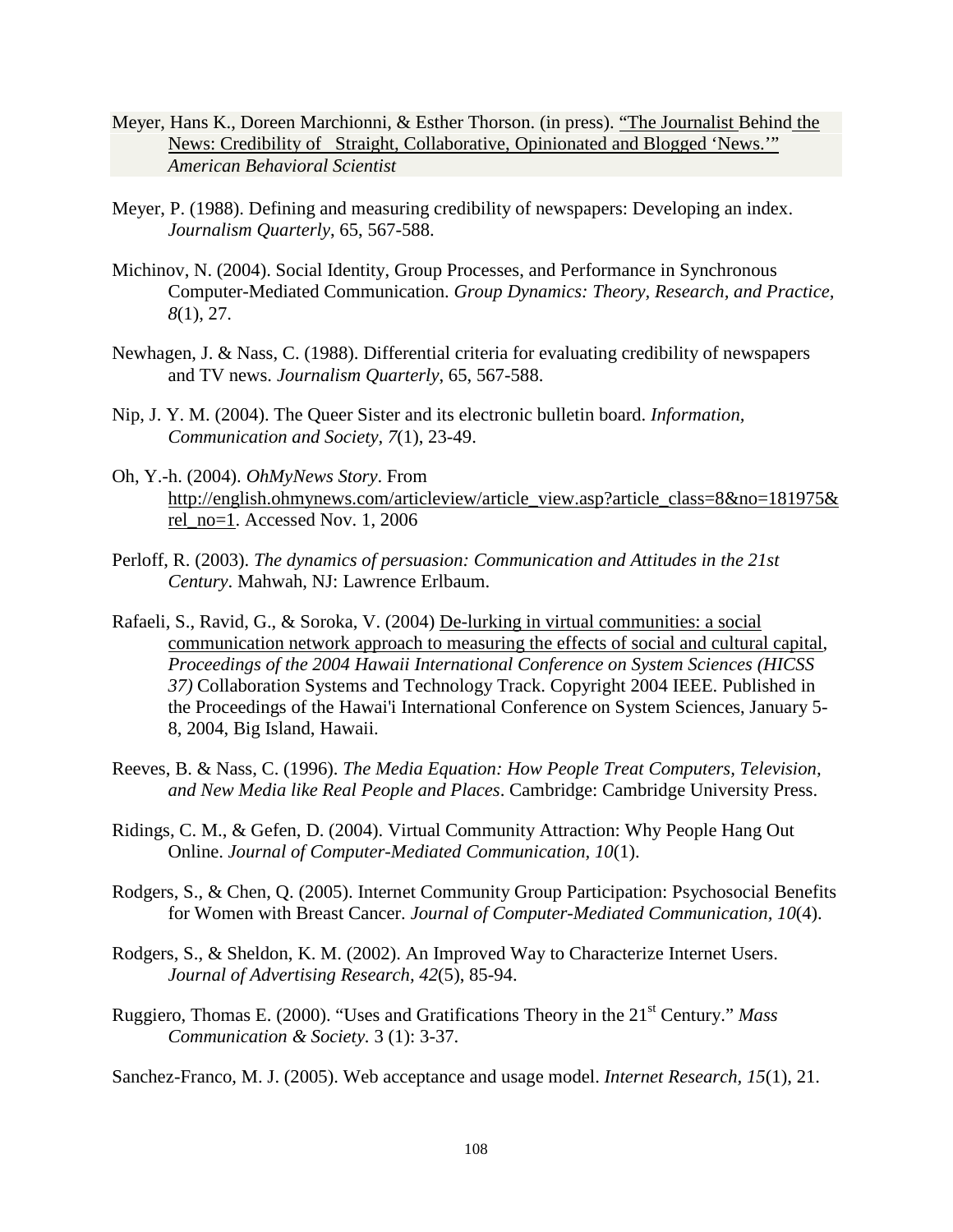- Schwarzer, R. (1999). Assessment of perceived general self-efficacy on the internet: Data collection in cyberspace. *Anxiety, Stress & Coping, 12*(2), 145.
- Sheehan, Kim Bartel. (Sept.-Oct. 2002). "Of Surfing, Searching, and Newshounds: A Typology of Internet Users' Online Sesssions." *Journal of Advertising Research.* 42 (4): 62-71.
- Short, J., Williams, E. & Christie, B. (1976). *The social psychology of telecommunications*. New York: John Wiley & Sons.
- Singer, Jane B. (Spring 2003). "Campaign Contributions: Online Newspaper Coverage of Election 2000." *Journalism and Mass Communication Quarterly.* 80 (1): 39-56.
- Sundar, S. (1999). Exploring Receivers' Criteria for Perception of Print and Online News. *Journalism and Mass Communication Quarterly, 76*(2), 373-386.
- Teo, Thompson S. H, Vivien K. G. Lim & Raye Y. C. Lai. (1999). "Intrinsic and extrinsic motivation in Internet usage." *The International Journal of Management Science,* 27: 25- 37.
- Wackman, D. B. (1973). Interpersonal communication and coorientation. *American Behavioral Scientist, 16*(4), 537-550.
- Wanta, W. (1994). The Effects of Credibility, Reliance, and Exposure on Media Agenda-Setting: A Path Analysis Model. *Journalism Quarterly, 71*(1), 90.
- Washkuch, Frank. (2008). "Analysis News sites gain from citizen journalism," *PR Week*, April 28, 2008
- Whitlock, J. L. (2006). The Virtual Cutting Edge: The Internet and Adolescent Self-Injury. *Developmental Psychology, 42*(3), 407.
- Whitty, M. T. (2007). Online recreation: The relationship between loneliness, Internet selfefficacy and the use of the Internet for entertainment purposes. *Computers in Human Behavior, 23*(3), 1435.
- Wise, K., Hamman, B., and Thorson, K. (2006). Moderation, response rate, and message interactivity: Features of online communities and their effects on intent to participate. *Journal of Computer-Mediated Communication, 12*(1), article 2. [http://jcmc.indiana.edu/vol12/issue1/wise.html](http://jcmc.indiana.edu/vol11/issue4/wise.html)
- Wu, Y.-T., & Chin-Chung, T. (2006). University students' Internet attitudes and Internet selfefficacy: a study at three universities in Taiwan. *CyberPsychology and Behavior, 9*(4), 441-450.
- Yan, Z. (2006). What Influences Children's and Adolescents' Understanding of the Complexity of the Internet? *Developmental Psychology, 42*(3), 418.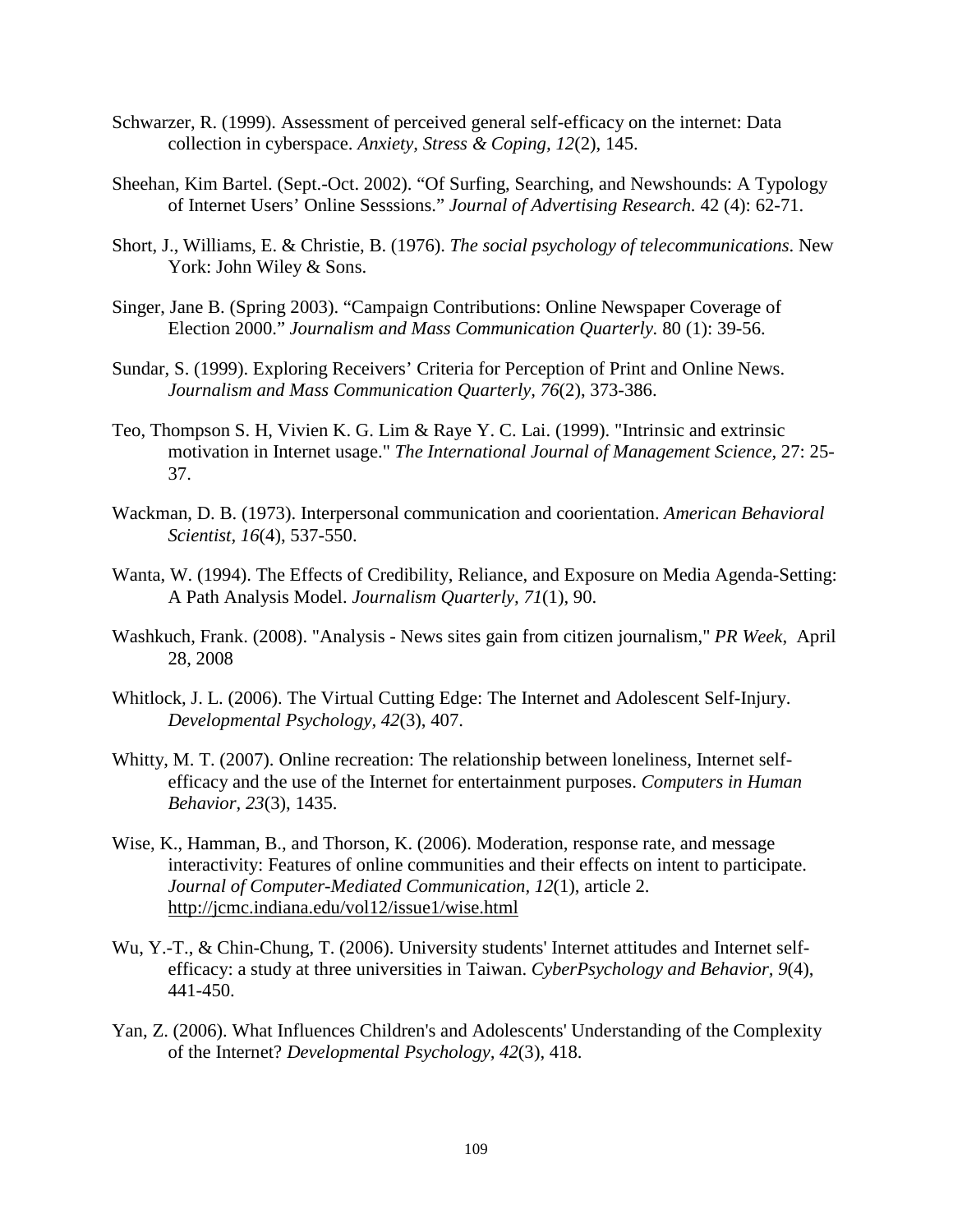# **VITA**

I knew I wanted to be a reporter from the first time I joined a newspaper staff in junior high, but like many other journalists, I became disillusioned after a nearly 10 year career as a reporter and editor. This was especially true in the last two years of my career when I was editor of the *Desert Dispatch*, a 6,000-circulation, daily newspaper in Barstow, Calif. I finally thought I'd have the power and ability to make a difference in a community, but instead I found myself turning people away because our newspaper just didn't have the space.

When I started graduate school in 2004, my initial goal was to learn a few tips and make a few contacts to get back to the industry, this time to be able to make the difference that had eluded me. Instead I found the democratizing and connective power of user-generated news working to help start MyMissourian.com, a citizen journalism venture. Working with the site and with some great faculty members who understood that research must connect with practice, I learned I probably make the biggest difference in the industry by helping them see how to use the Internet to rebuild and reconnect with their audience.

In Fall 2009, I'll start as an assistant professor at Ohio University, and I hope to bring my community newspaper background and online journalism research experience together to find some solutions for an industry struggling to stay relevant in a changing world.

110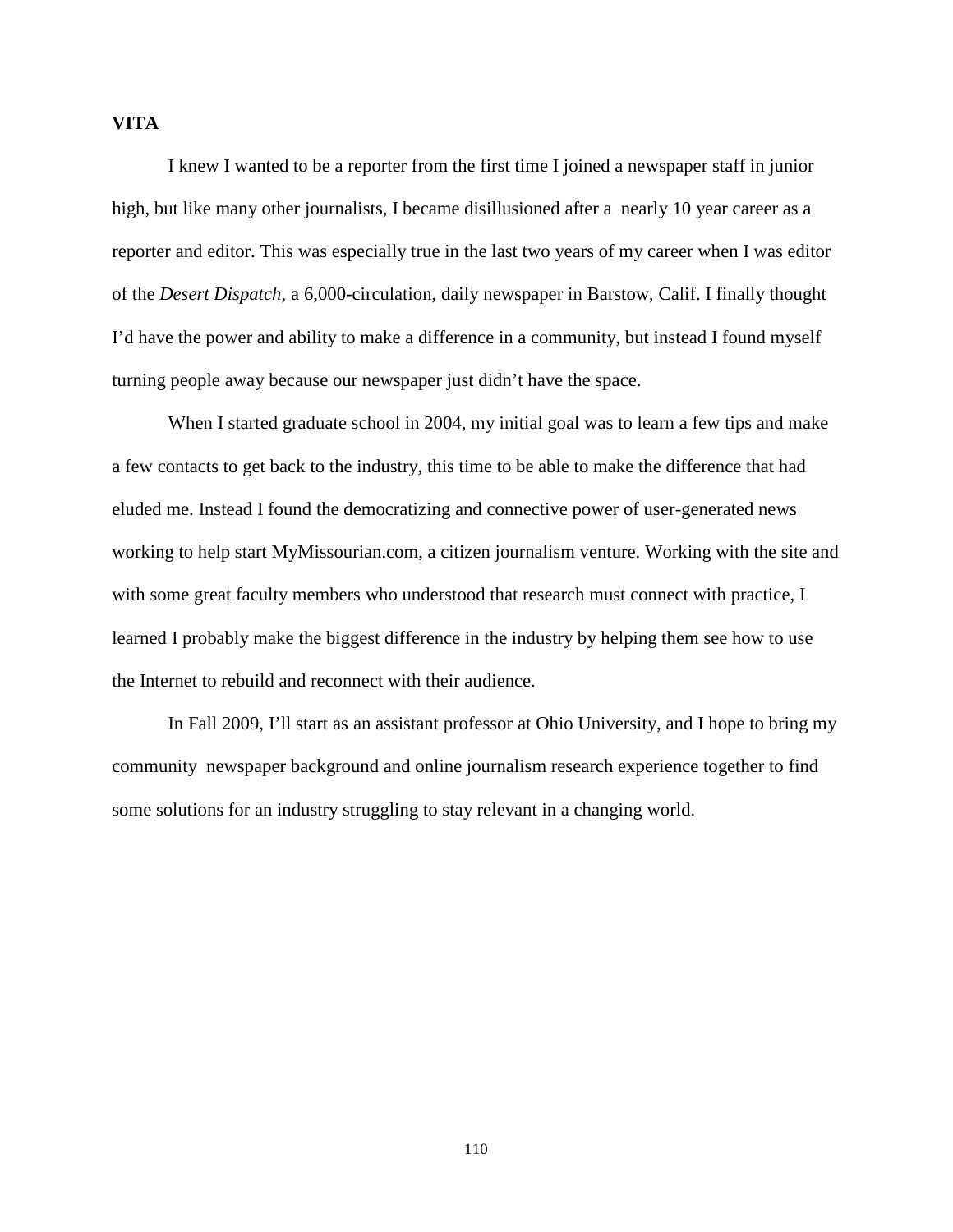# **Appendix – Experiment Questionnaire**

#### CNN.com Study 1

Thank you for agreeing to participate in this study. Remember, your responses are confidential. We will not link them to your name, e-mail address or IP address.

If you are a student in J1100 at the University of Missouri and signed up for the study through the experiment management system (SONA), you will receive extra credit in your course for your participation.

This survey will ask you to read six different stories taken from CNN.com and then answer the same brief set of questions about each story. Base your responses on the stories you have read and on the Web page you see. Remember, there are six stories, so please make sure you click to go to the next page. There are 31 total pages and 38 total questions in the survey. That seems long, but answering it completely will take less than 30 minutes. The stories are short and the questions require you to simply click a response.



After you complete the study, if you would like to participate in a drawing for *one of FIVE \$50 iTunes gift cards,* please include your e-mail address. I want to do something to thank you. I wish I could give something to everyone who participates. Even if you enter your e-mail address at the end, I assure you that your responses remain anonymous and confidential. I will not link your answers to your e-mail address. In fact, I'm recording them in separate databases.

Participation in this survey is voluntary. You may choose not to participate in the survey at any point. You also can pick and choose which questions you respond to. You do not have to answer them all. Even though some of the questions in the survey may be personal in nature, you can be assured that your responses will never be matched with your name.

Risks for participation are minimal. You may experience some eye or back strain from staring at the computer for 30 minutes, but that's why I've made sure the study is short.

If you have any questions, please contact me at [hkm3hb@mizzou.edu](mailto:hkm3hb@mizzou.edu) or (573) 864-4949. You can contact my adviser, Dr. Wayne Wanta at [wantaw@missouri.edu](mailto:wantaw@missouri.edu) or (573) 884-9689.

Research at the University of Missouri-Columbia involving human participants is carried out under the supervision of the Institutional Review Board (IRB). Questions or concerns about research participants' rights may be directed to MU Campus Institutional Review Board, 483 McReynolds, University of Missouri, Columbia, MO 65211. Phone: (573) 882-9585. Fax: (573) 884-0663.

By clicking "Next Page" below, you acknowledge that you have read and understand the benefits and risks of this study and you give your consent to participate.

#### STORY 1 of 6

| 1) Please rate how strongly you agree or disagree with statements about the <b>person</b> who wrote the story you just read: |                             |  |  |           |  |  |                  |  |  |
|------------------------------------------------------------------------------------------------------------------------------|-----------------------------|--|--|-----------|--|--|------------------|--|--|
|                                                                                                                              | Strongly<br><b>Disagree</b> |  |  | 4 Neutral |  |  | 7 Strongly Agree |  |  |
| I felt like I got to know the reporter.                                                                                      |                             |  |  |           |  |  |                  |  |  |
| At times, I felt like the reporter was in the<br>room with me.                                                               |                             |  |  |           |  |  |                  |  |  |
| I thought of the reporter while reading the<br>article.                                                                      |                             |  |  |           |  |  |                  |  |  |
| The reporter sounds like he or she knows<br>what he or she is talking about                                                  |                             |  |  |           |  |  |                  |  |  |
| The reporter sounds like an expert on this<br>topic.                                                                         |                             |  |  |           |  |  |                  |  |  |
| The reporter has done his homework on<br>this story.                                                                         |                             |  |  |           |  |  |                  |  |  |
| understand the story's issue in the same<br>way the reporter does.                                                           |                             |  |  |           |  |  |                  |  |  |
| I felt like this reporter probably is a<br>person kind of like me.                                                           |                             |  |  |           |  |  |                  |  |  |
| I think this reporter has my interests at<br>heart.                                                                          |                             |  |  |           |  |  |                  |  |  |

| [2] Please rate how strongly you agree or disagree with the following statements about the <b>story</b> you just read. |  |  |  |  |  |  |  |  |  |
|------------------------------------------------------------------------------------------------------------------------|--|--|--|--|--|--|--|--|--|
| Stongly<br>4 Neutral<br>7 Strongly Agree<br>Disagree                                                                   |  |  |  |  |  |  |  |  |  |
| The story was accurate.                                                                                                |  |  |  |  |  |  |  |  |  |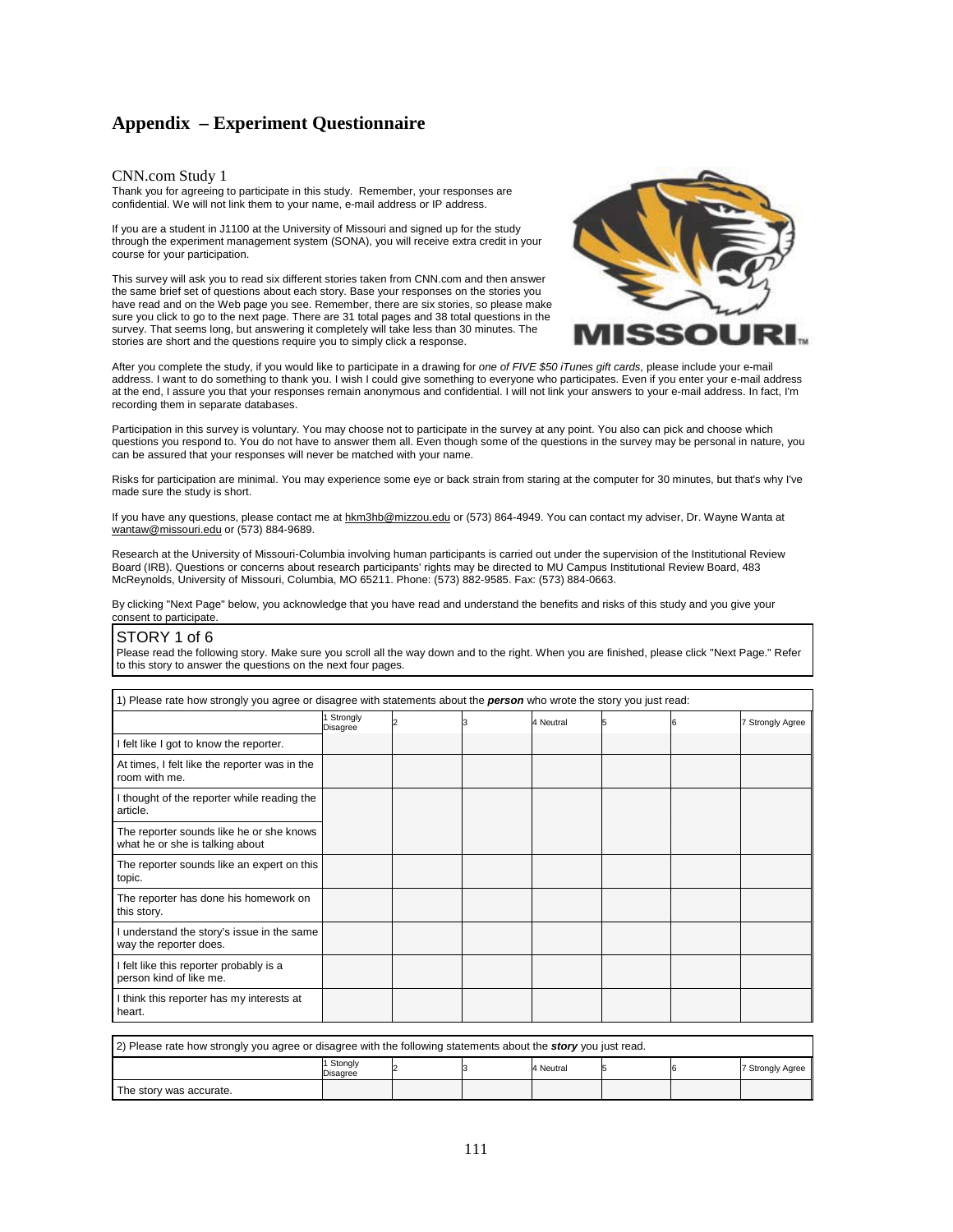| I believe what I read in the story. |  |  |  |  |
|-------------------------------------|--|--|--|--|
| I can trust what I read.            |  |  |  |  |
| Overall, I liked the story.         |  |  |  |  |
| This story was involving.           |  |  |  |  |
| This story was NOT interesting.     |  |  |  |  |
| The story was relevant to my life.  |  |  |  |  |

| 3) Who wrote this story?               |  |  |  |  |  |  |  |
|----------------------------------------|--|--|--|--|--|--|--|
| A CNN reporter                         |  |  |  |  |  |  |  |
| A CNN reader                           |  |  |  |  |  |  |  |
| CNN reporters and readers collaborated |  |  |  |  |  |  |  |

| 4) Please rate how strongly you agree or disagree with the following statements about the Web site you just read: |                      |  |  |           |  |  |                  |  |  |  |
|-------------------------------------------------------------------------------------------------------------------|----------------------|--|--|-----------|--|--|------------------|--|--|--|
|                                                                                                                   | Strongly<br>Disagree |  |  | 4 Neutral |  |  | 7 Strongly Agree |  |  |  |
| This story makes me think I can rely on<br>CNN.                                                                   |                      |  |  |           |  |  |                  |  |  |  |
| This story shows me that CNN probably<br>cares about readers like me.                                             |                      |  |  |           |  |  |                  |  |  |  |
| This story makes it look like CNN is in<br>touch with the average person.                                         |                      |  |  |           |  |  |                  |  |  |  |
| I can see a lot of ways to interact with this<br>story.                                                           |                      |  |  |           |  |  |                  |  |  |  |
| The way this story is presented uses the<br>power of the 'Net.                                                    |                      |  |  |           |  |  |                  |  |  |  |
| The story helps me get to know the<br>reporter.                                                                   |                      |  |  |           |  |  |                  |  |  |  |
| If I comment on this story, I'm confident<br>the reporter will respond.                                           |                      |  |  |           |  |  |                  |  |  |  |

| 5) Please rate how strongly you agree or disagree with the following statements about the <i>story</i> and the Web site you just read: |                      |  |  |           |  |  |                  |  |  |
|----------------------------------------------------------------------------------------------------------------------------------------|----------------------|--|--|-----------|--|--|------------------|--|--|
|                                                                                                                                        | Strongly<br>Disagree |  |  | 4 Neutral |  |  | 7 Strongly Agree |  |  |
| I would enjoy contributing to this story.                                                                                              |                      |  |  |           |  |  |                  |  |  |
| I think I would reply to the author.                                                                                                   |                      |  |  |           |  |  |                  |  |  |
| I am hesitant to voice my opinions about<br>this story.                                                                                |                      |  |  |           |  |  |                  |  |  |
| I am interested in reading other stories<br>from this author.                                                                          |                      |  |  |           |  |  |                  |  |  |
| Reading this story made me less<br>interested in participating.                                                                        |                      |  |  |           |  |  |                  |  |  |
| Seeing how others have contributed<br>helps me know I could do this too.                                                               |                      |  |  |           |  |  |                  |  |  |
| I am confident I would be able to<br>contribute to this site if I wanted to.                                                           |                      |  |  |           |  |  |                  |  |  |
| The site persuades that I would be able<br>to join the contributors.                                                                   |                      |  |  |           |  |  |                  |  |  |

## STORY 2 of 6

| [6] Please rate how strongly you agree or disagree with statements about the <b>person</b> who wrote the story you just read: |                      |  |  |           |  |  |                  |  |  |
|-------------------------------------------------------------------------------------------------------------------------------|----------------------|--|--|-----------|--|--|------------------|--|--|
|                                                                                                                               | Strongly<br>Disagree |  |  | 4 Neutral |  |  | 7 Strongly Agree |  |  |
| I felt like I got to know the reporter.                                                                                       |                      |  |  |           |  |  |                  |  |  |
| At times, I felt like the reporter was in the<br>room with me.                                                                |                      |  |  |           |  |  |                  |  |  |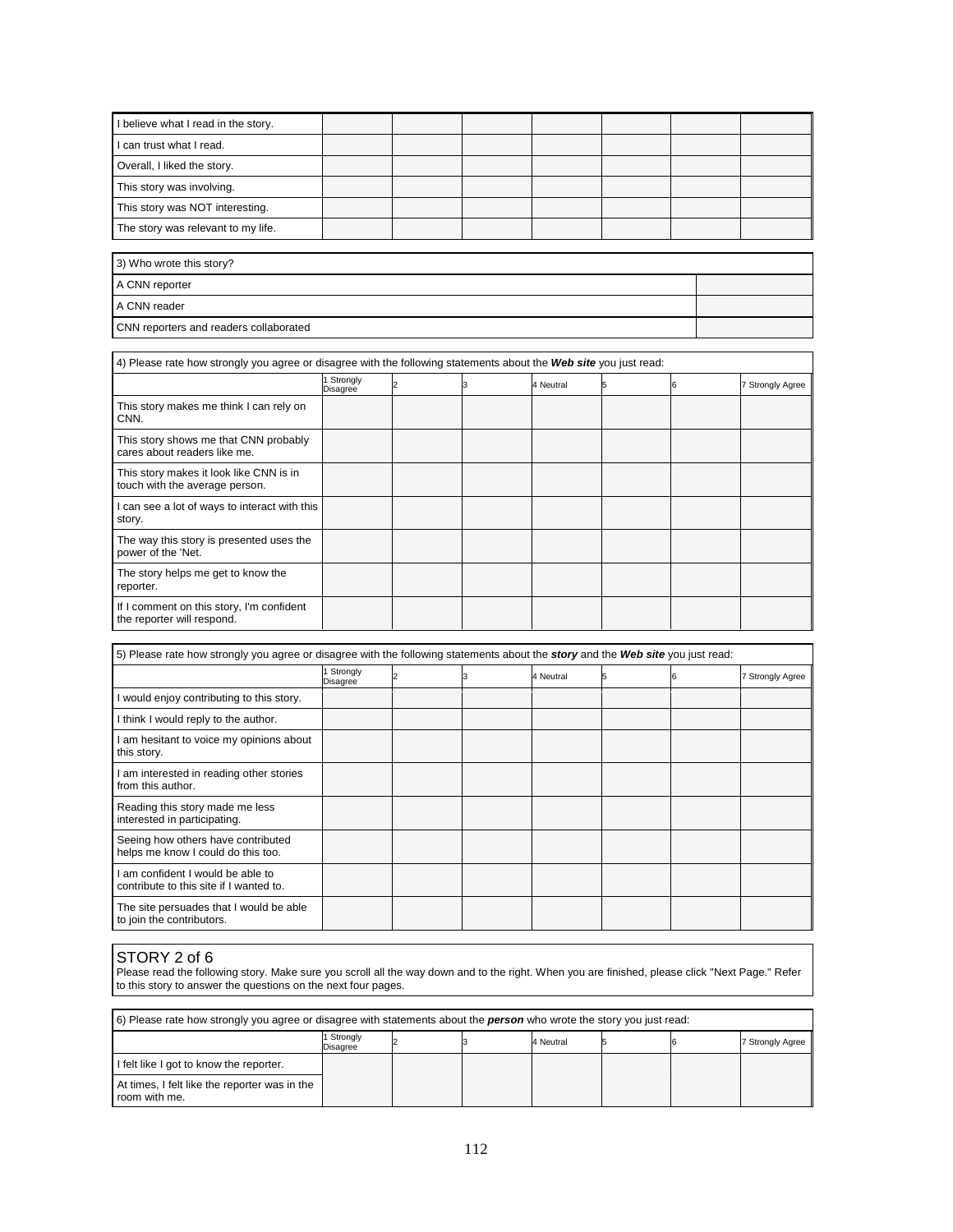| I thought of the reporter while reading the<br>article.                     |  |  |  |  |
|-----------------------------------------------------------------------------|--|--|--|--|
| The reporter sounds like he or she knows<br>what he or she is talking about |  |  |  |  |
| The reporter sounds like an expert on this<br>topic.                        |  |  |  |  |
| The reporter has done his homework on<br>this story.                        |  |  |  |  |
| I understand the story's issue in the same<br>way the reporter does.        |  |  |  |  |
| I felt like this reporter probably is a<br>person kind of like me.          |  |  |  |  |
| I think this reporter has my interests at<br>heart.                         |  |  |  |  |

| 7) Please rate how strongly you agree or disagree with the following statements about the <i>story</i> you just read. |                      |  |  |           |  |  |                         |  |  |
|-----------------------------------------------------------------------------------------------------------------------|----------------------|--|--|-----------|--|--|-------------------------|--|--|
|                                                                                                                       | Strongly<br>Disagree |  |  | 4 Neutral |  |  | <b>7 Strongly Agree</b> |  |  |
| The story was accurate.                                                                                               |                      |  |  |           |  |  |                         |  |  |
| believe what I read in the story.                                                                                     |                      |  |  |           |  |  |                         |  |  |
| can trust what I read.                                                                                                |                      |  |  |           |  |  |                         |  |  |
| Overall, I liked the story.                                                                                           |                      |  |  |           |  |  |                         |  |  |
| This story was involving.                                                                                             |                      |  |  |           |  |  |                         |  |  |
| This story was NOT interesting.                                                                                       |                      |  |  |           |  |  |                         |  |  |
| The story was relevant to my life.                                                                                    |                      |  |  |           |  |  |                         |  |  |

| 8) Who wrote this story?               |  |  |  |  |  |  |  |
|----------------------------------------|--|--|--|--|--|--|--|
| A CNN reporter                         |  |  |  |  |  |  |  |
| A CNN reader                           |  |  |  |  |  |  |  |
| CNN reporters and readers collaborated |  |  |  |  |  |  |  |

| 9) Please rate how strongly you agree or disagree with the following statements about the Web site you just read: |                      |  |  |           |   |  |                  |  |  |
|-------------------------------------------------------------------------------------------------------------------|----------------------|--|--|-----------|---|--|------------------|--|--|
|                                                                                                                   | Strongly<br>Disagree |  |  | 4 Neutral | ь |  | 7 Strongly Agree |  |  |
| This story makes me think I can rely on<br>CNN.                                                                   |                      |  |  |           |   |  |                  |  |  |
| This story shows me that CNN probably<br>cares about readers like me.                                             |                      |  |  |           |   |  |                  |  |  |
| This story makes it look like CNN is in<br>touch with the average person.                                         |                      |  |  |           |   |  |                  |  |  |
| can see a lot of ways to interact with this<br>story.                                                             |                      |  |  |           |   |  |                  |  |  |
| The way this story is presented uses the<br>power of the 'Net.                                                    |                      |  |  |           |   |  |                  |  |  |
| The story helps me get to know the<br>reporter.                                                                   |                      |  |  |           |   |  |                  |  |  |
| If I comment on this story, I'm confident<br>the reporter will respond.                                           |                      |  |  |           |   |  |                  |  |  |

| 10) Please rate how strongly you agree or disagree with the following statements about the <b>story and the Web site</b> you just read: |                      |  |  |           |  |  |                         |  |  |
|-----------------------------------------------------------------------------------------------------------------------------------------|----------------------|--|--|-----------|--|--|-------------------------|--|--|
|                                                                                                                                         | Strongly<br>Disagree |  |  | 4 Neutral |  |  | <b>7 Strongly Agree</b> |  |  |
| would enjoy contributing to this story.                                                                                                 |                      |  |  |           |  |  |                         |  |  |
| I think I would reply to the author.                                                                                                    |                      |  |  |           |  |  |                         |  |  |
| I am hesitant to voice my opinions about<br>this story.                                                                                 |                      |  |  |           |  |  |                         |  |  |
| am interested in reading other stories<br>from this author.                                                                             |                      |  |  |           |  |  |                         |  |  |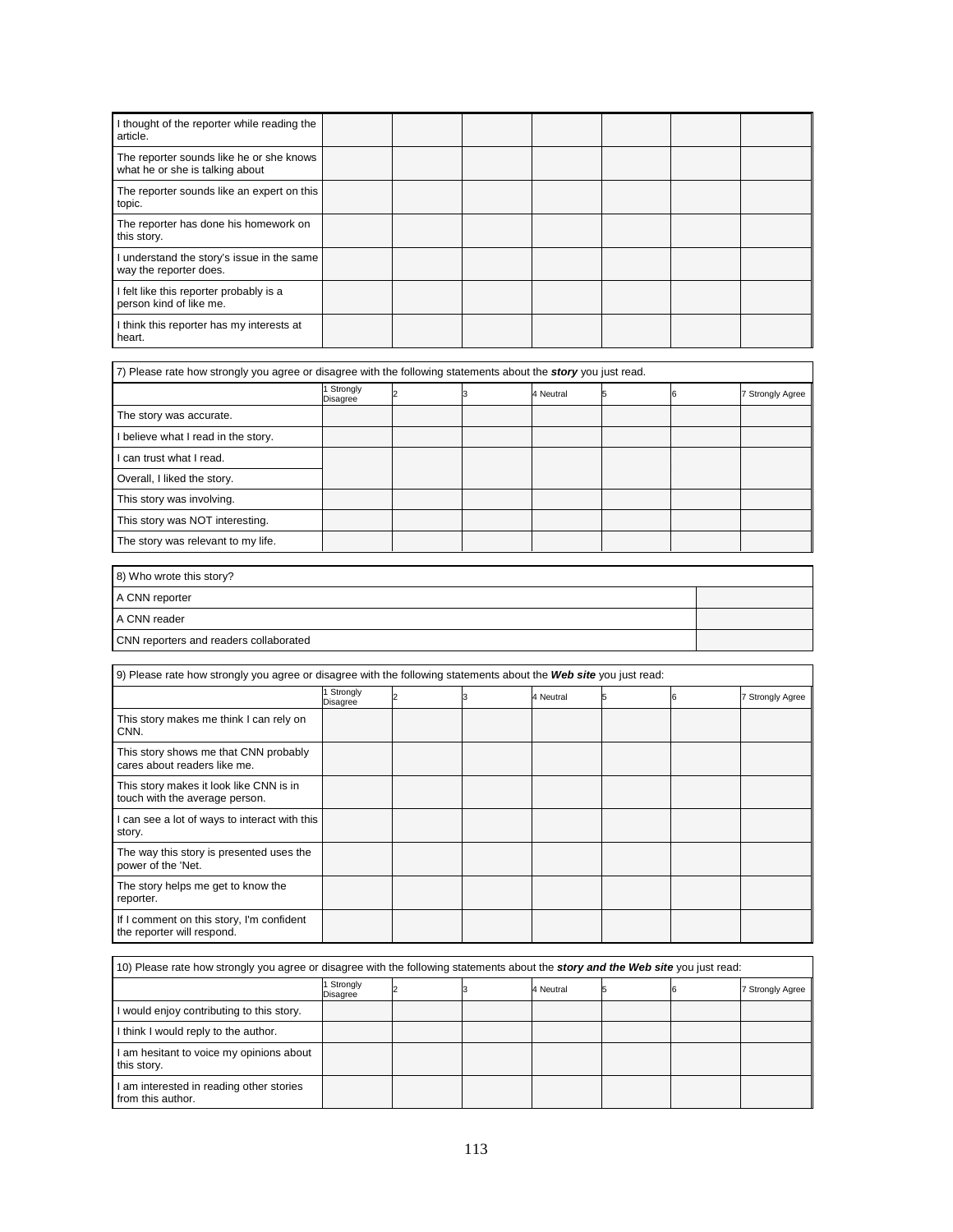| Reading this story made me less<br>interested in participating.                |  |  |  |  |
|--------------------------------------------------------------------------------|--|--|--|--|
| Seeing how others have contributed<br>helps me know I could do this too.       |  |  |  |  |
| I I am confident I would be able to<br>contribute to this site if I wanted to. |  |  |  |  |
| The site persuades me that I would be<br>able to join the contributors.        |  |  |  |  |

## STORY 3 of 6

| 11) Please rate how strongly you agree or disagree with statements about the <b>person</b> who wrote the story you just read: |                      |  |  |           |   |  |                  |  |  |
|-------------------------------------------------------------------------------------------------------------------------------|----------------------|--|--|-----------|---|--|------------------|--|--|
|                                                                                                                               | Strongly<br>Disagree |  |  | 4 Neutral | 5 |  | 7 Strongly Agree |  |  |
| felt like I got to know the reporter.                                                                                         |                      |  |  |           |   |  |                  |  |  |
| At times, I felt like the reporter was in the<br>room with me.                                                                |                      |  |  |           |   |  |                  |  |  |
| thought of the reporter while reading the<br>article.                                                                         |                      |  |  |           |   |  |                  |  |  |
| The reporter sounds like he or she knows<br>what he or she is talking about                                                   |                      |  |  |           |   |  |                  |  |  |
| The reporter sounds like an expert on this<br>topic.                                                                          |                      |  |  |           |   |  |                  |  |  |
| The reporter has done his homework on<br>this story.                                                                          |                      |  |  |           |   |  |                  |  |  |
| understand the story's issue in the same<br>way the reporter does.                                                            |                      |  |  |           |   |  |                  |  |  |
| felt like this reporter probably is a<br>person kind of like me.                                                              |                      |  |  |           |   |  |                  |  |  |
| think this reporter has my interests at<br>heart.                                                                             |                      |  |  |           |   |  |                  |  |  |

| 12) Please rate how strongly you agree or disagree with the following statements about the <i>story</i> you just read. |                      |  |  |           |  |  |                       |  |  |
|------------------------------------------------------------------------------------------------------------------------|----------------------|--|--|-----------|--|--|-----------------------|--|--|
|                                                                                                                        | Strongly<br>Disagree |  |  | 4 Neutral |  |  | <b>Strongly Agree</b> |  |  |
| The story was accurate.                                                                                                |                      |  |  |           |  |  |                       |  |  |
| believe what I read in the story.                                                                                      |                      |  |  |           |  |  |                       |  |  |
| can trust what I read.                                                                                                 |                      |  |  |           |  |  |                       |  |  |
| Overall, I liked the story.                                                                                            |                      |  |  |           |  |  |                       |  |  |
| This story was involving.                                                                                              |                      |  |  |           |  |  |                       |  |  |
| This story was NOT interesting.                                                                                        |                      |  |  |           |  |  |                       |  |  |
| The story was relevant to my life.                                                                                     |                      |  |  |           |  |  |                       |  |  |

| 13) Who wrote this story?              |  |
|----------------------------------------|--|
| A CNN reporter                         |  |
| A CNN reader                           |  |
| CNN reporters and readers collaborated |  |

| 14) Please rate how strongly you agree or disagree with the following statements about the Web site you just read: |                      |  |  |           |  |  |                  |  |  |
|--------------------------------------------------------------------------------------------------------------------|----------------------|--|--|-----------|--|--|------------------|--|--|
|                                                                                                                    | Strongly<br>Disagree |  |  | 4 Neutral |  |  | 7 Strongly Agree |  |  |
| This story makes me think I can rely on<br>CNN.                                                                    |                      |  |  |           |  |  |                  |  |  |
| This story shows me that CNN probably<br>cares about readers like me.                                              |                      |  |  |           |  |  |                  |  |  |
| This story makes it look like CNN is in                                                                            |                      |  |  |           |  |  |                  |  |  |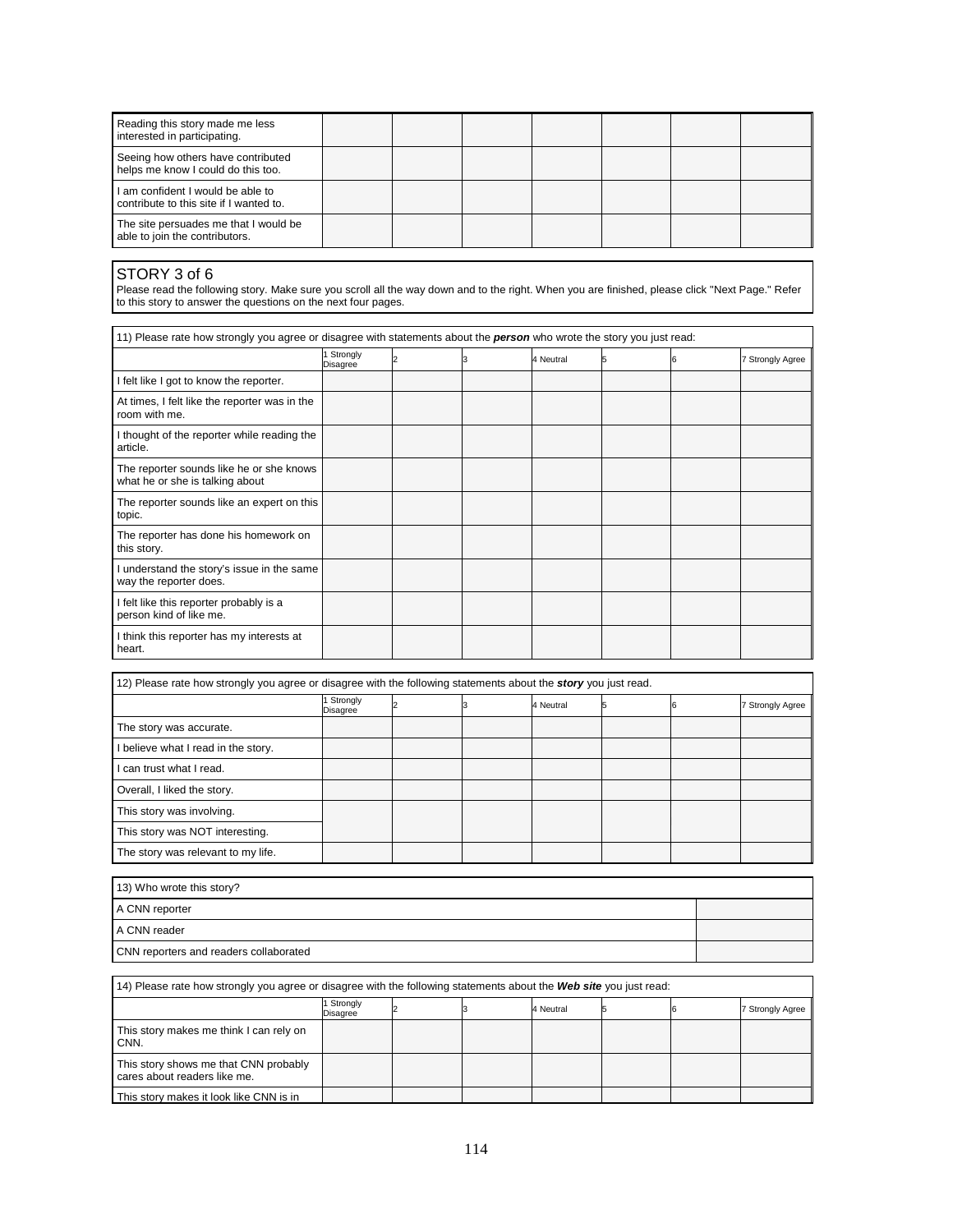| touch with the average person.                                          |  |  |  |  |
|-------------------------------------------------------------------------|--|--|--|--|
| can see a lot of ways to interact with this<br>story.                   |  |  |  |  |
| The way this story is presented uses the<br>power of the 'Net.          |  |  |  |  |
| The story helps me get to know the<br>reporter.                         |  |  |  |  |
| If I comment on this story, I'm confident<br>the reporter will respond. |  |  |  |  |

| 15) Please rate how strongly you agree or disagree with the following statements about the <i>story and the Web site</i> you just read: |                      |  |  |           |   |  |                |  |  |
|-----------------------------------------------------------------------------------------------------------------------------------------|----------------------|--|--|-----------|---|--|----------------|--|--|
|                                                                                                                                         | Strongly<br>Disagree |  |  | 4 Neutral | ь |  | Strongly Agree |  |  |
| I would enjoy contributing to this story.                                                                                               |                      |  |  |           |   |  |                |  |  |
| I think I would reply to the author.                                                                                                    |                      |  |  |           |   |  |                |  |  |
| am hesitant to voice my opinions about<br>this story.                                                                                   |                      |  |  |           |   |  |                |  |  |
| am interested in reading other stories<br>from this author.                                                                             |                      |  |  |           |   |  |                |  |  |
| Reading this story made me less<br>interested in participating.                                                                         |                      |  |  |           |   |  |                |  |  |
| Seeing how others have contributed<br>helps me know I could do this too.                                                                |                      |  |  |           |   |  |                |  |  |
| I am confident I would be able to<br>contribute to this site if I wanted to.                                                            |                      |  |  |           |   |  |                |  |  |
| The site persuades me that I would be<br>able to join the contributors.                                                                 |                      |  |  |           |   |  |                |  |  |

| 16) Please rate how strongly you agree or disagree with statements about the <b>person</b> who wrote the story you just read: |                             |  |  |           |   |  |                  |  |  |
|-------------------------------------------------------------------------------------------------------------------------------|-----------------------------|--|--|-----------|---|--|------------------|--|--|
|                                                                                                                               | Strongly<br><b>Disagree</b> |  |  | 4 Neutral | 5 |  | 7 Strongly Agree |  |  |
| I felt like I got to know the reporter.                                                                                       |                             |  |  |           |   |  |                  |  |  |
| At times, I felt like the reporter was in the<br>room with me.                                                                |                             |  |  |           |   |  |                  |  |  |
| I thought of the reporter while reading the<br>article.                                                                       |                             |  |  |           |   |  |                  |  |  |
| The reporter sounds like he or she knows<br>what he or she is talking about                                                   |                             |  |  |           |   |  |                  |  |  |
| The reporter sounds like an expert on this<br>topic.                                                                          |                             |  |  |           |   |  |                  |  |  |
| The reporter has done his homework on<br>this story.                                                                          |                             |  |  |           |   |  |                  |  |  |
| I understand the story's issue in the same<br>way the reporter does.                                                          |                             |  |  |           |   |  |                  |  |  |
| I felt like this reporter probably is a<br>person kind of like me.                                                            |                             |  |  |           |   |  |                  |  |  |
| I think this reporter has my interests at<br>heart.                                                                           |                             |  |  |           |   |  |                  |  |  |

| 17) Please rate how strongly you agree or disagree with the following statements about the <i>story</i> you just read. |                      |  |  |           |  |  |                  |  |
|------------------------------------------------------------------------------------------------------------------------|----------------------|--|--|-----------|--|--|------------------|--|
|                                                                                                                        | Strongly<br>Disagree |  |  | 4 Neutral |  |  | 7 Strongly Agree |  |
| The story was accurate.                                                                                                |                      |  |  |           |  |  |                  |  |
| I believe what I read in the story.                                                                                    |                      |  |  |           |  |  |                  |  |
| I can trust what I read.                                                                                               |                      |  |  |           |  |  |                  |  |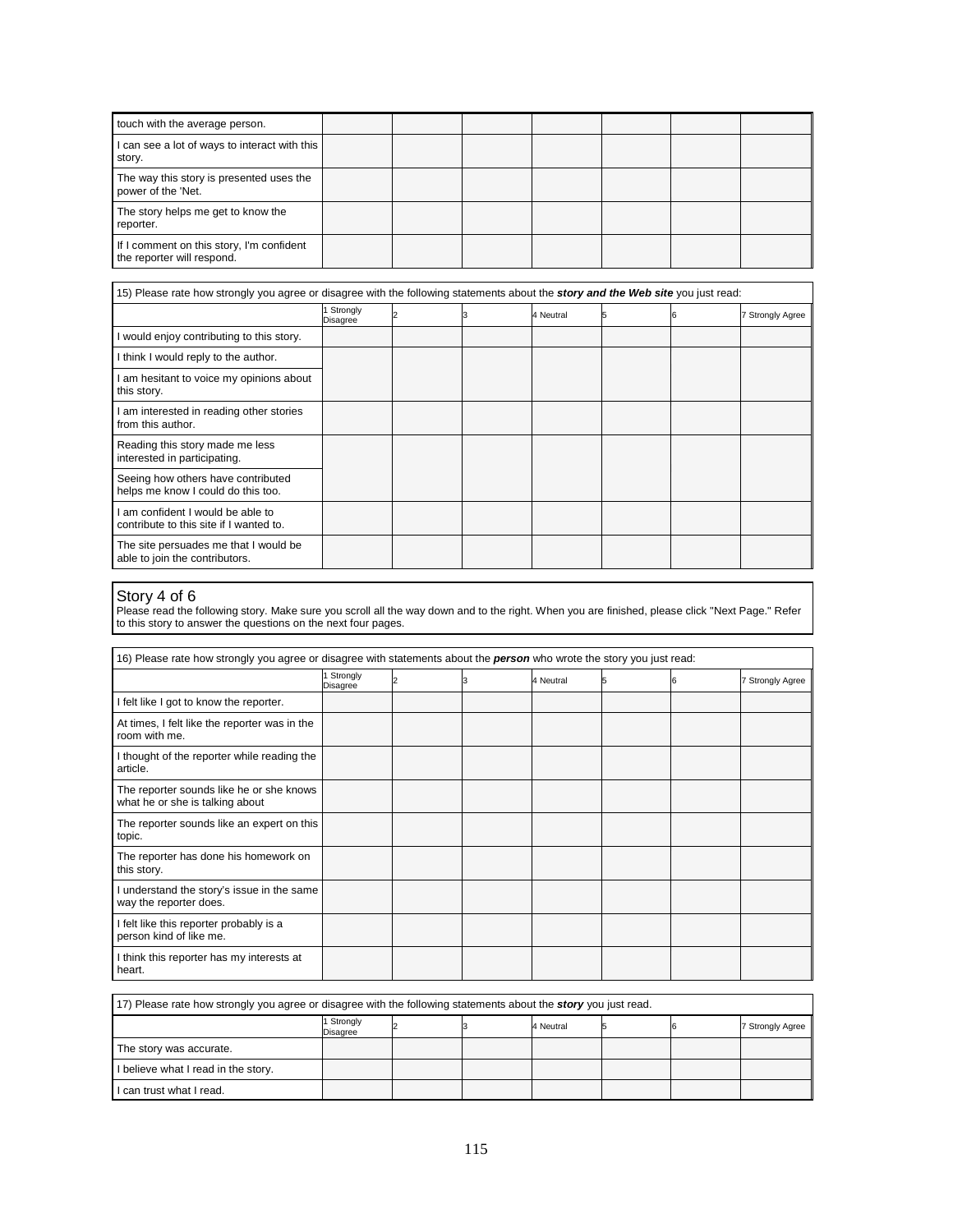| Overall, I liked the story.        |  |  |  |  |
|------------------------------------|--|--|--|--|
| This story was involving.          |  |  |  |  |
| This story was NOT interesting.    |  |  |  |  |
| The story was relevant to my life. |  |  |  |  |

18) Who wrote this story?

| <b>10)</b> VVIID WIDLD LIND SLOTY:     |  |
|----------------------------------------|--|
| A CNN reporter                         |  |
| A CNN reader                           |  |
| CNN reporters and readers collaborated |  |

| 19) Please rate how strongly you agree or disagree with the following statements about the Web site you just read: |                      |  |  |           |  |  |                         |  |  |
|--------------------------------------------------------------------------------------------------------------------|----------------------|--|--|-----------|--|--|-------------------------|--|--|
|                                                                                                                    | Strongly<br>Disagree |  |  | 4 Neutral |  |  | <b>7 Strongly Agree</b> |  |  |
| This story makes me think I can rely on<br>CNN.                                                                    |                      |  |  |           |  |  |                         |  |  |
| This story shows me that CNN probably<br>cares about readers like me.                                              |                      |  |  |           |  |  |                         |  |  |
| This story makes it look like CNN is in<br>touch with the average person.                                          |                      |  |  |           |  |  |                         |  |  |
| I can see a lot of ways to interact with this<br>story.                                                            |                      |  |  |           |  |  |                         |  |  |
| The way this story is presented uses the<br>power of the 'Net.                                                     |                      |  |  |           |  |  |                         |  |  |
| The story helps me get to know the<br>reporter.                                                                    |                      |  |  |           |  |  |                         |  |  |
| If I comment on this story, I'm confident<br>the reporter will respond.                                            |                      |  |  |           |  |  |                         |  |  |

| 20) Please rate how strongly you agree or disagree with the following statements about the story and the Web site you just read: |                      |  |  |           |  |  |                  |  |  |
|----------------------------------------------------------------------------------------------------------------------------------|----------------------|--|--|-----------|--|--|------------------|--|--|
|                                                                                                                                  | Strongly<br>Disagree |  |  | 4 Neutral |  |  | 7 Strongly Agree |  |  |
| would enjoy contributing to this story.                                                                                          |                      |  |  |           |  |  |                  |  |  |
| think I would reply to the author.                                                                                               |                      |  |  |           |  |  |                  |  |  |
| am hesitant to voice my opinions about<br>this story.                                                                            |                      |  |  |           |  |  |                  |  |  |
| am interested in reading other stories<br>from this author.                                                                      |                      |  |  |           |  |  |                  |  |  |
| Reading this story made me less<br>interested in participating.                                                                  |                      |  |  |           |  |  |                  |  |  |
| Seeing how others have contributed<br>helps me know I could do this too.                                                         |                      |  |  |           |  |  |                  |  |  |
| am confident I would be able to<br>contribute to this site if I wanted to.                                                       |                      |  |  |           |  |  |                  |  |  |
| The site persuades me that I would be<br>able to join the contributors.                                                          |                      |  |  |           |  |  |                  |  |  |

#### STORY 5 of 6

| 21) Please rate how strongly you agree or disagree with statements about the <b>person</b> who wrote the <b>story</b> you just read: |                      |  |  |           |  |  |                  |  |
|--------------------------------------------------------------------------------------------------------------------------------------|----------------------|--|--|-----------|--|--|------------------|--|
|                                                                                                                                      | Strongly<br>Disagree |  |  | 4 Neutral |  |  | 7 Strongly Agree |  |
| I felt like I got to know the reporter.                                                                                              |                      |  |  |           |  |  |                  |  |
| At times, I felt like the reporter was in the<br>room with me.                                                                       |                      |  |  |           |  |  |                  |  |
| I thought of the reporter while reading the<br>article.                                                                              |                      |  |  |           |  |  |                  |  |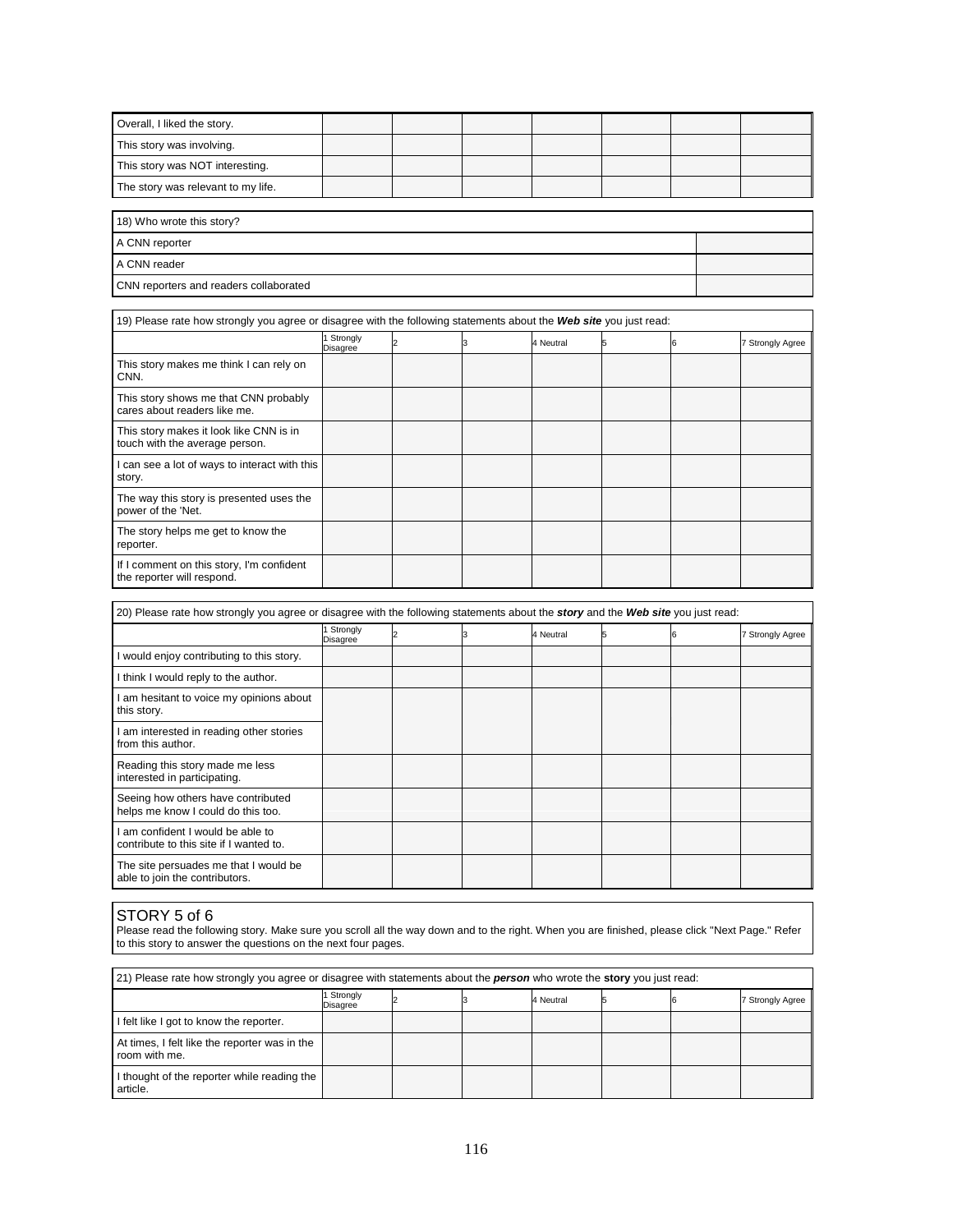| The reporter sounds like he or she knows<br>what he or she is talking about. |  |  |  |  |
|------------------------------------------------------------------------------|--|--|--|--|
| The reporter sounds like an expert on this<br>topic.                         |  |  |  |  |
| The reporter has done his homework on<br>this story.                         |  |  |  |  |
| I understand the story's issue in the same<br>way the reporter does.         |  |  |  |  |
| I felt like this reporter probably is a<br>person kind of like me.           |  |  |  |  |
| I think this reporter has my interests at<br>heart.                          |  |  |  |  |

| 22) Please rate how strongly you agree or disagree with the following statements about the <i>story</i> you just read. |                      |  |  |           |  |  |                  |  |
|------------------------------------------------------------------------------------------------------------------------|----------------------|--|--|-----------|--|--|------------------|--|
|                                                                                                                        | Strongly<br>Disagree |  |  | 4 Neutral |  |  | 7 Strongly Agree |  |
| The story was accurate.                                                                                                |                      |  |  |           |  |  |                  |  |
| believe what I read in the story.                                                                                      |                      |  |  |           |  |  |                  |  |
| can trust what I read.                                                                                                 |                      |  |  |           |  |  |                  |  |
| Overall, I liked the story.                                                                                            |                      |  |  |           |  |  |                  |  |
| This story was involving.                                                                                              |                      |  |  |           |  |  |                  |  |
| This story was NOT interesting.                                                                                        |                      |  |  |           |  |  |                  |  |
| The story was relevant to my life.                                                                                     |                      |  |  |           |  |  |                  |  |

| 23) Who wrote this story?              |  |
|----------------------------------------|--|
| A CNN reporter                         |  |
| A CNN reader                           |  |
| CNN reporters and readers collaborated |  |
|                                        |  |

24) Please rate how strongly you agree or disagree with the following statements about the *Web site* you just read:

|                                                                        | <b>i</b> Strongly<br>Disagree | 3 Neutral | 5 Strongly Agree |
|------------------------------------------------------------------------|-------------------------------|-----------|------------------|
| This story makes me think I can rely on CNN.                           |                               |           |                  |
| This story shows me that CNN probably cares about readers like me.     |                               |           |                  |
| This story makes it look like CNN is in touch with the average person. |                               |           |                  |
| can see a lot of ways to interact with this story.                     |                               |           |                  |
| The way this story is presented uses the power of the 'Net.            |                               |           |                  |
| The story helps me get to know the reporter.                           |                               |           |                  |
| If I comment on this story, I'm confident the reporter will respond.   |                               |           |                  |

|                                                                            | Strongly<br>Disagree |  | 4 Neutral |  | Strongly Agree |
|----------------------------------------------------------------------------|----------------------|--|-----------|--|----------------|
| would enjoy contributing to this story.                                    |                      |  |           |  |                |
| I think I would reply to the author.                                       |                      |  |           |  |                |
| am hesitant to voice my opinions about<br>this story.                      |                      |  |           |  |                |
| am interested in reading other stories<br>from this author.                |                      |  |           |  |                |
| Reading this story made me less<br>interested in participating.            |                      |  |           |  |                |
| Seeing how others have contributed<br>helps me know I could do this too.   |                      |  |           |  |                |
| am confident I would be able to<br>contribute to this site if I wanted to. |                      |  |           |  |                |
| The site persuades me that I would be                                      |                      |  |           |  |                |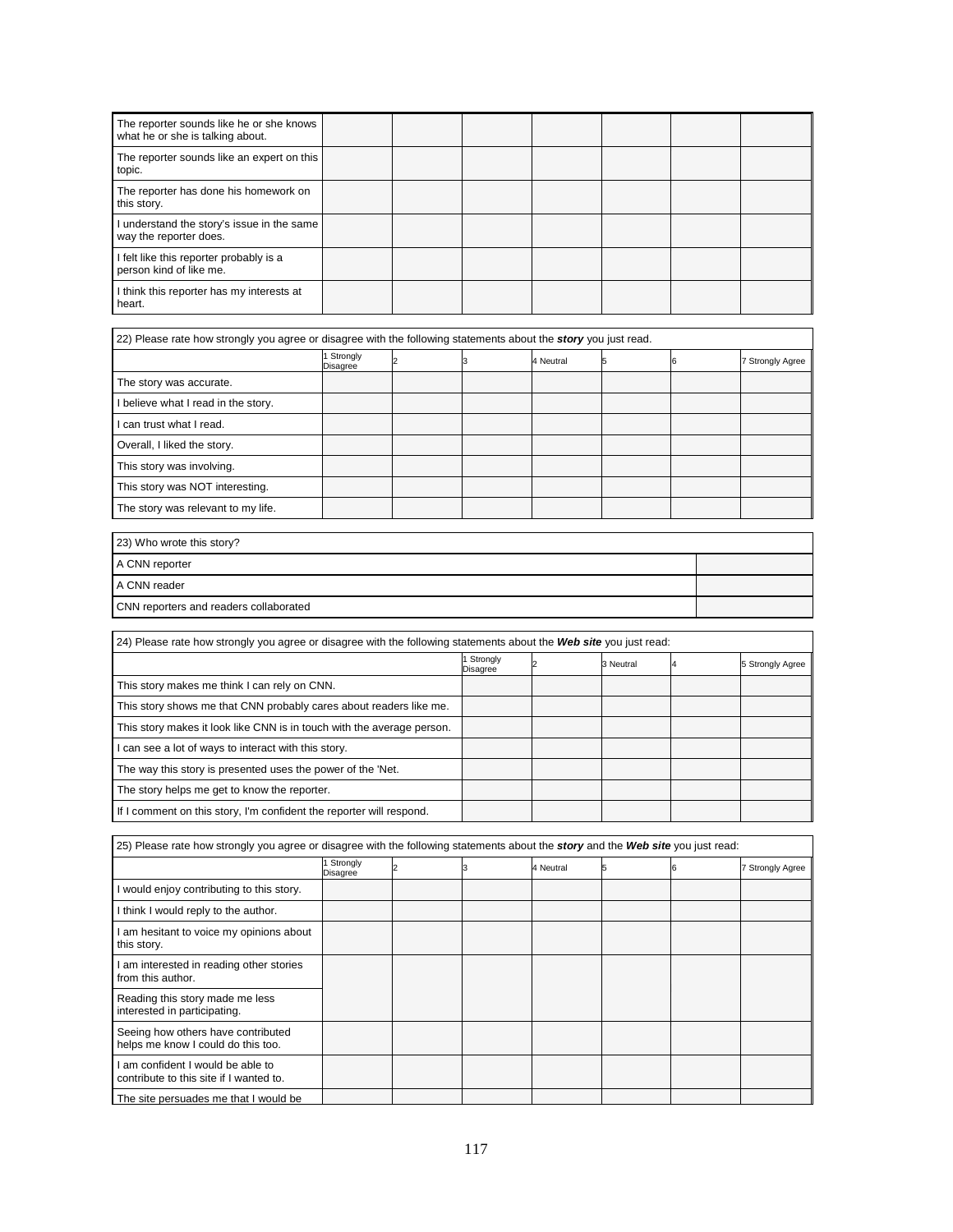| able<br>$ -$<br><b>JOIP</b><br>contributors.<br>TD. |  |  |  |  |
|-----------------------------------------------------|--|--|--|--|
|                                                     |  |  |  |  |

#### STORY 6 of 6

| 26) Please rate how strongly you agree or disagree with statements about the <b>person</b> who wrote the story you just read: |                      |                |  |           |  |    |                  |  |  |
|-------------------------------------------------------------------------------------------------------------------------------|----------------------|----------------|--|-----------|--|----|------------------|--|--|
|                                                                                                                               | Strongly<br>Disagree | $\overline{2}$ |  | 4 Neutral |  | 16 | 7 Strongly Agree |  |  |
| I felt like I got to know the reporter.                                                                                       |                      |                |  |           |  |    |                  |  |  |
| At times, I felt like the reporter was in the<br>room with me.                                                                |                      |                |  |           |  |    |                  |  |  |
| I thought of the reporter while reading the<br>article.                                                                       |                      |                |  |           |  |    |                  |  |  |
| The reporter sounds like he or she knows<br>what he or she is talking about.                                                  |                      |                |  |           |  |    |                  |  |  |
| The reporter sounds like an expert on this<br>topic.                                                                          |                      |                |  |           |  |    |                  |  |  |
| The reporter has done his homework on<br>this story.                                                                          |                      |                |  |           |  |    |                  |  |  |
| understand the story's issue in the same<br>way the reporter does.                                                            |                      |                |  |           |  |    |                  |  |  |
| I felt like this reporter probably is a<br>person kind of like me.                                                            |                      |                |  |           |  |    |                  |  |  |
| I think this reporter has my interests at<br>heart.                                                                           |                      |                |  |           |  |    |                  |  |  |

| [27] Please rate how strongly you agree or disagree with the following statements about the <i>story</i> you just read. |                      |  |  |           |  |  |                  |  |  |
|-------------------------------------------------------------------------------------------------------------------------|----------------------|--|--|-----------|--|--|------------------|--|--|
|                                                                                                                         | Strongly<br>Disagree |  |  | 4 Neutral |  |  | 7 Strongly Agree |  |  |
| The story was accurate.                                                                                                 |                      |  |  |           |  |  |                  |  |  |
| I believe what I read in the story.                                                                                     |                      |  |  |           |  |  |                  |  |  |
| can trust what I read.                                                                                                  |                      |  |  |           |  |  |                  |  |  |
| Overall, I liked the story.                                                                                             |                      |  |  |           |  |  |                  |  |  |
| This story was involving.                                                                                               |                      |  |  |           |  |  |                  |  |  |
| This story was NOT interesting.                                                                                         |                      |  |  |           |  |  |                  |  |  |
| The story was relevant to my life.                                                                                      |                      |  |  |           |  |  |                  |  |  |

| 28) Who wrote this story?             |  |
|---------------------------------------|--|
| A CNN reporter                        |  |
| A CNN reader                          |  |
| CNN reporters and reader collaborated |  |

| [29] Please rate how strongly you agree or disagree with the following statements about the Web site you just read: |                      |  |  |           |  |  |                  |  |  |
|---------------------------------------------------------------------------------------------------------------------|----------------------|--|--|-----------|--|--|------------------|--|--|
|                                                                                                                     | Strongly<br>Disagree |  |  | 4 Neutral |  |  | 7 Strongly Agree |  |  |
| This story makes me think I can rely on<br>CNN.                                                                     |                      |  |  |           |  |  |                  |  |  |
| This story shows me that CNN probably<br>cares about readers like me.                                               |                      |  |  |           |  |  |                  |  |  |
| This story makes it look like CNN is in<br>touch with the average person.                                           |                      |  |  |           |  |  |                  |  |  |
| can see a lot of ways to interact with this<br>story.                                                               |                      |  |  |           |  |  |                  |  |  |
| The way this story is presented uses the<br>power of the 'Net.                                                      |                      |  |  |           |  |  |                  |  |  |
| The story helps me get to know the                                                                                  |                      |  |  |           |  |  |                  |  |  |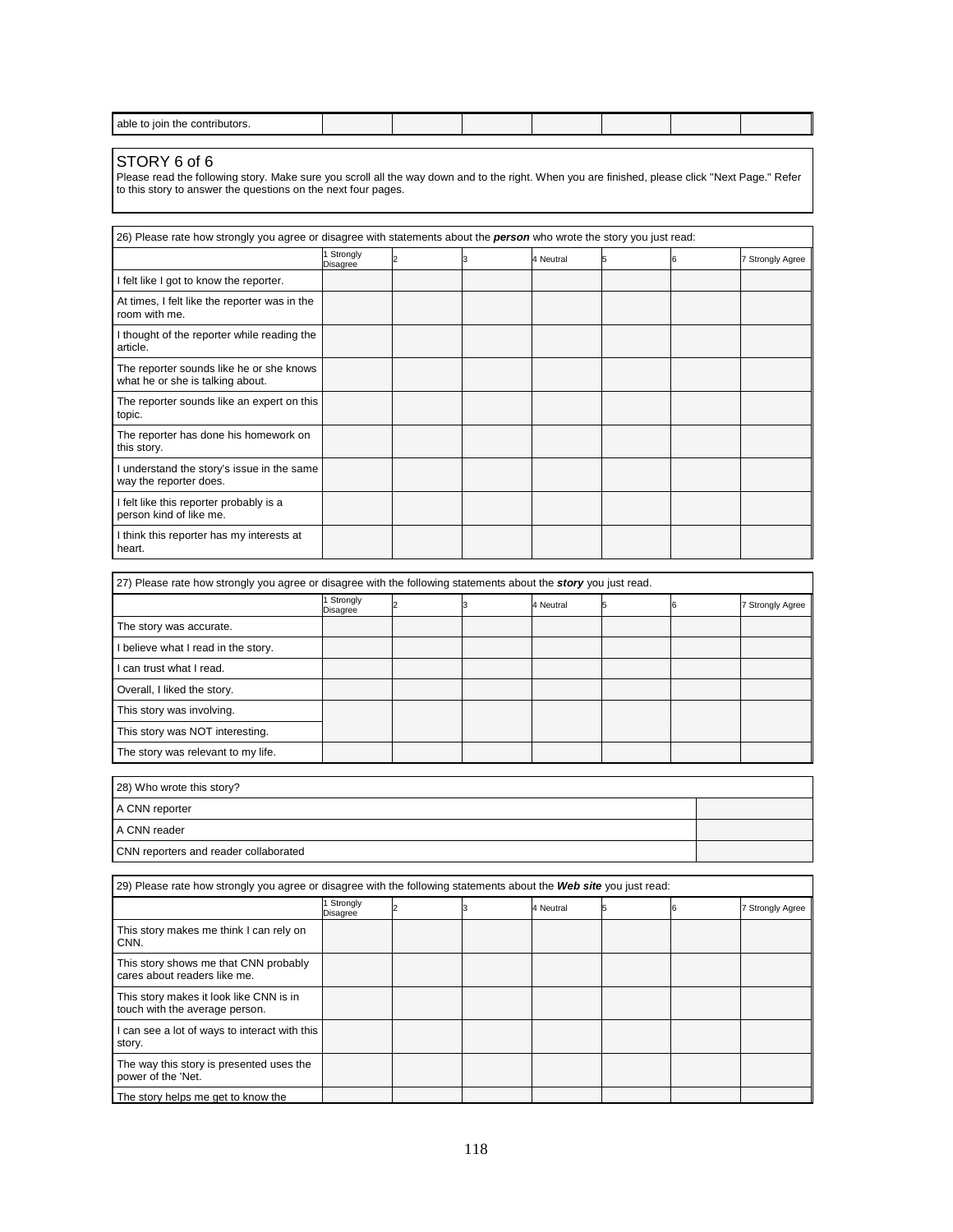| reporter.                                                               |  |  |  |  |
|-------------------------------------------------------------------------|--|--|--|--|
| If I comment on this story, I'm confident<br>the reporter will respond. |  |  |  |  |

| 30) Please rate how strongly you agree or disagree with the following statements about the story and the Web site you just read: |                          |  |  |         |  |                       |
|----------------------------------------------------------------------------------------------------------------------------------|--------------------------|--|--|---------|--|-----------------------|
|                                                                                                                                  | <b>Strongly Disagree</b> |  |  | Neutral |  | <b>Strongly Agree</b> |
| would enjoy contributing to this story.                                                                                          |                          |  |  |         |  |                       |
| I think I would reply to the author.                                                                                             |                          |  |  |         |  |                       |
| am hesitant to voice my opinions about<br>this story.                                                                            |                          |  |  |         |  |                       |
| am interested in reading other stories<br>from this author.                                                                      |                          |  |  |         |  |                       |
| Reading this story made me less<br>interested in participating.                                                                  |                          |  |  |         |  |                       |
| Seeing how others have contributed<br>helps me know I could do this too.                                                         |                          |  |  |         |  |                       |
| am confident I would be able to<br>contribute to this site if I wanted to.                                                       |                          |  |  |         |  |                       |
| The site persuades me that I would be<br>able to join the contributors.                                                          |                          |  |  |         |  |                       |

#### Now, we'd just like to ask you a few questions about yourself. Remember, all your responses are confidential.

| 31) Are you                                                    |  |
|----------------------------------------------------------------|--|
| Male?                                                          |  |
| Female?                                                        |  |
|                                                                |  |
| 32) How old were you on your last birthday?                    |  |
|                                                                |  |
|                                                                |  |
| 33) Are you                                                    |  |
| White?                                                         |  |
| African American?                                              |  |
| Hispanic?                                                      |  |
| Asian?                                                         |  |
| Native American / American Indian?                             |  |
| Other (Please Specify):                                        |  |
|                                                                |  |
|                                                                |  |
| 34) What is the highest level of education you have completed? |  |
| <b>High School</b>                                             |  |
| Some college                                                   |  |
| Associate's Degree                                             |  |

Bachelor's Degree Some graduate school Advanced degree (Master's or Ph.D.)

| 35) In which of the following ranges did your income fall last year? |  |
|----------------------------------------------------------------------|--|
| Less than \$25,000                                                   |  |
| More than \$25,000 but less than \$50,000                            |  |
| More than \$50,000 but less than \$75,000                            |  |
| More than \$75,000 but less than \$100,000                           |  |